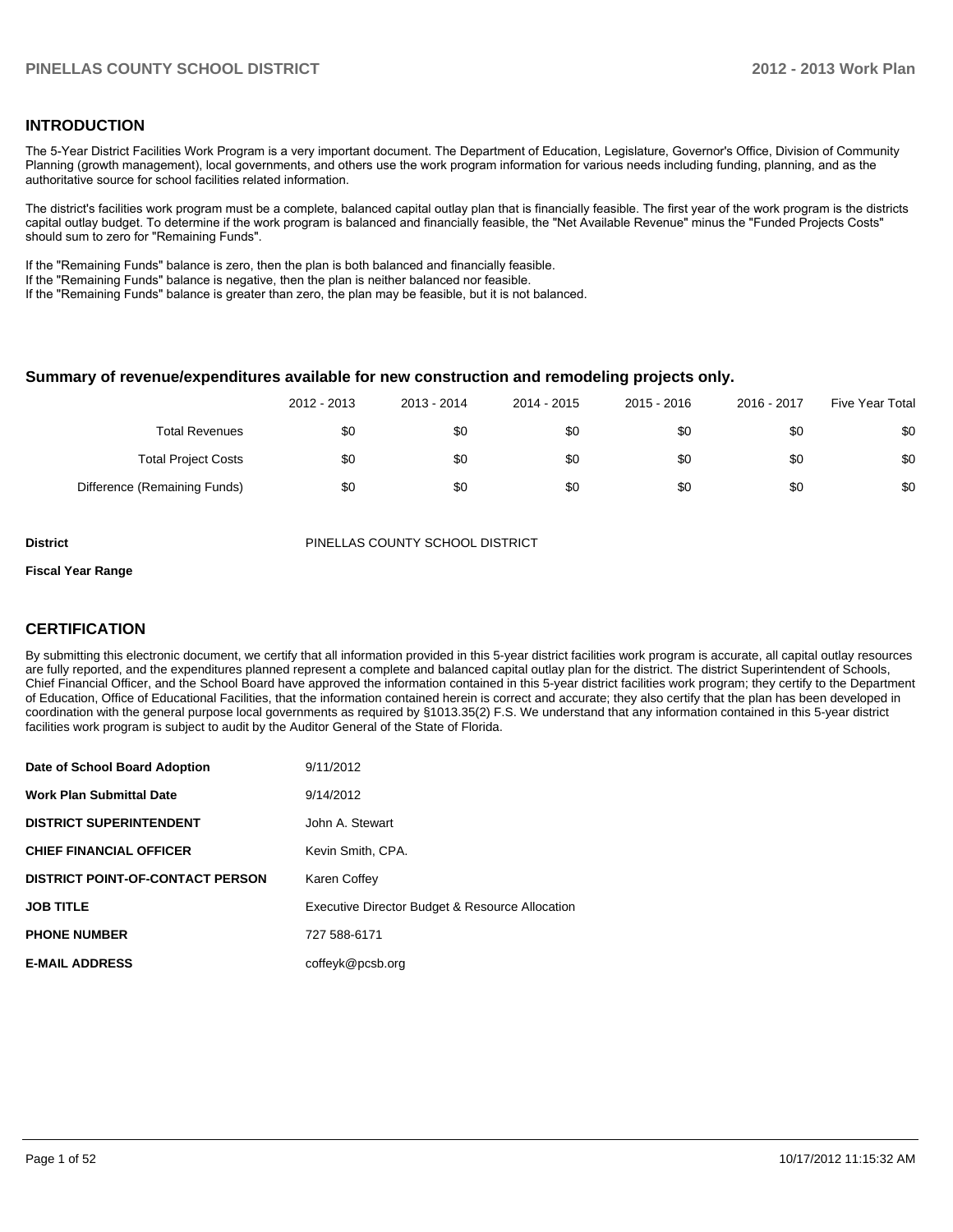# **Expenditures**

#### **Expenditure for Maintenance, Repair and Renovation from 1.50-Mills and PECO**

Annually, prior to the adoption of the district school budget, each school board must prepare a tentative district facilities work program that includes a schedule of major repair and renovation projects necessary to maintain the educational and ancillary facilities of the district.

| <b>Item</b>                                                                                                                                                                                                                                                                                                                                                                                                                                                                                                                                                                                                                                                                                                                                                                                                                                                                                                                                                                                                                                                                                                                                                                                                                                                                                                                                                                                                                                                                                                                                                                                                                                                                                                                                                                                                                                                                                                                                                                                                                                                                                                                                                                                                                                                                                                                                                                                                                                                                                                                                                                                                                                                                                                                                                                                                                                                                                                                                                                                                                                                                                                                                                                                                                                                                                                                                                                                                                                                                                                                                                                                                                                                                                                                                                                                                                                                                                                                                                                                                                                                                                          | 2012 - 2013<br><b>Actual Budget</b> | 2013 - 2014<br>Projected | $2014 - 2015$<br>Projected | $2015 - 2016$<br>Projected | 2016 - 2017<br>Projected | Total       |
|------------------------------------------------------------------------------------------------------------------------------------------------------------------------------------------------------------------------------------------------------------------------------------------------------------------------------------------------------------------------------------------------------------------------------------------------------------------------------------------------------------------------------------------------------------------------------------------------------------------------------------------------------------------------------------------------------------------------------------------------------------------------------------------------------------------------------------------------------------------------------------------------------------------------------------------------------------------------------------------------------------------------------------------------------------------------------------------------------------------------------------------------------------------------------------------------------------------------------------------------------------------------------------------------------------------------------------------------------------------------------------------------------------------------------------------------------------------------------------------------------------------------------------------------------------------------------------------------------------------------------------------------------------------------------------------------------------------------------------------------------------------------------------------------------------------------------------------------------------------------------------------------------------------------------------------------------------------------------------------------------------------------------------------------------------------------------------------------------------------------------------------------------------------------------------------------------------------------------------------------------------------------------------------------------------------------------------------------------------------------------------------------------------------------------------------------------------------------------------------------------------------------------------------------------------------------------------------------------------------------------------------------------------------------------------------------------------------------------------------------------------------------------------------------------------------------------------------------------------------------------------------------------------------------------------------------------------------------------------------------------------------------------------------------------------------------------------------------------------------------------------------------------------------------------------------------------------------------------------------------------------------------------------------------------------------------------------------------------------------------------------------------------------------------------------------------------------------------------------------------------------------------------------------------------------------------------------------------------------------------------------------------------------------------------------------------------------------------------------------------------------------------------------------------------------------------------------------------------------------------------------------------------------------------------------------------------------------------------------------------------------------------------------------------------------------------------------------------------|-------------------------------------|--------------------------|----------------------------|----------------------------|--------------------------|-------------|
| IHVAC                                                                                                                                                                                                                                                                                                                                                                                                                                                                                                                                                                                                                                                                                                                                                                                                                                                                                                                                                                                                                                                                                                                                                                                                                                                                                                                                                                                                                                                                                                                                                                                                                                                                                                                                                                                                                                                                                                                                                                                                                                                                                                                                                                                                                                                                                                                                                                                                                                                                                                                                                                                                                                                                                                                                                                                                                                                                                                                                                                                                                                                                                                                                                                                                                                                                                                                                                                                                                                                                                                                                                                                                                                                                                                                                                                                                                                                                                                                                                                                                                                                                                                | \$7,350,000                         | \$0                      | \$0                        | \$0                        | \$0 <sub>1</sub>         | \$7,350,000 |
| 49TH STREET BUS COMPOUND, ANONA ELEMENTARY, AZALEA ELEMENTARY, AZALEA MIDDLE, BARDMOOR ELEMENTARY,<br>Locations:<br>BAUDER ELEMENTARY, BAY POINT ELEMENTARY, BAY POINT MIDDLE, BAY VISTA FUNDAMENTAL ELEMENTARY, BAYSIDE HIGH,<br>BEAR CREEK ELEMENTARY, BELCHER ELEMENTARY, BELLEAIR ELEMENTARY, BERNICE JOHNSON STUDENT SERVICES CENTER,<br>BLANTON ELEMENTARY, BOCA CIEGA SENIOR HIGH, BROOKER CREEK ELEMENTARY, CALVIN A. HUNSINGER SCHOOL,<br>CAMPBELL PARK ELEMENTARY, CENTER FOR PROFESSIONAL EDUCATION, CLEARVIEW AVENUE ELEMENTARY, CLEARWATER<br>FUNDAMENTAL MIDDLE, CLEARWATER INTERMEDIATE, CLEARWATER SENIOR HIGH, CLEVELAND BUS COMPOUND, COACHMAN<br>SERVICE CENTER, COUNTRYSIDE HIGH, CROSS BAYOU ELEMENTARY, CURLEW CREEK ELEMENTARY, CURTIS FUNDAMENTAL<br>ELEMENTARY, CURTIS FUNDAMENTAL ELEMENTARY (OLD), CYPRESS WOODS ELEMENTARY, DISSTON GIFTED PROGRAM, DIXIE<br>M HOLLINS SENIOR HIGH, DOUG JAMERSON ELEMENTARY, DUNEDIN ELEMENTARY, DUNEDIN HIGHLAND MIDDLE, DUNEDIN<br>SENIOR HIGH, EAST LAKE HIGH, EISENHOWER ELEMENTARY, ENTERPRISE VILLAGE, GUS A. STAVROS INSTITUTE, EUCLID<br>CENTER, FAIRMOUNT PARK ELEMENTARY, FOREST LAKES ELEMENTARY, FRONTIER ELEMENTARY, FUGUITT ELEMENTARY,<br>GARRISON-JONES ELEMENTARY, GIBBS SENIOR HIGH, GULF BEACHES ELEMENTARY, GULFPORT ELEMENTARY, HAMILTON<br>DISSTON S E D CENTER, HARRIS TIPS CENTER, HIGH POINT ELEMENTARY, HIGH POINT SERVICE CENTER, HIGHLAND LAKES<br>ELEMENTARY, JAMES B. SANDERLIN PK-8, JOHN HOPKINS MIDDLE, JOHN M SEXTON ELEMENTARY, JOSEPH L CARWISE MIDDLE,<br>KINGS HIGHWAY ELEMENTARY, LAKE SAINT GEORGE ELEMENTARY, LAKEVIEW FUNDAMENTAL ELEMENTARY, LAKEWOOD<br>ELEMENTARY, LAKEWOOD SENIOR HIGH, LARGO CENTRAL ELEMENTARY, LARGO MIDDLE, LARGO SENIOR HIGH, LEALMAN<br>AVENUE ELEMENTARY, LEALMAN BUS COMPOUND, LEALMAN INTERMEDIATE, LEILA DAVIS ELEMENTARY, LYNCH ELEMENTARY,<br>MADEIRA BEACH FUNDAMENTAL K-8, MARJORIE KINNAN RAWLINGS ELEMENTARY, MAXIMO ELEMENTARY, MCMULLEN-BOOTH<br>ELEMENTARY, MEADOWLAWN MIDDLE, MELROSE ELEMENTARY, MILDRED HELMS ELEMENTARY, MORGAN FITZGERALD MIDDLE,<br>MOUNT VERNON ELEMENTARY, NEW HEIGHTS ELEMENTARY, NINA HARRIS EXCEPTIONAL STUDENT EDUCATION CENTER,<br>NORTH SHORE ELEMENTARY, NORTH WARD ELEMENTARY (CLEARWATER), NORTH WARD SECONDARY SCHOOL, NORTHEAST<br>HIGH, NORTHWEST ELEMENTARY, NORWOOD SECONDARY SCHOOL, OAK GROVE MIDDLE, OAKHURST ELEMENTARY, OLDSMAR<br>ELEMENTARY, OLDSMAR SCHOOL SERVICE CENTER, ORANGE GROVE ELEMENTARY, OSCEOLA FUNDAMENTAL HIGH, OSCEOLA<br>MIDDLE, OZONA ELEMENTARY, PALM HARBOR ELEMENTARY, PALM HARBOR MIDDLE, PALM HARBOR UNIVERSITY SENIOR HIGH,<br>PASADENA FUNDAMENTAL ELEMENTARY, PAUL B STEPHENS EXCEPTIONAL STUDENT EDUCATION CTR, PERKINS ELEMENTARY,<br>PINELLAS CENTRAL ELEMENTARY, PINELLAS COUNTY SCHOOL ADMINISTRATION BUILDING, PINELLAS PARK ELEMENTARY,<br>PINELLAS PARK MIDDLE, PINELLAS PARK SENIOR HIGH, PINELLAS SECONDARY SCHOOL, PLUMB ELEMENTARY, PONCE DE LEON<br>ELEMENTARY, PTEC - CLEARWATER CAMPUS, PTEC - ST PETERSBURG CAMPUS, REGION II OFFICE - ELEMENTARY SCHOOL<br>PROGRAMS, RICHARD L SANDERS SCHOOL, RIDGECREST ELEMENTARY, RIO VISTA ELEMENTARY, ROBINSON SCHOOL SERVICE<br>CENTER, SAFETY HARBOR ELEMENTARY, SAFETY HARBOR MIDDLE, SAN JOSE ELEMENTARY, SANDY LANE ELEMENTARY,<br>SAWGRASS LAKE ELEMENTARY, SEMINOLE ELEMENTARY, SEMINOLE HIGH, SEMINOLE MIDDLE, SEMINOLE VOCATIONAL<br>EDUCATION CENTER, SEVENTY-FOURTH STREET ELEMENTARY, SHORE ACRES ELEMENTARY, SKYCREST ELEMENTARY,<br>SKYVIEW ELEMENTARY, SOUTH WARD ELEMENTARY, SOUTHERN OAK ELEMENTARY, SOUTHSIDE FUNDAMENTAL MIDDLE, ST<br>PETERSBURG HIGH, STARKEY ELEMENTARY, SUNSET HILLS ELEMENTARY, SUTHERLAND ELEMENTARY, TARPON SPRINGS BUS<br>GARAGE, TARPON SPRINGS ELEMENTARY, TARPON SPRINGS FUNDAMENTAL ELEMENTARY, TARPON SPRINGS MIDDLE, TARPON<br>SPRINGS SENIOR HIGH, THURGOOD MARSHALL FUNDAMENTAL MIDDLE, TITLE ONE CENTER, TOMLINSON ADULT LEARNING<br>CENTER, TYRONE MIDDLE, WALSINGHAM ELEMENTARY, WALTER POWNALL SERVICE CENTER, WESTGATE ELEMENTARY,<br><b>WOODLAWN ELEMENTARY</b> |                                     |                          |                            |                            |                          |             |
| Flooring                                                                                                                                                                                                                                                                                                                                                                                                                                                                                                                                                                                                                                                                                                                                                                                                                                                                                                                                                                                                                                                                                                                                                                                                                                                                                                                                                                                                                                                                                                                                                                                                                                                                                                                                                                                                                                                                                                                                                                                                                                                                                                                                                                                                                                                                                                                                                                                                                                                                                                                                                                                                                                                                                                                                                                                                                                                                                                                                                                                                                                                                                                                                                                                                                                                                                                                                                                                                                                                                                                                                                                                                                                                                                                                                                                                                                                                                                                                                                                                                                                                                                             | \$74,800                            | 30                       | \$0                        | \$0                        | \$0                      | \$74,800    |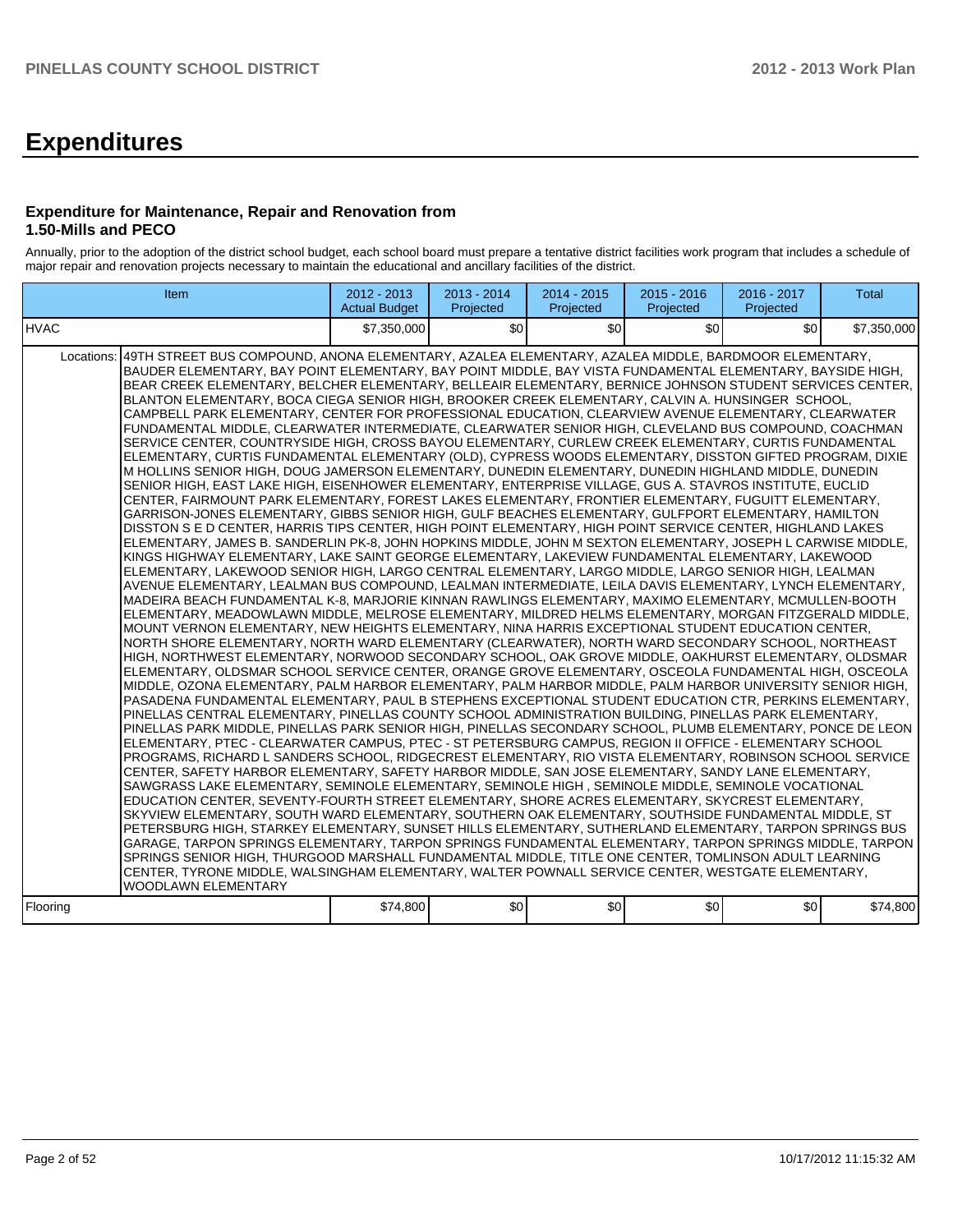|         | Locations:   49TH STREET BUS COMPOUND, ANONA ELEMENTARY, AZALEA ELEMENTARY, AZALEA MIDDLE, BARDMOOR ELEMENTARY,<br>BAUDER ELEMENTARY, BAY POINT ELEMENTARY, BAY POINT MIDDLE, BAY VISTA FUNDAMENTAL ELEMENTARY, BAYSIDE HIGH,<br>BEAR CREEK ELEMENTARY, BELCHER ELEMENTARY, BELLEAIR ELEMENTARY, BERNICE JOHNSON STUDENT SERVICES CENTER,<br>BLANTON ELEMENTARY, BOCA CIEGA SENIOR HIGH, BROOKER CREEK ELEMENTARY, CALVIN A. HUNSINGER SCHOOL,<br>CAMPBELL PARK ELEMENTARY, CENTER FOR PROFESSIONAL EDUCATION, CLEARVIEW AVENUE ELEMENTARY, CLEARWATER<br>FUNDAMENTAL MIDDLE, CLEARWATER INTERMEDIATE, CLEARWATER SENIOR HIGH, CLEVELAND BUS COMPOUND, COACHMAN<br>SERVICE CENTER, COUNTRYSIDE HIGH, CROSS BAYOU ELEMENTARY, CURLEW CREEK ELEMENTARY, CURTIS FUNDAMENTAL<br>ELEMENTARY, CURTIS FUNDAMENTAL ELEMENTARY (OLD), CYPRESS WOODS ELEMENTARY, DISSTON GIFTED PROGRAM, DIXIE<br>M HOLLINS SENIOR HIGH, DOUG JAMERSON ELEMENTARY, DUNEDIN ELEMENTARY, DUNEDIN HIGHLAND MIDDLE, DUNEDIN<br>SENIOR HIGH, EAST LAKE HIGH, EISENHOWER ELEMENTARY, ENTERPRISE VILLAGE, GUS A. STAVROS INSTITUTE, EUCLID<br>CENTER, FAIRMOUNT PARK ELEMENTARY, FOREST LAKES ELEMENTARY, FRONTIER ELEMENTARY, FUGUITT ELEMENTARY,<br>GARRISON-JONES ELEMENTARY, GIBBS SENIOR HIGH, GULF BEACHES ELEMENTARY, GULFPORT ELEMENTARY, HAMILTON<br>DISSTON S E D CENTER, HARRIS TIPS CENTER, HIGH POINT ELEMENTARY, HIGH POINT SERVICE CENTER, HIGHLAND LAKES<br>ELEMENTARY, JAMES B. SANDERLIN PK-8, JOHN HOPKINS MIDDLE, JOHN M SEXTON ELEMENTARY, JOSEPH L CARWISE MIDDLE,<br>KINGS HIGHWAY ELEMENTARY, LAKE SAINT GEORGE ELEMENTARY, LAKEVIEW FUNDAMENTAL ELEMENTARY, LAKEWOOD<br>ELEMENTARY. LAKEWOOD SENIOR HIGH. LARGO CENTRAL ELEMENTARY. LARGO MIDDLE. LARGO SENIOR HIGH. LEALMAN<br>AVENUE ELEMENTARY, LEALMAN BUS COMPOUND, LEALMAN INTERMEDIATE, LEILA DAVIS ELEMENTARY, LYNCH ELEMENTARY,<br>MADEIRA BEACH FUNDAMENTAL K-8, MARJORIE KINNAN RAWLINGS ELEMENTARY, MAXIMO ELEMENTARY, MCMULLEN-BOOTH<br>ELEMENTARY, MEADOWLAWN MIDDLE, MELROSE ELEMENTARY, MILDRED HELMS ELEMENTARY, MORGAN FITZGERALD MIDDLE,<br>MOUNT VERNON ELEMENTARY, NEW HEIGHTS ELEMENTARY, NINA HARRIS EXCEPTIONAL STUDENT EDUCATION CENTER,<br>NORTH SHORE ELEMENTARY, NORTH WARD ELEMENTARY (CLEARWATER), NORTH WARD SECONDARY SCHOOL, NORTHEAST<br>HIGH, NORTHWEST ELEMENTARY, NORWOOD SECONDARY SCHOOL, OAK GROVE MIDDLE, OAKHURST ELEMENTARY, OLDSMAR<br>ELEMENTARY, OLDSMAR SCHOOL SERVICE CENTER, ORANGE GROVE ELEMENTARY, OSCEOLA FUNDAMENTAL HIGH, OSCEOLA<br>MIDDLE, OZONA ELEMENTARY, PALM HARBOR ELEMENTARY, PALM HARBOR MIDDLE, PALM HARBOR UNIVERSITY SENIOR HIGH,<br>PASADENA FUNDAMENTAL ELEMENTARY. PAUL B STEPHENS EXCEPTIONAL STUDENT EDUCATION CTR. PERKINS ELEMENTARY.<br>PINELLAS CENTRAL ELEMENTARY, PINELLAS COUNTY SCHOOL ADMINISTRATION BUILDING, PINELLAS PARK ELEMENTARY,<br>PINELLAS PARK MIDDLE, PINELLAS PARK SENIOR HIGH, PINELLAS SECONDARY SCHOOL, PLUMB ELEMENTARY, PONCE DE LEON<br>ELEMENTARY, PTEC - CLEARWATER CAMPUS, PTEC - ST PETERSBURG CAMPUS, REGION II OFFICE - ELEMENTARY SCHOOL<br>PROGRAMS, RICHARD L SANDERS SCHOOL, RIDGECREST ELEMENTARY, RIO VISTA ELEMENTARY, ROBINSON SCHOOL SERVICE<br>CENTER, SAFETY HARBOR ELEMENTARY, SAFETY HARBOR MIDDLE, SAN JOSE ELEMENTARY, SANDY LANE ELEMENTARY,<br>SAWGRASS LAKE ELEMENTARY, SEMINOLE ELEMENTARY, SEMINOLE HIGH, SEMINOLE MIDDLE, SEMINOLE VOCATIONAL<br>EDUCATION CENTER, SEVENTY-FOURTH STREET ELEMENTARY, SHORE ACRES ELEMENTARY, SKYCREST ELEMENTARY,<br>SKYVIEW ELEMENTARY, SOUTH WARD ELEMENTARY, SOUTHERN OAK ELEMENTARY, SOUTHSIDE FUNDAMENTAL MIDDLE, ST<br>PETERSBURG HIGH, STARKEY ELEMENTARY, SUNSET HILLS ELEMENTARY, SUTHERLAND ELEMENTARY, TARPON SPRINGS BUS<br>GARAGE, TARPON SPRINGS ELEMENTARY, TARPON SPRINGS FUNDAMENTAL ELEMENTARY, TARPON SPRINGS MIDDLE, TARPON<br>SPRINGS SENIOR HIGH, THURGOOD MARSHALL FUNDAMENTAL MIDDLE, TITLE ONE CENTER, TOMLINSON ADULT LEARNING<br>CENTER, TYRONE MIDDLE, WALSINGHAM ELEMENTARY, WALTER POWNALL SERVICE CENTER, WESTGATE ELEMENTARY, |           |     |     |     |     |           |
|---------|-----------------------------------------------------------------------------------------------------------------------------------------------------------------------------------------------------------------------------------------------------------------------------------------------------------------------------------------------------------------------------------------------------------------------------------------------------------------------------------------------------------------------------------------------------------------------------------------------------------------------------------------------------------------------------------------------------------------------------------------------------------------------------------------------------------------------------------------------------------------------------------------------------------------------------------------------------------------------------------------------------------------------------------------------------------------------------------------------------------------------------------------------------------------------------------------------------------------------------------------------------------------------------------------------------------------------------------------------------------------------------------------------------------------------------------------------------------------------------------------------------------------------------------------------------------------------------------------------------------------------------------------------------------------------------------------------------------------------------------------------------------------------------------------------------------------------------------------------------------------------------------------------------------------------------------------------------------------------------------------------------------------------------------------------------------------------------------------------------------------------------------------------------------------------------------------------------------------------------------------------------------------------------------------------------------------------------------------------------------------------------------------------------------------------------------------------------------------------------------------------------------------------------------------------------------------------------------------------------------------------------------------------------------------------------------------------------------------------------------------------------------------------------------------------------------------------------------------------------------------------------------------------------------------------------------------------------------------------------------------------------------------------------------------------------------------------------------------------------------------------------------------------------------------------------------------------------------------------------------------------------------------------------------------------------------------------------------------------------------------------------------------------------------------------------------------------------------------------------------------------------------------------------------------------------------------------------------------------------------------------------------------------------------------------------------------------------------------------------------------------------------------------------------------------------------------------------------------------------------------------------------------------------------------------------------------------------------------------------------------------------------------------------------------------------------------------|-----------|-----|-----|-----|-----|-----------|
|         | <b>WOODLAWN ELEMENTARY</b>                                                                                                                                                                                                                                                                                                                                                                                                                                                                                                                                                                                                                                                                                                                                                                                                                                                                                                                                                                                                                                                                                                                                                                                                                                                                                                                                                                                                                                                                                                                                                                                                                                                                                                                                                                                                                                                                                                                                                                                                                                                                                                                                                                                                                                                                                                                                                                                                                                                                                                                                                                                                                                                                                                                                                                                                                                                                                                                                                                                                                                                                                                                                                                                                                                                                                                                                                                                                                                                                                                                                                                                                                                                                                                                                                                                                                                                                                                                                                                                                                                            |           |     |     |     |     |           |
|         |                                                                                                                                                                                                                                                                                                                                                                                                                                                                                                                                                                                                                                                                                                                                                                                                                                                                                                                                                                                                                                                                                                                                                                                                                                                                                                                                                                                                                                                                                                                                                                                                                                                                                                                                                                                                                                                                                                                                                                                                                                                                                                                                                                                                                                                                                                                                                                                                                                                                                                                                                                                                                                                                                                                                                                                                                                                                                                                                                                                                                                                                                                                                                                                                                                                                                                                                                                                                                                                                                                                                                                                                                                                                                                                                                                                                                                                                                                                                                                                                                                                                       |           |     |     |     |     |           |
| Roofing |                                                                                                                                                                                                                                                                                                                                                                                                                                                                                                                                                                                                                                                                                                                                                                                                                                                                                                                                                                                                                                                                                                                                                                                                                                                                                                                                                                                                                                                                                                                                                                                                                                                                                                                                                                                                                                                                                                                                                                                                                                                                                                                                                                                                                                                                                                                                                                                                                                                                                                                                                                                                                                                                                                                                                                                                                                                                                                                                                                                                                                                                                                                                                                                                                                                                                                                                                                                                                                                                                                                                                                                                                                                                                                                                                                                                                                                                                                                                                                                                                                                                       | \$218,000 | \$0 | \$0 | \$O | \$0 | \$218,000 |
|         |                                                                                                                                                                                                                                                                                                                                                                                                                                                                                                                                                                                                                                                                                                                                                                                                                                                                                                                                                                                                                                                                                                                                                                                                                                                                                                                                                                                                                                                                                                                                                                                                                                                                                                                                                                                                                                                                                                                                                                                                                                                                                                                                                                                                                                                                                                                                                                                                                                                                                                                                                                                                                                                                                                                                                                                                                                                                                                                                                                                                                                                                                                                                                                                                                                                                                                                                                                                                                                                                                                                                                                                                                                                                                                                                                                                                                                                                                                                                                                                                                                                                       |           |     |     |     |     |           |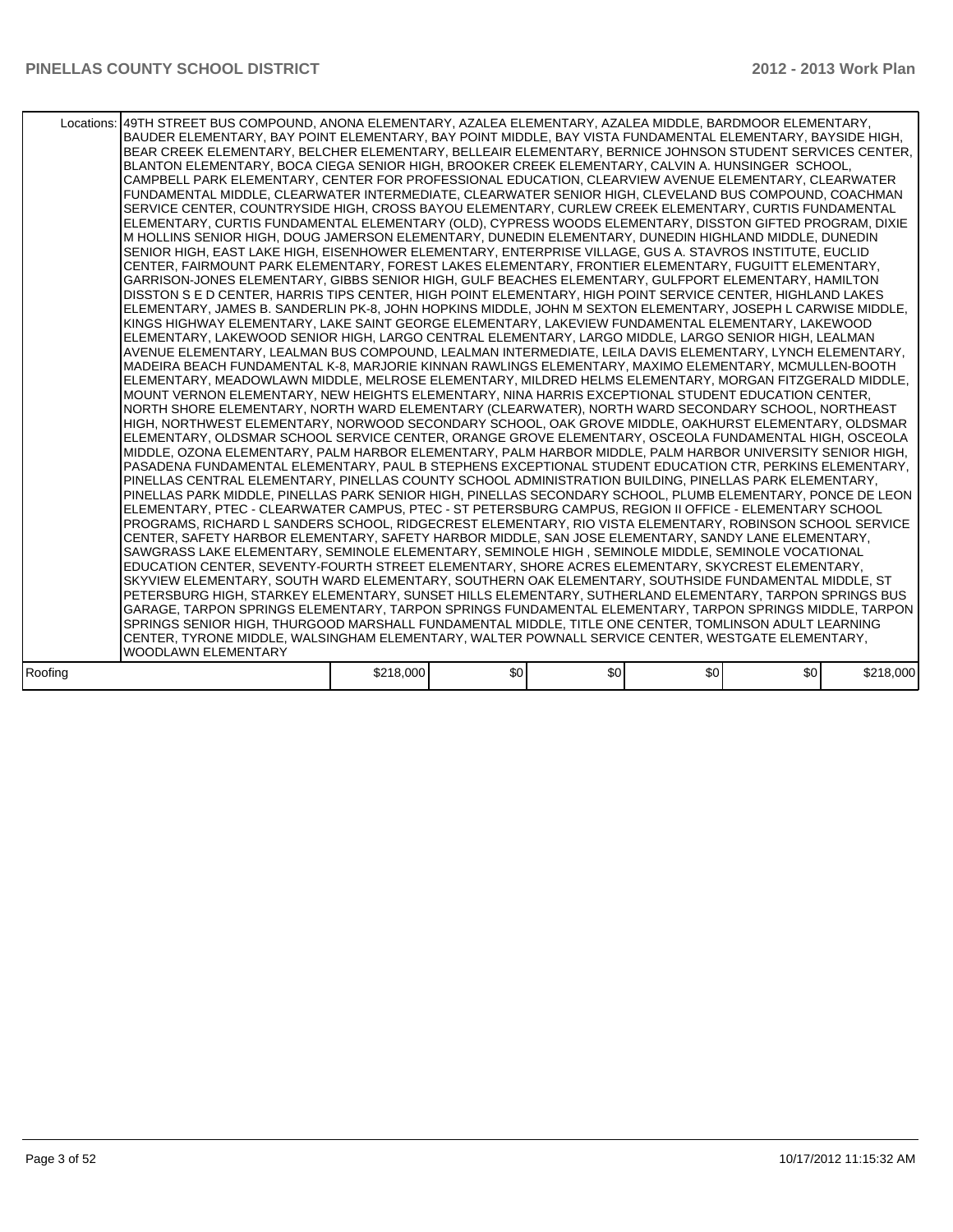|                | Locations: 149TH STREET BUS COMPOUND, ANONA ELEMENTARY, AZALEA ELEMENTARY, AZALEA MIDDLE, BARDMOOR ELEMENTARY,<br>BAUDER ELEMENTARY, BAY POINT ELEMENTARY, BAY POINT MIDDLE, BAY VISTA FUNDAMENTAL ELEMENTARY, BAYSIDE HIGH,<br>BEAR CREEK ELEMENTARY, BELCHER ELEMENTARY, BELLEAIR ELEMENTARY, BERNICE JOHNSON STUDENT SERVICES CENTER,<br>BLANTON ELEMENTARY, BOCA CIEGA SENIOR HIGH, BROOKER CREEK ELEMENTARY, CALVIN A. HUNSINGER SCHOOL,<br>CAMPBELL PARK ELEMENTARY, CENTER FOR PROFESSIONAL EDUCATION, CLEARVIEW AVENUE ELEMENTARY, CLEARWATER<br>FUNDAMENTAL MIDDLE, CLEARWATER INTERMEDIATE, CLEARWATER SENIOR HIGH, CLEVELAND BUS COMPOUND, COACHMAN<br>SERVICE CENTER, COUNTRYSIDE HIGH, CROSS BAYOU ELEMENTARY, CURLEW CREEK ELEMENTARY, CURTIS FUNDAMENTAL<br>ELEMENTARY, CURTIS FUNDAMENTAL ELEMENTARY (OLD), CYPRESS WOODS ELEMENTARY, DISSTON GIFTED PROGRAM, DIXIE<br>M HOLLINS SENIOR HIGH, DOUG JAMERSON ELEMENTARY, DUNEDIN ELEMENTARY, DUNEDIN HIGHLAND MIDDLE, DUNEDIN<br>SENIOR HIGH, EAST LAKE HIGH, EISENHOWER ELEMENTARY, ENTERPRISE VILLAGE, GUS A. STAVROS INSTITUTE, EUCLID<br>CENTER, FAIRMOUNT PARK ELEMENTARY, FOREST LAKES ELEMENTARY, FRONTIER ELEMENTARY, FUGUITT ELEMENTARY,<br>GARRISON-JONES ELEMENTARY, GIBBS SENIOR HIGH, GULF BEACHES ELEMENTARY, GULFPORT ELEMENTARY, HAMILTON<br>DISSTON S E D CENTER, HARRIS TIPS CENTER, HIGH POINT ELEMENTARY, HIGH POINT SERVICE CENTER, HIGHLAND LAKES<br>ELEMENTARY, JAMES B. SANDERLIN PK-8. JOHN HOPKINS MIDDLE, JOHN M SEXTON ELEMENTARY, JOSEPH L CARWISE MIDDLE.<br>KINGS HIGHWAY ELEMENTARY, LAKE SAINT GEORGE ELEMENTARY, LAKEVIEW FUNDAMENTAL ELEMENTARY, LAKEWOOD<br>ELEMENTARY, LAKEWOOD SENIOR HIGH, LARGO CENTRAL ELEMENTARY, LARGO MIDDLE, LARGO SENIOR HIGH, LEALMAN<br>AVENUE ELEMENTARY, LEALMAN BUS COMPOUND, LEALMAN INTERMEDIATE, LEILA DAVIS ELEMENTARY, LYNCH ELEMENTARY,<br>MADEIRA BEACH FUNDAMENTAL K-8, MARJORIE KINNAN RAWLINGS ELEMENTARY, MAXIMO ELEMENTARY, MCMULLEN-BOOTH<br>ELEMENTARY, MEADOWLAWN MIDDLE, MELROSE ELEMENTARY, MILDRED HELMS ELEMENTARY, MORGAN FITZGERALD MIDDLE,<br>MOUNT VERNON ELEMENTARY, NEW HEIGHTS ELEMENTARY, NINA HARRIS EXCEPTIONAL STUDENT EDUCATION CENTER,<br>NORTH SHORE ELEMENTARY, NORTH WARD ELEMENTARY (CLEARWATER), NORTH WARD SECONDARY SCHOOL, NORTHEAST<br>HIGH, NORTHWEST ELEMENTARY, NORWOOD SECONDARY SCHOOL, OAK GROVE MIDDLE, OAKHURST ELEMENTARY, OLDSMAR<br>ELEMENTARY, OLDSMAR SCHOOL SERVICE CENTER, ORANGE GROVE ELEMENTARY, OSCEOLA FUNDAMENTAL HIGH, OSCEOLA<br>MIDDLE, OZONA ELEMENTARY, PALM HARBOR ELEMENTARY, PALM HARBOR MIDDLE, PALM HARBOR UNIVERSITY SENIOR HIGH,<br>PASADENA FUNDAMENTAL ELEMENTARY. PAUL B STEPHENS EXCEPTIONAL STUDENT EDUCATION CTR. PERKINS ELEMENTARY.<br>PINELLAS CENTRAL ELEMENTARY, PINELLAS COUNTY SCHOOL ADMINISTRATION BUILDING, PINELLAS PARK ELEMENTARY,<br>PINELLAS PARK MIDDLE, PINELLAS PARK SENIOR HIGH, PINELLAS SECONDARY SCHOOL, PLUMB ELEMENTARY, PONCE DE LEON<br>IELEMENTARY, PTEC - CLEARWATER CAMPUS, PTEC - ST PETERSBURG CAMPUS, REGION II OFFICE - ELEMENTARY SCHOOL<br>PROGRAMS, RICHARD L SANDERS SCHOOL, RIDGECREST ELEMENTARY, RIO VISTA ELEMENTARY, ROBINSON SCHOOL SERVICE<br>CENTER, SAFETY HARBOR ELEMENTARY, SAFETY HARBOR MIDDLE, SAN JOSE ELEMENTARY, SANDY LANE ELEMENTARY,<br>SAWGRASS LAKE ELEMENTARY, SEMINOLE ELEMENTARY, SEMINOLE HIGH, SEMINOLE MIDDLE, SEMINOLE VOCATIONAL<br>EDUCATION CENTER. SEVENTY-FOURTH STREET ELEMENTARY, SHORE ACRES ELEMENTARY, SKYCREST ELEMENTARY.<br>SKYVIEW ELEMENTARY, SOUTH WARD ELEMENTARY, SOUTHERN OAK ELEMENTARY, SOUTHSIDE FUNDAMENTAL MIDDLE, ST<br>PETERSBURG HIGH, STARKEY ELEMENTARY, SUNSET HILLS ELEMENTARY, SUTHERLAND ELEMENTARY, TARPON SPRINGS BUS<br>GARAGE, TARPON SPRINGS ELEMENTARY, TARPON SPRINGS FUNDAMENTAL ELEMENTARY, TARPON SPRINGS MIDDLE, TARPON<br>SPRINGS SENIOR HIGH, THURGOOD MARSHALL FUNDAMENTAL MIDDLE, TITLE ONE CENTER, TOMLINSON ADULT LEARNING<br>CENTER, TYRONE MIDDLE, WALSINGHAM ELEMENTARY, WALTER POWNALL SERVICE CENTER, WESTGATE ELEMENTARY, |             |     |     |     |     |             |
|----------------|-----------------------------------------------------------------------------------------------------------------------------------------------------------------------------------------------------------------------------------------------------------------------------------------------------------------------------------------------------------------------------------------------------------------------------------------------------------------------------------------------------------------------------------------------------------------------------------------------------------------------------------------------------------------------------------------------------------------------------------------------------------------------------------------------------------------------------------------------------------------------------------------------------------------------------------------------------------------------------------------------------------------------------------------------------------------------------------------------------------------------------------------------------------------------------------------------------------------------------------------------------------------------------------------------------------------------------------------------------------------------------------------------------------------------------------------------------------------------------------------------------------------------------------------------------------------------------------------------------------------------------------------------------------------------------------------------------------------------------------------------------------------------------------------------------------------------------------------------------------------------------------------------------------------------------------------------------------------------------------------------------------------------------------------------------------------------------------------------------------------------------------------------------------------------------------------------------------------------------------------------------------------------------------------------------------------------------------------------------------------------------------------------------------------------------------------------------------------------------------------------------------------------------------------------------------------------------------------------------------------------------------------------------------------------------------------------------------------------------------------------------------------------------------------------------------------------------------------------------------------------------------------------------------------------------------------------------------------------------------------------------------------------------------------------------------------------------------------------------------------------------------------------------------------------------------------------------------------------------------------------------------------------------------------------------------------------------------------------------------------------------------------------------------------------------------------------------------------------------------------------------------------------------------------------------------------------------------------------------------------------------------------------------------------------------------------------------------------------------------------------------------------------------------------------------------------------------------------------------------------------------------------------------------------------------------------------------------------------------------------------------------------------------------------------------------------------|-------------|-----|-----|-----|-----|-------------|
|                | WOODLAWN ELEMENTARY                                                                                                                                                                                                                                                                                                                                                                                                                                                                                                                                                                                                                                                                                                                                                                                                                                                                                                                                                                                                                                                                                                                                                                                                                                                                                                                                                                                                                                                                                                                                                                                                                                                                                                                                                                                                                                                                                                                                                                                                                                                                                                                                                                                                                                                                                                                                                                                                                                                                                                                                                                                                                                                                                                                                                                                                                                                                                                                                                                                                                                                                                                                                                                                                                                                                                                                                                                                                                                                                                                                                                                                                                                                                                                                                                                                                                                                                                                                                                                                                                                                   |             |     |     |     |     |             |
|                |                                                                                                                                                                                                                                                                                                                                                                                                                                                                                                                                                                                                                                                                                                                                                                                                                                                                                                                                                                                                                                                                                                                                                                                                                                                                                                                                                                                                                                                                                                                                                                                                                                                                                                                                                                                                                                                                                                                                                                                                                                                                                                                                                                                                                                                                                                                                                                                                                                                                                                                                                                                                                                                                                                                                                                                                                                                                                                                                                                                                                                                                                                                                                                                                                                                                                                                                                                                                                                                                                                                                                                                                                                                                                                                                                                                                                                                                                                                                                                                                                                                                       |             |     |     |     |     |             |
| Safety to Life |                                                                                                                                                                                                                                                                                                                                                                                                                                                                                                                                                                                                                                                                                                                                                                                                                                                                                                                                                                                                                                                                                                                                                                                                                                                                                                                                                                                                                                                                                                                                                                                                                                                                                                                                                                                                                                                                                                                                                                                                                                                                                                                                                                                                                                                                                                                                                                                                                                                                                                                                                                                                                                                                                                                                                                                                                                                                                                                                                                                                                                                                                                                                                                                                                                                                                                                                                                                                                                                                                                                                                                                                                                                                                                                                                                                                                                                                                                                                                                                                                                                                       | \$1,387,500 | \$0 | \$0 | \$0 | \$0 | \$1,387,500 |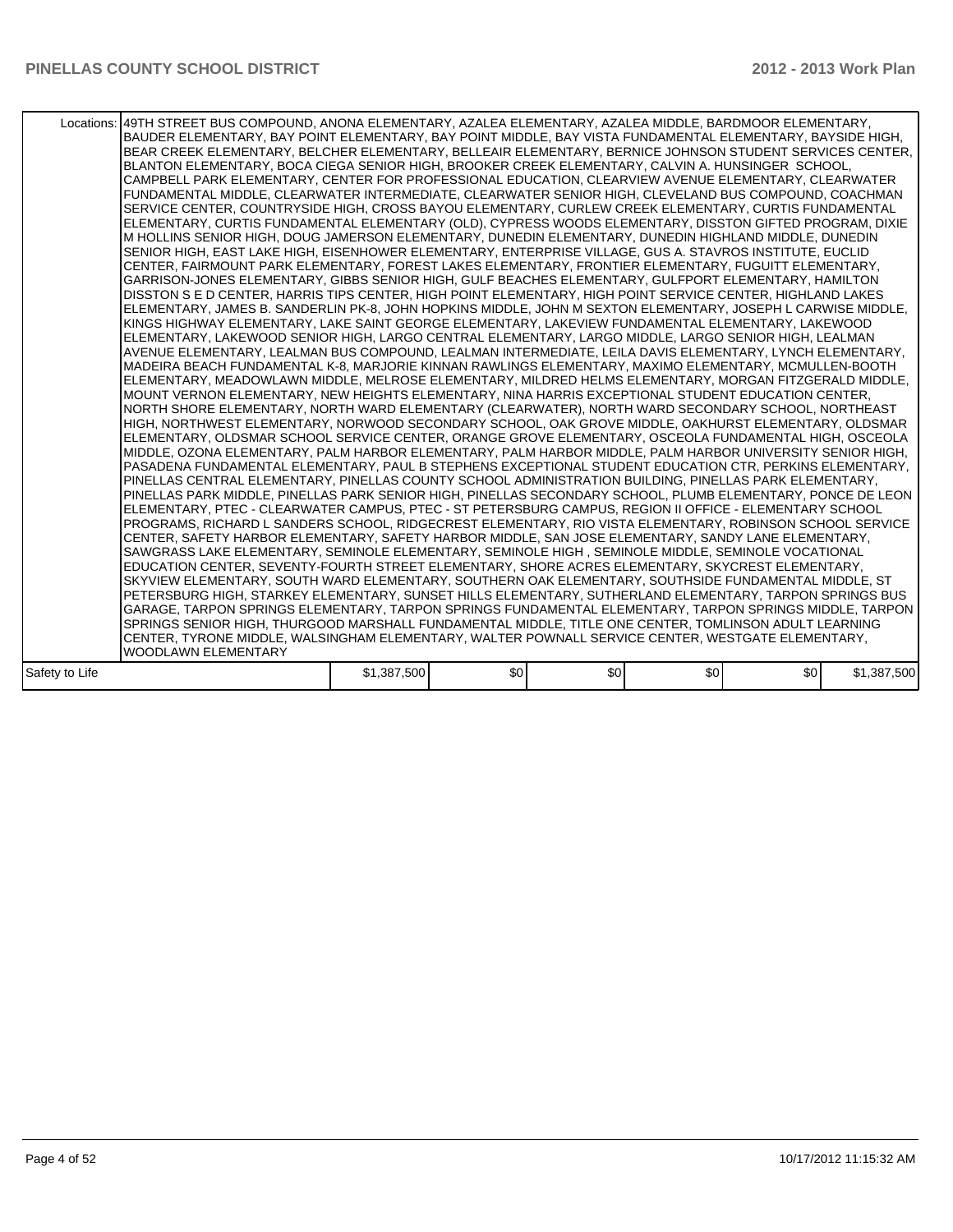| Locations: | . 49TH STREET BUS COMPOUND, ANONA ELEMENTARY, AZALEA ELEMENTARY, AZALEA MIDDLE, BARDMOOR ELEMENTARY,<br>BAUDER ELEMENTARY, BAY POINT ELEMENTARY, BAY POINT MIDDLE, BAY VISTA FUNDAMENTAL ELEMENTARY, BAYSIDE HIGH,<br>BEAR CREEK ELEMENTARY, BELCHER ELEMENTARY, BELLEAIR ELEMENTARY, BERNICE JOHNSON STUDENT SERVICES CENTER,<br>BLANTON ELEMENTARY, BOCA CIEGA SENIOR HIGH, BROOKER CREEK ELEMENTARY, CALVIN A. HUNSINGER SCHOOL,<br>CAMPBELL PARK ELEMENTARY, CENTER FOR PROFESSIONAL EDUCATION, CLEARVIEW AVENUE ELEMENTARY, CLEARWATER<br>FUNDAMENTAL MIDDLE, CLEARWATER INTERMEDIATE, CLEARWATER SENIOR HIGH, CLEVELAND BUS COMPOUND, COACHMAN<br>SERVICE CENTER, COUNTRYSIDE HIGH, CROSS BAYOU ELEMENTARY, CURLEW CREEK ELEMENTARY, CURTIS FUNDAMENTAL<br>ELEMENTARY, CURTIS FUNDAMENTAL ELEMENTARY (OLD), CYPRESS WOODS ELEMENTARY, DISSTON GIFTED PROGRAM, DIXIE<br>M HOLLINS SENIOR HIGH, DOUG JAMERSON ELEMENTARY, DUNEDIN ELEMENTARY, DUNEDIN HIGHLAND MIDDLE, DUNEDIN<br>SENIOR HIGH. EAST LAKE HIGH. EISENHOWER ELEMENTARY. ENTERPRISE VILLAGE. GUS A. STAVROS INSTITUTE. EUCLID<br>CENTER, FAIRMOUNT PARK ELEMENTARY, FOREST LAKES ELEMENTARY, FRONTIER ELEMENTARY, FUGUITT ELEMENTARY,<br>GARRISON-JONES ELEMENTARY, GIBBS SENIOR HIGH, GULF BEACHES ELEMENTARY, GULFPORT ELEMENTARY, HAMILTON<br>DISSTON S E D CENTER, HARRIS TIPS CENTER, HIGH POINT ELEMENTARY, HIGH POINT SERVICE CENTER, HIGHLAND LAKES<br>ELEMENTARY, JAMES B. SANDERLIN PK-8, JOHN HOPKINS MIDDLE, JOHN M SEXTON ELEMENTARY, JOSEPH L CARWISE MIDDLE,<br>KINGS HIGHWAY ELEMENTARY, LAKE SAINT GEORGE ELEMENTARY, LAKEVIEW FUNDAMENTAL ELEMENTARY, LAKEWOOD<br>ELEMENTARY, LAKEWOOD SENIOR HIGH, LARGO CENTRAL ELEMENTARY, LARGO MIDDLE, LARGO SENIOR HIGH, LEALMAN<br>AVENUE ELEMENTARY, LEALMAN BUS COMPOUND, LEALMAN INTERMEDIATE, LEILA DAVIS ELEMENTARY, LYNCH ELEMENTARY,<br>MADEIRA BEACH FUNDAMENTAL K-8, MARJORIE KINNAN RAWLINGS ELEMENTARY, MAXIMO ELEMENTARY, MCMULLEN-BOOTH<br>ELEMENTARY. MEADOWLAWN MIDDLE. MELROSE ELEMENTARY. MILDRED HELMS ELEMENTARY. MORGAN FITZGERALD MIDDLE.<br>MOUNT VERNON ELEMENTARY, NEW HEIGHTS ELEMENTARY, NINA HARRIS EXCEPTIONAL STUDENT EDUCATION CENTER,<br>NORTH SHORE ELEMENTARY, NORTH WARD ELEMENTARY (CLEARWATER), NORTH WARD SECONDARY SCHOOL, NORTHEAST<br>HIGH, NORTHWEST ELEMENTARY, NORWOOD SECONDARY SCHOOL, OAK GROVE MIDDLE, OAKHURST ELEMENTARY, OLDSMAR<br>ELEMENTARY, OLDSMAR SCHOOL SERVICE CENTER, ORANGE GROVE ELEMENTARY, OSCEOLA FUNDAMENTAL HIGH, OSCEOLA<br>MIDDLE, OZONA ELEMENTARY, PALM HARBOR ELEMENTARY, PALM HARBOR MIDDLE, PALM HARBOR UNIVERSITY SENIOR HIGH,<br>PASADENA FUNDAMENTAL ELEMENTARY, PAUL B STEPHENS EXCEPTIONAL STUDENT EDUCATION CTR, PERKINS ELEMENTARY,<br>PINELLAS CENTRAL ELEMENTARY, PINELLAS COUNTY SCHOOL ADMINISTRATION BUILDING, PINELLAS PARK ELEMENTARY,<br>PINELLAS PARK MIDDLE, PINELLAS PARK SENIOR HIGH, PINELLAS SECONDARY SCHOOL, PLUMB ELEMENTARY, PONCE DE LEON<br>ELEMENTARY, PTEC - CLEARWATER CAMPUS, PTEC - ST PETERSBURG CAMPUS, REGION II OFFICE - ELEMENTARY SCHOOL<br>PROGRAMS, RICHARD L SANDERS SCHOOL, RIDGECREST ELEMENTARY, RIO VISTA ELEMENTARY, ROBINSON SCHOOL SERVICE<br>CENTER, SAFETY HARBOR ELEMENTARY, SAFETY HARBOR MIDDLE, SAN JOSE ELEMENTARY, SANDY LANE ELEMENTARY,<br>SAWGRASS LAKE ELEMENTARY, SEMINOLE ELEMENTARY, SEMINOLE HIGH, SEMINOLE MIDDLE, SEMINOLE VOCATIONAL<br>EDUCATION CENTER, SEVENTY-FOURTH STREET ELEMENTARY, SHORE ACRES ELEMENTARY, SKYCREST ELEMENTARY,<br>SKYVIEW ELEMENTARY, SOUTH WARD ELEMENTARY, SOUTHERN OAK ELEMENTARY, SOUTHSIDE FUNDAMENTAL MIDDLE, ST<br>PETERSBURG HIGH, STARKEY ELEMENTARY, SUNSET HILLS ELEMENTARY, SUTHERLAND ELEMENTARY, TARPON SPRINGS BUS<br>GARAGE, TARPON SPRINGS ELEMENTARY, TARPON SPRINGS FUNDAMENTAL ELEMENTARY, TARPON SPRINGS MIDDLE, TARPON<br>SPRINGS SENIOR HIGH, THURGOOD MARSHALL FUNDAMENTAL MIDDLE, TITLE ONE CENTER, TOMLINSON ADULT LEARNING<br>CENTER, TYRONE MIDDLE, WALSINGHAM ELEMENTARY, WALTER POWNALL SERVICE CENTER, WESTGATE ELEMENTARY,<br>WOODLAWN ELEMENTARY |           |     |     |     |     |           |  |  |
|------------|-----------------------------------------------------------------------------------------------------------------------------------------------------------------------------------------------------------------------------------------------------------------------------------------------------------------------------------------------------------------------------------------------------------------------------------------------------------------------------------------------------------------------------------------------------------------------------------------------------------------------------------------------------------------------------------------------------------------------------------------------------------------------------------------------------------------------------------------------------------------------------------------------------------------------------------------------------------------------------------------------------------------------------------------------------------------------------------------------------------------------------------------------------------------------------------------------------------------------------------------------------------------------------------------------------------------------------------------------------------------------------------------------------------------------------------------------------------------------------------------------------------------------------------------------------------------------------------------------------------------------------------------------------------------------------------------------------------------------------------------------------------------------------------------------------------------------------------------------------------------------------------------------------------------------------------------------------------------------------------------------------------------------------------------------------------------------------------------------------------------------------------------------------------------------------------------------------------------------------------------------------------------------------------------------------------------------------------------------------------------------------------------------------------------------------------------------------------------------------------------------------------------------------------------------------------------------------------------------------------------------------------------------------------------------------------------------------------------------------------------------------------------------------------------------------------------------------------------------------------------------------------------------------------------------------------------------------------------------------------------------------------------------------------------------------------------------------------------------------------------------------------------------------------------------------------------------------------------------------------------------------------------------------------------------------------------------------------------------------------------------------------------------------------------------------------------------------------------------------------------------------------------------------------------------------------------------------------------------------------------------------------------------------------------------------------------------------------------------------------------------------------------------------------------------------------------------------------------------------------------------------------------------------------------------------------------------------------------------------------------------------------------------------------------------------------------------------------|-----------|-----|-----|-----|-----|-----------|--|--|
| Fencing    |                                                                                                                                                                                                                                                                                                                                                                                                                                                                                                                                                                                                                                                                                                                                                                                                                                                                                                                                                                                                                                                                                                                                                                                                                                                                                                                                                                                                                                                                                                                                                                                                                                                                                                                                                                                                                                                                                                                                                                                                                                                                                                                                                                                                                                                                                                                                                                                                                                                                                                                                                                                                                                                                                                                                                                                                                                                                                                                                                                                                                                                                                                                                                                                                                                                                                                                                                                                                                                                                                                                                                                                                                                                                                                                                                                                                                                                                                                                                                                                                                                                                                   | \$0       | \$0 | \$0 | \$0 | \$0 | \$0       |  |  |
|            | Locations: No Locations for this expenditure.                                                                                                                                                                                                                                                                                                                                                                                                                                                                                                                                                                                                                                                                                                                                                                                                                                                                                                                                                                                                                                                                                                                                                                                                                                                                                                                                                                                                                                                                                                                                                                                                                                                                                                                                                                                                                                                                                                                                                                                                                                                                                                                                                                                                                                                                                                                                                                                                                                                                                                                                                                                                                                                                                                                                                                                                                                                                                                                                                                                                                                                                                                                                                                                                                                                                                                                                                                                                                                                                                                                                                                                                                                                                                                                                                                                                                                                                                                                                                                                                                                     |           |     |     |     |     |           |  |  |
| Parking    |                                                                                                                                                                                                                                                                                                                                                                                                                                                                                                                                                                                                                                                                                                                                                                                                                                                                                                                                                                                                                                                                                                                                                                                                                                                                                                                                                                                                                                                                                                                                                                                                                                                                                                                                                                                                                                                                                                                                                                                                                                                                                                                                                                                                                                                                                                                                                                                                                                                                                                                                                                                                                                                                                                                                                                                                                                                                                                                                                                                                                                                                                                                                                                                                                                                                                                                                                                                                                                                                                                                                                                                                                                                                                                                                                                                                                                                                                                                                                                                                                                                                                   | \$0       | \$0 | \$0 | \$0 | \$0 | \$0       |  |  |
|            | Locations: No Locations for this expenditure.                                                                                                                                                                                                                                                                                                                                                                                                                                                                                                                                                                                                                                                                                                                                                                                                                                                                                                                                                                                                                                                                                                                                                                                                                                                                                                                                                                                                                                                                                                                                                                                                                                                                                                                                                                                                                                                                                                                                                                                                                                                                                                                                                                                                                                                                                                                                                                                                                                                                                                                                                                                                                                                                                                                                                                                                                                                                                                                                                                                                                                                                                                                                                                                                                                                                                                                                                                                                                                                                                                                                                                                                                                                                                                                                                                                                                                                                                                                                                                                                                                     |           |     |     |     |     |           |  |  |
| Electrical |                                                                                                                                                                                                                                                                                                                                                                                                                                                                                                                                                                                                                                                                                                                                                                                                                                                                                                                                                                                                                                                                                                                                                                                                                                                                                                                                                                                                                                                                                                                                                                                                                                                                                                                                                                                                                                                                                                                                                                                                                                                                                                                                                                                                                                                                                                                                                                                                                                                                                                                                                                                                                                                                                                                                                                                                                                                                                                                                                                                                                                                                                                                                                                                                                                                                                                                                                                                                                                                                                                                                                                                                                                                                                                                                                                                                                                                                                                                                                                                                                                                                                   | \$742,000 | \$0 | \$0 | \$0 | \$0 | \$742,000 |  |  |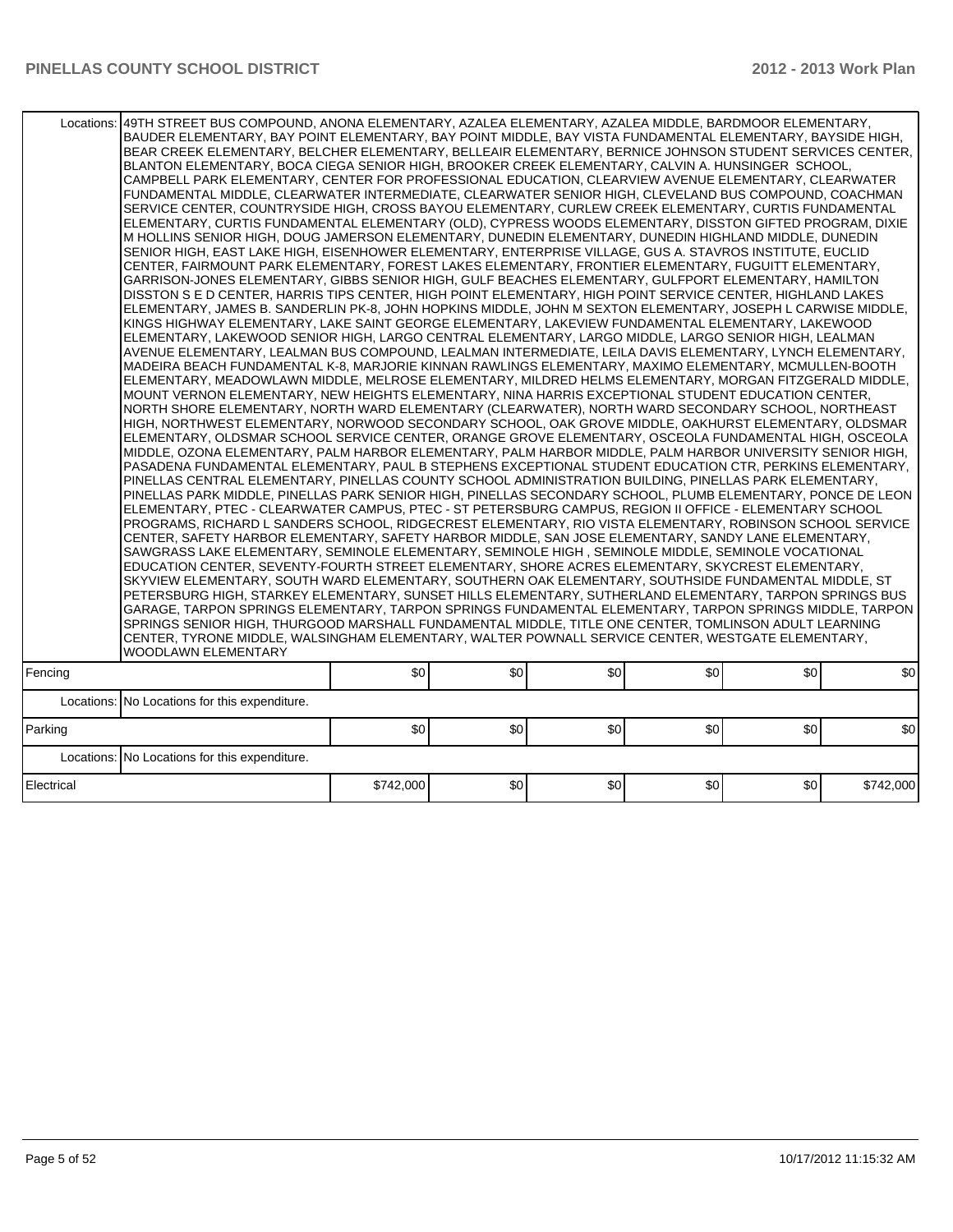|            | Locations:   49TH STREET BUS COMPOUND, ANONA ELEMENTARY, AZALEA ELEMENTARY, AZALEA MIDDLE, BARDMOOR ELEMENTARY,<br>BAUDER ELEMENTARY, BAY POINT ELEMENTARY, BAY POINT MIDDLE, BAY VISTA FUNDAMENTAL ELEMENTARY, BAYSIDE HIGH,<br>BEAR CREEK ELEMENTARY, BELCHER ELEMENTARY, BELLEAIR ELEMENTARY, BERNICE JOHNSON STUDENT SERVICES CENTER,<br>BLANTON ELEMENTARY, BOCA CIEGA SENIOR HIGH, BROOKER CREEK ELEMENTARY, CALVIN A. HUNSINGER SCHOOL,<br>CAMPBELL PARK ELEMENTARY. CENTER FOR PROFESSIONAL EDUCATION. CLEARVIEW AVENUE ELEMENTARY. CLEARWATER<br>FUNDAMENTAL MIDDLE, CLEARWATER INTERMEDIATE, CLEARWATER SENIOR HIGH, CLEVELAND BUS COMPOUND, COACHMAN<br>SERVICE CENTER, COUNTRYSIDE HIGH, CROSS BAYOU ELEMENTARY, CURLEW CREEK ELEMENTARY, CURTIS FUNDAMENTAL<br>ELEMENTARY, CURTIS FUNDAMENTAL ELEMENTARY (OLD), CYPRESS WOODS ELEMENTARY, DISSTON GIFTED PROGRAM, DIXIE<br>M HOLLINS SENIOR HIGH, DOUG JAMERSON ELEMENTARY, DUNEDIN ELEMENTARY, DUNEDIN HIGHLAND MIDDLE, DUNEDIN<br>SENIOR HIGH, EAST LAKE HIGH, EISENHOWER ELEMENTARY, ENTERPRISE VILLAGE, GUS A. STAVROS INSTITUTE, EUCLID<br>CENTER, FAIRMOUNT PARK ELEMENTARY, FOREST LAKES ELEMENTARY, FRONTIER ELEMENTARY, FUGUITT ELEMENTARY,<br>GARRISON-JONES ELEMENTARY, GIBBS SENIOR HIGH, GULF BEACHES ELEMENTARY, GULFPORT ELEMENTARY, HAMILTON<br>DISSTON S E D CENTER, HARRIS TIPS CENTER, HIGH POINT ELEMENTARY, HIGH POINT SERVICE CENTER, HIGHLAND LAKES<br>ELEMENTARY, JAMES B. SANDERLIN PK-8, JOHN HOPKINS MIDDLE, JOHN M SEXTON ELEMENTARY, JOSEPH L CARWISE MIDDLE,<br>KINGS HIGHWAY ELEMENTARY, LAKE SAINT GEORGE ELEMENTARY, LAKEVIEW FUNDAMENTAL ELEMENTARY, LAKEWOOD<br>ELEMENTARY, LAKEWOOD SENIOR HIGH, LARGO CENTRAL ELEMENTARY, LARGO MIDDLE, LARGO SENIOR HIGH, LEALMAN<br>AVENUE ELEMENTARY, LEALMAN BUS COMPOUND, LEALMAN INTERMEDIATE, LEILA DAVIS ELEMENTARY, LYNCH ELEMENTARY,<br>MADEIRA BEACH FUNDAMENTAL K-8, MARJORIE KINNAN RAWLINGS ELEMENTARY, MAXIMO ELEMENTARY, MCMULLEN-BOOTH<br>ELEMENTARY, MEADOWLAWN MIDDLE, MELROSE ELEMENTARY, MILDRED HELMS ELEMENTARY, MORGAN FITZGERALD MIDDLE,<br>MOUNT VERNON ELEMENTARY, NEW HEIGHTS ELEMENTARY, NINA HARRIS EXCEPTIONAL STUDENT EDUCATION CENTER,<br>NORTH SHORE ELEMENTARY, NORTH WARD ELEMENTARY (CLEARWATER), NORTH WARD SECONDARY SCHOOL, NORTHEAST<br>HIGH, NORTHWEST ELEMENTARY, NORWOOD SECONDARY SCHOOL, OAK GROVE MIDDLE, OAKHURST ELEMENTARY, OLDSMAR<br>ELEMENTARY, OLDSMAR SCHOOL SERVICE CENTER, ORANGE GROVE ELEMENTARY, OSCEOLA FUNDAMENTAL HIGH, OSCEOLA<br>MIDDLE, OZONA ELEMENTARY, PALM HARBOR ELEMENTARY, PALM HARBOR MIDDLE, PALM HARBOR UNIVERSITY SENIOR HIGH,<br>PASADENA FUNDAMENTAL ELEMENTARY, PAUL B STEPHENS EXCEPTIONAL STUDENT EDUCATION CTR, PERKINS ELEMENTARY,<br>PINELLAS CENTRAL ELEMENTARY, PINELLAS COUNTY SCHOOL ADMINISTRATION BUILDING, PINELLAS PARK ELEMENTARY,<br>PINELLAS PARK MIDDLE, PINELLAS PARK SENIOR HIGH, PINELLAS SECONDARY SCHOOL, PLUMB ELEMENTARY, PONCE DE LEON<br>ELEMENTARY, PTEC - CLEARWATER CAMPUS, PTEC - ST PETERSBURG CAMPUS, REGION II OFFICE - ELEMENTARY SCHOOL<br>PROGRAMS, RICHARD L SANDERS SCHOOL, RIDGECREST ELEMENTARY, RIO VISTA ELEMENTARY, ROBINSON SCHOOL SERVICE<br>CENTER, SAFETY HARBOR ELEMENTARY, SAFETY HARBOR MIDDLE, SAN JOSE ELEMENTARY, SANDY LANE ELEMENTARY,<br>SAWGRASS LAKE ELEMENTARY, SEMINOLE ELEMENTARY, SEMINOLE HIGH, SEMINOLE MIDDLE, SEMINOLE VOCATIONAL<br>EDUCATION CENTER, SEVENTY-FOURTH STREET ELEMENTARY, SHORE ACRES ELEMENTARY, SKYCREST ELEMENTARY,<br>SKYVIEW ELEMENTARY, SOUTH WARD ELEMENTARY, SOUTHERN OAK ELEMENTARY, SOUTHSIDE FUNDAMENTAL MIDDLE, ST<br>PETERSBURG HIGH, STARKEY ELEMENTARY, SUNSET HILLS ELEMENTARY, SUTHERLAND ELEMENTARY, TARPON SPRINGS BUS<br>GARAGE, TARPON SPRINGS ELEMENTARY, TARPON SPRINGS FUNDAMENTAL ELEMENTARY, TARPON SPRINGS MIDDLE, TARPON<br>SPRINGS SENIOR HIGH, THURGOOD MARSHALL FUNDAMENTAL MIDDLE, TITLE ONE CENTER, TOMLINSON ADULT LEARNING<br>CENTER, TYRONE MIDDLE, WALSINGHAM ELEMENTARY, WALTER POWNALL SERVICE CENTER, WESTGATE ELEMENTARY, |           |     |     |     |     |           |
|------------|-----------------------------------------------------------------------------------------------------------------------------------------------------------------------------------------------------------------------------------------------------------------------------------------------------------------------------------------------------------------------------------------------------------------------------------------------------------------------------------------------------------------------------------------------------------------------------------------------------------------------------------------------------------------------------------------------------------------------------------------------------------------------------------------------------------------------------------------------------------------------------------------------------------------------------------------------------------------------------------------------------------------------------------------------------------------------------------------------------------------------------------------------------------------------------------------------------------------------------------------------------------------------------------------------------------------------------------------------------------------------------------------------------------------------------------------------------------------------------------------------------------------------------------------------------------------------------------------------------------------------------------------------------------------------------------------------------------------------------------------------------------------------------------------------------------------------------------------------------------------------------------------------------------------------------------------------------------------------------------------------------------------------------------------------------------------------------------------------------------------------------------------------------------------------------------------------------------------------------------------------------------------------------------------------------------------------------------------------------------------------------------------------------------------------------------------------------------------------------------------------------------------------------------------------------------------------------------------------------------------------------------------------------------------------------------------------------------------------------------------------------------------------------------------------------------------------------------------------------------------------------------------------------------------------------------------------------------------------------------------------------------------------------------------------------------------------------------------------------------------------------------------------------------------------------------------------------------------------------------------------------------------------------------------------------------------------------------------------------------------------------------------------------------------------------------------------------------------------------------------------------------------------------------------------------------------------------------------------------------------------------------------------------------------------------------------------------------------------------------------------------------------------------------------------------------------------------------------------------------------------------------------------------------------------------------------------------------------------------------------------------------------------------------------------------------------------|-----------|-----|-----|-----|-----|-----------|
|            | WOODLAWN ELEMENTARY                                                                                                                                                                                                                                                                                                                                                                                                                                                                                                                                                                                                                                                                                                                                                                                                                                                                                                                                                                                                                                                                                                                                                                                                                                                                                                                                                                                                                                                                                                                                                                                                                                                                                                                                                                                                                                                                                                                                                                                                                                                                                                                                                                                                                                                                                                                                                                                                                                                                                                                                                                                                                                                                                                                                                                                                                                                                                                                                                                                                                                                                                                                                                                                                                                                                                                                                                                                                                                                                                                                                                                                                                                                                                                                                                                                                                                                                                                                                                                                                                                                   |           |     |     |     |     |           |
| Fire Alarm |                                                                                                                                                                                                                                                                                                                                                                                                                                                                                                                                                                                                                                                                                                                                                                                                                                                                                                                                                                                                                                                                                                                                                                                                                                                                                                                                                                                                                                                                                                                                                                                                                                                                                                                                                                                                                                                                                                                                                                                                                                                                                                                                                                                                                                                                                                                                                                                                                                                                                                                                                                                                                                                                                                                                                                                                                                                                                                                                                                                                                                                                                                                                                                                                                                                                                                                                                                                                                                                                                                                                                                                                                                                                                                                                                                                                                                                                                                                                                                                                                                                                       | \$300,000 | \$0 | \$0 | \$0 | \$0 | \$300,000 |
|            |                                                                                                                                                                                                                                                                                                                                                                                                                                                                                                                                                                                                                                                                                                                                                                                                                                                                                                                                                                                                                                                                                                                                                                                                                                                                                                                                                                                                                                                                                                                                                                                                                                                                                                                                                                                                                                                                                                                                                                                                                                                                                                                                                                                                                                                                                                                                                                                                                                                                                                                                                                                                                                                                                                                                                                                                                                                                                                                                                                                                                                                                                                                                                                                                                                                                                                                                                                                                                                                                                                                                                                                                                                                                                                                                                                                                                                                                                                                                                                                                                                                                       |           |     |     |     |     |           |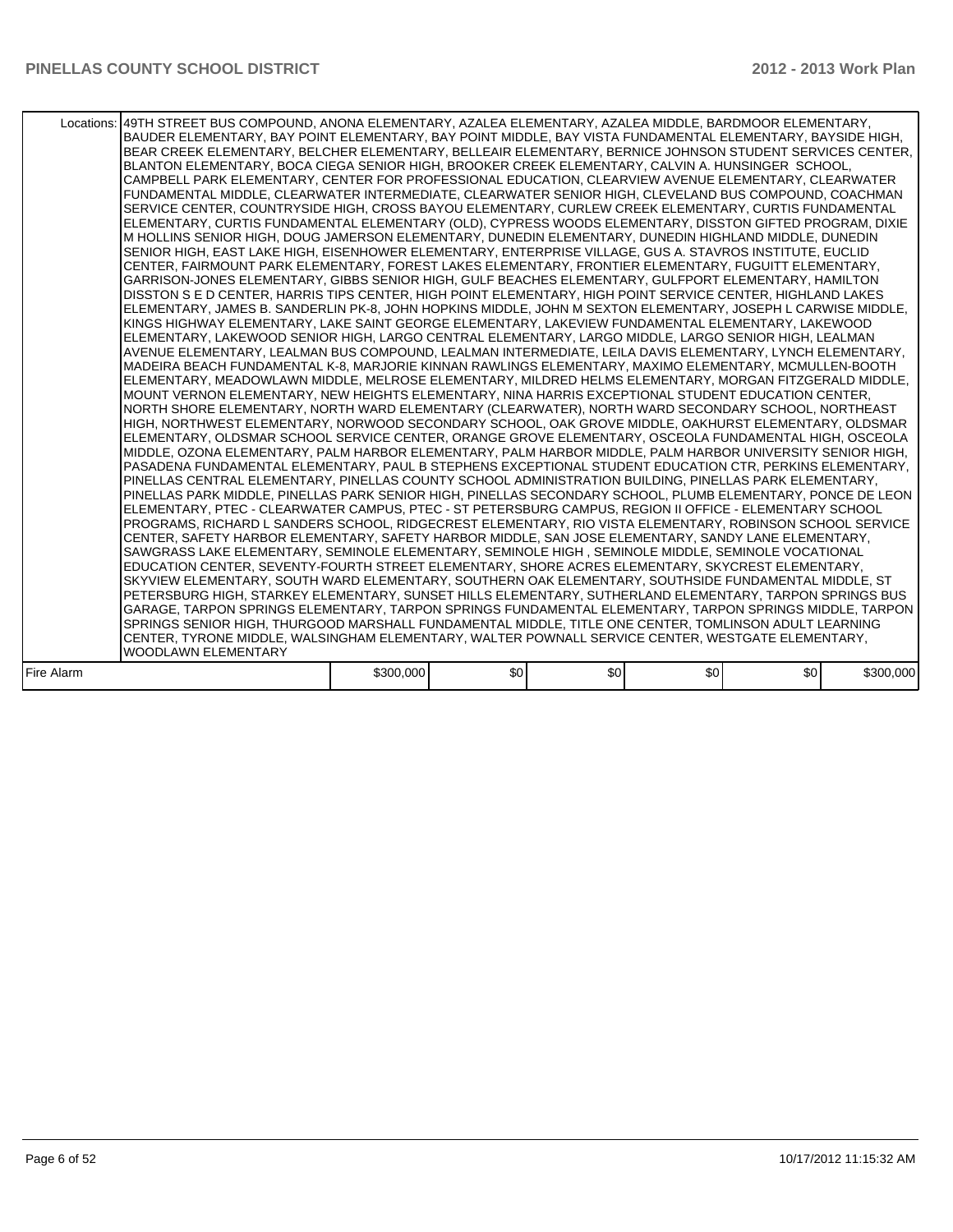| Locations: 149TH STREET BUS COMPOUND, ANONA ELEMENTARY, AZALEA ELEMENTARY, AZALEA MIDDLE, BARDMOOR ELEMENTARY, | BAUDER ELEMENTARY, BAY POINT ELEMENTARY, BAY POINT MIDDLE, BAY VISTA FUNDAMENTAL ELEMENTARY, BAYSIDE HIGH,<br>BEAR CREEK ELEMENTARY, BELCHER ELEMENTARY, BELLEAIR ELEMENTARY, BERNICE JOHNSON STUDENT SERVICES CENTER,<br>BLANTON ELEMENTARY, BOCA CIEGA SENIOR HIGH, BROOKER CREEK ELEMENTARY, CALVIN A. HUNSINGER SCHOOL,<br>CAMPBELL PARK ELEMENTARY, CENTER FOR PROFESSIONAL EDUCATION, CLEARVIEW AVENUE ELEMENTARY, CLEARWATER<br>FUNDAMENTAL MIDDLE, CLEARWATER INTERMEDIATE, CLEARWATER SENIOR HIGH, CLEVELAND BUS COMPOUND, COACHMAN<br>SERVICE CENTER, COUNTRYSIDE HIGH, CROSS BAYOU ELEMENTARY, CURLEW CREEK ELEMENTARY, CURTIS FUNDAMENTAL<br>ELEMENTARY, CURTIS FUNDAMENTAL ELEMENTARY (OLD), CYPRESS WOODS ELEMENTARY, DISSTON GIFTED PROGRAM, DIXIE<br>M HOLLINS SENIOR HIGH, DOUG JAMERSON ELEMENTARY, DUNEDIN ELEMENTARY, DUNEDIN HIGHLAND MIDDLE, DUNEDIN<br>SENIOR HIGH, EAST LAKE HIGH, EISENHOWER ELEMENTARY, ENTERPRISE VILLAGE, GUS A. STAVROS INSTITUTE, EUCLID<br>CENTER, FAIRMOUNT PARK ELEMENTARY, FOREST LAKES ELEMENTARY, FRONTIER ELEMENTARY, FUGUITT ELEMENTARY,<br>GARRISON-JONES ELEMENTARY, GIBBS SENIOR HIGH, GULF BEACHES ELEMENTARY, GULFPORT ELEMENTARY, HAMILTON<br>DISSTON S E D CENTER, HARRIS TIPS CENTER, HIGH POINT ELEMENTARY, HIGH POINT SERVICE CENTER, HIGHLAND LAKES<br> ELEMENTARY, JAMES B. SANDERLIN PK-8, JOHN HOPKINS MIDDLE, JOHN M SEXTON ELEMENTARY, JOSEPH L CARWISE MIDDLE,<br>KINGS HIGHWAY ELEMENTARY, LAKE SAINT GEORGE ELEMENTARY, LAKEVIEW FUNDAMENTAL ELEMENTARY, LAKEWOOD<br>ELEMENTARY, LAKEWOOD SENIOR HIGH, LARGO CENTRAL ELEMENTARY, LARGO MIDDLE, LARGO SENIOR HIGH, LEALMAN<br>AVENUE ELEMENTARY, LEALMAN BUS COMPOUND, LEALMAN INTERMEDIATE, LEILA DAVIS ELEMENTARY, LYNCH ELEMENTARY,<br>MADEIRA BEACH FUNDAMENTAL K-8, MARJORIE KINNAN RAWLINGS ELEMENTARY, MAXIMO ELEMENTARY, MCMULLEN-BOOTH<br>ELEMENTARY. MEADOWLAWN MIDDLE. MELROSE ELEMENTARY. MILDRED HELMS ELEMENTARY. MORGAN FITZGERALD MIDDLE.<br>MOUNT VERNON ELEMENTARY. NEW HEIGHTS ELEMENTARY. NINA HARRIS EXCEPTIONAL STUDENT EDUCATION CENTER.<br>NORTH SHORE ELEMENTARY, NORTH WARD ELEMENTARY (CLEARWATER), NORTH WARD SECONDARY SCHOOL, NORTHEAST<br>HIGH, NORTHWEST ELEMENTARY, NORWOOD SECONDARY SCHOOL, OAK GROVE MIDDLE, OAKHURST ELEMENTARY, OLDSMAR<br>ELEMENTARY, OLDSMAR SCHOOL SERVICE CENTER, ORANGE GROVE ELEMENTARY, OSCEOLA FUNDAMENTAL HIGH, OSCEOLA<br>MIDDLE, OZONA ELEMENTARY, PALM HARBOR ELEMENTARY, PALM HARBOR MIDDLE, PALM HARBOR UNIVERSITY SENIOR HIGH,<br>PASADENA FUNDAMENTAL ELEMENTARY, PAUL B STEPHENS EXCEPTIONAL STUDENT EDUCATION CTR, PERKINS ELEMENTARY,<br>PINELLAS CENTRAL ELEMENTARY, PINELLAS COUNTY SCHOOL ADMINISTRATION BUILDING, PINELLAS PARK ELEMENTARY,<br>PINELLAS PARK MIDDLE, PINELLAS PARK SENIOR HIGH, PINELLAS SECONDARY SCHOOL, PLUMB ELEMENTARY, PONCE DE LEON<br>ELEMENTARY, PTEC - CLEARWATER CAMPUS, PTEC - ST PETERSBURG CAMPUS, REGION II OFFICE - ELEMENTARY SCHOOL<br>PROGRAMS, RICHARD L SANDERS SCHOOL, RIDGECREST ELEMENTARY, RIO VISTA ELEMENTARY, ROBINSON SCHOOL SERVICE<br>CENTER, SAFETY HARBOR ELEMENTARY, SAFETY HARBOR MIDDLE, SAN JOSE ELEMENTARY, SANDY LANE ELEMENTARY,<br>SAWGRASS LAKE ELEMENTARY, SEMINOLE ELEMENTARY, SEMINOLE HIGH, SEMINOLE MIDDLE, SEMINOLE VOCATIONAL<br>EDUCATION CENTER. SEVENTY-FOURTH STREET ELEMENTARY, SHORE ACRES ELEMENTARY, SKYCREST ELEMENTARY.<br>SKYVIEW ELEMENTARY, SOUTH WARD ELEMENTARY, SOUTHERN OAK ELEMENTARY, SOUTHSIDE FUNDAMENTAL MIDDLE, ST<br>PETERSBURG HIGH, STARKEY ELEMENTARY, SUNSET HILLS ELEMENTARY, SUTHERLAND ELEMENTARY, TARPON SPRINGS BUS<br>GARAGE, TARPON SPRINGS ELEMENTARY, TARPON SPRINGS FUNDAMENTAL ELEMENTARY, TARPON SPRINGS MIDDLE, TARPON<br>SPRINGS SENIOR HIGH, THURGOOD MARSHALL FUNDAMENTAL MIDDLE, TITLE ONE CENTER, TOMLINSON ADULT LEARNING<br>CENTER, TYRONE MIDDLE, WALSINGHAM ELEMENTARY, WALTER POWNALL SERVICE CENTER, WESTGATE ELEMENTARY,<br><b>WOODLAWN ELEMENTARY</b> |           |     |     |     |     |           |
|----------------------------------------------------------------------------------------------------------------|-----------------------------------------------------------------------------------------------------------------------------------------------------------------------------------------------------------------------------------------------------------------------------------------------------------------------------------------------------------------------------------------------------------------------------------------------------------------------------------------------------------------------------------------------------------------------------------------------------------------------------------------------------------------------------------------------------------------------------------------------------------------------------------------------------------------------------------------------------------------------------------------------------------------------------------------------------------------------------------------------------------------------------------------------------------------------------------------------------------------------------------------------------------------------------------------------------------------------------------------------------------------------------------------------------------------------------------------------------------------------------------------------------------------------------------------------------------------------------------------------------------------------------------------------------------------------------------------------------------------------------------------------------------------------------------------------------------------------------------------------------------------------------------------------------------------------------------------------------------------------------------------------------------------------------------------------------------------------------------------------------------------------------------------------------------------------------------------------------------------------------------------------------------------------------------------------------------------------------------------------------------------------------------------------------------------------------------------------------------------------------------------------------------------------------------------------------------------------------------------------------------------------------------------------------------------------------------------------------------------------------------------------------------------------------------------------------------------------------------------------------------------------------------------------------------------------------------------------------------------------------------------------------------------------------------------------------------------------------------------------------------------------------------------------------------------------------------------------------------------------------------------------------------------------------------------------------------------------------------------------------------------------------------------------------------------------------------------------------------------------------------------------------------------------------------------------------------------------------------------------------------------------------------------------------------------------------------------------------------------------------------------------------------------------------------------------------------------------------------------------------------------------------------------------------------------------------------------------------------------------------------------------------------------------------------------------------------------------------------|-----------|-----|-----|-----|-----|-----------|
| Telephone/Intercom System                                                                                      |                                                                                                                                                                                                                                                                                                                                                                                                                                                                                                                                                                                                                                                                                                                                                                                                                                                                                                                                                                                                                                                                                                                                                                                                                                                                                                                                                                                                                                                                                                                                                                                                                                                                                                                                                                                                                                                                                                                                                                                                                                                                                                                                                                                                                                                                                                                                                                                                                                                                                                                                                                                                                                                                                                                                                                                                                                                                                                                                                                                                                                                                                                                                                                                                                                                                                                                                                                                                                                                                                                                                                                                                                                                                                                                                                                                                                                                                                                                                                                                   |           | \$0 | \$0 | \$0 | \$0 | \$120,000 |
|                                                                                                                |                                                                                                                                                                                                                                                                                                                                                                                                                                                                                                                                                                                                                                                                                                                                                                                                                                                                                                                                                                                                                                                                                                                                                                                                                                                                                                                                                                                                                                                                                                                                                                                                                                                                                                                                                                                                                                                                                                                                                                                                                                                                                                                                                                                                                                                                                                                                                                                                                                                                                                                                                                                                                                                                                                                                                                                                                                                                                                                                                                                                                                                                                                                                                                                                                                                                                                                                                                                                                                                                                                                                                                                                                                                                                                                                                                                                                                                                                                                                                                                   | \$120,000 |     |     |     |     |           |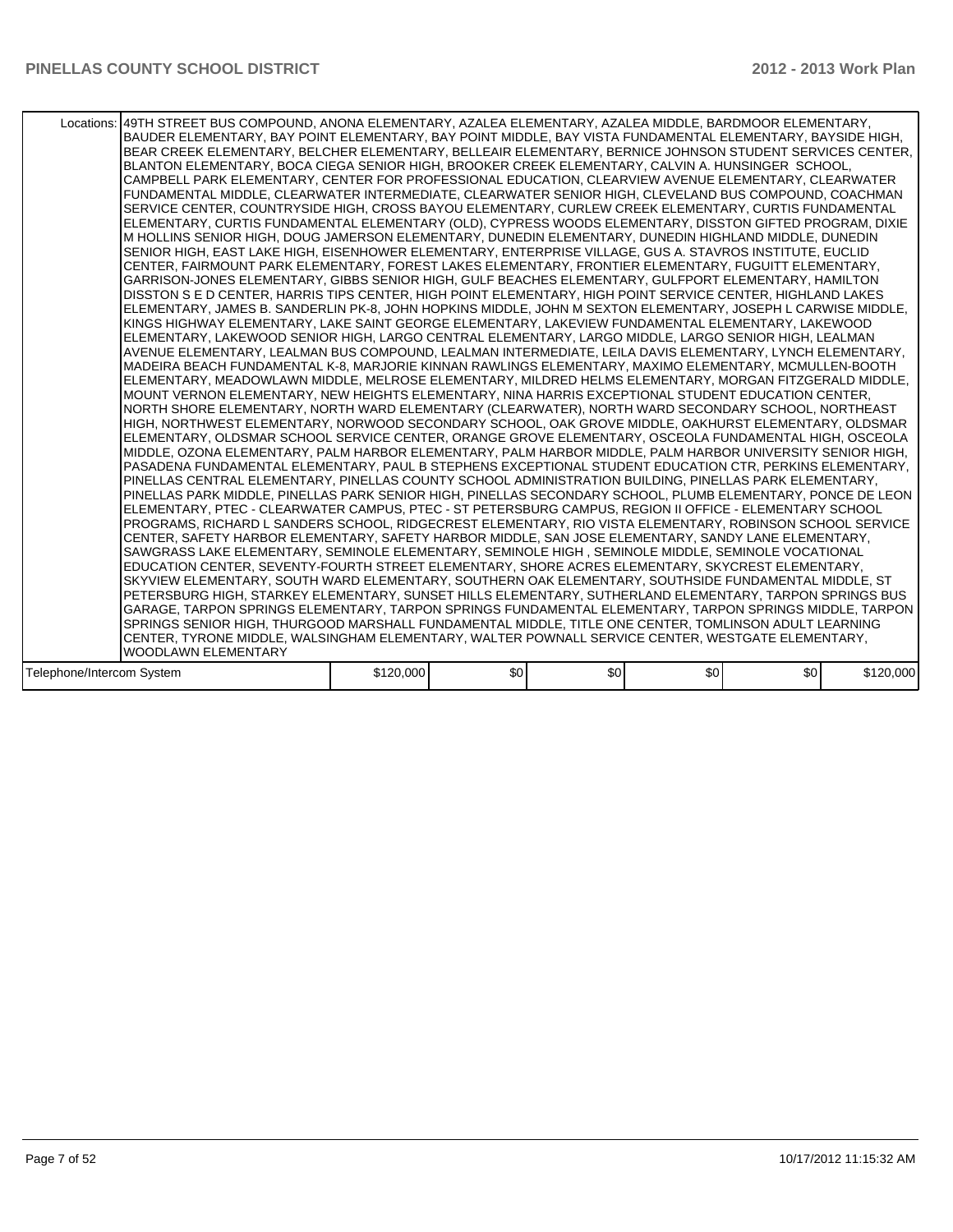|                                  | Locations: 49TH STREET BUS COMPOUND, ANONA ELEMENTARY, AZALEA ELEMENTARY, AZALEA MIDDLE, BARDMOOR ELEMENTARY,<br>BAUDER ELEMENTARY, BAY POINT ELEMENTARY, BAY POINT MIDDLE, BAY VISTA FUNDAMENTAL ELEMENTARY, BAYSIDE HIGH,<br>BEAR CREEK ELEMENTARY, BELCHER ELEMENTARY, BELLEAIR ELEMENTARY, BERNICE JOHNSON STUDENT SERVICES CENTER,<br>BLANTON ELEMENTARY, BOCA CIEGA SENIOR HIGH, BROOKER CREEK ELEMENTARY, CALVIN A. HUNSINGER SCHOOL,<br>CAMPBELL PARK ELEMENTARY, CENTER FOR PROFESSIONAL EDUCATION, CLEARVIEW AVENUE ELEMENTARY, CLEARWATER<br>FUNDAMENTAL MIDDLE, CLEARWATER INTERMEDIATE, CLEARWATER SENIOR HIGH, CLEVELAND BUS COMPOUND, COACHMAN<br>SERVICE CENTER, COUNTRYSIDE HIGH, CROSS BAYOU ELEMENTARY, CURLEW CREEK ELEMENTARY, CURTIS FUNDAMENTAL<br>ELEMENTARY, CURTIS FUNDAMENTAL ELEMENTARY (OLD), CYPRESS WOODS ELEMENTARY, DISSTON GIFTED PROGRAM, DIXIE<br>M HOLLINS SENIOR HIGH, DOUG JAMERSON ELEMENTARY, DUNEDIN ELEMENTARY, DUNEDIN HIGHLAND MIDDLE, DUNEDIN<br>SENIOR HIGH, EAST LAKE HIGH, EISENHOWER ELEMENTARY, ENTERPRISE VILLAGE, GUS A. STAVROS INSTITUTE, EUCLID<br>CENTER, FAIRMOUNT PARK ELEMENTARY, FOREST LAKES ELEMENTARY, FRONTIER ELEMENTARY, FUGUITT ELEMENTARY,<br>GARRISON-JONES ELEMENTARY, GIBBS SENIOR HIGH, GULF BEACHES ELEMENTARY, GULFPORT ELEMENTARY, HAMILTON<br>DISSTON S E D CENTER, HARRIS TIPS CENTER, HIGH POINT ELEMENTARY, HIGH POINT SERVICE CENTER, HIGHLAND LAKES<br> ELEMENTARY, JAMES B. SANDERLIN PK-8, JOHN HOPKINS MIDDLE, JOHN M SEXTON ELEMENTARY, JOSEPH L CARWISE MIDDLE,<br>KINGS HIGHWAY ELEMENTARY, LAKE SAINT GEORGE ELEMENTARY, LAKEVIEW FUNDAMENTAL ELEMENTARY, LAKEWOOD<br>ELEMENTARY, LAKEWOOD SENIOR HIGH, LARGO CENTRAL ELEMENTARY, LARGO MIDDLE, LARGO SENIOR HIGH, LEALMAN<br>AVENUE ELEMENTARY, LEALMAN BUS COMPOUND, LEALMAN INTERMEDIATE, LEILA DAVIS ELEMENTARY, LYNCH ELEMENTARY,<br>MADEIRA BEACH FUNDAMENTAL K-8, MARJORIE KINNAN RAWLINGS ELEMENTARY, MAXIMO ELEMENTARY, MCMULLEN-BOOTH<br>ELEMENTARY. MEADOWLAWN MIDDLE, MELROSE ELEMENTARY, MILDRED HELMS ELEMENTARY, MORGAN FITZGERALD MIDDLE.<br>MOUNT VERNON ELEMENTARY. NEW HEIGHTS ELEMENTARY. NINA HARRIS EXCEPTIONAL STUDENT EDUCATION CENTER.<br>NORTH SHORE ELEMENTARY, NORTH WARD ELEMENTARY (CLEARWATER), NORTH WARD SECONDARY SCHOOL, NORTHEAST<br>HIGH, NORTHWEST ELEMENTARY, NORWOOD SECONDARY SCHOOL, OAK GROVE MIDDLE, OAKHURST ELEMENTARY, OLDSMAR<br>ELEMENTARY, OLDSMAR SCHOOL SERVICE CENTER, ORANGE GROVE ELEMENTARY, OSCEOLA FUNDAMENTAL HIGH, OSCEOLA<br>MIDDLE, OZONA ELEMENTARY, PALM HARBOR ELEMENTARY, PALM HARBOR MIDDLE, PALM HARBOR UNIVERSITY SENIOR HIGH,<br>PASADENA FUNDAMENTAL ELEMENTARY, PAUL B STEPHENS EXCEPTIONAL STUDENT EDUCATION CTR, PERKINS ELEMENTARY,<br>PINELLAS CENTRAL ELEMENTARY, PINELLAS COUNTY SCHOOL ADMINISTRATION BUILDING, PINELLAS PARK ELEMENTARY,<br>PINELLAS PARK MIDDLE. PINELLAS PARK SENIOR HIGH. PINELLAS SECONDARY SCHOOL. PLUMB ELEMENTARY. PONCE DE LEON<br>ELEMENTARY, PTEC - CLEARWATER CAMPUS, PTEC - ST PETERSBURG CAMPUS, REGION II OFFICE - ELEMENTARY SCHOOL<br>PROGRAMS, RICHARD L SANDERS SCHOOL, RIDGECREST ELEMENTARY, RIO VISTA ELEMENTARY, ROBINSON SCHOOL SERVICE<br>CENTER, SAFETY HARBOR ELEMENTARY, SAFETY HARBOR MIDDLE, SAN JOSE ELEMENTARY, SANDY LANE ELEMENTARY,<br>SAWGRASS LAKE ELEMENTARY, SEMINOLE ELEMENTARY, SEMINOLE HIGH , SEMINOLE MIDDLE, SEMINOLE VOCATIONAL<br>EDUCATION CENTER, SEVENTY-FOURTH STREET ELEMENTARY, SHORE ACRES ELEMENTARY, SKYCREST ELEMENTARY,<br>SKYVIEW ELEMENTARY, SOUTH WARD ELEMENTARY, SOUTHERN OAK ELEMENTARY, SOUTHSIDE FUNDAMENTAL MIDDLE, ST<br>PETERSBURG HIGH, STARKEY ELEMENTARY, SUNSET HILLS ELEMENTARY, SUTHERLAND ELEMENTARY, TARPON SPRINGS BUS<br>GARAGE, TARPON SPRINGS ELEMENTARY, TARPON SPRINGS FUNDAMENTAL ELEMENTARY, TARPON SPRINGS MIDDLE, TARPON<br>SPRINGS SENIOR HIGH, THURGOOD MARSHALL FUNDAMENTAL MIDDLE, TITLE ONE CENTER, TOMLINSON ADULT LEARNING<br>CENTER, TYRONE MIDDLE, WALSINGHAM ELEMENTARY, WALTER POWNALL SERVICE CENTER, WESTGATE ELEMENTARY, |           |     |     |     |     |           |
|----------------------------------|-----------------------------------------------------------------------------------------------------------------------------------------------------------------------------------------------------------------------------------------------------------------------------------------------------------------------------------------------------------------------------------------------------------------------------------------------------------------------------------------------------------------------------------------------------------------------------------------------------------------------------------------------------------------------------------------------------------------------------------------------------------------------------------------------------------------------------------------------------------------------------------------------------------------------------------------------------------------------------------------------------------------------------------------------------------------------------------------------------------------------------------------------------------------------------------------------------------------------------------------------------------------------------------------------------------------------------------------------------------------------------------------------------------------------------------------------------------------------------------------------------------------------------------------------------------------------------------------------------------------------------------------------------------------------------------------------------------------------------------------------------------------------------------------------------------------------------------------------------------------------------------------------------------------------------------------------------------------------------------------------------------------------------------------------------------------------------------------------------------------------------------------------------------------------------------------------------------------------------------------------------------------------------------------------------------------------------------------------------------------------------------------------------------------------------------------------------------------------------------------------------------------------------------------------------------------------------------------------------------------------------------------------------------------------------------------------------------------------------------------------------------------------------------------------------------------------------------------------------------------------------------------------------------------------------------------------------------------------------------------------------------------------------------------------------------------------------------------------------------------------------------------------------------------------------------------------------------------------------------------------------------------------------------------------------------------------------------------------------------------------------------------------------------------------------------------------------------------------------------------------------------------------------------------------------------------------------------------------------------------------------------------------------------------------------------------------------------------------------------------------------------------------------------------------------------------------------------------------------------------------------------------------------------------------------------------------------------------------------------------------------------------------------------------------------------------------|-----------|-----|-----|-----|-----|-----------|
|                                  | <b>WOODLAWN ELEMENTARY</b>                                                                                                                                                                                                                                                                                                                                                                                                                                                                                                                                                                                                                                                                                                                                                                                                                                                                                                                                                                                                                                                                                                                                                                                                                                                                                                                                                                                                                                                                                                                                                                                                                                                                                                                                                                                                                                                                                                                                                                                                                                                                                                                                                                                                                                                                                                                                                                                                                                                                                                                                                                                                                                                                                                                                                                                                                                                                                                                                                                                                                                                                                                                                                                                                                                                                                                                                                                                                                                                                                                                                                                                                                                                                                                                                                                                                                                                                                                                                                                                                                                            |           |     |     |     |     |           |
| <b>Closed Circuit Television</b> |                                                                                                                                                                                                                                                                                                                                                                                                                                                                                                                                                                                                                                                                                                                                                                                                                                                                                                                                                                                                                                                                                                                                                                                                                                                                                                                                                                                                                                                                                                                                                                                                                                                                                                                                                                                                                                                                                                                                                                                                                                                                                                                                                                                                                                                                                                                                                                                                                                                                                                                                                                                                                                                                                                                                                                                                                                                                                                                                                                                                                                                                                                                                                                                                                                                                                                                                                                                                                                                                                                                                                                                                                                                                                                                                                                                                                                                                                                                                                                                                                                                                       | \$125,000 | \$0 | \$0 | \$0 | \$0 | \$125,000 |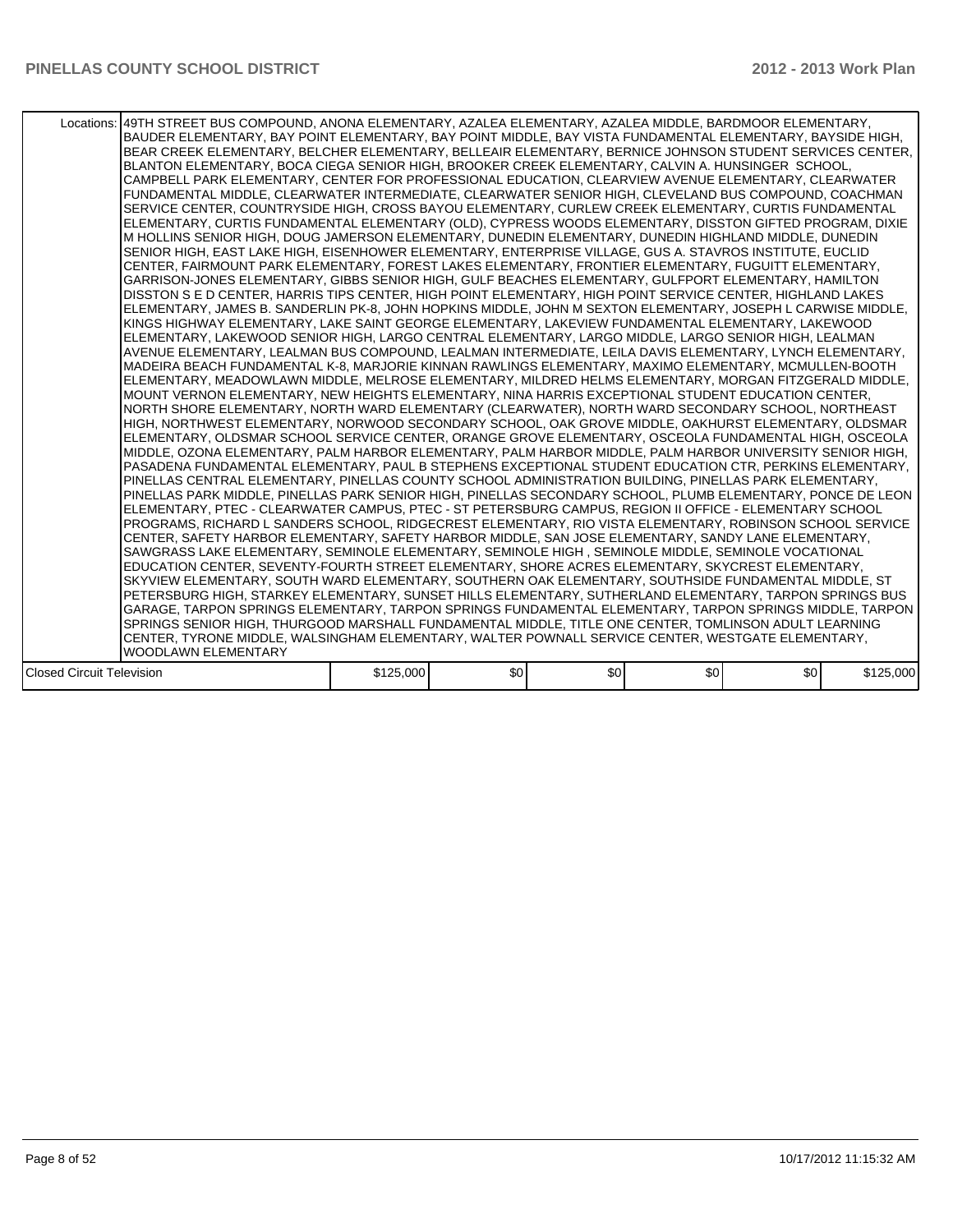|       | Locations:   49TH STREET BUS COMPOUND, ANONA ELEMENTARY, AZALEA ELEMENTARY, AZALEA MIDDLE, BARDMOOR ELEMENTARY,<br>BAUDER ELEMENTARY, BAY POINT ELEMENTARY, BAY POINT MIDDLE, BAY VISTA FUNDAMENTAL ELEMENTARY, BAYSIDE HIGH,<br>BEAR CREEK ELEMENTARY, BELCHER ELEMENTARY, BELLEAIR ELEMENTARY, BERNICE JOHNSON STUDENT SERVICES CENTER,<br>BLANTON ELEMENTARY, BOCA CIEGA SENIOR HIGH, BROOKER CREEK ELEMENTARY, CALVIN A. HUNSINGER SCHOOL,<br>CAMPBELL PARK ELEMENTARY. CENTER FOR PROFESSIONAL EDUCATION. CLEARVIEW AVENUE ELEMENTARY. CLEARWATER<br>FUNDAMENTAL MIDDLE, CLEARWATER INTERMEDIATE, CLEARWATER SENIOR HIGH, CLEVELAND BUS COMPOUND, COACHMAN<br>SERVICE CENTER, COUNTRYSIDE HIGH, CROSS BAYOU ELEMENTARY, CURLEW CREEK ELEMENTARY, CURTIS FUNDAMENTAL<br>ELEMENTARY, CURTIS FUNDAMENTAL ELEMENTARY (OLD), CYPRESS WOODS ELEMENTARY, DISSTON GIFTED PROGRAM, DIXIE<br>M HOLLINS SENIOR HIGH, DOUG JAMERSON ELEMENTARY, DUNEDIN ELEMENTARY, DUNEDIN HIGHLAND MIDDLE, DUNEDIN<br>SENIOR HIGH, EAST LAKE HIGH, EISENHOWER ELEMENTARY, ENTERPRISE VILLAGE, GUS A. STAVROS INSTITUTE, EUCLID<br>CENTER, FAIRMOUNT PARK ELEMENTARY, FOREST LAKES ELEMENTARY, FRONTIER ELEMENTARY, FUGUITT ELEMENTARY,<br>GARRISON-JONES ELEMENTARY, GIBBS SENIOR HIGH, GULF BEACHES ELEMENTARY, GULFPORT ELEMENTARY, HAMILTON<br>DISSTON S E D CENTER, HARRIS TIPS CENTER, HIGH POINT ELEMENTARY, HIGH POINT SERVICE CENTER, HIGHLAND LAKES<br>ELEMENTARY, JAMES B. SANDERLIN PK-8, JOHN HOPKINS MIDDLE, JOHN M SEXTON ELEMENTARY, JOSEPH L CARWISE MIDDLE,<br>KINGS HIGHWAY ELEMENTARY, LAKE SAINT GEORGE ELEMENTARY, LAKEVIEW FUNDAMENTAL ELEMENTARY, LAKEWOOD<br>ELEMENTARY, LAKEWOOD SENIOR HIGH, LARGO CENTRAL ELEMENTARY, LARGO MIDDLE, LARGO SENIOR HIGH, LEALMAN<br>AVENUE ELEMENTARY, LEALMAN BUS COMPOUND, LEALMAN INTERMEDIATE, LEILA DAVIS ELEMENTARY, LYNCH ELEMENTARY,<br>MADEIRA BEACH FUNDAMENTAL K-8, MARJORIE KINNAN RAWLINGS ELEMENTARY, MAXIMO ELEMENTARY, MCMULLEN-BOOTH<br>ELEMENTARY, MEADOWLAWN MIDDLE, MELROSE ELEMENTARY, MILDRED HELMS ELEMENTARY, MORGAN FITZGERALD MIDDLE,<br>MOUNT VERNON ELEMENTARY, NEW HEIGHTS ELEMENTARY, NINA HARRIS EXCEPTIONAL STUDENT EDUCATION CENTER,<br>NORTH SHORE ELEMENTARY, NORTH WARD ELEMENTARY (CLEARWATER), NORTH WARD SECONDARY SCHOOL, NORTHEAST<br>HIGH, NORTHWEST ELEMENTARY, NORWOOD SECONDARY SCHOOL, OAK GROVE MIDDLE, OAKHURST ELEMENTARY, OLDSMAR<br>ELEMENTARY, OLDSMAR SCHOOL SERVICE CENTER, ORANGE GROVE ELEMENTARY, OSCEOLA FUNDAMENTAL HIGH, OSCEOLA<br>MIDDLE, OZONA ELEMENTARY, PALM HARBOR ELEMENTARY, PALM HARBOR MIDDLE, PALM HARBOR UNIVERSITY SENIOR HIGH,<br>PASADENA FUNDAMENTAL ELEMENTARY, PAUL B STEPHENS EXCEPTIONAL STUDENT EDUCATION CTR, PERKINS ELEMENTARY,<br>PINELLAS CENTRAL ELEMENTARY, PINELLAS COUNTY SCHOOL ADMINISTRATION BUILDING, PINELLAS PARK ELEMENTARY,<br>PINELLAS PARK MIDDLE, PINELLAS PARK SENIOR HIGH, PINELLAS SECONDARY SCHOOL, PLUMB ELEMENTARY, PONCE DE LEON<br>ELEMENTARY, PTEC - CLEARWATER CAMPUS, PTEC - ST PETERSBURG CAMPUS, REGION II OFFICE - ELEMENTARY SCHOOL<br>PROGRAMS, RICHARD L SANDERS SCHOOL, RIDGECREST ELEMENTARY, RIO VISTA ELEMENTARY, ROBINSON SCHOOL SERVICE<br>CENTER, SAFETY HARBOR ELEMENTARY, SAFETY HARBOR MIDDLE, SAN JOSE ELEMENTARY, SANDY LANE ELEMENTARY,<br>SAWGRASS LAKE ELEMENTARY, SEMINOLE ELEMENTARY, SEMINOLE HIGH, SEMINOLE MIDDLE, SEMINOLE VOCATIONAL<br>EDUCATION CENTER, SEVENTY-FOURTH STREET ELEMENTARY, SHORE ACRES ELEMENTARY, SKYCREST ELEMENTARY,<br>SKYVIEW ELEMENTARY, SOUTH WARD ELEMENTARY, SOUTHERN OAK ELEMENTARY, SOUTHSIDE FUNDAMENTAL MIDDLE, ST<br>PETERSBURG HIGH, STARKEY ELEMENTARY, SUNSET HILLS ELEMENTARY, SUTHERLAND ELEMENTARY, TARPON SPRINGS BUS<br>GARAGE, TARPON SPRINGS ELEMENTARY, TARPON SPRINGS FUNDAMENTAL ELEMENTARY, TARPON SPRINGS MIDDLE, TARPON<br>SPRINGS SENIOR HIGH, THURGOOD MARSHALL FUNDAMENTAL MIDDLE, TITLE ONE CENTER, TOMLINSON ADULT LEARNING<br>CENTER, TYRONE MIDDLE, WALSINGHAM ELEMENTARY, WALTER POWNALL SERVICE CENTER, WESTGATE ELEMENTARY, |             |     |     |     |     |             |
|-------|-----------------------------------------------------------------------------------------------------------------------------------------------------------------------------------------------------------------------------------------------------------------------------------------------------------------------------------------------------------------------------------------------------------------------------------------------------------------------------------------------------------------------------------------------------------------------------------------------------------------------------------------------------------------------------------------------------------------------------------------------------------------------------------------------------------------------------------------------------------------------------------------------------------------------------------------------------------------------------------------------------------------------------------------------------------------------------------------------------------------------------------------------------------------------------------------------------------------------------------------------------------------------------------------------------------------------------------------------------------------------------------------------------------------------------------------------------------------------------------------------------------------------------------------------------------------------------------------------------------------------------------------------------------------------------------------------------------------------------------------------------------------------------------------------------------------------------------------------------------------------------------------------------------------------------------------------------------------------------------------------------------------------------------------------------------------------------------------------------------------------------------------------------------------------------------------------------------------------------------------------------------------------------------------------------------------------------------------------------------------------------------------------------------------------------------------------------------------------------------------------------------------------------------------------------------------------------------------------------------------------------------------------------------------------------------------------------------------------------------------------------------------------------------------------------------------------------------------------------------------------------------------------------------------------------------------------------------------------------------------------------------------------------------------------------------------------------------------------------------------------------------------------------------------------------------------------------------------------------------------------------------------------------------------------------------------------------------------------------------------------------------------------------------------------------------------------------------------------------------------------------------------------------------------------------------------------------------------------------------------------------------------------------------------------------------------------------------------------------------------------------------------------------------------------------------------------------------------------------------------------------------------------------------------------------------------------------------------------------------------------------------------------------------------------------------------------|-------------|-----|-----|-----|-----|-------------|
|       | WOODLAWN ELEMENTARY                                                                                                                                                                                                                                                                                                                                                                                                                                                                                                                                                                                                                                                                                                                                                                                                                                                                                                                                                                                                                                                                                                                                                                                                                                                                                                                                                                                                                                                                                                                                                                                                                                                                                                                                                                                                                                                                                                                                                                                                                                                                                                                                                                                                                                                                                                                                                                                                                                                                                                                                                                                                                                                                                                                                                                                                                                                                                                                                                                                                                                                                                                                                                                                                                                                                                                                                                                                                                                                                                                                                                                                                                                                                                                                                                                                                                                                                                                                                                                                                                                                   |             |     |     |     |     |             |
| Paint |                                                                                                                                                                                                                                                                                                                                                                                                                                                                                                                                                                                                                                                                                                                                                                                                                                                                                                                                                                                                                                                                                                                                                                                                                                                                                                                                                                                                                                                                                                                                                                                                                                                                                                                                                                                                                                                                                                                                                                                                                                                                                                                                                                                                                                                                                                                                                                                                                                                                                                                                                                                                                                                                                                                                                                                                                                                                                                                                                                                                                                                                                                                                                                                                                                                                                                                                                                                                                                                                                                                                                                                                                                                                                                                                                                                                                                                                                                                                                                                                                                                                       | \$1,000,000 | \$0 | \$0 | \$0 | \$0 | \$1,000,000 |
|       |                                                                                                                                                                                                                                                                                                                                                                                                                                                                                                                                                                                                                                                                                                                                                                                                                                                                                                                                                                                                                                                                                                                                                                                                                                                                                                                                                                                                                                                                                                                                                                                                                                                                                                                                                                                                                                                                                                                                                                                                                                                                                                                                                                                                                                                                                                                                                                                                                                                                                                                                                                                                                                                                                                                                                                                                                                                                                                                                                                                                                                                                                                                                                                                                                                                                                                                                                                                                                                                                                                                                                                                                                                                                                                                                                                                                                                                                                                                                                                                                                                                                       |             |     |     |     |     |             |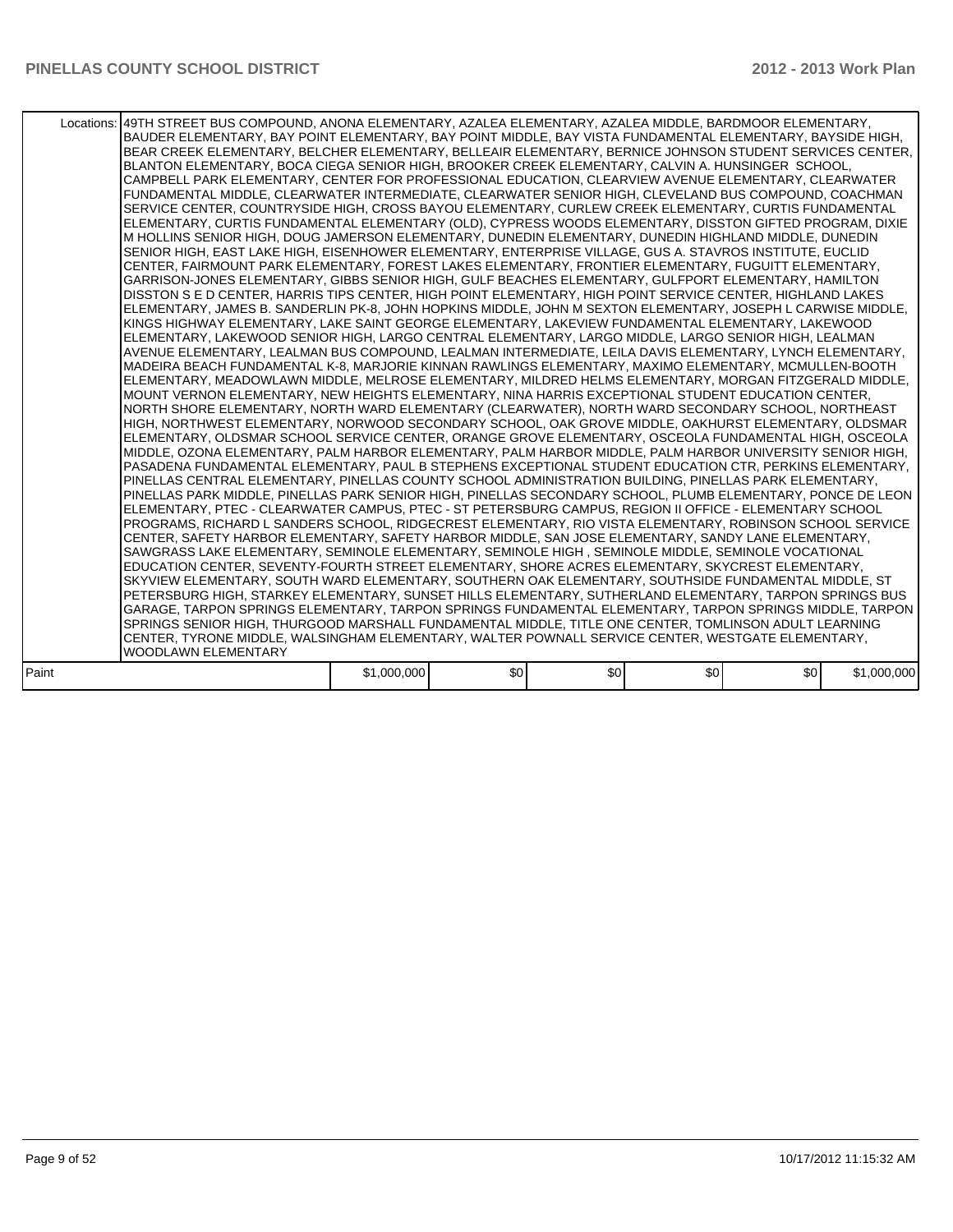|                    | Locations:   49TH STREET BUS COMPOUND, ANONA ELEMENTARY, AZALEA ELEMENTARY, AZALEA MIDDLE, BARDMOOR ELEMENTARY,<br>BAUDER ELEMENTARY, BAY POINT ELEMENTARY, BAY POINT MIDDLE, BAY VISTA FUNDAMENTAL ELEMENTARY, BAYSIDE HIGH,<br>BEAR CREEK ELEMENTARY, BELCHER ELEMENTARY, BELLEAIR ELEMENTARY, BERNICE JOHNSON STUDENT SERVICES CENTER,<br>BLANTON ELEMENTARY, BOCA CIEGA SENIOR HIGH, BROOKER CREEK ELEMENTARY, CALVIN A. HUNSINGER SCHOOL,<br>CAMPBELL PARK ELEMENTARY, CENTER FOR PROFESSIONAL EDUCATION, CLEARVIEW AVENUE ELEMENTARY, CLEARWATER<br>FUNDAMENTAL MIDDLE, CLEARWATER INTERMEDIATE, CLEARWATER SENIOR HIGH, CLEVELAND BUS COMPOUND, COACHMAN<br>SERVICE CENTER, COUNTRYSIDE HIGH, CROSS BAYOU ELEMENTARY, CURLEW CREEK ELEMENTARY, CURTIS FUNDAMENTAL<br>ELEMENTARY, CURTIS FUNDAMENTAL ELEMENTARY (OLD), CYPRESS WOODS ELEMENTARY, DISSTON GIFTED PROGRAM, DIXIE<br>M HOLLINS SENIOR HIGH, DOUG JAMERSON ELEMENTARY, DUNEDIN ELEMENTARY, DUNEDIN HIGHLAND MIDDLE, DUNEDIN<br>SENIOR HIGH, EAST LAKE HIGH, EISENHOWER ELEMENTARY, ENTERPRISE VILLAGE, GUS A. STAVROS INSTITUTE, EUCLID<br>CENTER, FAIRMOUNT PARK ELEMENTARY, FOREST LAKES ELEMENTARY, FRONTIER ELEMENTARY, FUGUITT ELEMENTARY,<br>GARRISON-JONES ELEMENTARY, GIBBS SENIOR HIGH, GULF BEACHES ELEMENTARY, GULFPORT ELEMENTARY, HAMILTON<br>DISSTON S E D CENTER, HARRIS TIPS CENTER, HIGH POINT ELEMENTARY, HIGH POINT SERVICE CENTER, HIGHLAND LAKES<br>ELEMENTARY, JAMES B. SANDERLIN PK-8, JOHN HOPKINS MIDDLE, JOHN M SEXTON ELEMENTARY, JOSEPH L CARWISE MIDDLE,<br>KINGS HIGHWAY ELEMENTARY, LAKE SAINT GEORGE ELEMENTARY, LAKEVIEW FUNDAMENTAL ELEMENTARY, LAKEWOOD<br>ELEMENTARY, LAKEWOOD SENIOR HIGH, LARGO CENTRAL ELEMENTARY, LARGO MIDDLE, LARGO SENIOR HIGH, LEALMAN<br>AVENUE ELEMENTARY, LEALMAN BUS COMPOUND, LEALMAN INTERMEDIATE, LEILA DAVIS ELEMENTARY, LYNCH ELEMENTARY,<br>MADEIRA BEACH FUNDAMENTAL K-8, MARJORIE KINNAN RAWLINGS ELEMENTARY, MAXIMO ELEMENTARY, MCMULLEN-BOOTH<br>ELEMENTARY, MEADOWLAWN MIDDLE, MELROSE ELEMENTARY, MILDRED HELMS ELEMENTARY, MORGAN FITZGERALD MIDDLE,<br>MOUNT VERNON ELEMENTARY, NEW HEIGHTS ELEMENTARY, NINA HARRIS EXCEPTIONAL STUDENT EDUCATION CENTER,<br>NORTH SHORE ELEMENTARY, NORTH WARD ELEMENTARY (CLEARWATER), NORTH WARD SECONDARY SCHOOL, NORTHEAST<br>HIGH, NORTHWEST ELEMENTARY, NORWOOD SECONDARY SCHOOL, OAK GROVE MIDDLE, OAKHURST ELEMENTARY, OLDSMAR<br>ELEMENTARY, OLDSMAR SCHOOL SERVICE CENTER, ORANGE GROVE ELEMENTARY, OSCEOLA FUNDAMENTAL HIGH, OSCEOLA<br>MIDDLE, OZONA ELEMENTARY, PALM HARBOR ELEMENTARY, PALM HARBOR MIDDLE, PALM HARBOR UNIVERSITY SENIOR HIGH,<br>PASADENA FUNDAMENTAL ELEMENTARY, PAUL B STEPHENS EXCEPTIONAL STUDENT EDUCATION CTR, PERKINS ELEMENTARY,<br>PINELLAS CENTRAL ELEMENTARY, PINELLAS COUNTY SCHOOL ADMINISTRATION BUILDING, PINELLAS PARK ELEMENTARY,<br>PINELLAS PARK MIDDLE. PINELLAS PARK SENIOR HIGH. PINELLAS SECONDARY SCHOOL. PLUMB ELEMENTARY. PONCE DE LEON<br>ELEMENTARY, PTEC - CLEARWATER CAMPUS, PTEC - ST PETERSBURG CAMPUS, REGION II OFFICE - ELEMENTARY SCHOOL<br>PROGRAMS, RICHARD L SANDERS SCHOOL, RIDGECREST ELEMENTARY, RIO VISTA ELEMENTARY, ROBINSON SCHOOL SERVICE<br>CENTER, SAFETY HARBOR ELEMENTARY, SAFETY HARBOR MIDDLE, SAN JOSE ELEMENTARY, SANDY LANE ELEMENTARY,<br>SAWGRASS LAKE ELEMENTARY, SEMINOLE ELEMENTARY, SEMINOLE HIGH, SEMINOLE MIDDLE, SEMINOLE VOCATIONAL<br>EDUCATION CENTER, SEVENTY-FOURTH STREET ELEMENTARY, SHORE ACRES ELEMENTARY, SKYCREST ELEMENTARY,<br>SKYVIEW ELEMENTARY, SOUTH WARD ELEMENTARY, SOUTHERN OAK ELEMENTARY, SOUTHSIDE FUNDAMENTAL MIDDLE, ST<br>PETERSBURG HIGH, STARKEY ELEMENTARY, SUNSET HILLS ELEMENTARY, SUTHERLAND ELEMENTARY, TARPON SPRINGS BUS<br>GARAGE, TARPON SPRINGS ELEMENTARY, TARPON SPRINGS FUNDAMENTAL ELEMENTARY, TARPON SPRINGS MIDDLE, TARPON<br>SPRINGS SENIOR HIGH. THURGOOD MARSHALL FUNDAMENTAL MIDDLE. TITLE ONE CENTER, TOMLINSON ADULT LEARNING<br>CENTER, TYRONE MIDDLE, WALSINGHAM ELEMENTARY, WALTER POWNALL SERVICE CENTER, WESTGATE ELEMENTARY, |     |              |              |              |              |               |
|--------------------|-----------------------------------------------------------------------------------------------------------------------------------------------------------------------------------------------------------------------------------------------------------------------------------------------------------------------------------------------------------------------------------------------------------------------------------------------------------------------------------------------------------------------------------------------------------------------------------------------------------------------------------------------------------------------------------------------------------------------------------------------------------------------------------------------------------------------------------------------------------------------------------------------------------------------------------------------------------------------------------------------------------------------------------------------------------------------------------------------------------------------------------------------------------------------------------------------------------------------------------------------------------------------------------------------------------------------------------------------------------------------------------------------------------------------------------------------------------------------------------------------------------------------------------------------------------------------------------------------------------------------------------------------------------------------------------------------------------------------------------------------------------------------------------------------------------------------------------------------------------------------------------------------------------------------------------------------------------------------------------------------------------------------------------------------------------------------------------------------------------------------------------------------------------------------------------------------------------------------------------------------------------------------------------------------------------------------------------------------------------------------------------------------------------------------------------------------------------------------------------------------------------------------------------------------------------------------------------------------------------------------------------------------------------------------------------------------------------------------------------------------------------------------------------------------------------------------------------------------------------------------------------------------------------------------------------------------------------------------------------------------------------------------------------------------------------------------------------------------------------------------------------------------------------------------------------------------------------------------------------------------------------------------------------------------------------------------------------------------------------------------------------------------------------------------------------------------------------------------------------------------------------------------------------------------------------------------------------------------------------------------------------------------------------------------------------------------------------------------------------------------------------------------------------------------------------------------------------------------------------------------------------------------------------------------------------------------------------------------------------------------------------------------------------------------------------------------|-----|--------------|--------------|--------------|--------------|---------------|
|                    | <b>WOODLAWN ELEMENTARY</b>                                                                                                                                                                                                                                                                                                                                                                                                                                                                                                                                                                                                                                                                                                                                                                                                                                                                                                                                                                                                                                                                                                                                                                                                                                                                                                                                                                                                                                                                                                                                                                                                                                                                                                                                                                                                                                                                                                                                                                                                                                                                                                                                                                                                                                                                                                                                                                                                                                                                                                                                                                                                                                                                                                                                                                                                                                                                                                                                                                                                                                                                                                                                                                                                                                                                                                                                                                                                                                                                                                                                                                                                                                                                                                                                                                                                                                                                                                                                                                                                                                            |     |              |              |              |              |               |
|                    |                                                                                                                                                                                                                                                                                                                                                                                                                                                                                                                                                                                                                                                                                                                                                                                                                                                                                                                                                                                                                                                                                                                                                                                                                                                                                                                                                                                                                                                                                                                                                                                                                                                                                                                                                                                                                                                                                                                                                                                                                                                                                                                                                                                                                                                                                                                                                                                                                                                                                                                                                                                                                                                                                                                                                                                                                                                                                                                                                                                                                                                                                                                                                                                                                                                                                                                                                                                                                                                                                                                                                                                                                                                                                                                                                                                                                                                                                                                                                                                                                                                                       |     |              |              |              |              |               |
| Maintenance/Repair |                                                                                                                                                                                                                                                                                                                                                                                                                                                                                                                                                                                                                                                                                                                                                                                                                                                                                                                                                                                                                                                                                                                                                                                                                                                                                                                                                                                                                                                                                                                                                                                                                                                                                                                                                                                                                                                                                                                                                                                                                                                                                                                                                                                                                                                                                                                                                                                                                                                                                                                                                                                                                                                                                                                                                                                                                                                                                                                                                                                                                                                                                                                                                                                                                                                                                                                                                                                                                                                                                                                                                                                                                                                                                                                                                                                                                                                                                                                                                                                                                                                                       | \$0 | \$39,500,000 | \$39,500,000 | \$39,500,000 | \$39,500,000 | \$158,000,000 |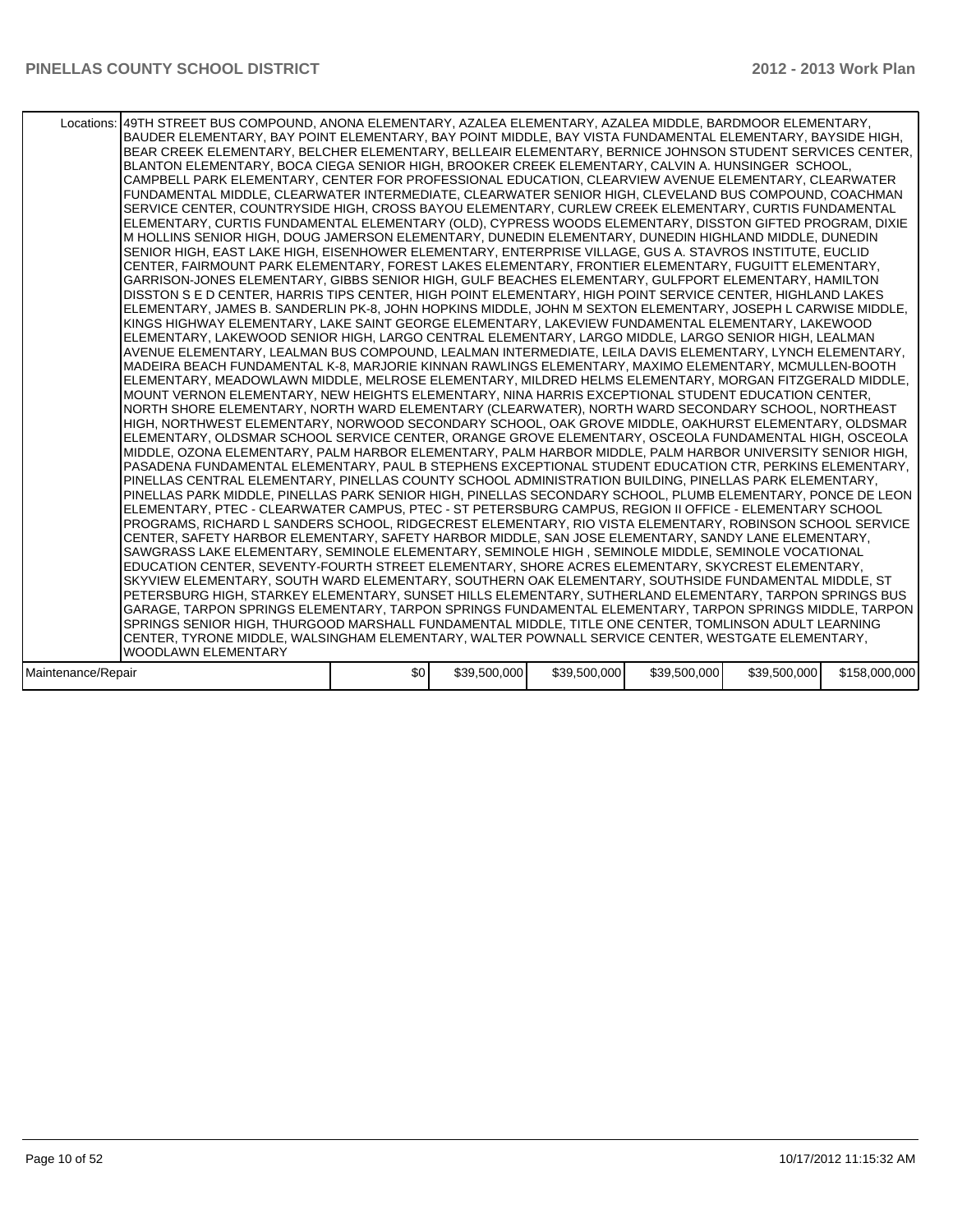| Sub Total:                                                                                                                                                                                                       | \$11,317,300 | \$39,500,000 | \$39,500,000 | \$39,500,000 | \$39,500,000 | \$169,317,300 |
|------------------------------------------------------------------------------------------------------------------------------------------------------------------------------------------------------------------|--------------|--------------|--------------|--------------|--------------|---------------|
| <b>WOODLAWN ELEMENTARY</b>                                                                                                                                                                                       |              |              |              |              |              |               |
| CENTER, TYRONE MIDDLE, WALSINGHAM ELEMENTARY, WALTER POWNALL SERVICE CENTER, WESTGATE ELEMENTARY,                                                                                                                |              |              |              |              |              |               |
| SPRINGS SENIOR HIGH. THURGOOD MARSHALL FUNDAMENTAL MIDDLE. TITLE ONE CENTER. TOMLINSON ADULT LEARNING                                                                                                            |              |              |              |              |              |               |
| GARAGE, TARPON SPRINGS ELEMENTARY, TARPON SPRINGS FUNDAMENTAL ELEMENTARY, TARPON SPRINGS MIDDLE, TARPON                                                                                                          |              |              |              |              |              |               |
| PETERSBURG HIGH, STARKEY ELEMENTARY, SUNSET HILLS ELEMENTARY, SUTHERLAND ELEMENTARY, TARPON SPRINGS BUS                                                                                                          |              |              |              |              |              |               |
| SKYVIEW ELEMENTARY, SOUTH WARD ELEMENTARY, SOUTHERN OAK ELEMENTARY, SOUTHSIDE FUNDAMENTAL MIDDLE, ST                                                                                                             |              |              |              |              |              |               |
| EDUCATION CENTER, SEVENTY-FOURTH STREET ELEMENTARY, SHORE ACRES ELEMENTARY, SKYCREST ELEMENTARY,                                                                                                                 |              |              |              |              |              |               |
| SAWGRASS LAKE ELEMENTARY, SEMINOLE ELEMENTARY, SEMINOLE HIGH, SEMINOLE MIDDLE, SEMINOLE VOCATIONAL                                                                                                               |              |              |              |              |              |               |
| CENTER, SAFETY HARBOR ELEMENTARY, SAFETY HARBOR MIDDLE, SAN JOSE ELEMENTARY, SANDY LANE ELEMENTARY,                                                                                                              |              |              |              |              |              |               |
| PROGRAMS, RICHARD L SANDERS SCHOOL, RIDGECREST ELEMENTARY, RIO VISTA ELEMENTARY, ROBINSON SCHOOL SERVICE                                                                                                         |              |              |              |              |              |               |
| ELEMENTARY, PTEC - CLEARWATER CAMPUS, PTEC - ST PETERSBURG CAMPUS, REGION II OFFICE - ELEMENTARY SCHOOL                                                                                                          |              |              |              |              |              |               |
| PINELLAS PARK MIDDLE, PINELLAS PARK SENIOR HIGH, PINELLAS SECONDARY SCHOOL, PLUMB ELEMENTARY, PONCE DE LEON                                                                                                      |              |              |              |              |              |               |
| PINELLAS CENTRAL ELEMENTARY, PINELLAS COUNTY SCHOOL ADMINISTRATION BUILDING, PINELLAS PARK ELEMENTARY,                                                                                                           |              |              |              |              |              |               |
| PASADENA FUNDAMENTAL ELEMENTARY, PAUL B STEPHENS EXCEPTIONAL STUDENT EDUCATION CTR, PERKINS ELEMENTARY,                                                                                                          |              |              |              |              |              |               |
| MIDDLE, OZONA ELEMENTARY, PALM HARBOR ELEMENTARY, PALM HARBOR MIDDLE, PALM HARBOR UNIVERSITY SENIOR HIGH,                                                                                                        |              |              |              |              |              |               |
| ELEMENTARY, OLDSMAR SCHOOL SERVICE CENTER, ORANGE GROVE ELEMENTARY, OSCEOLA FUNDAMENTAL HIGH, OSCEOLA                                                                                                            |              |              |              |              |              |               |
| HIGH, NORTHWEST ELEMENTARY, NORWOOD SECONDARY SCHOOL, OAK GROVE MIDDLE, OAKHURST ELEMENTARY, OLDSMAR                                                                                                             |              |              |              |              |              |               |
| NORTH SHORE ELEMENTARY, NORTH WARD ELEMENTARY (CLEARWATER), NORTH WARD SECONDARY SCHOOL, NORTHEAST                                                                                                               |              |              |              |              |              |               |
| MOUNT VERNON ELEMENTARY, NEW HEIGHTS ELEMENTARY, NINA HARRIS EXCEPTIONAL STUDENT EDUCATION CENTER,                                                                                                               |              |              |              |              |              |               |
| ELEMENTARY, MEADOWLAWN MIDDLE, MELROSE ELEMENTARY, MILDRED HELMS ELEMENTARY, MORGAN FITZGERALD MIDDLE,                                                                                                           |              |              |              |              |              |               |
| MADEIRA BEACH FUNDAMENTAL K-8, MARJORIE KINNAN RAWLINGS ELEMENTARY, MAXIMO ELEMENTARY, MCMULLEN-BOOTH                                                                                                            |              |              |              |              |              |               |
| ELEMENTARY, LAKEWOOD SENIOR HIGH, LARGO CENTRAL ELEMENTARY, LARGO MIDDLE, LARGO SENIOR HIGH, LEALMAN<br>AVENUE ELEMENTARY, LEALMAN BUS COMPOUND, LEALMAN INTERMEDIATE, LEILA DAVIS ELEMENTARY, LYNCH ELEMENTARY, |              |              |              |              |              |               |
| KINGS HIGHWAY ELEMENTARY, LAKE SAINT GEORGE ELEMENTARY, LAKEVIEW FUNDAMENTAL ELEMENTARY, LAKEWOOD                                                                                                                |              |              |              |              |              |               |
| ELEMENTARY, JAMES B. SANDERLIN PK-8, JOHN HOPKINS MIDDLE, JOHN M SEXTON ELEMENTARY, JOSEPH L CARWISE MIDDLE,                                                                                                     |              |              |              |              |              |               |
| DISSTON S E D CENTER, HARRIS TIPS CENTER, HIGH POINT ELEMENTARY, HIGH POINT SERVICE CENTER, HIGHLAND LAKES                                                                                                       |              |              |              |              |              |               |
| GARRISON-JONES ELEMENTARY, GIBBS SENIOR HIGH, GULF BEACHES ELEMENTARY, GULFPORT ELEMENTARY, HAMILTON                                                                                                             |              |              |              |              |              |               |
| CENTER, FAIRMOUNT PARK ELEMENTARY, FOREST LAKES ELEMENTARY, FRONTIER ELEMENTARY, FUGUITT ELEMENTARY,                                                                                                             |              |              |              |              |              |               |
| SENIOR HIGH, EAST LAKE HIGH, EISENHOWER ELEMENTARY, ENTERPRISE VILLAGE, GUS A. STAVROS INSTITUTE, EUCLID                                                                                                         |              |              |              |              |              |               |
| M HOLLINS SENIOR HIGH, DOUG JAMERSON ELEMENTARY, DUNEDIN ELEMENTARY, DUNEDIN HIGHLAND MIDDLE, DUNEDIN                                                                                                            |              |              |              |              |              |               |
| ELEMENTARY, CURTIS FUNDAMENTAL ELEMENTARY (OLD), CYPRESS WOODS ELEMENTARY, DISSTON GIFTED PROGRAM, DIXIE                                                                                                         |              |              |              |              |              |               |
| SERVICE CENTER. COUNTRYSIDE HIGH. CROSS BAYOU ELEMENTARY. CURLEW CREEK ELEMENTARY. CURTIS FUNDAMENTAL                                                                                                            |              |              |              |              |              |               |
| FUNDAMENTAL MIDDLE, CLEARWATER INTERMEDIATE, CLEARWATER SENIOR HIGH, CLEVELAND BUS COMPOUND, COACHMAN                                                                                                            |              |              |              |              |              |               |
| CAMPBELL PARK ELEMENTARY. CENTER FOR PROFESSIONAL EDUCATION. CLEARVIEW AVENUE ELEMENTARY. CLEARWATER                                                                                                             |              |              |              |              |              |               |
| BLANTON ELEMENTARY, BOCA CIEGA SENIOR HIGH, BROOKER CREEK ELEMENTARY, CALVIN A. HUNSINGER SCHOOL,                                                                                                                |              |              |              |              |              |               |
| BEAR CREEK ELEMENTARY, BELCHER ELEMENTARY, BELLEAIR ELEMENTARY, BERNICE JOHNSON STUDENT SERVICES CENTER,                                                                                                         |              |              |              |              |              |               |
| BAUDER ELEMENTARY, BAY POINT ELEMENTARY, BAY POINT MIDDLE, BAY VISTA FUNDAMENTAL ELEMENTARY, BAYSIDE HIGH,                                                                                                       |              |              |              |              |              |               |
| Locations: 149TH STREET BUS COMPOUND, ANONA ELEMENTARY, AZALEA ELEMENTARY, AZALEA MIDDLE, BARDMOOR ELEMENTARY,                                                                                                   |              |              |              |              |              |               |
|                                                                                                                                                                                                                  |              |              |              |              |              |               |

| <b>IPECO Maintenance Expenditures</b> | \$0 <sub>1</sub> | \$0          | \$3,537,089  | \$4.146.234  | \$4.578.296  | \$12,261,619  |
|---------------------------------------|------------------|--------------|--------------|--------------|--------------|---------------|
| 1.50 Mill Sub Total: I                | \$30,555,100     | \$47,485,000 | \$43,947,911 | \$43,338,766 | \$42,906,704 | \$208,233,481 |

| Other Items              | $2012 - 2013$<br><b>Actual Budget</b> | $2013 - 2014$<br>Projected | $2014 - 2015$<br>Proiected | $2015 - 2016$<br>Projected | 2016 - 2017<br>Projected | Total     |
|--------------------------|---------------------------------------|----------------------------|----------------------------|----------------------------|--------------------------|-----------|
| Kitchen Coolers/Freezers | \$303,000                             | \$0l                       | \$0                        | \$0                        | \$0                      | \$303,000 |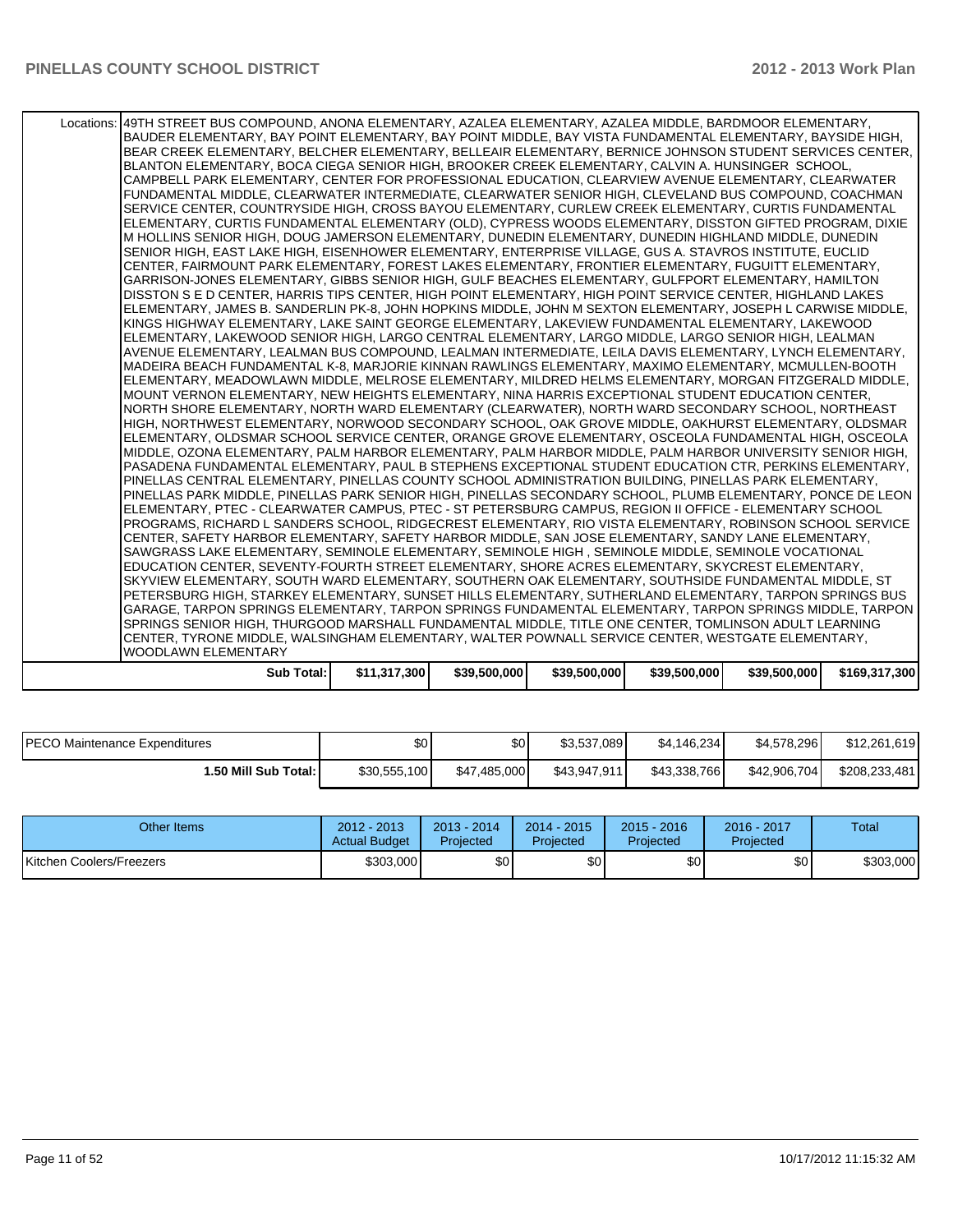|          | Locations 49TH STREET BUS COMPOUND, ANONA ELEMENTARY, AZALEA ELEMENTARY, AZALEA MIDDLE, BARDMOOR ELEMENTARY,<br>BAUDER ELEMENTARY, BAY POINT ELEMENTARY, BAY POINT MIDDLE, BAY VISTA FUNDAMENTAL ELEMENTARY, BAYSIDE<br>HIGH, BEAR CREEK ELEMENTARY, BELCHER ELEMENTARY, BELLEAIR ELEMENTARY, BERNICE JOHNSON STUDENT SERVICES<br>CENTER, BLANTON ELEMENTARY, BOCA CIEGA SENIOR HIGH, BROOKER CREEK ELEMENTARY, CALVIN A. HUNSINGER<br>SCHOOL, CAMPBELL PARK ELEMENTARY, CENTER FOR PROFESSIONAL EDUCATION, CLEARVIEW AVENUE ELEMENTARY,<br>CLEARWATER FUNDAMENTAL MIDDLE, CLEARWATER INTERMEDIATE, CLEARWATER SENIOR HIGH, CLEVELAND BUS<br>COMPOUND, COACHMAN SERVICE CENTER, COUNTRYSIDE HIGH, CROSS BAYOU ELEMENTARY, CURLEW CREEK<br>ELEMENTARY, CURTIS FUNDAMENTAL ELEMENTARY, CURTIS FUNDAMENTAL ELEMENTARY (OLD), CYPRESS WOODS<br>ELEMENTARY, DISSTON GIFTED PROGRAM, DIXIE M HOLLINS SENIOR HIGH, DOUG JAMERSON ELEMENTARY, DUNEDIN<br>ELEMENTARY, DUNEDIN HIGHLAND MIDDLE, DUNEDIN SENIOR HIGH, EAST LAKE HIGH, EISENHOWER ELEMENTARY,<br>ENTERPRISE VILLAGE, GUS A. STAVROS INSTITUTE, EUCLID CENTER, FAIRMOUNT PARK ELEMENTARY, FOREST LAKES<br>ELEMENTARY, FRONTIER ELEMENTARY, FUGUITT ELEMENTARY, GARRISON-JONES ELEMENTARY, GIBBS SENIOR HIGH, GULF<br>BEACHES ELEMENTARY, GULFPORT ELEMENTARY, HAMILTON DISSTON S E D CENTER, HARRIS TIPS CENTER, HIGH POINT<br>ELEMENTARY, HIGH POINT SERVICE CENTER, HIGHLAND LAKES ELEMENTARY, JAMES B. SANDERLIN PK-8, JOHN HOPKINS<br>MIDDLE, JOHN M SEXTON ELEMENTARY, JOSEPH L CARWISE MIDDLE, KINGS HIGHWAY ELEMENTARY, LAKE SAINT GEORGE  <br>ELEMENTARY, LAKEVIEW FUNDAMENTAL ELEMENTARY, LAKEWOOD ELEMENTARY, LAKEWOOD SENIOR HIGH, LARGO<br> CENTRAL ELEMENTARY, LARGO MIDDLE, LARGO SENIOR HIGH, LEALMAN AVENUE ELEMENTARY, LEALMAN BUS COMPOUND,<br>LEALMAN INTERMEDIATE, LEILA DAVIS ELEMENTARY, LYNCH ELEMENTARY, MADEIRA BEACH FUNDAMENTAL K-8, MARJORIE<br>KINNAN RAWLINGS ELEMENTARY, MAXIMO ELEMENTARY, MCMULLEN-BOOTH ELEMENTARY, MEADOWLAWN MIDDLE,<br>MELROSE ELEMENTARY, MILDRED HELMS ELEMENTARY, MORGAN FITZGERALD MIDDLE, MOUNT VERNON ELEMENTARY, NEW<br>HEIGHTS ELEMENTARY, NINA HARRIS EXCEPTIONAL STUDENT EDUCATION CENTER, NORTH SHORE ELEMENTARY, NORTH<br>WARD ELEMENTARY (CLEARWATER), NORTH WARD SECONDARY SCHOOL, NORTHEAST HIGH, NORTHWEST ELEMENTARY,<br>NORWOOD SECONDARY SCHOOL, OAK GROVE MIDDLE, OAKHURST ELEMENTARY, OLDSMAR ELEMENTARY, OLDSMAR<br>SCHOOL SERVICE CENTER, ORANGE GROVE ELEMENTARY, OSCEOLA FUNDAMENTAL HIGH, OSCEOLA MIDDLE, OZONA<br>ELEMENTARY, PALM HARBOR ELEMENTARY, PALM HARBOR MIDDLE, PALM HARBOR UNIVERSITY SENIOR HIGH, PASADENA<br>FUNDAMENTAL ELEMENTARY, PAUL B STEPHENS EXCEPTIONAL STUDENT EDUCATION CTR, PERKINS ELEMENTARY,<br>PINELLAS CENTRAL ELEMENTARY, PINELLAS COUNTY SCHOOL ADMINISTRATION BUILDING, PINELLAS PARK ELEMENTARY,<br>PINELLAS PARK MIDDLE, PINELLAS PARK SENIOR HIGH, PINELLAS SECONDARY SCHOOL, PLUMB ELEMENTARY, PONCE DE<br>LEON ELEMENTARY, PTEC - CLEARWATER CAMPUS, PTEC - ST PETERSBURG CAMPUS, REGION II OFFICE - ELEMENTARY<br>SCHOOL PROGRAMS, RICHARD L SANDERS SCHOOL, RIDGECREST ELEMENTARY, RIO VISTA ELEMENTARY, ROBINSON<br>SCHOOL SERVICE CENTER, SAFETY HARBOR ELEMENTARY, SAFETY HARBOR MIDDLE, SAN JOSE ELEMENTARY, SANDY LANE<br>ELEMENTARY, SAWGRASS LAKE ELEMENTARY, SEMINOLE ELEMENTARY, SEMINOLE HIGH, SEMINOLE MIDDLE, SEMINOLE<br>VOCATIONAL EDUCATION CENTER, SEVENTY-FOURTH STREET ELEMENTARY, SHORE ACRES ELEMENTARY, SKYCREST<br>ELEMENTARY, SKYVIEW ELEMENTARY, SOUTH WARD ELEMENTARY, SOUTHERN OAK ELEMENTARY, SOUTHSIDE<br>FUNDAMENTAL MIDDLE, ST PETERSBURG HIGH, STARKEY ELEMENTARY, SUNSET HILLS ELEMENTARY, SUTHERLAND<br>ELEMENTARY, TARPON SPRINGS BUS GARAGE, TARPON SPRINGS ELEMENTARY, TARPON SPRINGS FUNDAMENTAL<br>ELEMENTARY, TARPON SPRINGS MIDDLE, TARPON SPRINGS SENIOR HIGH, THURGOOD MARSHALL FUNDAMENTAL MIDDLE,<br>TITLE ONE CENTER, TOMLINSON ADULT LEARNING CENTER, TYRONE MIDDLE, WALSINGHAM ELEMENTARY, WALTER<br>POWNALL SERVICE CENTER, WESTGATE ELEMENTARY, WOODLAWN ELEMENTARY |          |     |     |     |     |          |
|----------|-------------------------------------------------------------------------------------------------------------------------------------------------------------------------------------------------------------------------------------------------------------------------------------------------------------------------------------------------------------------------------------------------------------------------------------------------------------------------------------------------------------------------------------------------------------------------------------------------------------------------------------------------------------------------------------------------------------------------------------------------------------------------------------------------------------------------------------------------------------------------------------------------------------------------------------------------------------------------------------------------------------------------------------------------------------------------------------------------------------------------------------------------------------------------------------------------------------------------------------------------------------------------------------------------------------------------------------------------------------------------------------------------------------------------------------------------------------------------------------------------------------------------------------------------------------------------------------------------------------------------------------------------------------------------------------------------------------------------------------------------------------------------------------------------------------------------------------------------------------------------------------------------------------------------------------------------------------------------------------------------------------------------------------------------------------------------------------------------------------------------------------------------------------------------------------------------------------------------------------------------------------------------------------------------------------------------------------------------------------------------------------------------------------------------------------------------------------------------------------------------------------------------------------------------------------------------------------------------------------------------------------------------------------------------------------------------------------------------------------------------------------------------------------------------------------------------------------------------------------------------------------------------------------------------------------------------------------------------------------------------------------------------------------------------------------------------------------------------------------------------------------------------------------------------------------------------------------------------------------------------------------------------------------------------------------------------------------------------------------------------------------------------------------------------------------------------------------------------------------------------------------------------------------------------------------------------------------------------------------------------------------------------------------------------------------------------------------------------------------------------------------------------------------------------------------------------------------------------------------------------------------------------------------------------------------------------------------------------------------------------------------------------------------------------------------------------------------------------|----------|-----|-----|-----|-----|----------|
| Drainage |                                                                                                                                                                                                                                                                                                                                                                                                                                                                                                                                                                                                                                                                                                                                                                                                                                                                                                                                                                                                                                                                                                                                                                                                                                                                                                                                                                                                                                                                                                                                                                                                                                                                                                                                                                                                                                                                                                                                                                                                                                                                                                                                                                                                                                                                                                                                                                                                                                                                                                                                                                                                                                                                                                                                                                                                                                                                                                                                                                                                                                                                                                                                                                                                                                                                                                                                                                                                                                                                                                                                                                                                                                                                                                                                                                                                                                                                                                                                                                                                                                                                                                 | \$43,000 | \$0 | \$0 | \$0 | \$0 | \$43,000 |
|          |                                                                                                                                                                                                                                                                                                                                                                                                                                                                                                                                                                                                                                                                                                                                                                                                                                                                                                                                                                                                                                                                                                                                                                                                                                                                                                                                                                                                                                                                                                                                                                                                                                                                                                                                                                                                                                                                                                                                                                                                                                                                                                                                                                                                                                                                                                                                                                                                                                                                                                                                                                                                                                                                                                                                                                                                                                                                                                                                                                                                                                                                                                                                                                                                                                                                                                                                                                                                                                                                                                                                                                                                                                                                                                                                                                                                                                                                                                                                                                                                                                                                                                 |          |     |     |     |     |          |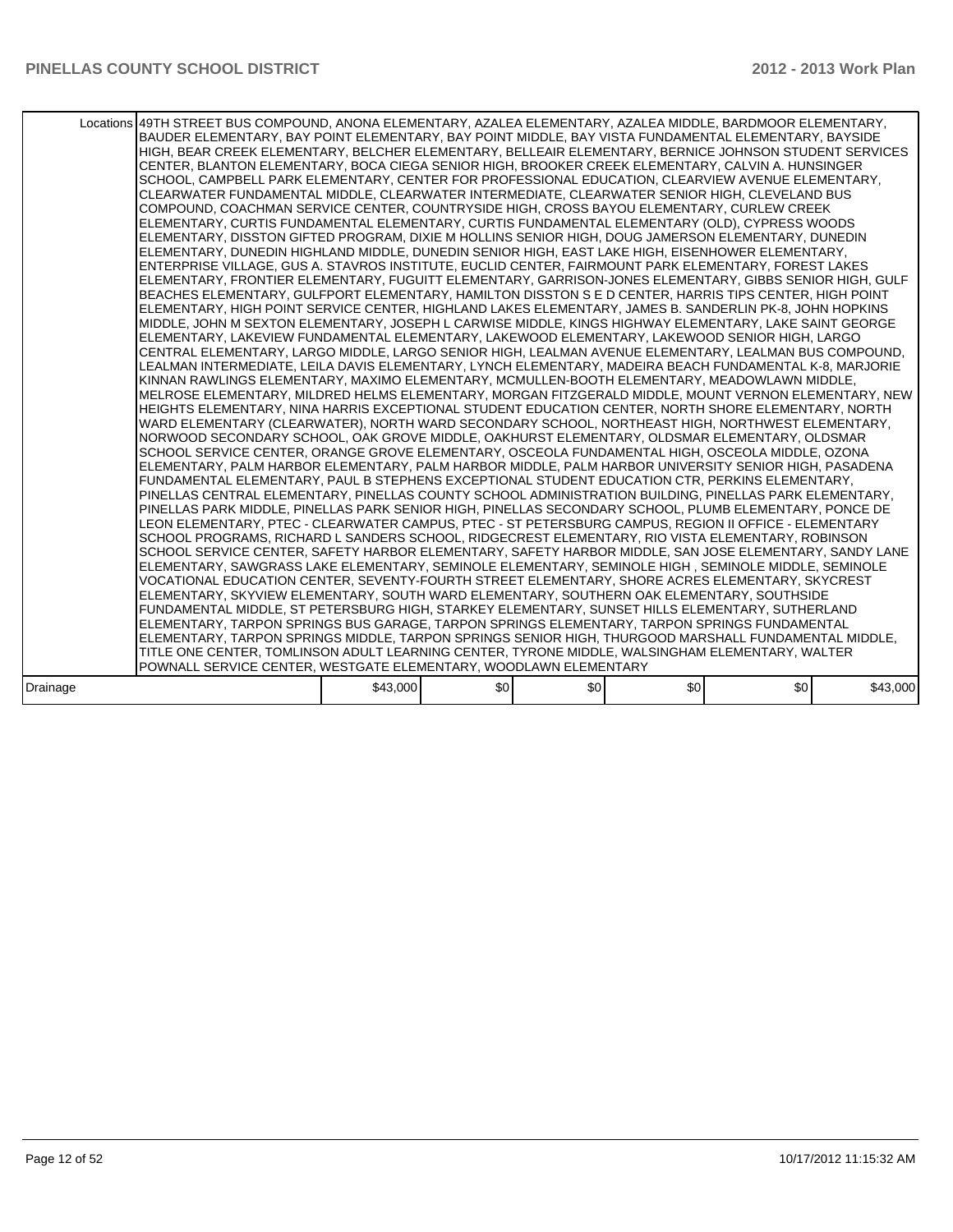|                | Locations 49TH STREET BUS COMPOUND, ANONA ELEMENTARY, AZALEA ELEMENTARY, AZALEA MIDDLE, BARDMOOR ELEMENTARY,<br>BAUDER ELEMENTARY, BAY POINT ELEMENTARY, BAY POINT MIDDLE, BAY VISTA FUNDAMENTAL ELEMENTARY, BAYSIDE<br>HIGH, BEAR CREEK ELEMENTARY, BELCHER ELEMENTARY, BELLEAIR ELEMENTARY, BERNICE JOHNSON STUDENT SERVICES<br>CENTER, BLANTON ELEMENTARY, BOCA CIEGA SENIOR HIGH, BROOKER CREEK ELEMENTARY, CALVIN A. HUNSINGER<br>SCHOOL, CAMPBELL PARK ELEMENTARY, CENTER FOR PROFESSIONAL EDUCATION, CLEARVIEW AVENUE ELEMENTARY,<br>CLEARWATER FUNDAMENTAL MIDDLE, CLEARWATER INTERMEDIATE, CLEARWATER SENIOR HIGH, CLEVELAND BUS<br>COMPOUND, COACHMAN SERVICE CENTER, COUNTRYSIDE HIGH, CROSS BAYOU ELEMENTARY, CURLEW CREEK<br>ELEMENTARY. CURTIS FUNDAMENTAL ELEMENTARY. CURTIS FUNDAMENTAL ELEMENTARY (OLD). CYPRESS WOODS<br>ELEMENTARY, DISSTON GIFTED PROGRAM, DIXIE M HOLLINS SENIOR HIGH, DOUG JAMERSON ELEMENTARY, DUNEDIN<br>ELEMENTARY, DUNEDIN HIGHLAND MIDDLE, DUNEDIN SENIOR HIGH, EAST LAKE HIGH, EISENHOWER ELEMENTARY,<br>ENTERPRISE VILLAGE, GUS A. STAVROS INSTITUTE, EUCLID CENTER, FAIRMOUNT PARK ELEMENTARY, FOREST LAKES<br>ELEMENTARY, FRONTIER ELEMENTARY, FUGUITT ELEMENTARY, GARRISON-JONES ELEMENTARY, GIBBS SENIOR HIGH, GULF<br>BEACHES ELEMENTARY, GULFPORT ELEMENTARY, HAMILTON DISSTON S E D CENTER, HARRIS TIPS CENTER, HIGH POINT<br>ELEMENTARY, HIGH POINT SERVICE CENTER, HIGHLAND LAKES ELEMENTARY, JAMES B. SANDERLIN PK-8, JOHN HOPKINS<br>MIDDLE, JOHN M SEXTON ELEMENTARY, JOSEPH L CARWISE MIDDLE, KINGS HIGHWAY ELEMENTARY, LAKE SAINT GEORGE<br>ELEMENTARY, LAKEVIEW FUNDAMENTAL ELEMENTARY, LAKEWOOD ELEMENTARY, LAKEWOOD SENIOR HIGH, LARGO<br> CENTRAL ELEMENTARY, LARGO MIDDLE, LARGO SENIOR HIGH, LEALMAN AVENUE ELEMENTARY, LEALMAN BUS COMPOUND,<br>LEALMAN INTERMEDIATE, LEILA DAVIS ELEMENTARY, LYNCH ELEMENTARY, MADEIRA BEACH FUNDAMENTAL K-8, MARJORIE<br>KINNAN RAWLINGS ELEMENTARY, MAXIMO ELEMENTARY, MCMULLEN-BOOTH ELEMENTARY, MEADOWLAWN MIDDLE,<br>MELROSE ELEMENTARY, MILDRED HELMS ELEMENTARY, MORGAN FITZGERALD MIDDLE, MOUNT VERNON ELEMENTARY, NEW<br>HEIGHTS ELEMENTARY, NINA HARRIS EXCEPTIONAL STUDENT EDUCATION CENTER, NORTH SHORE ELEMENTARY, NORTH<br>WARD ELEMENTARY (CLEARWATER), NORTH WARD SECONDARY SCHOOL, NORTHEAST HIGH, NORTHWEST ELEMENTARY,<br>INORWOOD SECONDARY SCHOOL, OAK GROVE MIDDLE, OAKHURST ELEMENTARY, OLDSMAR ELEMENTARY, OLDSMAR<br>SCHOOL SERVICE CENTER, ORANGE GROVE ELEMENTARY, OSCEOLA FUNDAMENTAL HIGH, OSCEOLA MIDDLE, OZONA<br>ELEMENTARY, PALM HARBOR ELEMENTARY, PALM HARBOR MIDDLE, PALM HARBOR UNIVERSITY SENIOR HIGH, PASADENA<br>FUNDAMENTAL ELEMENTARY, PAUL B STEPHENS EXCEPTIONAL STUDENT EDUCATION CTR, PERKINS ELEMENTARY,<br>PINELLAS CENTRAL ELEMENTARY. PINELLAS COUNTY SCHOOL ADMINISTRATION BUILDING. PINELLAS PARK ELEMENTARY.<br>PINELLAS PARK MIDDLE, PINELLAS PARK SENIOR HIGH, PINELLAS SECONDARY SCHOOL, PLUMB ELEMENTARY, PONCE DE<br>LEON ELEMENTARY, PTEC - CLEARWATER CAMPUS, PTEC - ST PETERSBURG CAMPUS, REGION II OFFICE - ELEMENTARY<br>SCHOOL PROGRAMS, RICHARD L SANDERS SCHOOL, RIDGECREST ELEMENTARY, RIO VISTA ELEMENTARY, ROBINSON<br>SCHOOL SERVICE CENTER, SAFETY HARBOR ELEMENTARY, SAFETY HARBOR MIDDLE, SAN JOSE ELEMENTARY, SANDY LANE<br>ELEMENTARY, SAWGRASS LAKE ELEMENTARY, SEMINOLE ELEMENTARY, SEMINOLE HIGH, SEMINOLE MIDDLE, SEMINOLE<br>VOCATIONAL EDUCATION CENTER, SEVENTY-FOURTH STREET ELEMENTARY, SHORE ACRES ELEMENTARY, SKYCREST<br>ELEMENTARY, SKYVIEW ELEMENTARY, SOUTH WARD ELEMENTARY, SOUTHERN OAK ELEMENTARY, SOUTHSIDE<br>FUNDAMENTAL MIDDLE, ST PETERSBURG HIGH, STARKEY ELEMENTARY, SUNSET HILLS ELEMENTARY, SUTHERLAND<br>ELEMENTARY, TARPON SPRINGS BUS GARAGE, TARPON SPRINGS ELEMENTARY, TARPON SPRINGS FUNDAMENTAL<br>ELEMENTARY, TARPON SPRINGS MIDDLE, TARPON SPRINGS SENIOR HIGH, THURGOOD MARSHALL FUNDAMENTAL MIDDLE,<br>TITLE ONE CENTER, TOMLINSON ADULT LEARNING CENTER, TYRONE MIDDLE, WALSINGHAM ELEMENTARY, WALTER<br>POWNALL SERVICE CENTER, WESTGATE ELEMENTARY, WOODLAWN ELEMENTARY |           |     |     |     |     |           |
|----------------|------------------------------------------------------------------------------------------------------------------------------------------------------------------------------------------------------------------------------------------------------------------------------------------------------------------------------------------------------------------------------------------------------------------------------------------------------------------------------------------------------------------------------------------------------------------------------------------------------------------------------------------------------------------------------------------------------------------------------------------------------------------------------------------------------------------------------------------------------------------------------------------------------------------------------------------------------------------------------------------------------------------------------------------------------------------------------------------------------------------------------------------------------------------------------------------------------------------------------------------------------------------------------------------------------------------------------------------------------------------------------------------------------------------------------------------------------------------------------------------------------------------------------------------------------------------------------------------------------------------------------------------------------------------------------------------------------------------------------------------------------------------------------------------------------------------------------------------------------------------------------------------------------------------------------------------------------------------------------------------------------------------------------------------------------------------------------------------------------------------------------------------------------------------------------------------------------------------------------------------------------------------------------------------------------------------------------------------------------------------------------------------------------------------------------------------------------------------------------------------------------------------------------------------------------------------------------------------------------------------------------------------------------------------------------------------------------------------------------------------------------------------------------------------------------------------------------------------------------------------------------------------------------------------------------------------------------------------------------------------------------------------------------------------------------------------------------------------------------------------------------------------------------------------------------------------------------------------------------------------------------------------------------------------------------------------------------------------------------------------------------------------------------------------------------------------------------------------------------------------------------------------------------------------------------------------------------------------------------------------------------------------------------------------------------------------------------------------------------------------------------------------------------------------------------------------------------------------------------------------------------------------------------------------------------------------------------------------------------------------------------------------------------------------------------------------------------------------------|-----------|-----|-----|-----|-----|-----------|
| Portable Rehab |                                                                                                                                                                                                                                                                                                                                                                                                                                                                                                                                                                                                                                                                                                                                                                                                                                                                                                                                                                                                                                                                                                                                                                                                                                                                                                                                                                                                                                                                                                                                                                                                                                                                                                                                                                                                                                                                                                                                                                                                                                                                                                                                                                                                                                                                                                                                                                                                                                                                                                                                                                                                                                                                                                                                                                                                                                                                                                                                                                                                                                                                                                                                                                                                                                                                                                                                                                                                                                                                                                                                                                                                                                                                                                                                                                                                                                                                                                                                                                                                                                                                                                | \$300,000 | \$0 | \$0 | \$0 | \$0 | \$300,000 |
|                |                                                                                                                                                                                                                                                                                                                                                                                                                                                                                                                                                                                                                                                                                                                                                                                                                                                                                                                                                                                                                                                                                                                                                                                                                                                                                                                                                                                                                                                                                                                                                                                                                                                                                                                                                                                                                                                                                                                                                                                                                                                                                                                                                                                                                                                                                                                                                                                                                                                                                                                                                                                                                                                                                                                                                                                                                                                                                                                                                                                                                                                                                                                                                                                                                                                                                                                                                                                                                                                                                                                                                                                                                                                                                                                                                                                                                                                                                                                                                                                                                                                                                                |           |     |     |     |     |           |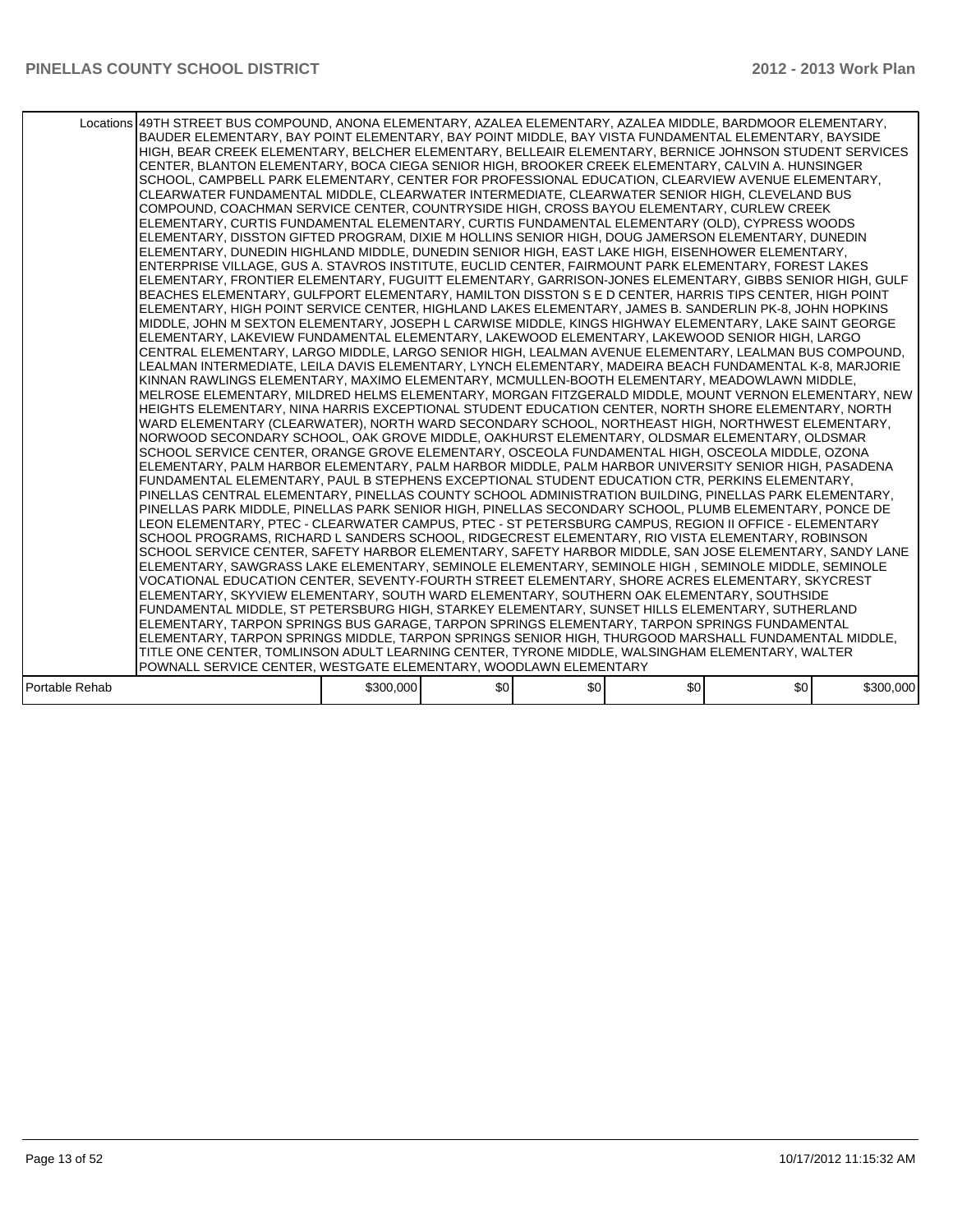|                | Locations 49TH STREET BUS COMPOUND, ANONA ELEMENTARY, AZALEA ELEMENTARY, AZALEA MIDDLE, BARDMOOR ELEMENTARY,<br>BAUDER ELEMENTARY, BAY POINT ELEMENTARY, BAY POINT MIDDLE, BAY VISTA FUNDAMENTAL ELEMENTARY, BAYSIDE<br>HIGH, BEAR CREEK ELEMENTARY, BELCHER ELEMENTARY, BELLEAIR ELEMENTARY, BERNICE JOHNSON STUDENT SERVICES<br>CENTER, BLANTON ELEMENTARY, BOCA CIEGA SENIOR HIGH, BROOKER CREEK ELEMENTARY, CALVIN A. HUNSINGER<br>SCHOOL, CAMPBELL PARK ELEMENTARY, CENTER FOR PROFESSIONAL EDUCATION, CLEARVIEW AVENUE ELEMENTARY,<br>CLEARWATER FUNDAMENTAL MIDDLE, CLEARWATER INTERMEDIATE, CLEARWATER SENIOR HIGH, CLEVELAND BUS<br>COMPOUND, COACHMAN SERVICE CENTER, COUNTRYSIDE HIGH, CROSS BAYOU ELEMENTARY, CURLEW CREEK<br>ELEMENTARY, CURTIS FUNDAMENTAL ELEMENTARY, CURTIS FUNDAMENTAL ELEMENTARY (OLD), CYPRESS WOODS<br>ELEMENTARY, DISSTON GIFTED PROGRAM, DIXIE M HOLLINS SENIOR HIGH, DOUG JAMERSON ELEMENTARY, DUNEDIN<br>ELEMENTARY, DUNEDIN HIGHLAND MIDDLE, DUNEDIN SENIOR HIGH, EAST LAKE HIGH, EISENHOWER ELEMENTARY,<br>ENTERPRISE VILLAGE, GUS A. STAVROS INSTITUTE, EUCLID CENTER, FAIRMOUNT PARK ELEMENTARY, FOREST LAKES<br>ELEMENTARY, FRONTIER ELEMENTARY, FUGUITT ELEMENTARY, GARRISON-JONES ELEMENTARY, GIBBS SENIOR HIGH, GULF<br>BEACHES ELEMENTARY, GULFPORT ELEMENTARY, HAMILTON DISSTON S E D CENTER, HARRIS TIPS CENTER, HIGH POINT<br>ELEMENTARY, HIGH POINT SERVICE CENTER, HIGHLAND LAKES ELEMENTARY, JAMES B. SANDERLIN PK-8, JOHN HOPKINS<br>MIDDLE, JOHN M SEXTON ELEMENTARY, JOSEPH L CARWISE MIDDLE, KINGS HIGHWAY ELEMENTARY, LAKE SAINT GEORGE<br>ELEMENTARY, LAKEVIEW FUNDAMENTAL ELEMENTARY, LAKEWOOD ELEMENTARY, LAKEWOOD SENIOR HIGH, LARGO<br>CENTRAL ELEMENTARY, LARGO MIDDLE, LARGO SENIOR HIGH, LEALMAN AVENUE ELEMENTARY, LEALMAN BUS COMPOUND,<br>LEALMAN INTERMEDIATE, LEILA DAVIS ELEMENTARY, LYNCH ELEMENTARY, MADEIRA BEACH FUNDAMENTAL K-8, MARJORIE<br>KINNAN RAWLINGS ELEMENTARY, MAXIMO ELEMENTARY, MCMULLEN-BOOTH ELEMENTARY, MEADOWLAWN MIDDLE,<br>MELROSE ELEMENTARY, MILDRED HELMS ELEMENTARY, MORGAN FITZGERALD MIDDLE, MOUNT VERNON ELEMENTARY, NEW<br>HEIGHTS ELEMENTARY, NINA HARRIS EXCEPTIONAL STUDENT EDUCATION CENTER, NORTH SHORE ELEMENTARY, NORTH<br>WARD ELEMENTARY (CLEARWATER), NORTH WARD SECONDARY SCHOOL, NORTHEAST HIGH, NORTHWEST ELEMENTARY,<br>NORWOOD SECONDARY SCHOOL, OAK GROVE MIDDLE, OAKHURST ELEMENTARY, OLDSMAR ELEMENTARY, OLDSMAR<br>SCHOOL SERVICE CENTER, ORANGE GROVE ELEMENTARY, OSCEOLA FUNDAMENTAL HIGH, OSCEOLA MIDDLE, OZONA<br>ELEMENTARY, PALM HARBOR ELEMENTARY, PALM HARBOR MIDDLE, PALM HARBOR UNIVERSITY SENIOR HIGH, PASADENA<br>FUNDAMENTAL ELEMENTARY, PAUL B STEPHENS EXCEPTIONAL STUDENT EDUCATION CTR, PERKINS ELEMENTARY,<br>PINELLAS CENTRAL ELEMENTARY, PINELLAS COUNTY SCHOOL ADMINISTRATION BUILDING, PINELLAS PARK ELEMENTARY,<br>PINELLAS PARK MIDDLE, PINELLAS PARK SENIOR HIGH, PINELLAS SECONDARY SCHOOL, PLUMB ELEMENTARY, PONCE DE<br>LEON ELEMENTARY, PTEC - CLEARWATER CAMPUS, PTEC - ST PETERSBURG CAMPUS, REGION II OFFICE - ELEMENTARY<br>SCHOOL PROGRAMS, RICHARD L SANDERS SCHOOL, RIDGECREST ELEMENTARY, RIO VISTA ELEMENTARY, ROBINSON<br>SCHOOL SERVICE CENTER, SAFETY HARBOR ELEMENTARY, SAFETY HARBOR MIDDLE, SAN JOSE ELEMENTARY, SANDY LANE<br>ELEMENTARY, SAWGRASS LAKE ELEMENTARY, SEMINOLE ELEMENTARY, SEMINOLE HIGH, SEMINOLE MIDDLE, SEMINOLE<br>VOCATIONAL EDUCATION CENTER, SEVENTY-FOURTH STREET ELEMENTARY, SHORE ACRES ELEMENTARY, SKYCREST<br>ELEMENTARY, SKYVIEW ELEMENTARY, SOUTH WARD ELEMENTARY, SOUTHERN OAK ELEMENTARY, SOUTHSIDE<br>FUNDAMENTAL MIDDLE, ST PETERSBURG HIGH, STARKEY ELEMENTARY, SUNSET HILLS ELEMENTARY, SUTHERLAND<br>ELEMENTARY, TARPON SPRINGS BUS GARAGE, TARPON SPRINGS ELEMENTARY, TARPON SPRINGS FUNDAMENTAL<br>ELEMENTARY, TARPON SPRINGS MIDDLE, TARPON SPRINGS SENIOR HIGH, THURGOOD MARSHALL FUNDAMENTAL MIDDLE,<br>TITLE ONE CENTER, TOMLINSON ADULT LEARNING CENTER, TYRONE MIDDLE, WALSINGHAM ELEMENTARY, WALTER<br>POWNALL SERVICE CENTER, WESTGATE ELEMENTARY, WOODLAWN ELEMENTARY |             |             |             |             |             |              |
|----------------|----------------------------------------------------------------------------------------------------------------------------------------------------------------------------------------------------------------------------------------------------------------------------------------------------------------------------------------------------------------------------------------------------------------------------------------------------------------------------------------------------------------------------------------------------------------------------------------------------------------------------------------------------------------------------------------------------------------------------------------------------------------------------------------------------------------------------------------------------------------------------------------------------------------------------------------------------------------------------------------------------------------------------------------------------------------------------------------------------------------------------------------------------------------------------------------------------------------------------------------------------------------------------------------------------------------------------------------------------------------------------------------------------------------------------------------------------------------------------------------------------------------------------------------------------------------------------------------------------------------------------------------------------------------------------------------------------------------------------------------------------------------------------------------------------------------------------------------------------------------------------------------------------------------------------------------------------------------------------------------------------------------------------------------------------------------------------------------------------------------------------------------------------------------------------------------------------------------------------------------------------------------------------------------------------------------------------------------------------------------------------------------------------------------------------------------------------------------------------------------------------------------------------------------------------------------------------------------------------------------------------------------------------------------------------------------------------------------------------------------------------------------------------------------------------------------------------------------------------------------------------------------------------------------------------------------------------------------------------------------------------------------------------------------------------------------------------------------------------------------------------------------------------------------------------------------------------------------------------------------------------------------------------------------------------------------------------------------------------------------------------------------------------------------------------------------------------------------------------------------------------------------------------------------------------------------------------------------------------------------------------------------------------------------------------------------------------------------------------------------------------------------------------------------------------------------------------------------------------------------------------------------------------------------------------------------------------------------------------------------------------------------------------------------------------------------------------------------------|-------------|-------------|-------------|-------------|-------------|--------------|
| Infrastructure |                                                                                                                                                                                                                                                                                                                                                                                                                                                                                                                                                                                                                                                                                                                                                                                                                                                                                                                                                                                                                                                                                                                                                                                                                                                                                                                                                                                                                                                                                                                                                                                                                                                                                                                                                                                                                                                                                                                                                                                                                                                                                                                                                                                                                                                                                                                                                                                                                                                                                                                                                                                                                                                                                                                                                                                                                                                                                                                                                                                                                                                                                                                                                                                                                                                                                                                                                                                                                                                                                                                                                                                                                                                                                                                                                                                                                                                                                                                                                                                                                                                                                              | \$7,985,000 | \$7,985,000 | \$7,985,000 | \$7,985,000 | \$7,985,000 | \$39,925,000 |
|                |                                                                                                                                                                                                                                                                                                                                                                                                                                                                                                                                                                                                                                                                                                                                                                                                                                                                                                                                                                                                                                                                                                                                                                                                                                                                                                                                                                                                                                                                                                                                                                                                                                                                                                                                                                                                                                                                                                                                                                                                                                                                                                                                                                                                                                                                                                                                                                                                                                                                                                                                                                                                                                                                                                                                                                                                                                                                                                                                                                                                                                                                                                                                                                                                                                                                                                                                                                                                                                                                                                                                                                                                                                                                                                                                                                                                                                                                                                                                                                                                                                                                                              |             |             |             |             |             |              |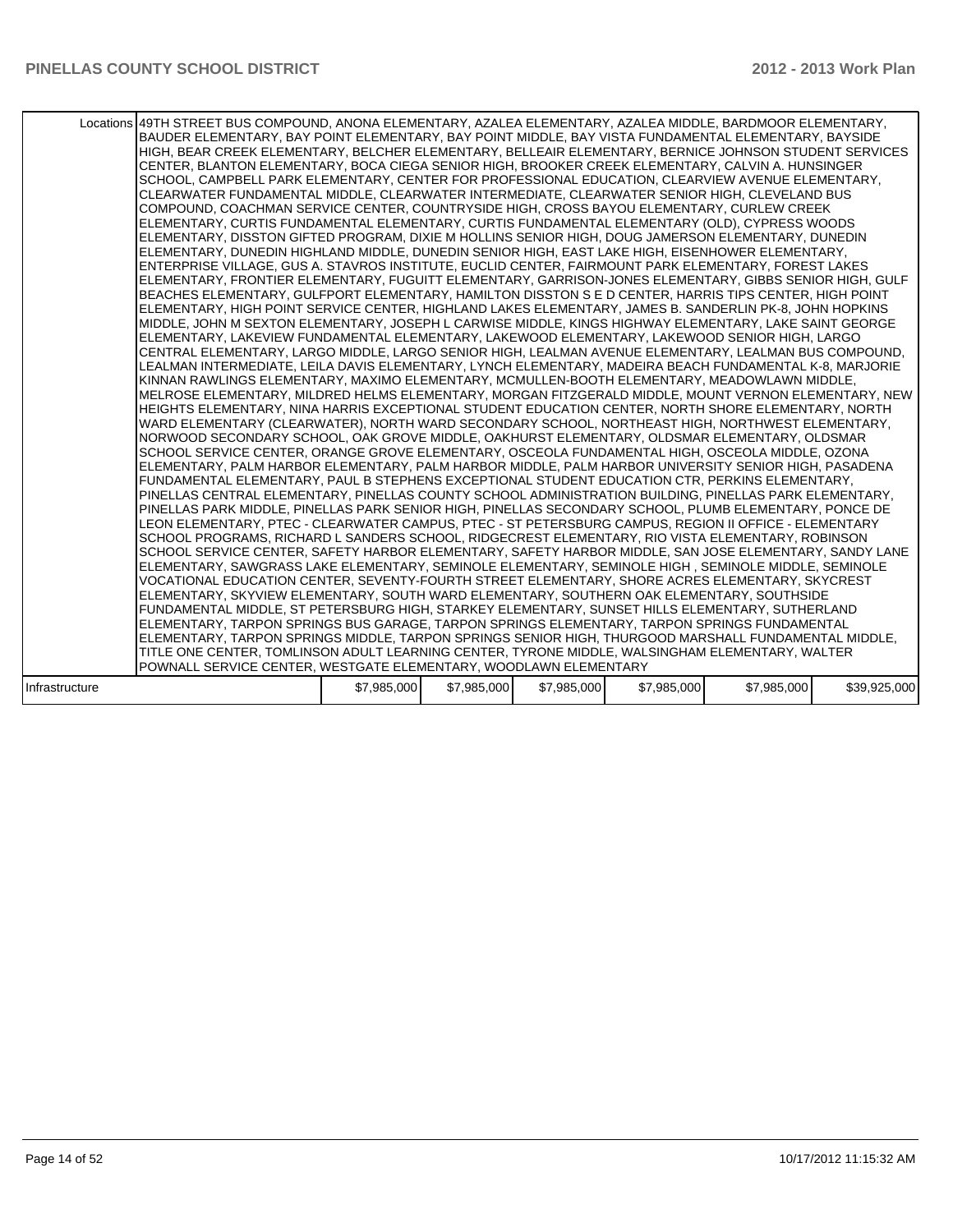|          | Locations 49TH STREET BUS COMPOUND, ANONA ELEMENTARY, AZALEA ELEMENTARY, AZALEA MIDDLE, BARDMOOR ELEMENTARY,<br>BAUDER ELEMENTARY, BAY POINT ELEMENTARY, BAY POINT MIDDLE, BAY VISTA FUNDAMENTAL ELEMENTARY, BAYSIDE<br>HIGH, BEAR CREEK ELEMENTARY, BELCHER ELEMENTARY, BELLEAIR ELEMENTARY, BERNICE JOHNSON STUDENT SERVICES<br>CENTER, BLANTON ELEMENTARY, BOCA CIEGA SENIOR HIGH, BROOKER CREEK ELEMENTARY, CALVIN A. HUNSINGER<br>SCHOOL, CAMPBELL PARK ELEMENTARY, CENTER FOR PROFESSIONAL EDUCATION, CLEARVIEW AVENUE ELEMENTARY,<br>CLEARWATER FUNDAMENTAL MIDDLE, CLEARWATER INTERMEDIATE, CLEARWATER SENIOR HIGH, CLEVELAND BUS<br>COMPOUND, COACHMAN SERVICE CENTER, COUNTRYSIDE HIGH, CROSS BAYOU ELEMENTARY, CURLEW CREEK<br>ELEMENTARY, CURTIS FUNDAMENTAL ELEMENTARY, CURTIS FUNDAMENTAL ELEMENTARY (OLD), CYPRESS WOODS<br>ELEMENTARY, DISSTON GIFTED PROGRAM, DIXIE M HOLLINS SENIOR HIGH, DOUG JAMERSON ELEMENTARY, DUNEDIN<br>ELEMENTARY, DUNEDIN HIGHLAND MIDDLE, DUNEDIN SENIOR HIGH, EAST LAKE HIGH, EISENHOWER ELEMENTARY,<br>ENTERPRISE VILLAGE, GUS A. STAVROS INSTITUTE, EUCLID CENTER, FAIRMOUNT PARK ELEMENTARY, FOREST LAKES<br>ELEMENTARY, FRONTIER ELEMENTARY, FUGUITT ELEMENTARY, GARRISON-JONES ELEMENTARY, GIBBS SENIOR HIGH, GULF<br>BEACHES ELEMENTARY, GULFPORT ELEMENTARY, HAMILTON DISSTON S E D CENTER, HARRIS TIPS CENTER, HIGH POINT<br>ELEMENTARY, HIGH POINT SERVICE CENTER, HIGHLAND LAKES ELEMENTARY, JAMES B. SANDERLIN PK-8, JOHN HOPKINS<br>MIDDLE, JOHN M SEXTON ELEMENTARY, JOSEPH L CARWISE MIDDLE, KINGS HIGHWAY ELEMENTARY, LAKE SAINT GEORGE<br>ELEMENTARY, LAKEVIEW FUNDAMENTAL ELEMENTARY, LAKEWOOD ELEMENTARY, LAKEWOOD SENIOR HIGH, LARGO<br>CENTRAL ELEMENTARY, LARGO MIDDLE, LARGO SENIOR HIGH, LEALMAN AVENUE ELEMENTARY, LEALMAN BUS COMPOUND,<br>LEALMAN INTERMEDIATE, LEILA DAVIS ELEMENTARY, LYNCH ELEMENTARY, MADEIRA BEACH FUNDAMENTAL K-8, MARJORIE<br>KINNAN RAWLINGS ELEMENTARY, MAXIMO ELEMENTARY, MCMULLEN-BOOTH ELEMENTARY, MEADOWLAWN MIDDLE,<br>MELROSE ELEMENTARY, MILDRED HELMS ELEMENTARY, MORGAN FITZGERALD MIDDLE, MOUNT VERNON ELEMENTARY, NEW<br>HEIGHTS ELEMENTARY, NINA HARRIS EXCEPTIONAL STUDENT EDUCATION CENTER, NORTH SHORE ELEMENTARY, NORTH<br>WARD ELEMENTARY (CLEARWATER), NORTH WARD SECONDARY SCHOOL, NORTHEAST HIGH, NORTHWEST ELEMENTARY,<br>NORWOOD SECONDARY SCHOOL, OAK GROVE MIDDLE, OAKHURST ELEMENTARY, OLDSMAR ELEMENTARY, OLDSMAR<br>SCHOOL SERVICE CENTER, ORANGE GROVE ELEMENTARY, OSCEOLA FUNDAMENTAL HIGH, OSCEOLA MIDDLE, OZONA<br>ELEMENTARY, PALM HARBOR ELEMENTARY, PALM HARBOR MIDDLE, PALM HARBOR UNIVERSITY SENIOR HIGH, PASADENA<br>FUNDAMENTAL ELEMENTARY, PAUL B STEPHENS EXCEPTIONAL STUDENT EDUCATION CTR, PERKINS ELEMENTARY,<br>PINELLAS CENTRAL ELEMENTARY, PINELLAS COUNTY SCHOOL ADMINISTRATION BUILDING, PINELLAS PARK ELEMENTARY,<br>PINELLAS PARK MIDDLE, PINELLAS PARK SENIOR HIGH, PINELLAS SECONDARY SCHOOL, PLUMB ELEMENTARY, PONCE DE<br>LEON ELEMENTARY, PTEC - CLEARWATER CAMPUS, PTEC - ST PETERSBURG CAMPUS, REGION II OFFICE - ELEMENTARY<br>SCHOOL PROGRAMS, RICHARD L SANDERS SCHOOL, RIDGECREST ELEMENTARY, RIO VISTA ELEMENTARY, ROBINSON<br>SCHOOL SERVICE CENTER, SAFETY HARBOR ELEMENTARY, SAFETY HARBOR MIDDLE, SAN JOSE ELEMENTARY, SANDY LANE<br>ELEMENTARY, SAWGRASS LAKE ELEMENTARY, SEMINOLE ELEMENTARY, SEMINOLE HIGH, SEMINOLE MIDDLE, SEMINOLE<br>VOCATIONAL EDUCATION CENTER, SEVENTY-FOURTH STREET ELEMENTARY, SHORE ACRES ELEMENTARY, SKYCREST<br>ELEMENTARY, SKYVIEW ELEMENTARY, SOUTH WARD ELEMENTARY, SOUTHERN OAK ELEMENTARY, SOUTHSIDE<br>FUNDAMENTAL MIDDLE, ST PETERSBURG HIGH, STARKEY ELEMENTARY, SUNSET HILLS ELEMENTARY, SUTHERLAND<br>ELEMENTARY, TARPON SPRINGS BUS GARAGE, TARPON SPRINGS ELEMENTARY, TARPON SPRINGS FUNDAMENTAL<br>ELEMENTARY, TARPON SPRINGS MIDDLE, TARPON SPRINGS SENIOR HIGH, THURGOOD MARSHALL FUNDAMENTAL MIDDLE,<br>TITLE ONE CENTER, TOMLINSON ADULT LEARNING CENTER, TYRONE MIDDLE, WALSINGHAM ELEMENTARY, WALTER<br>POWNALL SERVICE CENTER, WESTGATE ELEMENTARY, WOODLAWN ELEMENTARY |          |     |     |     |                  |          |
|----------|----------------------------------------------------------------------------------------------------------------------------------------------------------------------------------------------------------------------------------------------------------------------------------------------------------------------------------------------------------------------------------------------------------------------------------------------------------------------------------------------------------------------------------------------------------------------------------------------------------------------------------------------------------------------------------------------------------------------------------------------------------------------------------------------------------------------------------------------------------------------------------------------------------------------------------------------------------------------------------------------------------------------------------------------------------------------------------------------------------------------------------------------------------------------------------------------------------------------------------------------------------------------------------------------------------------------------------------------------------------------------------------------------------------------------------------------------------------------------------------------------------------------------------------------------------------------------------------------------------------------------------------------------------------------------------------------------------------------------------------------------------------------------------------------------------------------------------------------------------------------------------------------------------------------------------------------------------------------------------------------------------------------------------------------------------------------------------------------------------------------------------------------------------------------------------------------------------------------------------------------------------------------------------------------------------------------------------------------------------------------------------------------------------------------------------------------------------------------------------------------------------------------------------------------------------------------------------------------------------------------------------------------------------------------------------------------------------------------------------------------------------------------------------------------------------------------------------------------------------------------------------------------------------------------------------------------------------------------------------------------------------------------------------------------------------------------------------------------------------------------------------------------------------------------------------------------------------------------------------------------------------------------------------------------------------------------------------------------------------------------------------------------------------------------------------------------------------------------------------------------------------------------------------------------------------------------------------------------------------------------------------------------------------------------------------------------------------------------------------------------------------------------------------------------------------------------------------------------------------------------------------------------------------------------------------------------------------------------------------------------------------------------------------------------------------------------------------------------|----------|-----|-----|-----|------------------|----------|
| Casework |                                                                                                                                                                                                                                                                                                                                                                                                                                                                                                                                                                                                                                                                                                                                                                                                                                                                                                                                                                                                                                                                                                                                                                                                                                                                                                                                                                                                                                                                                                                                                                                                                                                                                                                                                                                                                                                                                                                                                                                                                                                                                                                                                                                                                                                                                                                                                                                                                                                                                                                                                                                                                                                                                                                                                                                                                                                                                                                                                                                                                                                                                                                                                                                                                                                                                                                                                                                                                                                                                                                                                                                                                                                                                                                                                                                                                                                                                                                                                                                                                                                                                              | \$20,000 | \$0 | \$0 | \$0 | \$0 <sub>1</sub> | \$20,000 |
|          |                                                                                                                                                                                                                                                                                                                                                                                                                                                                                                                                                                                                                                                                                                                                                                                                                                                                                                                                                                                                                                                                                                                                                                                                                                                                                                                                                                                                                                                                                                                                                                                                                                                                                                                                                                                                                                                                                                                                                                                                                                                                                                                                                                                                                                                                                                                                                                                                                                                                                                                                                                                                                                                                                                                                                                                                                                                                                                                                                                                                                                                                                                                                                                                                                                                                                                                                                                                                                                                                                                                                                                                                                                                                                                                                                                                                                                                                                                                                                                                                                                                                                              |          |     |     |     |                  |          |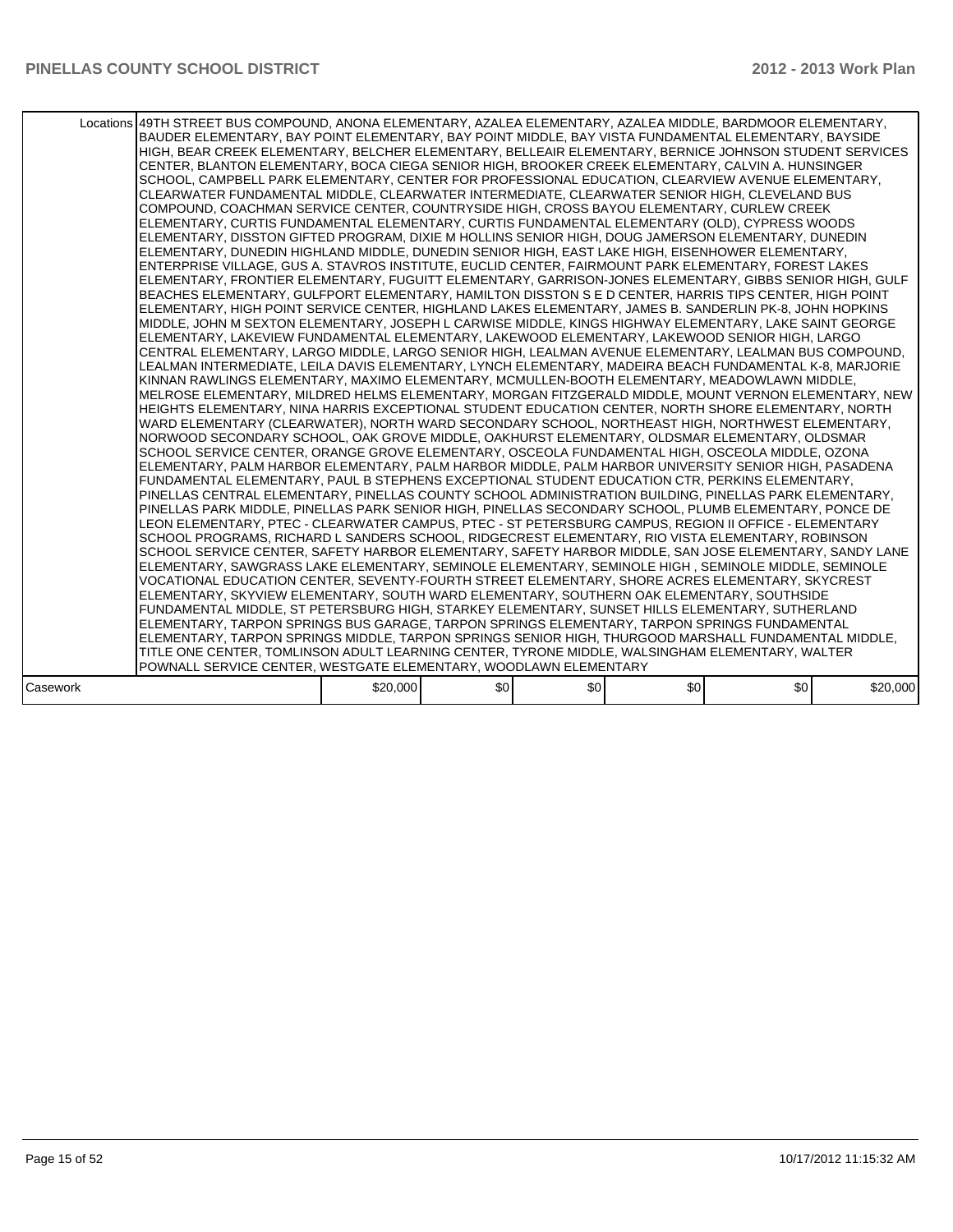|                    | Locations 49TH STREET BUS COMPOUND, ANONA ELEMENTARY, AZALEA ELEMENTARY, AZALEA MIDDLE, BARDMOOR ELEMENTARY,<br>BAUDER ELEMENTARY, BAY POINT ELEMENTARY, BAY POINT MIDDLE, BAY VISTA FUNDAMENTAL ELEMENTARY, BAYSIDE<br>HIGH, BEAR CREEK ELEMENTARY, BELCHER ELEMENTARY, BELLEAIR ELEMENTARY, BERNICE JOHNSON STUDENT SERVICES<br>CENTER, BLANTON ELEMENTARY, BOCA CIEGA SENIOR HIGH, BROOKER CREEK ELEMENTARY, CALVIN A. HUNSINGER<br>SCHOOL, CAMPBELL PARK ELEMENTARY, CENTER FOR PROFESSIONAL EDUCATION, CLEARVIEW AVENUE ELEMENTARY,<br>CLEARWATER FUNDAMENTAL MIDDLE, CLEARWATER INTERMEDIATE, CLEARWATER SENIOR HIGH, CLEVELAND BUS<br>COMPOUND, COACHMAN SERVICE CENTER, COUNTRYSIDE HIGH, CROSS BAYOU ELEMENTARY, CURLEW CREEK<br>ELEMENTARY, CURTIS FUNDAMENTAL ELEMENTARY, CURTIS FUNDAMENTAL ELEMENTARY (OLD), CYPRESS WOODS<br>ELEMENTARY, DISSTON GIFTED PROGRAM, DIXIE M HOLLINS SENIOR HIGH, DOUG JAMERSON ELEMENTARY, DUNEDIN<br>ELEMENTARY, DUNEDIN HIGHLAND MIDDLE, DUNEDIN SENIOR HIGH, EAST LAKE HIGH, EISENHOWER ELEMENTARY,<br>ENTERPRISE VILLAGE, GUS A. STAVROS INSTITUTE, EUCLID CENTER, FAIRMOUNT PARK ELEMENTARY, FOREST LAKES<br>ELEMENTARY, FRONTIER ELEMENTARY, FUGUITT ELEMENTARY, GARRISON-JONES ELEMENTARY, GIBBS SENIOR HIGH, GULF<br>BEACHES ELEMENTARY, GULFPORT ELEMENTARY, HAMILTON DISSTON S E D CENTER, HARRIS TIPS CENTER, HIGH POINT<br>ELEMENTARY, HIGH POINT SERVICE CENTER, HIGHLAND LAKES ELEMENTARY, JAMES B. SANDERLIN PK-8, JOHN HOPKINS<br>MIDDLE, JOHN M SEXTON ELEMENTARY, JOSEPH L CARWISE MIDDLE, KINGS HIGHWAY ELEMENTARY, LAKE SAINT GEORGE<br>ELEMENTARY, LAKEVIEW FUNDAMENTAL ELEMENTARY, LAKEWOOD ELEMENTARY, LAKEWOOD SENIOR HIGH, LARGO<br>CENTRAL ELEMENTARY, LARGO MIDDLE, LARGO SENIOR HIGH, LEALMAN AVENUE ELEMENTARY, LEALMAN BUS COMPOUND,<br>LEALMAN INTERMEDIATE, LEILA DAVIS ELEMENTARY, LYNCH ELEMENTARY, MADEIRA BEACH FUNDAMENTAL K-8, MARJORIE<br>KINNAN RAWLINGS ELEMENTARY, MAXIMO ELEMENTARY, MCMULLEN-BOOTH ELEMENTARY, MEADOWLAWN MIDDLE,<br>MELROSE ELEMENTARY, MILDRED HELMS ELEMENTARY, MORGAN FITZGERALD MIDDLE, MOUNT VERNON ELEMENTARY, NEW<br>HEIGHTS ELEMENTARY, NINA HARRIS EXCEPTIONAL STUDENT EDUCATION CENTER, NORTH SHORE ELEMENTARY, NORTH<br>WARD ELEMENTARY (CLEARWATER), NORTH WARD SECONDARY SCHOOL, NORTHEAST HIGH, NORTHWEST ELEMENTARY,<br>NORWOOD SECONDARY SCHOOL, OAK GROVE MIDDLE, OAKHURST ELEMENTARY, OLDSMAR ELEMENTARY, OLDSMAR<br>SCHOOL SERVICE CENTER, ORANGE GROVE ELEMENTARY, OSCEOLA FUNDAMENTAL HIGH, OSCEOLA MIDDLE, OZONA<br>ELEMENTARY, PALM HARBOR ELEMENTARY, PALM HARBOR MIDDLE, PALM HARBOR UNIVERSITY SENIOR HIGH, PASADENA<br>FUNDAMENTAL ELEMENTARY, PAUL B STEPHENS EXCEPTIONAL STUDENT EDUCATION CTR, PERKINS ELEMENTARY,<br>PINELLAS CENTRAL ELEMENTARY. PINELLAS COUNTY SCHOOL ADMINISTRATION BUILDING. PINELLAS PARK ELEMENTARY.<br>PINELLAS PARK MIDDLE, PINELLAS PARK SENIOR HIGH, PINELLAS SECONDARY SCHOOL, PLUMB ELEMENTARY, PONCE DE<br>LEON ELEMENTARY, PTEC - CLEARWATER CAMPUS, PTEC - ST PETERSBURG CAMPUS, REGION II OFFICE - ELEMENTARY<br>SCHOOL PROGRAMS, RICHARD L SANDERS SCHOOL, RIDGECREST ELEMENTARY, RIO VISTA ELEMENTARY, ROBINSON<br>SCHOOL SERVICE CENTER, SAFETY HARBOR ELEMENTARY, SAFETY HARBOR MIDDLE, SAN JOSE ELEMENTARY, SANDY LANE<br>ELEMENTARY, SAWGRASS LAKE ELEMENTARY, SEMINOLE ELEMENTARY, SEMINOLE HIGH, SEMINOLE MIDDLE, SEMINOLE<br>VOCATIONAL EDUCATION CENTER, SEVENTY-FOURTH STREET ELEMENTARY, SHORE ACRES ELEMENTARY, SKYCREST<br>ELEMENTARY, SKYVIEW ELEMENTARY, SOUTH WARD ELEMENTARY, SOUTHERN OAK ELEMENTARY, SOUTHSIDE<br>FUNDAMENTAL MIDDLE, ST PETERSBURG HIGH, STARKEY ELEMENTARY, SUNSET HILLS ELEMENTARY, SUTHERLAND<br>ELEMENTARY, TARPON SPRINGS BUS GARAGE, TARPON SPRINGS ELEMENTARY, TARPON SPRINGS FUNDAMENTAL<br>ELEMENTARY, TARPON SPRINGS MIDDLE, TARPON SPRINGS SENIOR HIGH, THURGOOD MARSHALL FUNDAMENTAL MIDDLE,<br>TITLE ONE CENTER, TOMLINSON ADULT LEARNING CENTER, TYRONE MIDDLE, WALSINGHAM ELEMENTARY, WALTER<br>POWNALL SERVICE CENTER, WESTGATE ELEMENTARY, WOODLAWN ELEMENTARY |          |     |     |     |                  |          |
|--------------------|----------------------------------------------------------------------------------------------------------------------------------------------------------------------------------------------------------------------------------------------------------------------------------------------------------------------------------------------------------------------------------------------------------------------------------------------------------------------------------------------------------------------------------------------------------------------------------------------------------------------------------------------------------------------------------------------------------------------------------------------------------------------------------------------------------------------------------------------------------------------------------------------------------------------------------------------------------------------------------------------------------------------------------------------------------------------------------------------------------------------------------------------------------------------------------------------------------------------------------------------------------------------------------------------------------------------------------------------------------------------------------------------------------------------------------------------------------------------------------------------------------------------------------------------------------------------------------------------------------------------------------------------------------------------------------------------------------------------------------------------------------------------------------------------------------------------------------------------------------------------------------------------------------------------------------------------------------------------------------------------------------------------------------------------------------------------------------------------------------------------------------------------------------------------------------------------------------------------------------------------------------------------------------------------------------------------------------------------------------------------------------------------------------------------------------------------------------------------------------------------------------------------------------------------------------------------------------------------------------------------------------------------------------------------------------------------------------------------------------------------------------------------------------------------------------------------------------------------------------------------------------------------------------------------------------------------------------------------------------------------------------------------------------------------------------------------------------------------------------------------------------------------------------------------------------------------------------------------------------------------------------------------------------------------------------------------------------------------------------------------------------------------------------------------------------------------------------------------------------------------------------------------------------------------------------------------------------------------------------------------------------------------------------------------------------------------------------------------------------------------------------------------------------------------------------------------------------------------------------------------------------------------------------------------------------------------------------------------------------------------------------------------------------------------------------------------------------------------|----------|-----|-----|-----|------------------|----------|
| Window Replacement |                                                                                                                                                                                                                                                                                                                                                                                                                                                                                                                                                                                                                                                                                                                                                                                                                                                                                                                                                                                                                                                                                                                                                                                                                                                                                                                                                                                                                                                                                                                                                                                                                                                                                                                                                                                                                                                                                                                                                                                                                                                                                                                                                                                                                                                                                                                                                                                                                                                                                                                                                                                                                                                                                                                                                                                                                                                                                                                                                                                                                                                                                                                                                                                                                                                                                                                                                                                                                                                                                                                                                                                                                                                                                                                                                                                                                                                                                                                                                                                                                                                                                              | \$40,000 | \$0 | \$0 | \$0 | \$0 <sub>1</sub> | \$40,000 |
|                    |                                                                                                                                                                                                                                                                                                                                                                                                                                                                                                                                                                                                                                                                                                                                                                                                                                                                                                                                                                                                                                                                                                                                                                                                                                                                                                                                                                                                                                                                                                                                                                                                                                                                                                                                                                                                                                                                                                                                                                                                                                                                                                                                                                                                                                                                                                                                                                                                                                                                                                                                                                                                                                                                                                                                                                                                                                                                                                                                                                                                                                                                                                                                                                                                                                                                                                                                                                                                                                                                                                                                                                                                                                                                                                                                                                                                                                                                                                                                                                                                                                                                                              |          |     |     |     |                  |          |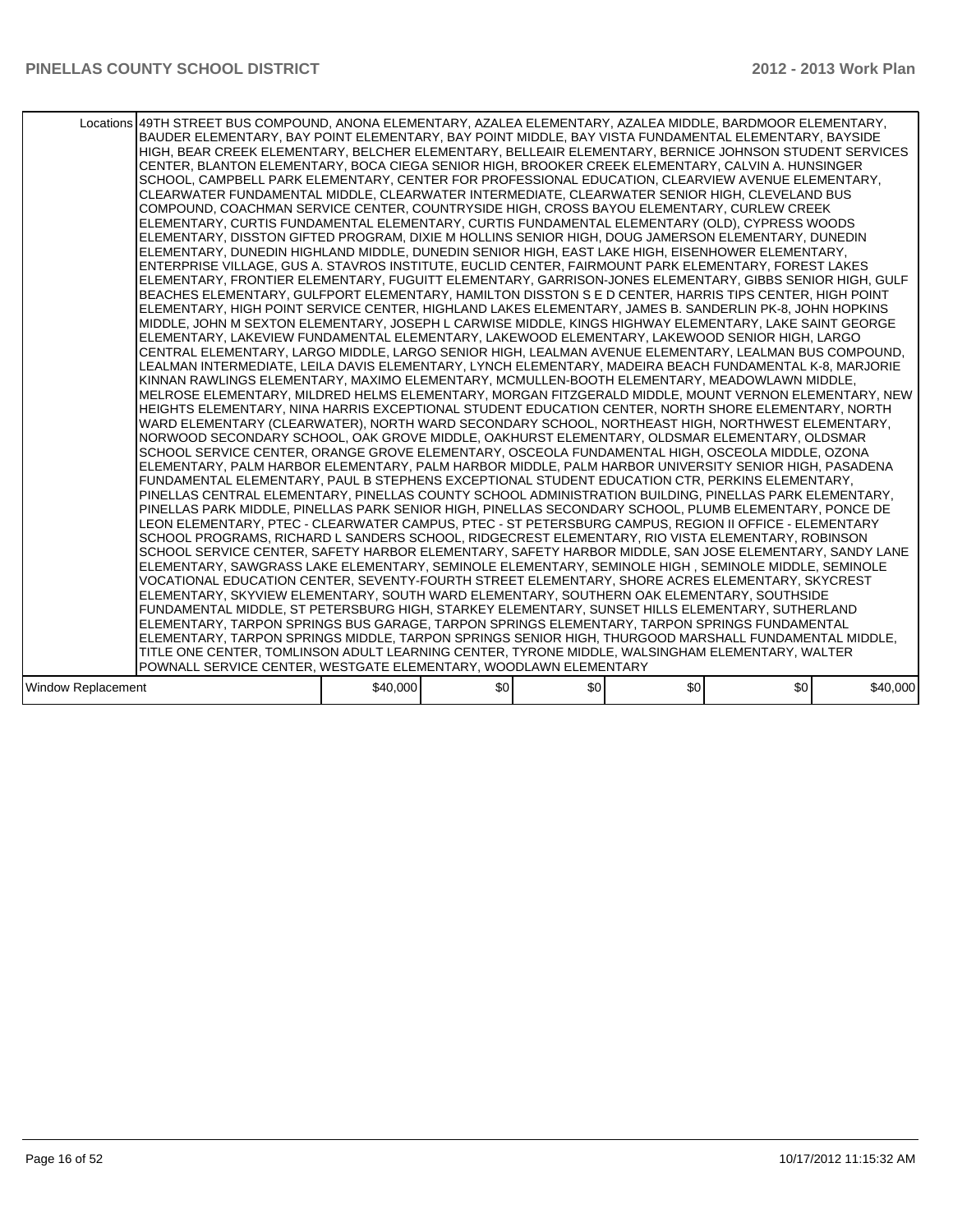|            | Locations 49TH STREET BUS COMPOUND, ANONA ELEMENTARY, AZALEA ELEMENTARY, AZALEA MIDDLE, BARDMOOR ELEMENTARY,<br>BAUDER ELEMENTARY, BAY POINT ELEMENTARY, BAY POINT MIDDLE, BAY VISTA FUNDAMENTAL ELEMENTARY, BAYSIDE<br>HIGH, BEAR CREEK ELEMENTARY, BELCHER ELEMENTARY, BELLEAIR ELEMENTARY, BERNICE JOHNSON STUDENT SERVICES<br>CENTER, BLANTON ELEMENTARY, BOCA CIEGA SENIOR HIGH, BROOKER CREEK ELEMENTARY, CALVIN A. HUNSINGER<br>SCHOOL, CAMPBELL PARK ELEMENTARY, CENTER FOR PROFESSIONAL EDUCATION, CLEARVIEW AVENUE ELEMENTARY,<br>CLEARWATER FUNDAMENTAL MIDDLE, CLEARWATER INTERMEDIATE, CLEARWATER SENIOR HIGH, CLEVELAND BUS<br>COMPOUND, COACHMAN SERVICE CENTER, COUNTRYSIDE HIGH, CROSS BAYOU ELEMENTARY, CURLEW CREEK<br>ELEMENTARY, CURTIS FUNDAMENTAL ELEMENTARY, CURTIS FUNDAMENTAL ELEMENTARY (OLD), CYPRESS WOODS<br>ELEMENTARY, DISSTON GIFTED PROGRAM, DIXIE M HOLLINS SENIOR HIGH, DOUG JAMERSON ELEMENTARY, DUNEDIN<br>ELEMENTARY, DUNEDIN HIGHLAND MIDDLE, DUNEDIN SENIOR HIGH, EAST LAKE HIGH, EISENHOWER ELEMENTARY,<br>ENTERPRISE VILLAGE, GUS A. STAVROS INSTITUTE, EUCLID CENTER, FAIRMOUNT PARK ELEMENTARY, FOREST LAKES<br>ELEMENTARY, FRONTIER ELEMENTARY, FUGUITT ELEMENTARY, GARRISON-JONES ELEMENTARY, GIBBS SENIOR HIGH, GULF<br>BEACHES ELEMENTARY, GULFPORT ELEMENTARY, HAMILTON DISSTON S E D CENTER, HARRIS TIPS CENTER, HIGH POINT<br>ELEMENTARY, HIGH POINT SERVICE CENTER, HIGHLAND LAKES ELEMENTARY, JAMES B. SANDERLIN PK-8, JOHN HOPKINS<br>MIDDLE, JOHN M SEXTON ELEMENTARY, JOSEPH L CARWISE MIDDLE, KINGS HIGHWAY ELEMENTARY, LAKE SAINT GEORGE<br>ELEMENTARY, LAKEVIEW FUNDAMENTAL ELEMENTARY, LAKEWOOD ELEMENTARY, LAKEWOOD SENIOR HIGH, LARGO<br>CENTRAL ELEMENTARY, LARGO MIDDLE, LARGO SENIOR HIGH, LEALMAN AVENUE ELEMENTARY, LEALMAN BUS COMPOUND,<br>LEALMAN INTERMEDIATE, LEILA DAVIS ELEMENTARY, LYNCH ELEMENTARY, MADEIRA BEACH FUNDAMENTAL K-8, MARJORIE<br>KINNAN RAWLINGS ELEMENTARY, MAXIMO ELEMENTARY, MCMULLEN-BOOTH ELEMENTARY, MEADOWLAWN MIDDLE,<br>MELROSE ELEMENTARY, MILDRED HELMS ELEMENTARY, MORGAN FITZGERALD MIDDLE, MOUNT VERNON ELEMENTARY, NEW<br>HEIGHTS ELEMENTARY, NINA HARRIS EXCEPTIONAL STUDENT EDUCATION CENTER, NORTH SHORE ELEMENTARY, NORTH<br>WARD ELEMENTARY (CLEARWATER), NORTH WARD SECONDARY SCHOOL, NORTHEAST HIGH, NORTHWEST ELEMENTARY,<br>NORWOOD SECONDARY SCHOOL, OAK GROVE MIDDLE, OAKHURST ELEMENTARY, OLDSMAR ELEMENTARY, OLDSMAR<br>SCHOOL SERVICE CENTER, ORANGE GROVE ELEMENTARY, OSCEOLA FUNDAMENTAL HIGH, OSCEOLA MIDDLE, OZONA<br>ELEMENTARY, PALM HARBOR ELEMENTARY, PALM HARBOR MIDDLE, PALM HARBOR UNIVERSITY SENIOR HIGH, PASADENA<br>FUNDAMENTAL ELEMENTARY, PAUL B STEPHENS EXCEPTIONAL STUDENT EDUCATION CTR, PERKINS ELEMENTARY,<br>PINELLAS CENTRAL ELEMENTARY, PINELLAS COUNTY SCHOOL ADMINISTRATION BUILDING, PINELLAS PARK ELEMENTARY,<br>PINELLAS PARK MIDDLE, PINELLAS PARK SENIOR HIGH, PINELLAS SECONDARY SCHOOL, PLUMB ELEMENTARY, PONCE DE<br>LEON ELEMENTARY, PTEC - CLEARWATER CAMPUS, PTEC - ST PETERSBURG CAMPUS, REGION II OFFICE - ELEMENTARY<br>SCHOOL PROGRAMS, RICHARD L SANDERS SCHOOL, RIDGECREST ELEMENTARY, RIO VISTA ELEMENTARY, ROBINSON<br>SCHOOL SERVICE CENTER, SAFETY HARBOR ELEMENTARY, SAFETY HARBOR MIDDLE, SAN JOSE ELEMENTARY, SANDY LANE<br>ELEMENTARY, SAWGRASS LAKE ELEMENTARY, SEMINOLE ELEMENTARY, SEMINOLE HIGH, SEMINOLE MIDDLE, SEMINOLE<br>VOCATIONAL EDUCATION CENTER, SEVENTY-FOURTH STREET ELEMENTARY, SHORE ACRES ELEMENTARY, SKYCREST<br>ELEMENTARY, SKYVIEW ELEMENTARY, SOUTH WARD ELEMENTARY, SOUTHERN OAK ELEMENTARY, SOUTHSIDE<br>FUNDAMENTAL MIDDLE, ST PETERSBURG HIGH, STARKEY ELEMENTARY, SUNSET HILLS ELEMENTARY, SUTHERLAND<br>ELEMENTARY, TARPON SPRINGS BUS GARAGE, TARPON SPRINGS ELEMENTARY, TARPON SPRINGS FUNDAMENTAL<br>ELEMENTARY, TARPON SPRINGS MIDDLE, TARPON SPRINGS SENIOR HIGH, THURGOOD MARSHALL FUNDAMENTAL MIDDLE,<br>TITLE ONE CENTER, TOMLINSON ADULT LEARNING CENTER, TYRONE MIDDLE, WALSINGHAM ELEMENTARY, WALTER<br>POWNALL SERVICE CENTER, WESTGATE ELEMENTARY, WOODLAWN ELEMENTARY |           |     |     |     |                  |           |
|------------|----------------------------------------------------------------------------------------------------------------------------------------------------------------------------------------------------------------------------------------------------------------------------------------------------------------------------------------------------------------------------------------------------------------------------------------------------------------------------------------------------------------------------------------------------------------------------------------------------------------------------------------------------------------------------------------------------------------------------------------------------------------------------------------------------------------------------------------------------------------------------------------------------------------------------------------------------------------------------------------------------------------------------------------------------------------------------------------------------------------------------------------------------------------------------------------------------------------------------------------------------------------------------------------------------------------------------------------------------------------------------------------------------------------------------------------------------------------------------------------------------------------------------------------------------------------------------------------------------------------------------------------------------------------------------------------------------------------------------------------------------------------------------------------------------------------------------------------------------------------------------------------------------------------------------------------------------------------------------------------------------------------------------------------------------------------------------------------------------------------------------------------------------------------------------------------------------------------------------------------------------------------------------------------------------------------------------------------------------------------------------------------------------------------------------------------------------------------------------------------------------------------------------------------------------------------------------------------------------------------------------------------------------------------------------------------------------------------------------------------------------------------------------------------------------------------------------------------------------------------------------------------------------------------------------------------------------------------------------------------------------------------------------------------------------------------------------------------------------------------------------------------------------------------------------------------------------------------------------------------------------------------------------------------------------------------------------------------------------------------------------------------------------------------------------------------------------------------------------------------------------------------------------------------------------------------------------------------------------------------------------------------------------------------------------------------------------------------------------------------------------------------------------------------------------------------------------------------------------------------------------------------------------------------------------------------------------------------------------------------------------------------------------------------------------------------------------------------------|-----------|-----|-----|-----|------------------|-----------|
| Playgrouds |                                                                                                                                                                                                                                                                                                                                                                                                                                                                                                                                                                                                                                                                                                                                                                                                                                                                                                                                                                                                                                                                                                                                                                                                                                                                                                                                                                                                                                                                                                                                                                                                                                                                                                                                                                                                                                                                                                                                                                                                                                                                                                                                                                                                                                                                                                                                                                                                                                                                                                                                                                                                                                                                                                                                                                                                                                                                                                                                                                                                                                                                                                                                                                                                                                                                                                                                                                                                                                                                                                                                                                                                                                                                                                                                                                                                                                                                                                                                                                                                                                                                                              | \$300,000 | \$0 | \$0 | \$0 | \$0 <sub>1</sub> | \$300,000 |
|            |                                                                                                                                                                                                                                                                                                                                                                                                                                                                                                                                                                                                                                                                                                                                                                                                                                                                                                                                                                                                                                                                                                                                                                                                                                                                                                                                                                                                                                                                                                                                                                                                                                                                                                                                                                                                                                                                                                                                                                                                                                                                                                                                                                                                                                                                                                                                                                                                                                                                                                                                                                                                                                                                                                                                                                                                                                                                                                                                                                                                                                                                                                                                                                                                                                                                                                                                                                                                                                                                                                                                                                                                                                                                                                                                                                                                                                                                                                                                                                                                                                                                                              |           |     |     |     |                  |           |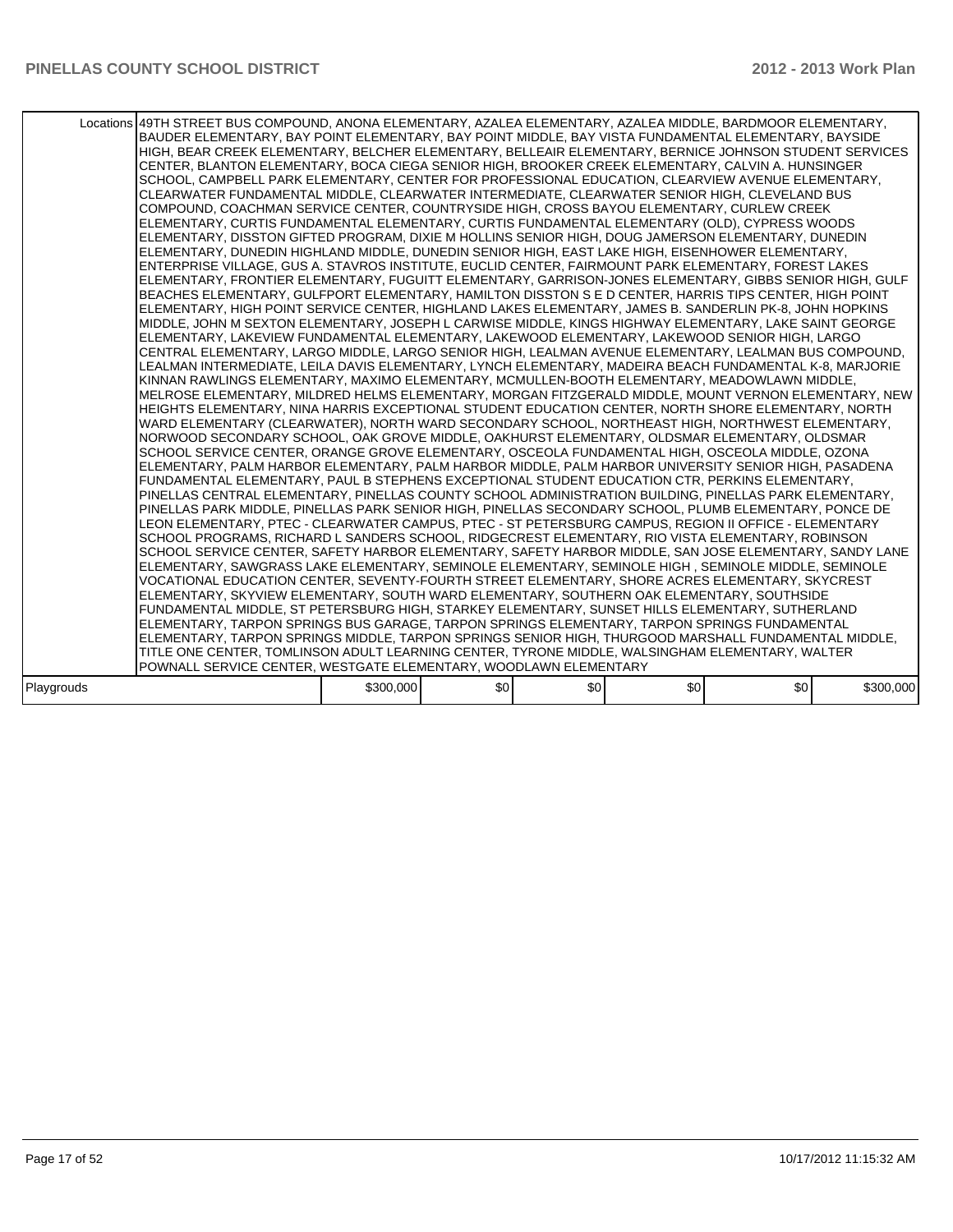|     | Locations 49TH STREET BUS COMPOUND, ANONA ELEMENTARY, AZALEA ELEMENTARY, AZALEA MIDDLE, BARDMOOR ELEMENTARY,<br>BAUDER ELEMENTARY, BAY POINT ELEMENTARY, BAY POINT MIDDLE, BAY VISTA FUNDAMENTAL ELEMENTARY, BAYSIDE<br>HIGH. BEAR CREEK ELEMENTARY. BELCHER ELEMENTARY. BELLEAIR ELEMENTARY. BERNICE JOHNSON STUDENT SERVICES<br>CENTER, BLANTON ELEMENTARY, BOCA CIEGA SENIOR HIGH, BROOKER CREEK ELEMENTARY, CALVIN A. HUNSINGER<br>SCHOOL, CAMPBELL PARK ELEMENTARY, CENTER FOR PROFESSIONAL EDUCATION, CLEARVIEW AVENUE ELEMENTARY,<br>CLEARWATER FUNDAMENTAL MIDDLE, CLEARWATER INTERMEDIATE, CLEARWATER SENIOR HIGH, CLEVELAND BUS<br>COMPOUND, COACHMAN SERVICE CENTER, COUNTRYSIDE HIGH, CROSS BAYOU ELEMENTARY, CURLEW CREEK<br>ELEMENTARY, CURTIS FUNDAMENTAL ELEMENTARY, CURTIS FUNDAMENTAL ELEMENTARY (OLD), CYPRESS WOODS<br>ELEMENTARY, DISSTON GIFTED PROGRAM, DIXIE M HOLLINS SENIOR HIGH, DOUG JAMERSON ELEMENTARY, DUNEDIN<br>ELEMENTARY, DUNEDIN HIGHLAND MIDDLE, DUNEDIN SENIOR HIGH, EAST LAKE HIGH, EISENHOWER ELEMENTARY,<br>ENTERPRISE VILLAGE, GUS A. STAVROS INSTITUTE, EUCLID CENTER, FAIRMOUNT PARK ELEMENTARY, FOREST LAKES<br>ELEMENTARY, FRONTIER ELEMENTARY, FUGUITT ELEMENTARY, GARRISON-JONES ELEMENTARY, GIBBS SENIOR HIGH, GULF<br>BEACHES ELEMENTARY, GULFPORT ELEMENTARY, HAMILTON DISSTON S E D CENTER, HARRIS TIPS CENTER, HIGH POINT<br>ELEMENTARY, HIGH POINT SERVICE CENTER, HIGHLAND LAKES ELEMENTARY, JAMES B. SANDERLIN PK-8, JOHN HOPKINS<br>MIDDLE, JOHN M SEXTON ELEMENTARY, JOSEPH L CARWISE MIDDLE, KINGS HIGHWAY ELEMENTARY, LAKE SAINT GEORGE<br>ELEMENTARY, LAKEVIEW FUNDAMENTAL ELEMENTARY, LAKEWOOD ELEMENTARY, LAKEWOOD SENIOR HIGH, LARGO<br>CENTRAL ELEMENTARY, LARGO MIDDLE, LARGO SENIOR HIGH, LEALMAN AVENUE ELEMENTARY, LEALMAN BUS COMPOUND,<br>LEALMAN INTERMEDIATE, LEILA DAVIS ELEMENTARY, LYNCH ELEMENTARY, MADEIRA BEACH FUNDAMENTAL K-8, MARJORIE<br>KINNAN RAWLINGS ELEMENTARY, MAXIMO ELEMENTARY, MCMULLEN-BOOTH ELEMENTARY, MEADOWLAWN MIDDLE,<br>MELROSE ELEMENTARY, MILDRED HELMS ELEMENTARY, MORGAN FITZGERALD MIDDLE, MOUNT VERNON ELEMENTARY, NEW<br>İHEIGHTS ELEMENTARY. NINA HARRIS EXCEPTIONAL STUDENT EDUCATION CENTER. NORTH SHORE ELEMENTARY. NORTH<br>WARD ELEMENTARY (CLEARWATER), NORTH WARD SECONDARY SCHOOL, NORTHEAST HIGH, NORTHWEST ELEMENTARY,<br>NORWOOD SECONDARY SCHOOL. OAK GROVE MIDDLE. OAKHURST ELEMENTARY. OLDSMAR ELEMENTARY. OLDSMAR<br>SCHOOL SERVICE CENTER, ORANGE GROVE ELEMENTARY, OSCEOLA FUNDAMENTAL HIGH, OSCEOLA MIDDLE, OZONA<br>ELEMENTARY, PALM HARBOR ELEMENTARY, PALM HARBOR MIDDLE, PALM HARBOR UNIVERSITY SENIOR HIGH, PASADENA<br>FUNDAMENTAL ELEMENTARY, PAUL B STEPHENS EXCEPTIONAL STUDENT EDUCATION CTR, PERKINS ELEMENTARY,<br>PINELLAS CENTRAL ELEMENTARY, PINELLAS COUNTY SCHOOL ADMINISTRATION BUILDING, PINELLAS PARK ELEMENTARY,<br>PINELLAS PARK MIDDLE, PINELLAS PARK SENIOR HIGH, PINELLAS SECONDARY SCHOOL, PLUMB ELEMENTARY, PONCE DE<br>LEON ELEMENTARY, PTEC - CLEARWATER CAMPUS, PTEC - ST PETERSBURG CAMPUS, REGION II OFFICE - ELEMENTARY<br>SCHOOL PROGRAMS, RICHARD L SANDERS SCHOOL, RIDGECREST ELEMENTARY, RIO VISTA ELEMENTARY, ROBINSON<br>SCHOOL SERVICE CENTER, SAFETY HARBOR ELEMENTARY, SAFETY HARBOR MIDDLE, SAN JOSE ELEMENTARY, SANDY LANE<br>ELEMENTARY, SAWGRASS LAKE ELEMENTARY, SEMINOLE ELEMENTARY, SEMINOLE HIGH, SEMINOLE MIDDLE, SEMINOLE<br>VOCATIONAL EDUCATION CENTER, SEVENTY-FOURTH STREET ELEMENTARY, SHORE ACRES ELEMENTARY, SKYCREST<br>ELEMENTARY, SKYVIEW ELEMENTARY, SOUTH WARD ELEMENTARY, SOUTHERN OAK ELEMENTARY, SOUTHSIDE<br>FUNDAMENTAL MIDDLE, ST PETERSBURG HIGH, STARKEY ELEMENTARY, SUNSET HILLS ELEMENTARY, SUTHERLAND<br>ELEMENTARY, TARPON SPRINGS BUS GARAGE, TARPON SPRINGS ELEMENTARY, TARPON SPRINGS FUNDAMENTAL<br>ELEMENTARY, TARPON SPRINGS MIDDLE, TARPON SPRINGS SENIOR HIGH, THURGOOD MARSHALL FUNDAMENTAL MIDDLE,<br>TITLE ONE CENTER, TOMLINSON ADULT LEARNING CENTER, TYRONE MIDDLE, WALSINGHAM ELEMENTARY, WALTER<br>POWNALL SERVICE CENTER, WESTGATE ELEMENTARY, WOODLAWN ELEMENTARY |             |     |     |                  |                  |             |
|-----|-----------------------------------------------------------------------------------------------------------------------------------------------------------------------------------------------------------------------------------------------------------------------------------------------------------------------------------------------------------------------------------------------------------------------------------------------------------------------------------------------------------------------------------------------------------------------------------------------------------------------------------------------------------------------------------------------------------------------------------------------------------------------------------------------------------------------------------------------------------------------------------------------------------------------------------------------------------------------------------------------------------------------------------------------------------------------------------------------------------------------------------------------------------------------------------------------------------------------------------------------------------------------------------------------------------------------------------------------------------------------------------------------------------------------------------------------------------------------------------------------------------------------------------------------------------------------------------------------------------------------------------------------------------------------------------------------------------------------------------------------------------------------------------------------------------------------------------------------------------------------------------------------------------------------------------------------------------------------------------------------------------------------------------------------------------------------------------------------------------------------------------------------------------------------------------------------------------------------------------------------------------------------------------------------------------------------------------------------------------------------------------------------------------------------------------------------------------------------------------------------------------------------------------------------------------------------------------------------------------------------------------------------------------------------------------------------------------------------------------------------------------------------------------------------------------------------------------------------------------------------------------------------------------------------------------------------------------------------------------------------------------------------------------------------------------------------------------------------------------------------------------------------------------------------------------------------------------------------------------------------------------------------------------------------------------------------------------------------------------------------------------------------------------------------------------------------------------------------------------------------------------------------------------------------------------------------------------------------------------------------------------------------------------------------------------------------------------------------------------------------------------------------------------------------------------------------------------------------------------------------------------------------------------------------------------------------------------------------------------------------------------------------------------------------------------------------------------------------|-------------|-----|-----|------------------|------------------|-------------|
| EPA |                                                                                                                                                                                                                                                                                                                                                                                                                                                                                                                                                                                                                                                                                                                                                                                                                                                                                                                                                                                                                                                                                                                                                                                                                                                                                                                                                                                                                                                                                                                                                                                                                                                                                                                                                                                                                                                                                                                                                                                                                                                                                                                                                                                                                                                                                                                                                                                                                                                                                                                                                                                                                                                                                                                                                                                                                                                                                                                                                                                                                                                                                                                                                                                                                                                                                                                                                                                                                                                                                                                                                                                                                                                                                                                                                                                                                                                                                                                                                                                                                                                                                               | \$1,000,000 | \$0 | \$0 | \$0 <sub>1</sub> | \$0 <sub>1</sub> | \$1,000,000 |
|     |                                                                                                                                                                                                                                                                                                                                                                                                                                                                                                                                                                                                                                                                                                                                                                                                                                                                                                                                                                                                                                                                                                                                                                                                                                                                                                                                                                                                                                                                                                                                                                                                                                                                                                                                                                                                                                                                                                                                                                                                                                                                                                                                                                                                                                                                                                                                                                                                                                                                                                                                                                                                                                                                                                                                                                                                                                                                                                                                                                                                                                                                                                                                                                                                                                                                                                                                                                                                                                                                                                                                                                                                                                                                                                                                                                                                                                                                                                                                                                                                                                                                                               |             |     |     |                  |                  |             |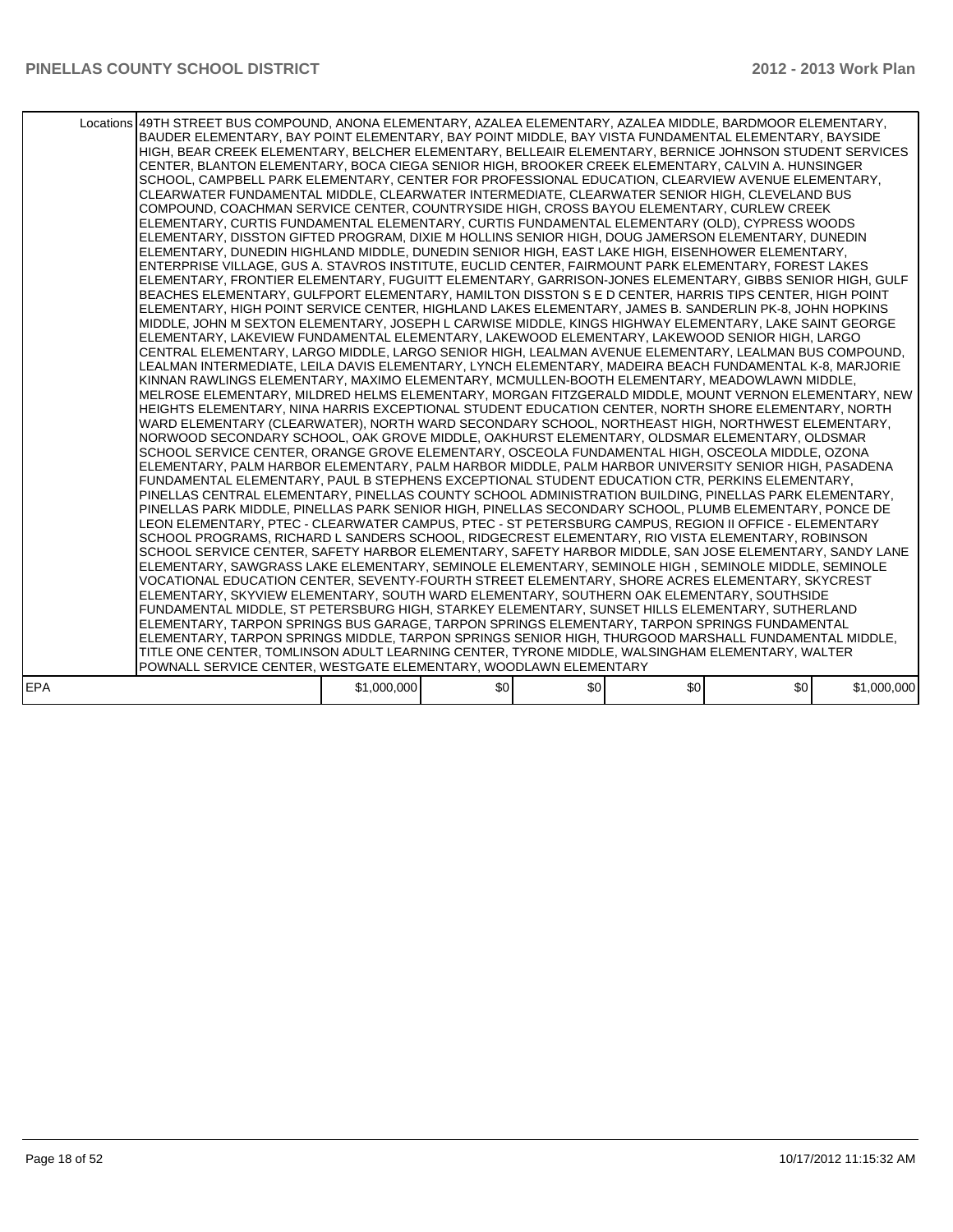| Locations 49TH STREET BUS COMPOUND, ANONA ELEMENTARY, AZALEA ELEMENTARY, AZALEA MIDDLE, BARDMOOR ELEMENTARY,<br>BAUDER ELEMENTARY, BAY POINT ELEMENTARY, BAY POINT MIDDLE, BAY VISTA FUNDAMENTAL ELEMENTARY, BAYSIDE<br>HIIGH. BEAR CREEK ELEMENTARY. BELCHER ELEMENTARY. BELLEAIR ELEMENTARY. BERNICE JOHNSON STUDENT SERVICES<br>CENTER, BLANTON ELEMENTARY, BOCA CIEGA SENIOR HIGH, BROOKER CREEK ELEMENTARY, CALVIN A. HUNSINGER<br>SCHOOL, CAMPBELL PARK ELEMENTARY, CENTER FOR PROFESSIONAL EDUCATION, CLEARVIEW AVENUE ELEMENTARY,<br>CLEARWATER FUNDAMENTAL MIDDLE, CLEARWATER INTERMEDIATE, CLEARWATER SENIOR HIGH, CLEVELAND BUS<br>COMPOUND, COACHMAN SERVICE CENTER, COUNTRYSIDE HIGH, CROSS BAYOU ELEMENTARY, CURLEW CREEK<br>ELEMENTARY, CURTIS FUNDAMENTAL ELEMENTARY, CURTIS FUNDAMENTAL ELEMENTARY (OLD), CYPRESS WOODS<br>ELEMENTARY, DISSTON GIFTED PROGRAM, DIXIE M HOLLINS SENIOR HIGH, DOUG JAMERSON ELEMENTARY, DUNEDIN<br>ELEMENTARY, DUNEDIN HIGHLAND MIDDLE, DUNEDIN SENIOR HIGH, EAST LAKE HIGH, EISENHOWER ELEMENTARY,<br>ENTERPRISE VILLAGE, GUS A. STAVROS INSTITUTE, EUCLID CENTER, FAIRMOUNT PARK ELEMENTARY, FOREST LAKES<br>IELEMENTARY, FRONTIER ELEMENTARY, FUGUITT ELEMENTARY, GARRISON-JONES ELEMENTARY, GIBBS SENIOR HIGH, GULF<br>BEACHES ELEMENTARY, GULFPORT ELEMENTARY, HAMILTON DISSTON S E D CENTER, HARRIS TIPS CENTER, HIGH POINT<br>ELEMENTARY, HIGH POINT SERVICE CENTER, HIGHLAND LAKES ELEMENTARY, JAMES B. SANDERLIN PK-8, JOHN HOPKINS<br>MIDDLE, JOHN M SEXTON ELEMENTARY, JOSEPH L CARWISE MIDDLE, KINGS HIGHWAY ELEMENTARY, LAKE SAINT GEORGE<br>ELEMENTARY, LAKEVIEW FUNDAMENTAL ELEMENTARY, LAKEWOOD ELEMENTARY, LAKEWOOD SENIOR HIGH, LARGO<br> CENTRAL ELEMENTARY, LARGO MIDDLE, LARGO SENIOR HIGH, LEALMAN AVENUE ELEMENTARY, LEALMAN BUS COMPOUND,<br>LEALMAN INTERMEDIATE, LEILA DAVIS ELEMENTARY, LYNCH ELEMENTARY, MADEIRA BEACH FUNDAMENTAL K-8, MARJORIE<br>KINNAN RAWLINGS ELEMENTARY, MAXIMO ELEMENTARY, MCMULLEN-BOOTH ELEMENTARY, MEADOWLAWN MIDDLE,<br>MELROSE ELEMENTARY, MILDRED HELMS ELEMENTARY, MORGAN FITZGERALD MIDDLE, MOUNT VERNON ELEMENTARY, NEW<br>HEIGHTS ELEMENTARY, NINA HARRIS EXCEPTIONAL STUDENT EDUCATION CENTER, NORTH SHORE ELEMENTARY, NORTH<br>WARD ELEMENTARY (CLEARWATER), NORTH WARD SECONDARY SCHOOL, NORTHEAST HIGH, NORTHWEST ELEMENTARY,<br>INORWOOD SECONDARY SCHOOL, OAK GROVE MIDDLE, OAKHURST ELEMENTARY, OLDSMAR ELEMENTARY, OLDSMAR<br>SCHOOL SERVICE CENTER, ORANGE GROVE ELEMENTARY, OSCEOLA FUNDAMENTAL HIGH, OSCEOLA MIDDLE, OZONA<br>ELEMENTARY, PALM HARBOR ELEMENTARY, PALM HARBOR MIDDLE, PALM HARBOR UNIVERSITY SENIOR HIGH, PASADENA<br>FUNDAMENTAL ELEMENTARY, PAUL B STEPHENS EXCEPTIONAL STUDENT EDUCATION CTR, PERKINS ELEMENTARY,<br>PINELLAS CENTRAL ELEMENTARY. PINELLAS COUNTY SCHOOL ADMINISTRATION BUILDING. PINELLAS PARK ELEMENTARY.<br>PINELLAS PARK MIDDLE, PINELLAS PARK SENIOR HIGH, PINELLAS SECONDARY SCHOOL, PLUMB ELEMENTARY, PONCE DE<br>LEON ELEMENTARY, PTEC - CLEARWATER CAMPUS, PTEC - ST PETERSBURG CAMPUS, REGION II OFFICE - ELEMENTARY<br>SCHOOL PROGRAMS, RICHARD L SANDERS SCHOOL, RIDGECREST ELEMENTARY, RIO VISTA ELEMENTARY, ROBINSON<br>SCHOOL SERVICE CENTER, SAFETY HARBOR ELEMENTARY, SAFETY HARBOR MIDDLE, SAN JOSE ELEMENTARY, SANDY LANE<br>ELEMENTARY, SAWGRASS LAKE ELEMENTARY, SEMINOLE ELEMENTARY, SEMINOLE HIGH, SEMINOLE MIDDLE, SEMINOLE<br>VOCATIONAL EDUCATION CENTER, SEVENTY-FOURTH STREET ELEMENTARY, SHORE ACRES ELEMENTARY, SKYCREST<br>ELEMENTARY, SKYVIEW ELEMENTARY, SOUTH WARD ELEMENTARY, SOUTHERN OAK ELEMENTARY, SOUTHSIDE<br>FUNDAMENTAL MIDDLE, ST PETERSBURG HIGH, STARKEY ELEMENTARY, SUNSET HILLS ELEMENTARY, SUTHERLAND<br>ELEMENTARY, TARPON SPRINGS BUS GARAGE, TARPON SPRINGS ELEMENTARY, TARPON SPRINGS FUNDAMENTAL<br>ELEMENTARY, TARPON SPRINGS MIDDLE, TARPON SPRINGS SENIOR HIGH, THURGOOD MARSHALL FUNDAMENTAL MIDDLE,<br>TITLE ONE CENTER, TOMLINSON ADULT LEARNING CENTER, TYRONE MIDDLE, WALSINGHAM ELEMENTARY, WALTER<br>POWNALL SERVICE CENTER, WESTGATE ELEMENTARY, WOODLAWN ELEMENTARY<br>\$0<br>\$0<br>\$0<br>\$0<br>Plumbing<br>\$5,260,000<br>\$5,260,000 |  |  |  |  |
|------------------------------------------------------------------------------------------------------------------------------------------------------------------------------------------------------------------------------------------------------------------------------------------------------------------------------------------------------------------------------------------------------------------------------------------------------------------------------------------------------------------------------------------------------------------------------------------------------------------------------------------------------------------------------------------------------------------------------------------------------------------------------------------------------------------------------------------------------------------------------------------------------------------------------------------------------------------------------------------------------------------------------------------------------------------------------------------------------------------------------------------------------------------------------------------------------------------------------------------------------------------------------------------------------------------------------------------------------------------------------------------------------------------------------------------------------------------------------------------------------------------------------------------------------------------------------------------------------------------------------------------------------------------------------------------------------------------------------------------------------------------------------------------------------------------------------------------------------------------------------------------------------------------------------------------------------------------------------------------------------------------------------------------------------------------------------------------------------------------------------------------------------------------------------------------------------------------------------------------------------------------------------------------------------------------------------------------------------------------------------------------------------------------------------------------------------------------------------------------------------------------------------------------------------------------------------------------------------------------------------------------------------------------------------------------------------------------------------------------------------------------------------------------------------------------------------------------------------------------------------------------------------------------------------------------------------------------------------------------------------------------------------------------------------------------------------------------------------------------------------------------------------------------------------------------------------------------------------------------------------------------------------------------------------------------------------------------------------------------------------------------------------------------------------------------------------------------------------------------------------------------------------------------------------------------------------------------------------------------------------------------------------------------------------------------------------------------------------------------------------------------------------------------------------------------------------------------------------------------------------------------------------------------------------------------------------------------------------------------------------------------------------------------------------------------------------------------------------------------------------------------------------------------------|--|--|--|--|
|                                                                                                                                                                                                                                                                                                                                                                                                                                                                                                                                                                                                                                                                                                                                                                                                                                                                                                                                                                                                                                                                                                                                                                                                                                                                                                                                                                                                                                                                                                                                                                                                                                                                                                                                                                                                                                                                                                                                                                                                                                                                                                                                                                                                                                                                                                                                                                                                                                                                                                                                                                                                                                                                                                                                                                                                                                                                                                                                                                                                                                                                                                                                                                                                                                                                                                                                                                                                                                                                                                                                                                                                                                                                                                                                                                                                                                                                                                                                                                                                                                                                                                                                                                        |  |  |  |  |
|                                                                                                                                                                                                                                                                                                                                                                                                                                                                                                                                                                                                                                                                                                                                                                                                                                                                                                                                                                                                                                                                                                                                                                                                                                                                                                                                                                                                                                                                                                                                                                                                                                                                                                                                                                                                                                                                                                                                                                                                                                                                                                                                                                                                                                                                                                                                                                                                                                                                                                                                                                                                                                                                                                                                                                                                                                                                                                                                                                                                                                                                                                                                                                                                                                                                                                                                                                                                                                                                                                                                                                                                                                                                                                                                                                                                                                                                                                                                                                                                                                                                                                                                                                        |  |  |  |  |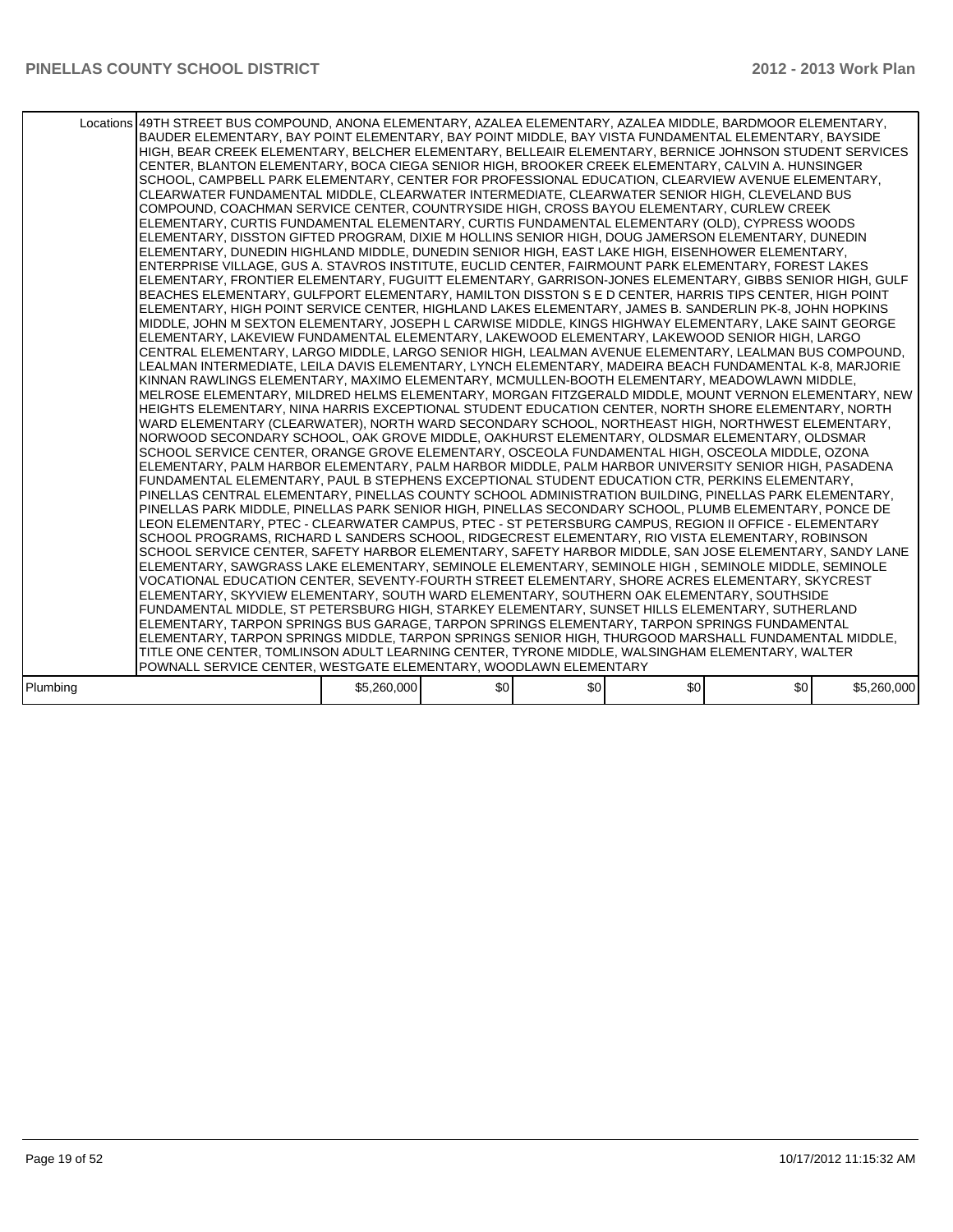|        | Locations 49TH STREET BUS COMPOUND, ANONA ELEMENTARY, AZALEA ELEMENTARY, AZALEA MIDDLE, BARDMOOR ELEMENTARY,<br>BAUDER ELEMENTARY, BAY POINT ELEMENTARY, BAY POINT MIDDLE, BAY VISTA FUNDAMENTAL ELEMENTARY, BAYSIDE<br>HIGH, BEAR CREEK ELEMENTARY, BELCHER ELEMENTARY, BELLEAIR ELEMENTARY, BERNICE JOHNSON STUDENT SERVICES<br>CENTER, BLANTON ELEMENTARY, BOCA CIEGA SENIOR HIGH, BROOKER CREEK ELEMENTARY, CALVIN A. HUNSINGER<br>SCHOOL, CAMPBELL PARK ELEMENTARY, CENTER FOR PROFESSIONAL EDUCATION, CLEARVIEW AVENUE ELEMENTARY,<br>CLEARWATER FUNDAMENTAL MIDDLE, CLEARWATER INTERMEDIATE, CLEARWATER SENIOR HIGH, CLEVELAND BUS<br>COMPOUND, COACHMAN SERVICE CENTER, COUNTRYSIDE HIGH, CROSS BAYOU ELEMENTARY, CURLEW CREEK<br>ELEMENTARY, CURTIS FUNDAMENTAL ELEMENTARY, CURTIS FUNDAMENTAL ELEMENTARY (OLD), CYPRESS WOODS<br>ELEMENTARY, DISSTON GIFTED PROGRAM, DIXIE M HOLLINS SENIOR HIGH, DOUG JAMERSON ELEMENTARY, DUNEDIN<br>ELEMENTARY, DUNEDIN HIGHLAND MIDDLE, DUNEDIN SENIOR HIGH, EAST LAKE HIGH, EISENHOWER ELEMENTARY,<br>ENTERPRISE VILLAGE, GUS A. STAVROS INSTITUTE, EUCLID CENTER, FAIRMOUNT PARK ELEMENTARY, FOREST LAKES<br>ELEMENTARY, FRONTIER ELEMENTARY, FUGUITT ELEMENTARY, GARRISON-JONES ELEMENTARY, GIBBS SENIOR HIGH, GULF<br>BEACHES ELEMENTARY, GULFPORT ELEMENTARY, HAMILTON DISSTON S E D CENTER, HARRIS TIPS CENTER, HIGH POINT<br>ELEMENTARY, HIGH POINT SERVICE CENTER, HIGHLAND LAKES ELEMENTARY, JAMES B. SANDERLIN PK-8, JOHN HOPKINS<br>MIDDLE, JOHN M SEXTON ELEMENTARY, JOSEPH L CARWISE MIDDLE, KINGS HIGHWAY ELEMENTARY, LAKE SAINT GEORGE  <br>ELEMENTARY, LAKEVIEW FUNDAMENTAL ELEMENTARY, LAKEWOOD ELEMENTARY, LAKEWOOD SENIOR HIGH, LARGO<br>CENTRAL ELEMENTARY, LARGO MIDDLE, LARGO SENIOR HIGH, LEALMAN AVENUE ELEMENTARY, LEALMAN BUS COMPOUND,<br>LEALMAN INTERMEDIATE, LEILA DAVIS ELEMENTARY, LYNCH ELEMENTARY, MADEIRA BEACH FUNDAMENTAL K-8, MARJORIE<br>KINNAN RAWLINGS ELEMENTARY, MAXIMO ELEMENTARY, MCMULLEN-BOOTH ELEMENTARY, MEADOWLAWN MIDDLE,<br>MELROSE ELEMENTARY, MILDRED HELMS ELEMENTARY, MORGAN FITZGERALD MIDDLE, MOUNT VERNON ELEMENTARY, NEW<br>HEIGHTS ELEMENTARY, NINA HARRIS EXCEPTIONAL STUDENT EDUCATION CENTER, NORTH SHORE ELEMENTARY, NORTH<br>WARD ELEMENTARY (CLEARWATER), NORTH WARD SECONDARY SCHOOL, NORTHEAST HIGH, NORTHWEST ELEMENTARY,<br>NORWOOD SECONDARY SCHOOL, OAK GROVE MIDDLE, OAKHURST ELEMENTARY, OLDSMAR ELEMENTARY, OLDSMAR<br>SCHOOL SERVICE CENTER, ORANGE GROVE ELEMENTARY, OSCEOLA FUNDAMENTAL HIGH, OSCEOLA MIDDLE, OZONA<br>ELEMENTARY, PALM HARBOR ELEMENTARY, PALM HARBOR MIDDLE, PALM HARBOR UNIVERSITY SENIOR HIGH, PASADENA<br>FUNDAMENTAL ELEMENTARY, PAUL B STEPHENS EXCEPTIONAL STUDENT EDUCATION CTR, PERKINS ELEMENTARY,<br>PINELLAS CENTRAL ELEMENTARY, PINELLAS COUNTY SCHOOL ADMINISTRATION BUILDING, PINELLAS PARK ELEMENTARY,<br>PINELLAS PARK MIDDLE, PINELLAS PARK SENIOR HIGH, PINELLAS SECONDARY SCHOOL, PLUMB ELEMENTARY, PONCE DE<br>LEON ELEMENTARY, PTEC - CLEARWATER CAMPUS, PTEC - ST PETERSBURG CAMPUS, REGION II OFFICE - ELEMENTARY<br>SCHOOL PROGRAMS, RICHARD L SANDERS SCHOOL, RIDGECREST ELEMENTARY, RIO VISTA ELEMENTARY, ROBINSON<br>SCHOOL SERVICE CENTER, SAFETY HARBOR ELEMENTARY, SAFETY HARBOR MIDDLE, SAN JOSE ELEMENTARY, SANDY LANE<br>ELEMENTARY, SAWGRASS LAKE ELEMENTARY, SEMINOLE ELEMENTARY, SEMINOLE HIGH, SEMINOLE MIDDLE, SEMINOLE<br>VOCATIONAL EDUCATION CENTER, SEVENTY-FOURTH STREET ELEMENTARY, SHORE ACRES ELEMENTARY, SKYCREST<br>ELEMENTARY, SKYVIEW ELEMENTARY, SOUTH WARD ELEMENTARY, SOUTHERN OAK ELEMENTARY, SOUTHSIDE<br>FUNDAMENTAL MIDDLE, ST PETERSBURG HIGH, STARKEY ELEMENTARY, SUNSET HILLS ELEMENTARY, SUTHERLAND<br>ELEMENTARY, TARPON SPRINGS BUS GARAGE, TARPON SPRINGS ELEMENTARY, TARPON SPRINGS FUNDAMENTAL<br>ELEMENTARY, TARPON SPRINGS MIDDLE, TARPON SPRINGS SENIOR HIGH, THURGOOD MARSHALL FUNDAMENTAL MIDDLE,<br>TITLE ONE CENTER, TOMLINSON ADULT LEARNING CENTER, TYRONE MIDDLE, WALSINGHAM ELEMENTARY, WALTER<br>POWNALL SERVICE CENTER, WESTGATE ELEMENTARY, WOODLAWN ELEMENTARY |           |     |     |     |     |           |
|--------|------------------------------------------------------------------------------------------------------------------------------------------------------------------------------------------------------------------------------------------------------------------------------------------------------------------------------------------------------------------------------------------------------------------------------------------------------------------------------------------------------------------------------------------------------------------------------------------------------------------------------------------------------------------------------------------------------------------------------------------------------------------------------------------------------------------------------------------------------------------------------------------------------------------------------------------------------------------------------------------------------------------------------------------------------------------------------------------------------------------------------------------------------------------------------------------------------------------------------------------------------------------------------------------------------------------------------------------------------------------------------------------------------------------------------------------------------------------------------------------------------------------------------------------------------------------------------------------------------------------------------------------------------------------------------------------------------------------------------------------------------------------------------------------------------------------------------------------------------------------------------------------------------------------------------------------------------------------------------------------------------------------------------------------------------------------------------------------------------------------------------------------------------------------------------------------------------------------------------------------------------------------------------------------------------------------------------------------------------------------------------------------------------------------------------------------------------------------------------------------------------------------------------------------------------------------------------------------------------------------------------------------------------------------------------------------------------------------------------------------------------------------------------------------------------------------------------------------------------------------------------------------------------------------------------------------------------------------------------------------------------------------------------------------------------------------------------------------------------------------------------------------------------------------------------------------------------------------------------------------------------------------------------------------------------------------------------------------------------------------------------------------------------------------------------------------------------------------------------------------------------------------------------------------------------------------------------------------------------------------------------------------------------------------------------------------------------------------------------------------------------------------------------------------------------------------------------------------------------------------------------------------------------------------------------------------------------------------------------------------------------------------------------------------------------------------------------------------------|-----------|-----|-----|-----|-----|-----------|
| Paving |                                                                                                                                                                                                                                                                                                                                                                                                                                                                                                                                                                                                                                                                                                                                                                                                                                                                                                                                                                                                                                                                                                                                                                                                                                                                                                                                                                                                                                                                                                                                                                                                                                                                                                                                                                                                                                                                                                                                                                                                                                                                                                                                                                                                                                                                                                                                                                                                                                                                                                                                                                                                                                                                                                                                                                                                                                                                                                                                                                                                                                                                                                                                                                                                                                                                                                                                                                                                                                                                                                                                                                                                                                                                                                                                                                                                                                                                                                                                                                                                                                                                                                | \$765,000 | \$0 | \$0 | \$0 | \$0 | \$765,000 |
|        |                                                                                                                                                                                                                                                                                                                                                                                                                                                                                                                                                                                                                                                                                                                                                                                                                                                                                                                                                                                                                                                                                                                                                                                                                                                                                                                                                                                                                                                                                                                                                                                                                                                                                                                                                                                                                                                                                                                                                                                                                                                                                                                                                                                                                                                                                                                                                                                                                                                                                                                                                                                                                                                                                                                                                                                                                                                                                                                                                                                                                                                                                                                                                                                                                                                                                                                                                                                                                                                                                                                                                                                                                                                                                                                                                                                                                                                                                                                                                                                                                                                                                                |           |     |     |     |     |           |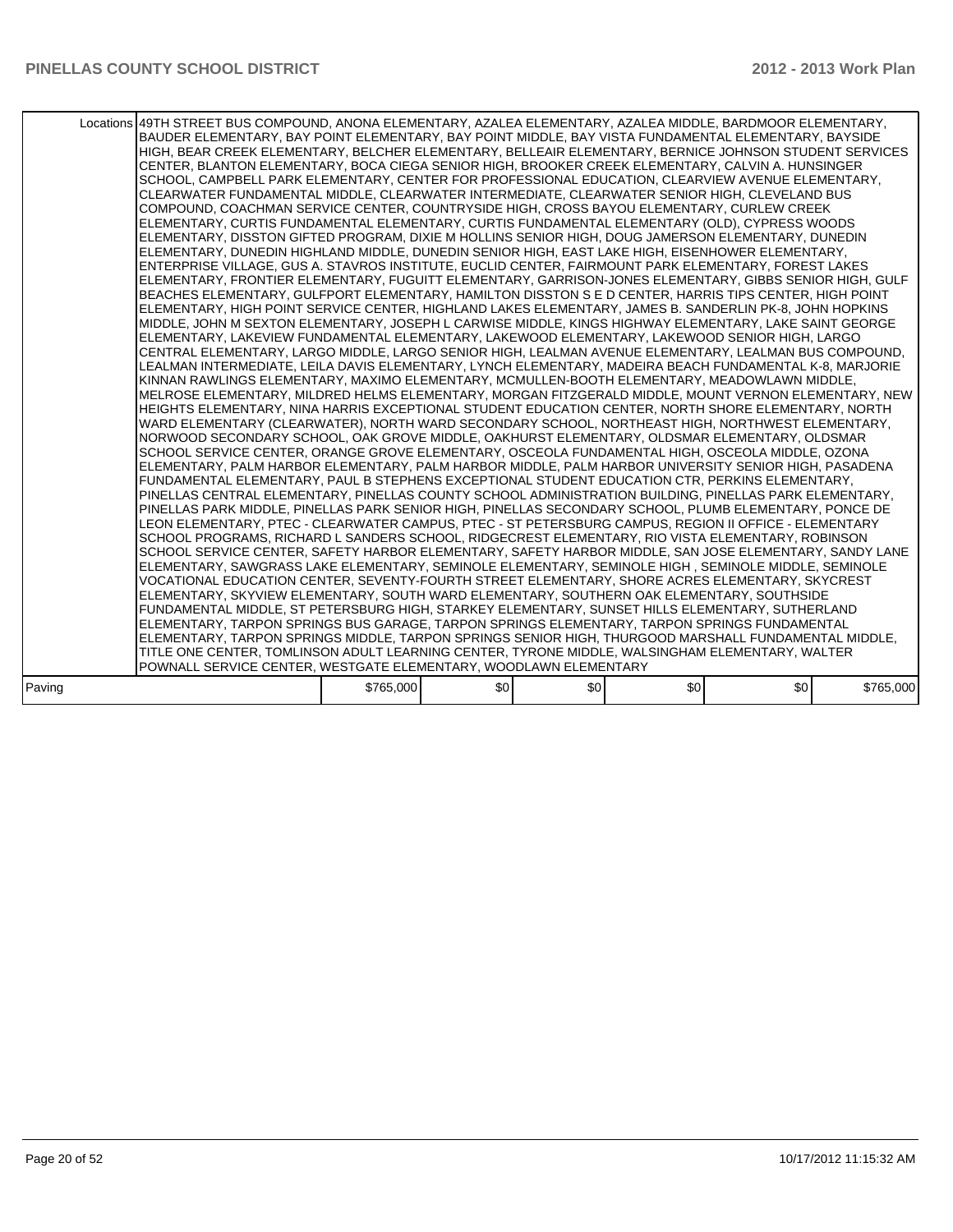|                          | Locations 49TH STREET BUS COMPOUND, ANONA ELEMENTARY, AZALEA ELEMENTARY, AZALEA MIDDLE, BARDMOOR ELEMENTARY,<br>BAUDER ELEMENTARY, BAY POINT ELEMENTARY, BAY POINT MIDDLE, BAY VISTA FUNDAMENTAL ELEMENTARY, BAYSIDE<br>HIGH, BEAR CREEK ELEMENTARY, BELCHER ELEMENTARY, BELLEAIR ELEMENTARY, BERNICE JOHNSON STUDENT SERVICES<br>CENTER, BLANTON ELEMENTARY, BOCA CIEGA SENIOR HIGH, BROOKER CREEK ELEMENTARY, CALVIN A. HUNSINGER<br>SCHOOL, CAMPBELL PARK ELEMENTARY, CENTER FOR PROFESSIONAL EDUCATION, CLEARVIEW AVENUE ELEMENTARY,<br>CLEARWATER FUNDAMENTAL MIDDLE, CLEARWATER INTERMEDIATE, CLEARWATER SENIOR HIGH, CLEVELAND BUS<br>COMPOUND, COACHMAN SERVICE CENTER, COUNTRYSIDE HIGH, CROSS BAYOU ELEMENTARY, CURLEW CREEK<br>ELEMENTARY, CURTIS FUNDAMENTAL ELEMENTARY, CURTIS FUNDAMENTAL ELEMENTARY (OLD), CYPRESS WOODS<br>ELEMENTARY, DISSTON GIFTED PROGRAM, DIXIE M HOLLINS SENIOR HIGH, DOUG JAMERSON ELEMENTARY, DUNEDIN<br>ELEMENTARY, DUNEDIN HIGHLAND MIDDLE, DUNEDIN SENIOR HIGH, EAST LAKE HIGH, EISENHOWER ELEMENTARY,<br>ENTERPRISE VILLAGE, GUS A. STAVROS INSTITUTE, EUCLID CENTER, FAIRMOUNT PARK ELEMENTARY, FOREST LAKES<br>ELEMENTARY, FRONTIER ELEMENTARY, FUGUITT ELEMENTARY, GARRISON-JONES ELEMENTARY, GIBBS SENIOR HIGH, GULF<br>BEACHES ELEMENTARY, GULFPORT ELEMENTARY, HAMILTON DISSTON S E D CENTER, HARRIS TIPS CENTER, HIGH POINT<br>ELEMENTARY, HIGH POINT SERVICE CENTER, HIGHLAND LAKES ELEMENTARY, JAMES B. SANDERLIN PK-8, JOHN HOPKINS<br>MIDDLE, JOHN M SEXTON ELEMENTARY, JOSEPH L CARWISE MIDDLE, KINGS HIGHWAY ELEMENTARY, LAKE SAINT GEORGE<br>ELEMENTARY, LAKEVIEW FUNDAMENTAL ELEMENTARY, LAKEWOOD ELEMENTARY, LAKEWOOD SENIOR HIGH, LARGO<br>CENTRAL ELEMENTARY, LARGO MIDDLE, LARGO SENIOR HIGH, LEALMAN AVENUE ELEMENTARY, LEALMAN BUS COMPOUND,<br>LEALMAN INTERMEDIATE, LEILA DAVIS ELEMENTARY, LYNCH ELEMENTARY, MADEIRA BEACH FUNDAMENTAL K-8, MARJORIE<br>KINNAN RAWLINGS ELEMENTARY, MAXIMO ELEMENTARY, MCMULLEN-BOOTH ELEMENTARY, MEADOWLAWN MIDDLE,<br>MELROSE ELEMENTARY, MILDRED HELMS ELEMENTARY, MORGAN FITZGERALD MIDDLE, MOUNT VERNON ELEMENTARY, NEW<br>HEIGHTS ELEMENTARY, NINA HARRIS EXCEPTIONAL STUDENT EDUCATION CENTER, NORTH SHORE ELEMENTARY, NORTH<br>WARD ELEMENTARY (CLEARWATER), NORTH WARD SECONDARY SCHOOL, NORTHEAST HIGH, NORTHWEST ELEMENTARY,<br>NORWOOD SECONDARY SCHOOL, OAK GROVE MIDDLE, OAKHURST ELEMENTARY, OLDSMAR ELEMENTARY, OLDSMAR<br>SCHOOL SERVICE CENTER, ORANGE GROVE ELEMENTARY, OSCEOLA FUNDAMENTAL HIGH, OSCEOLA MIDDLE, OZONA<br>ELEMENTARY, PALM HARBOR ELEMENTARY, PALM HARBOR MIDDLE, PALM HARBOR UNIVERSITY SENIOR HIGH, PASADENA<br>FUNDAMENTAL ELEMENTARY, PAUL B STEPHENS EXCEPTIONAL STUDENT EDUCATION CTR, PERKINS ELEMENTARY,<br>PINELLAS CENTRAL ELEMENTARY, PINELLAS COUNTY SCHOOL ADMINISTRATION BUILDING, PINELLAS PARK ELEMENTARY,<br>PINELLAS PARK MIDDLE, PINELLAS PARK SENIOR HIGH, PINELLAS SECONDARY SCHOOL, PLUMB ELEMENTARY, PONCE DE<br>LEON ELEMENTARY, PTEC - CLEARWATER CAMPUS, PTEC - ST PETERSBURG CAMPUS, REGION II OFFICE - ELEMENTARY<br>SCHOOL PROGRAMS, RICHARD L SANDERS SCHOOL, RIDGECREST ELEMENTARY, RIO VISTA ELEMENTARY, ROBINSON<br>SCHOOL SERVICE CENTER, SAFETY HARBOR ELEMENTARY, SAFETY HARBOR MIDDLE, SAN JOSE ELEMENTARY, SANDY LANE<br>ELEMENTARY, SAWGRASS LAKE ELEMENTARY, SEMINOLE ELEMENTARY, SEMINOLE HIGH, SEMINOLE MIDDLE, SEMINOLE<br>VOCATIONAL EDUCATION CENTER, SEVENTY-FOURTH STREET ELEMENTARY, SHORE ACRES ELEMENTARY, SKYCREST<br>ELEMENTARY, SKYVIEW ELEMENTARY, SOUTH WARD ELEMENTARY, SOUTHERN OAK ELEMENTARY, SOUTHSIDE<br>FUNDAMENTAL MIDDLE, ST PETERSBURG HIGH, STARKEY ELEMENTARY, SUNSET HILLS ELEMENTARY, SUTHERLAND<br>ELEMENTARY, TARPON SPRINGS BUS GARAGE, TARPON SPRINGS ELEMENTARY, TARPON SPRINGS FUNDAMENTAL<br>ELEMENTARY, TARPON SPRINGS MIDDLE, TARPON SPRINGS SENIOR HIGH, THURGOOD MARSHALL FUNDAMENTAL MIDDLE,<br>TITLE ONE CENTER, TOMLINSON ADULT LEARNING CENTER, TYRONE MIDDLE, WALSINGHAM ELEMENTARY, WALTER<br>POWNALL SERVICE CENTER, WESTGATE ELEMENTARY, WOODLAWN ELEMENTARY |           |     |     |     |     |           |
|--------------------------|----------------------------------------------------------------------------------------------------------------------------------------------------------------------------------------------------------------------------------------------------------------------------------------------------------------------------------------------------------------------------------------------------------------------------------------------------------------------------------------------------------------------------------------------------------------------------------------------------------------------------------------------------------------------------------------------------------------------------------------------------------------------------------------------------------------------------------------------------------------------------------------------------------------------------------------------------------------------------------------------------------------------------------------------------------------------------------------------------------------------------------------------------------------------------------------------------------------------------------------------------------------------------------------------------------------------------------------------------------------------------------------------------------------------------------------------------------------------------------------------------------------------------------------------------------------------------------------------------------------------------------------------------------------------------------------------------------------------------------------------------------------------------------------------------------------------------------------------------------------------------------------------------------------------------------------------------------------------------------------------------------------------------------------------------------------------------------------------------------------------------------------------------------------------------------------------------------------------------------------------------------------------------------------------------------------------------------------------------------------------------------------------------------------------------------------------------------------------------------------------------------------------------------------------------------------------------------------------------------------------------------------------------------------------------------------------------------------------------------------------------------------------------------------------------------------------------------------------------------------------------------------------------------------------------------------------------------------------------------------------------------------------------------------------------------------------------------------------------------------------------------------------------------------------------------------------------------------------------------------------------------------------------------------------------------------------------------------------------------------------------------------------------------------------------------------------------------------------------------------------------------------------------------------------------------------------------------------------------------------------------------------------------------------------------------------------------------------------------------------------------------------------------------------------------------------------------------------------------------------------------------------------------------------------------------------------------------------------------------------------------------------------------------------------------------------------------------------------|-----------|-----|-----|-----|-----|-----------|
| <b>Sites and Grounds</b> |                                                                                                                                                                                                                                                                                                                                                                                                                                                                                                                                                                                                                                                                                                                                                                                                                                                                                                                                                                                                                                                                                                                                                                                                                                                                                                                                                                                                                                                                                                                                                                                                                                                                                                                                                                                                                                                                                                                                                                                                                                                                                                                                                                                                                                                                                                                                                                                                                                                                                                                                                                                                                                                                                                                                                                                                                                                                                                                                                                                                                                                                                                                                                                                                                                                                                                                                                                                                                                                                                                                                                                                                                                                                                                                                                                                                                                                                                                                                                                                                                                                                                              | \$529,800 | \$0 | \$0 | \$0 | \$0 | \$529,800 |
|                          |                                                                                                                                                                                                                                                                                                                                                                                                                                                                                                                                                                                                                                                                                                                                                                                                                                                                                                                                                                                                                                                                                                                                                                                                                                                                                                                                                                                                                                                                                                                                                                                                                                                                                                                                                                                                                                                                                                                                                                                                                                                                                                                                                                                                                                                                                                                                                                                                                                                                                                                                                                                                                                                                                                                                                                                                                                                                                                                                                                                                                                                                                                                                                                                                                                                                                                                                                                                                                                                                                                                                                                                                                                                                                                                                                                                                                                                                                                                                                                                                                                                                                              |           |     |     |     |     |           |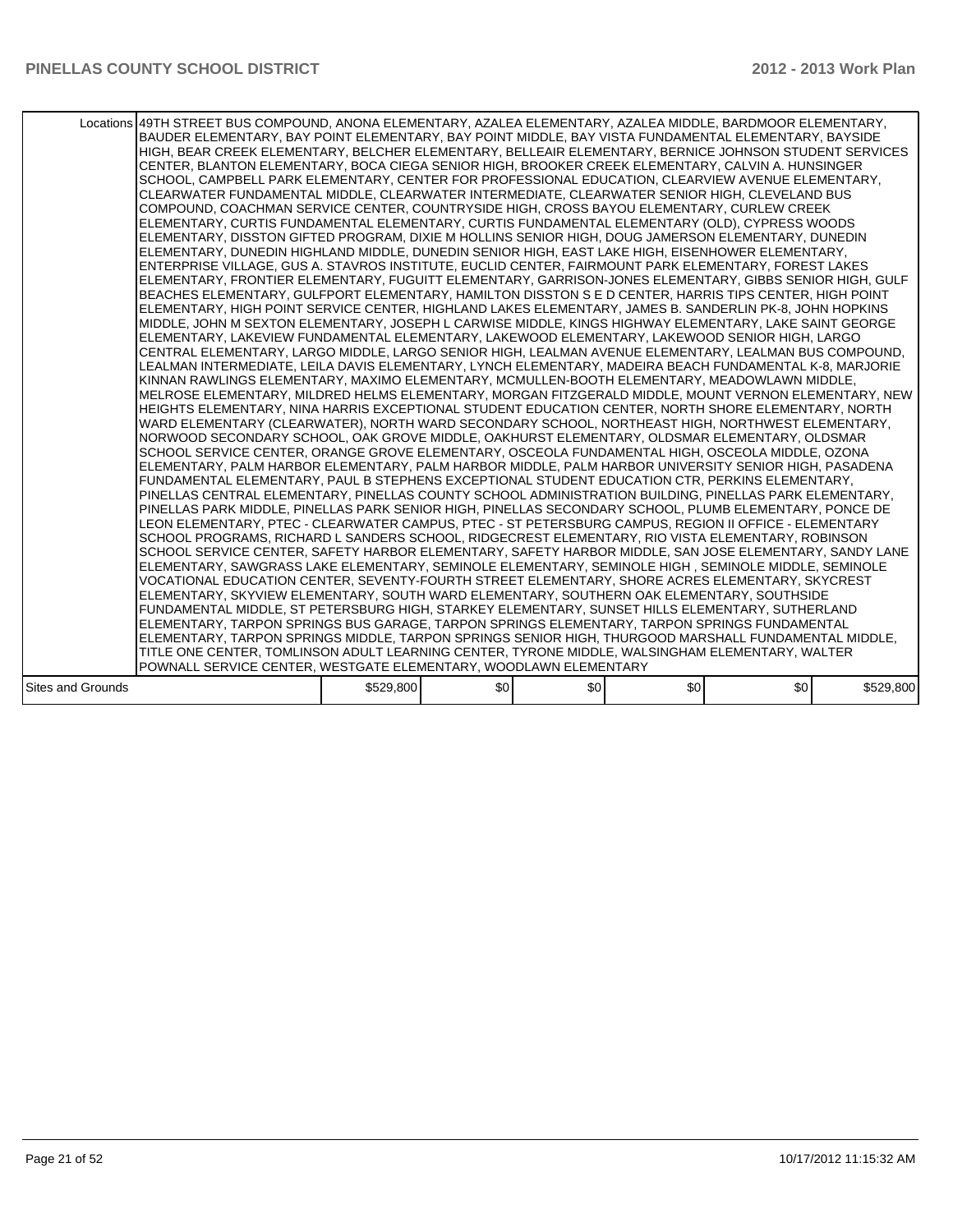|                          | Locations 49TH STREET BUS COMPOUND, ANONA ELEMENTARY, AZALEA ELEMENTARY, AZALEA MIDDLE, BARDMOOR ELEMENTARY,<br>BAUDER ELEMENTARY, BAY POINT ELEMENTARY, BAY POINT MIDDLE, BAY VISTA FUNDAMENTAL ELEMENTARY, BAYSIDE<br>HIGH, BEAR CREEK ELEMENTARY, BELCHER ELEMENTARY, BELLEAIR ELEMENTARY, BERNICE JOHNSON STUDENT SERVICES<br>CENTER, BLANTON ELEMENTARY, BOCA CIEGA SENIOR HIGH, BROOKER CREEK ELEMENTARY, CALVIN A. HUNSINGER<br>SCHOOL, CAMPBELL PARK ELEMENTARY, CENTER FOR PROFESSIONAL EDUCATION, CLEARVIEW AVENUE ELEMENTARY,<br>CLEARWATER FUNDAMENTAL MIDDLE, CLEARWATER INTERMEDIATE, CLEARWATER SENIOR HIGH, CLEVELAND BUS<br>COMPOUND, COACHMAN SERVICE CENTER, COUNTRYSIDE HIGH, CROSS BAYOU ELEMENTARY, CURLEW CREEK<br>ELEMENTARY, CURTIS FUNDAMENTAL ELEMENTARY, CURTIS FUNDAMENTAL ELEMENTARY (OLD), CYPRESS WOODS<br>ELEMENTARY, DISSTON GIFTED PROGRAM, DIXIE M HOLLINS SENIOR HIGH, DOUG JAMERSON ELEMENTARY, DUNEDIN<br>ELEMENTARY, DUNEDIN HIGHLAND MIDDLE, DUNEDIN SENIOR HIGH, EAST LAKE HIGH, EISENHOWER ELEMENTARY,<br>ENTERPRISE VILLAGE, GUS A. STAVROS INSTITUTE, EUCLID CENTER, FAIRMOUNT PARK ELEMENTARY, FOREST LAKES<br>ELEMENTARY, FRONTIER ELEMENTARY, FUGUITT ELEMENTARY, GARRISON-JONES ELEMENTARY, GIBBS SENIOR HIGH, GULF<br>BEACHES ELEMENTARY, GULFPORT ELEMENTARY, HAMILTON DISSTON S E D CENTER, HARRIS TIPS CENTER, HIGH POINT<br>ELEMENTARY, HIGH POINT SERVICE CENTER, HIGHLAND LAKES ELEMENTARY, JAMES B. SANDERLIN PK-8, JOHN HOPKINS<br>MIDDLE, JOHN M SEXTON ELEMENTARY, JOSEPH L CARWISE MIDDLE, KINGS HIGHWAY ELEMENTARY, LAKE SAINT GEORGE<br>ELEMENTARY, LAKEVIEW FUNDAMENTAL ELEMENTARY, LAKEWOOD ELEMENTARY, LAKEWOOD SENIOR HIGH, LARGO<br>CENTRAL ELEMENTARY, LARGO MIDDLE, LARGO SENIOR HIGH, LEALMAN AVENUE ELEMENTARY, LEALMAN BUS COMPOUND,<br>LEALMAN INTERMEDIATE, LEILA DAVIS ELEMENTARY, LYNCH ELEMENTARY, MADEIRA BEACH FUNDAMENTAL K-8, MARJORIE<br>KINNAN RAWLINGS ELEMENTARY, MAXIMO ELEMENTARY, MCMULLEN-BOOTH ELEMENTARY, MEADOWLAWN MIDDLE,<br>MELROSE ELEMENTARY, MILDRED HELMS ELEMENTARY, MORGAN FITZGERALD MIDDLE, MOUNT VERNON ELEMENTARY, NEW<br>HEIGHTS ELEMENTARY, NINA HARRIS EXCEPTIONAL STUDENT EDUCATION CENTER, NORTH SHORE ELEMENTARY, NORTH<br>WARD ELEMENTARY (CLEARWATER), NORTH WARD SECONDARY SCHOOL, NORTHEAST HIGH, NORTHWEST ELEMENTARY,<br>NORWOOD SECONDARY SCHOOL, OAK GROVE MIDDLE, OAKHURST ELEMENTARY, OLDSMAR ELEMENTARY, OLDSMAR<br>SCHOOL SERVICE CENTER, ORANGE GROVE ELEMENTARY, OSCEOLA FUNDAMENTAL HIGH, OSCEOLA MIDDLE, OZONA<br>ELEMENTARY, PALM HARBOR ELEMENTARY, PALM HARBOR MIDDLE, PALM HARBOR UNIVERSITY SENIOR HIGH, PASADENA<br>FUNDAMENTAL ELEMENTARY, PAUL B STEPHENS EXCEPTIONAL STUDENT EDUCATION CTR, PERKINS ELEMENTARY,<br>PINELLAS CENTRAL ELEMENTARY, PINELLAS COUNTY SCHOOL ADMINISTRATION BUILDING, PINELLAS PARK ELEMENTARY,<br>PINELLAS PARK MIDDLE, PINELLAS PARK SENIOR HIGH, PINELLAS SECONDARY SCHOOL, PLUMB ELEMENTARY, PONCE DE<br>LEON ELEMENTARY, PTEC - CLEARWATER CAMPUS, PTEC - ST PETERSBURG CAMPUS, REGION II OFFICE - ELEMENTARY<br>SCHOOL PROGRAMS, RICHARD L SANDERS SCHOOL, RIDGECREST ELEMENTARY, RIO VISTA ELEMENTARY, ROBINSON<br>SCHOOL SERVICE CENTER, SAFETY HARBOR ELEMENTARY, SAFETY HARBOR MIDDLE, SAN JOSE ELEMENTARY, SANDY LANE<br>ELEMENTARY, SAWGRASS LAKE ELEMENTARY, SEMINOLE ELEMENTARY, SEMINOLE HIGH, SEMINOLE MIDDLE, SEMINOLE<br>VOCATIONAL EDUCATION CENTER, SEVENTY-FOURTH STREET ELEMENTARY, SHORE ACRES ELEMENTARY, SKYCREST<br>ELEMENTARY, SKYVIEW ELEMENTARY, SOUTH WARD ELEMENTARY, SOUTHERN OAK ELEMENTARY, SOUTHSIDE<br>FUNDAMENTAL MIDDLE, ST PETERSBURG HIGH, STARKEY ELEMENTARY, SUNSET HILLS ELEMENTARY, SUTHERLAND<br>ELEMENTARY, TARPON SPRINGS BUS GARAGE, TARPON SPRINGS ELEMENTARY, TARPON SPRINGS FUNDAMENTAL<br>ELEMENTARY, TARPON SPRINGS MIDDLE, TARPON SPRINGS SENIOR HIGH, THURGOOD MARSHALL FUNDAMENTAL MIDDLE,<br>TITLE ONE CENTER, TOMLINSON ADULT LEARNING CENTER, TYRONE MIDDLE, WALSINGHAM ELEMENTARY, WALTER<br>POWNALL SERVICE CENTER, WESTGATE ELEMENTARY, WOODLAWN ELEMENTARY |           |     |     |     |                  |           |
|--------------------------|----------------------------------------------------------------------------------------------------------------------------------------------------------------------------------------------------------------------------------------------------------------------------------------------------------------------------------------------------------------------------------------------------------------------------------------------------------------------------------------------------------------------------------------------------------------------------------------------------------------------------------------------------------------------------------------------------------------------------------------------------------------------------------------------------------------------------------------------------------------------------------------------------------------------------------------------------------------------------------------------------------------------------------------------------------------------------------------------------------------------------------------------------------------------------------------------------------------------------------------------------------------------------------------------------------------------------------------------------------------------------------------------------------------------------------------------------------------------------------------------------------------------------------------------------------------------------------------------------------------------------------------------------------------------------------------------------------------------------------------------------------------------------------------------------------------------------------------------------------------------------------------------------------------------------------------------------------------------------------------------------------------------------------------------------------------------------------------------------------------------------------------------------------------------------------------------------------------------------------------------------------------------------------------------------------------------------------------------------------------------------------------------------------------------------------------------------------------------------------------------------------------------------------------------------------------------------------------------------------------------------------------------------------------------------------------------------------------------------------------------------------------------------------------------------------------------------------------------------------------------------------------------------------------------------------------------------------------------------------------------------------------------------------------------------------------------------------------------------------------------------------------------------------------------------------------------------------------------------------------------------------------------------------------------------------------------------------------------------------------------------------------------------------------------------------------------------------------------------------------------------------------------------------------------------------------------------------------------------------------------------------------------------------------------------------------------------------------------------------------------------------------------------------------------------------------------------------------------------------------------------------------------------------------------------------------------------------------------------------------------------------------------------------------------------------------------------------------------|-----------|-----|-----|-----|------------------|-----------|
| <b>Spectator Seating</b> |                                                                                                                                                                                                                                                                                                                                                                                                                                                                                                                                                                                                                                                                                                                                                                                                                                                                                                                                                                                                                                                                                                                                                                                                                                                                                                                                                                                                                                                                                                                                                                                                                                                                                                                                                                                                                                                                                                                                                                                                                                                                                                                                                                                                                                                                                                                                                                                                                                                                                                                                                                                                                                                                                                                                                                                                                                                                                                                                                                                                                                                                                                                                                                                                                                                                                                                                                                                                                                                                                                                                                                                                                                                                                                                                                                                                                                                                                                                                                                                                                                                                                              | \$400,000 | \$0 | \$0 | \$0 | \$0 <sub>1</sub> | \$400,000 |
|                          |                                                                                                                                                                                                                                                                                                                                                                                                                                                                                                                                                                                                                                                                                                                                                                                                                                                                                                                                                                                                                                                                                                                                                                                                                                                                                                                                                                                                                                                                                                                                                                                                                                                                                                                                                                                                                                                                                                                                                                                                                                                                                                                                                                                                                                                                                                                                                                                                                                                                                                                                                                                                                                                                                                                                                                                                                                                                                                                                                                                                                                                                                                                                                                                                                                                                                                                                                                                                                                                                                                                                                                                                                                                                                                                                                                                                                                                                                                                                                                                                                                                                                              |           |     |     |     |                  |           |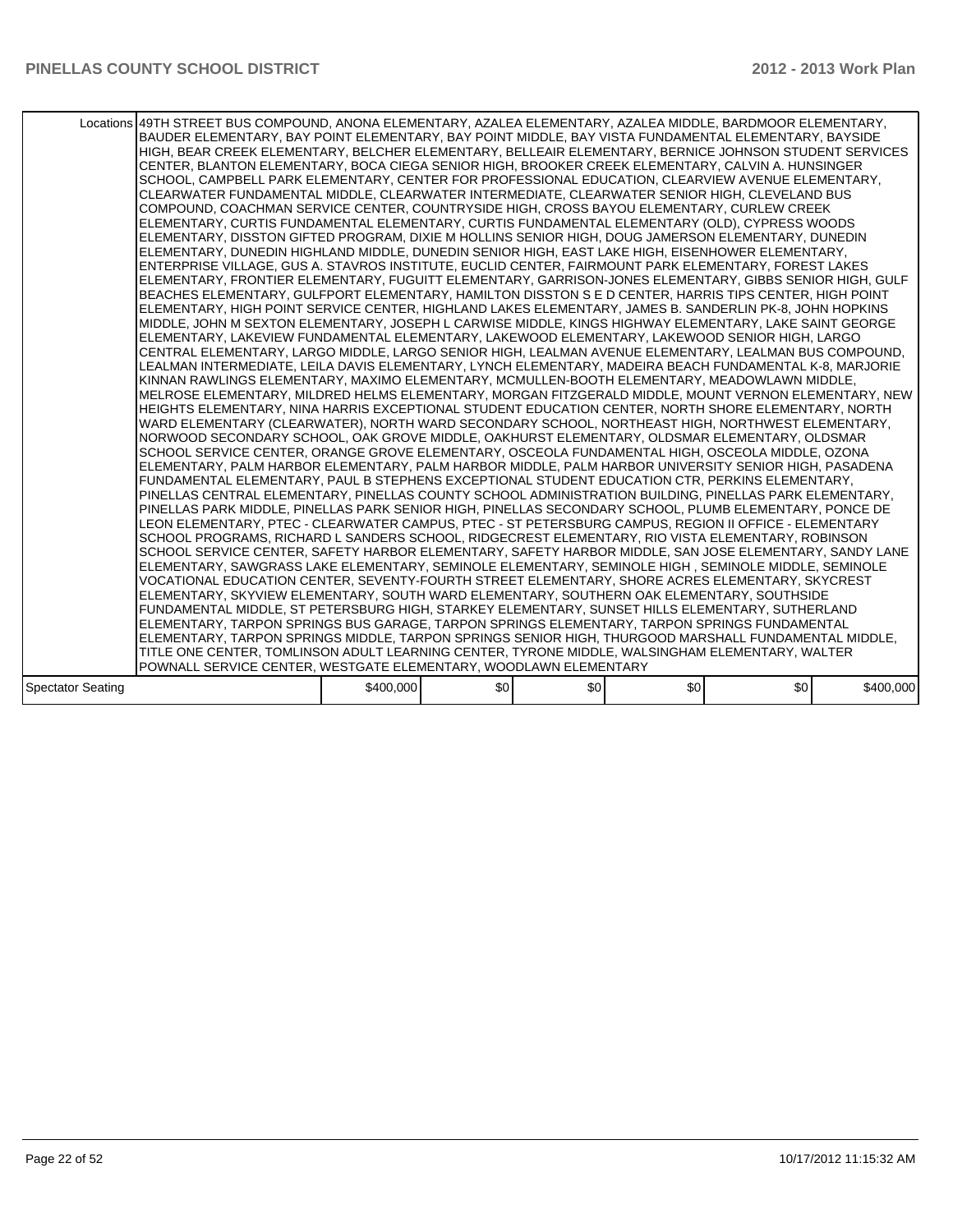|                  | Locations 49TH STREET BUS COMPOUND, ANONA ELEMENTARY, AZALEA ELEMENTARY, AZALEA MIDDLE, BARDMOOR ELEMENTARY,<br>BAUDER ELEMENTARY, BAY POINT ELEMENTARY, BAY POINT MIDDLE, BAY VISTA FUNDAMENTAL ELEMENTARY, BAYSIDE<br>HIGH, BEAR CREEK ELEMENTARY, BELCHER ELEMENTARY, BELLEAIR ELEMENTARY, BERNICE JOHNSON STUDENT SERVICES<br>CENTER, BLANTON ELEMENTARY, BOCA CIEGA SENIOR HIGH, BROOKER CREEK ELEMENTARY, CALVIN A. HUNSINGER<br>SCHOOL, CAMPBELL PARK ELEMENTARY, CENTER FOR PROFESSIONAL EDUCATION, CLEARVIEW AVENUE ELEMENTARY,<br>CLEARWATER FUNDAMENTAL MIDDLE, CLEARWATER INTERMEDIATE, CLEARWATER SENIOR HIGH, CLEVELAND BUS<br>COMPOUND, COACHMAN SERVICE CENTER, COUNTRYSIDE HIGH, CROSS BAYOU ELEMENTARY, CURLEW CREEK<br>ELEMENTARY, CURTIS FUNDAMENTAL ELEMENTARY, CURTIS FUNDAMENTAL ELEMENTARY (OLD), CYPRESS WOODS<br>ELEMENTARY, DISSTON GIFTED PROGRAM, DIXIE M HOLLINS SENIOR HIGH, DOUG JAMERSON ELEMENTARY, DUNEDIN<br>ELEMENTARY, DUNEDIN HIGHLAND MIDDLE, DUNEDIN SENIOR HIGH, EAST LAKE HIGH, EISENHOWER ELEMENTARY,<br>ENTERPRISE VILLAGE, GUS A. STAVROS INSTITUTE, EUCLID CENTER, FAIRMOUNT PARK ELEMENTARY, FOREST LAKES<br>ELEMENTARY, FRONTIER ELEMENTARY, FUGUITT ELEMENTARY, GARRISON-JONES ELEMENTARY, GIBBS SENIOR HIGH, GULF<br>BEACHES ELEMENTARY, GULFPORT ELEMENTARY, HAMILTON DISSTON S E D CENTER, HARRIS TIPS CENTER, HIGH POINT<br>ELEMENTARY, HIGH POINT SERVICE CENTER, HIGHLAND LAKES ELEMENTARY, JAMES B. SANDERLIN PK-8, JOHN HOPKINS<br>MIDDLE, JOHN M SEXTON ELEMENTARY, JOSEPH L CARWISE MIDDLE, KINGS HIGHWAY ELEMENTARY, LAKE SAINT GEORGE<br>ELEMENTARY, LAKEVIEW FUNDAMENTAL ELEMENTARY, LAKEWOOD ELEMENTARY, LAKEWOOD SENIOR HIGH, LARGO<br>CENTRAL ELEMENTARY, LARGO MIDDLE, LARGO SENIOR HIGH, LEALMAN AVENUE ELEMENTARY, LEALMAN BUS COMPOUND,<br>LEALMAN INTERMEDIATE, LEILA DAVIS ELEMENTARY, LYNCH ELEMENTARY, MADEIRA BEACH FUNDAMENTAL K-8, MARJORIE<br>KINNAN RAWLINGS ELEMENTARY, MAXIMO ELEMENTARY, MCMULLEN-BOOTH ELEMENTARY, MEADOWLAWN MIDDLE,<br>MELROSE ELEMENTARY, MILDRED HELMS ELEMENTARY, MORGAN FITZGERALD MIDDLE, MOUNT VERNON ELEMENTARY, NEW<br>HEIGHTS ELEMENTARY, NINA HARRIS EXCEPTIONAL STUDENT EDUCATION CENTER, NORTH SHORE ELEMENTARY, NORTH<br>WARD ELEMENTARY (CLEARWATER), NORTH WARD SECONDARY SCHOOL, NORTHEAST HIGH, NORTHWEST ELEMENTARY,<br>NORWOOD SECONDARY SCHOOL, OAK GROVE MIDDLE, OAKHURST ELEMENTARY, OLDSMAR ELEMENTARY, OLDSMAR<br>SCHOOL SERVICE CENTER, ORANGE GROVE ELEMENTARY, OSCEOLA FUNDAMENTAL HIGH, OSCEOLA MIDDLE, OZONA<br>ELEMENTARY, PALM HARBOR ELEMENTARY, PALM HARBOR MIDDLE, PALM HARBOR UNIVERSITY SENIOR HIGH, PASADENA<br>FUNDAMENTAL ELEMENTARY, PAUL B STEPHENS EXCEPTIONAL STUDENT EDUCATION CTR, PERKINS ELEMENTARY,<br>PINELLAS CENTRAL ELEMENTARY. PINELLAS COUNTY SCHOOL ADMINISTRATION BUILDING. PINELLAS PARK ELEMENTARY.<br>PINELLAS PARK MIDDLE, PINELLAS PARK SENIOR HIGH, PINELLAS SECONDARY SCHOOL, PLUMB ELEMENTARY, PONCE DE<br>LEON ELEMENTARY, PTEC - CLEARWATER CAMPUS, PTEC - ST PETERSBURG CAMPUS, REGION II OFFICE - ELEMENTARY<br>SCHOOL PROGRAMS, RICHARD L SANDERS SCHOOL, RIDGECREST ELEMENTARY, RIO VISTA ELEMENTARY, ROBINSON<br>SCHOOL SERVICE CENTER, SAFETY HARBOR ELEMENTARY, SAFETY HARBOR MIDDLE, SAN JOSE ELEMENTARY, SANDY LANE<br>ELEMENTARY, SAWGRASS LAKE ELEMENTARY, SEMINOLE ELEMENTARY, SEMINOLE HIGH, SEMINOLE MIDDLE, SEMINOLE<br>VOCATIONAL EDUCATION CENTER, SEVENTY-FOURTH STREET ELEMENTARY, SHORE ACRES ELEMENTARY, SKYCREST<br>ELEMENTARY, SKYVIEW ELEMENTARY, SOUTH WARD ELEMENTARY, SOUTHERN OAK ELEMENTARY, SOUTHSIDE<br>FUNDAMENTAL MIDDLE, ST PETERSBURG HIGH, STARKEY ELEMENTARY, SUNSET HILLS ELEMENTARY, SUTHERLAND<br>ELEMENTARY, TARPON SPRINGS BUS GARAGE, TARPON SPRINGS ELEMENTARY, TARPON SPRINGS FUNDAMENTAL<br>ELEMENTARY, TARPON SPRINGS MIDDLE, TARPON SPRINGS SENIOR HIGH, THURGOOD MARSHALL FUNDAMENTAL MIDDLE,<br>TITLE ONE CENTER, TOMLINSON ADULT LEARNING CENTER, TYRONE MIDDLE, WALSINGHAM ELEMENTARY, WALTER<br>POWNALL SERVICE CENTER, WESTGATE ELEMENTARY, WOODLAWN ELEMENTARY |             |     |     |     |                  |             |
|------------------|----------------------------------------------------------------------------------------------------------------------------------------------------------------------------------------------------------------------------------------------------------------------------------------------------------------------------------------------------------------------------------------------------------------------------------------------------------------------------------------------------------------------------------------------------------------------------------------------------------------------------------------------------------------------------------------------------------------------------------------------------------------------------------------------------------------------------------------------------------------------------------------------------------------------------------------------------------------------------------------------------------------------------------------------------------------------------------------------------------------------------------------------------------------------------------------------------------------------------------------------------------------------------------------------------------------------------------------------------------------------------------------------------------------------------------------------------------------------------------------------------------------------------------------------------------------------------------------------------------------------------------------------------------------------------------------------------------------------------------------------------------------------------------------------------------------------------------------------------------------------------------------------------------------------------------------------------------------------------------------------------------------------------------------------------------------------------------------------------------------------------------------------------------------------------------------------------------------------------------------------------------------------------------------------------------------------------------------------------------------------------------------------------------------------------------------------------------------------------------------------------------------------------------------------------------------------------------------------------------------------------------------------------------------------------------------------------------------------------------------------------------------------------------------------------------------------------------------------------------------------------------------------------------------------------------------------------------------------------------------------------------------------------------------------------------------------------------------------------------------------------------------------------------------------------------------------------------------------------------------------------------------------------------------------------------------------------------------------------------------------------------------------------------------------------------------------------------------------------------------------------------------------------------------------------------------------------------------------------------------------------------------------------------------------------------------------------------------------------------------------------------------------------------------------------------------------------------------------------------------------------------------------------------------------------------------------------------------------------------------------------------------------------------------------------------------------------------------------|-------------|-----|-----|-----|------------------|-------------|
| Ceiling & Lights |                                                                                                                                                                                                                                                                                                                                                                                                                                                                                                                                                                                                                                                                                                                                                                                                                                                                                                                                                                                                                                                                                                                                                                                                                                                                                                                                                                                                                                                                                                                                                                                                                                                                                                                                                                                                                                                                                                                                                                                                                                                                                                                                                                                                                                                                                                                                                                                                                                                                                                                                                                                                                                                                                                                                                                                                                                                                                                                                                                                                                                                                                                                                                                                                                                                                                                                                                                                                                                                                                                                                                                                                                                                                                                                                                                                                                                                                                                                                                                                                                                                                                              | \$2,292,000 | \$0 | \$0 | \$0 | \$0 <sub>1</sub> | \$2,292,000 |
|                  |                                                                                                                                                                                                                                                                                                                                                                                                                                                                                                                                                                                                                                                                                                                                                                                                                                                                                                                                                                                                                                                                                                                                                                                                                                                                                                                                                                                                                                                                                                                                                                                                                                                                                                                                                                                                                                                                                                                                                                                                                                                                                                                                                                                                                                                                                                                                                                                                                                                                                                                                                                                                                                                                                                                                                                                                                                                                                                                                                                                                                                                                                                                                                                                                                                                                                                                                                                                                                                                                                                                                                                                                                                                                                                                                                                                                                                                                                                                                                                                                                                                                                              |             |     |     |     |                  |             |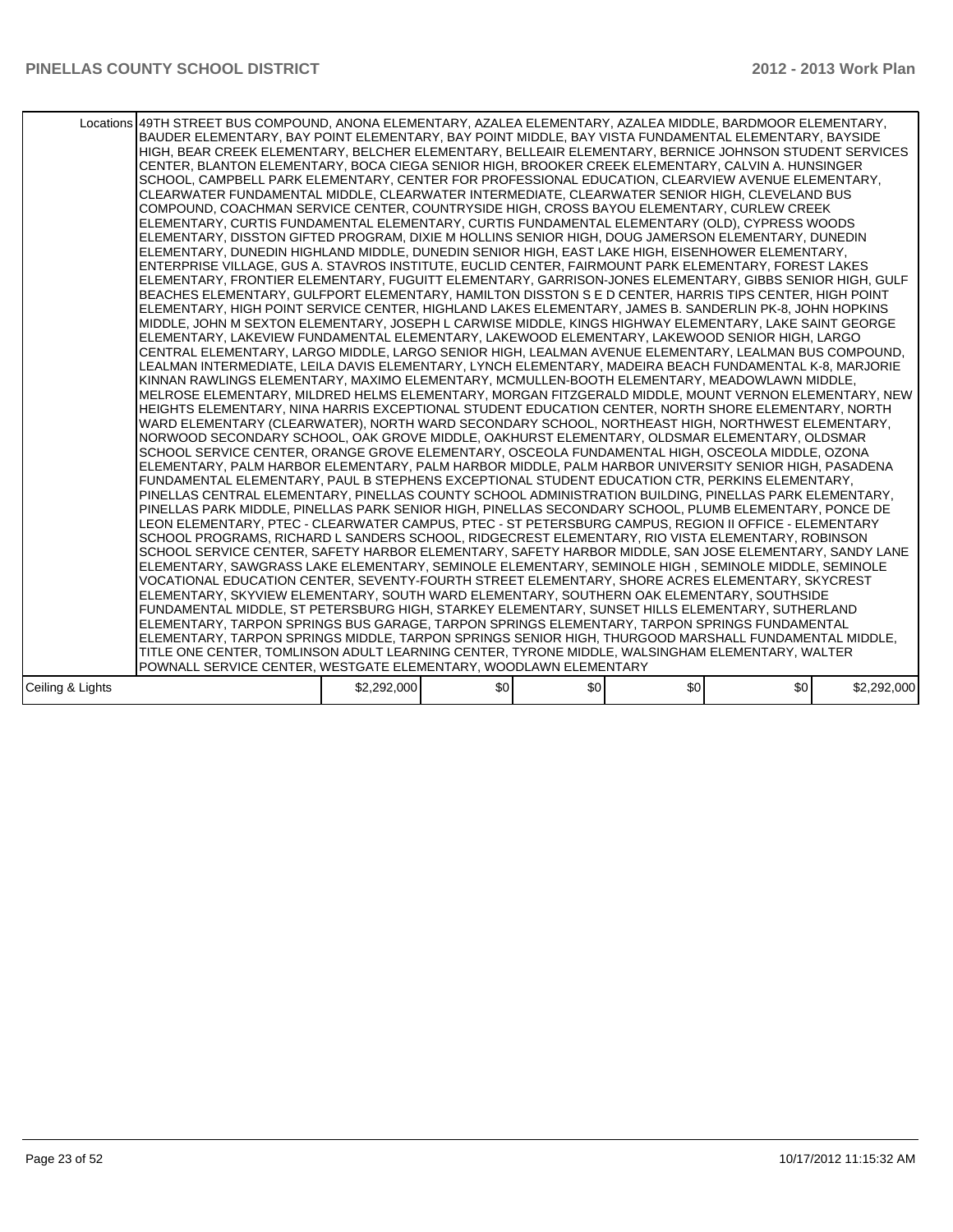#### **Local 1.50 Mill Expenditure For Maintenance, Repair and Renovation**

Anticipated expenditures expected from local funding sources over the years covered by the current work plan.

| Item                                      | 2012 - 2013<br><b>Actual Budget</b> | 2013 - 2014<br>Projected | 2014 - 2015<br>Projected | $2015 - 2016$<br>Projected | 2016 - 2017<br>Projected | <b>Total</b>     |
|-------------------------------------------|-------------------------------------|--------------------------|--------------------------|----------------------------|--------------------------|------------------|
| Remaining Maint and Repair from 1.5 Mills | \$30,555,100                        | \$47,485,000             | \$43,947,911             | \$43,338,766               | \$42,906,704             | \$208,233,481    |
| Maintenance/Repair Salaries               | \$11,000,000                        | \$11,000,000             | \$11,000,000             | \$11,000,000               | \$11,000,000             | \$55,000,000     |
| <b>School Bus Purchases</b>               | \$2,239,233                         | \$0                      | \$0                      | \$0                        | \$0                      | \$2,239,233      |
| <b>IOther Vehicle Purchases</b>           | \$501,907                           | \$0                      | \$0                      | \$0                        | \$0                      | \$501,907        |
| Capital Outlay Equipment                  | \$16,564,674                        | \$21,487,500             | \$16,487,500             | \$16,612,500               | \$14,887,500             | \$86,039,674     |
| <b>Rent/Lease Payments</b>                | \$808,671                           | \$0                      | \$0                      | \$0                        | \$0                      | \$808,671        |
| ICOP Debt Service                         | \$0                                 | \$0                      | \$0                      | \$0                        | \$0                      | \$0 <sub>1</sub> |
| Rent/Lease Relocatables                   | \$0 <sub>1</sub>                    | \$0                      | \$0                      | \$0                        | \$0                      | \$0              |
| <b>IEnvironmental Problems</b>            | \$0 <sub>1</sub>                    | \$0                      | \$0                      | \$0                        | \$0                      | \$0              |
| s.1011.14 Debt Service                    | \$0                                 | \$0                      | \$0                      | \$0                        | \$0                      | \$0              |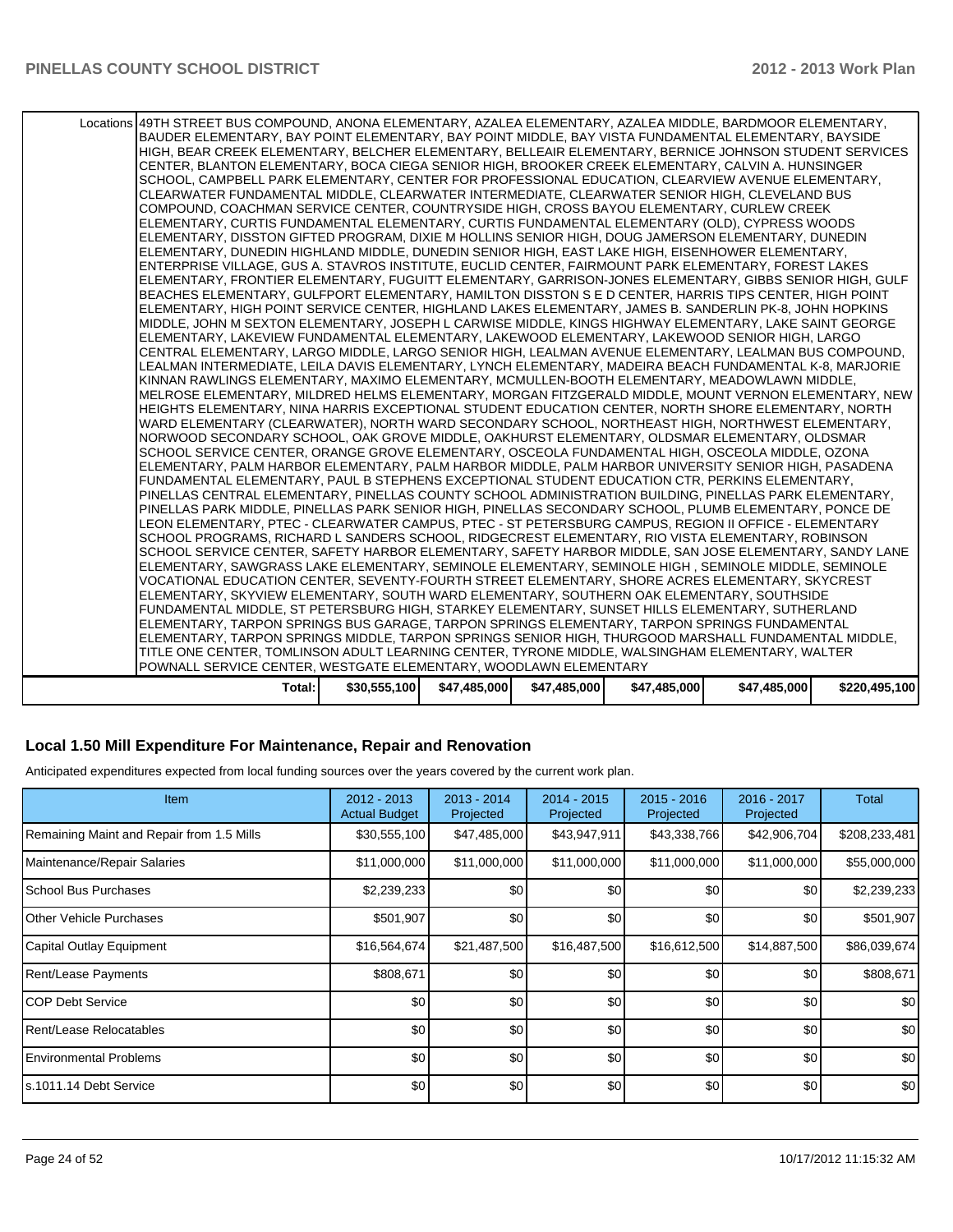| <b>Revenue</b>                                               |              |              |              |              |              |                  |
|--------------------------------------------------------------|--------------|--------------|--------------|--------------|--------------|------------------|
| <b>Local Expenditure Totals:</b>                             | \$87,138,182 | \$96,656,779 | \$91,069,678 | \$94,645,298 | \$99,451,835 | \$468,961,772    |
| Carry Over                                                   | \$9,518,597  | \$2,734,279  | \$5,684,267  | \$9,744,032  | \$16,707,631 | \$44,388,806     |
| Contingency                                                  | \$5,000,000  | \$3,000,000  | \$3,000,000  | \$3,000,000  | \$3,000,000  | \$17,000,000     |
| Safety initiative                                            | \$1,250,000  | \$1,250,000  | \$1,250,000  | \$1,250,000  | \$1,250,000  | \$6,250,000      |
| Instructional equipment transfer                             | \$3,200,000  | \$3,200,000  | \$3,200,000  | \$3,200,000  | \$3,200,000  | \$16,000,000     |
| Qualified Zone Academy Bonds (QZAB)                          | \$0          | \$0          | \$0          | \$0          | \$0          | \$0              |
| Qualified School Construction Bonds (QSCB)                   | \$0          | \$0          | \$0          | \$0          | \$0          | \$0 <sub>1</sub> |
| Premiums for Property Casualty Insurance - 1011.71<br>(4a,b) | \$6,500,000  | \$6,500,000  | \$6,500,000  | \$6,500,000  | \$6,500,000  | \$32,500,000     |
| Special Facilities Construction Account                      | \$0          | \$0          | \$0          | \$0          | \$0          | \$0              |

#### **1.50 Mill Revenue Source**

Schedule of Estimated Capital Outlay Revenue from each currently approved source which is estimated to be available for expenditures on the projects included in the tentative district facilities work program. All amounts are NET after considering carryover balances, interest earned, new COP's, 1011.14 and 1011.15 loans, etc. Districts cannot use 1.5-Mill funds for salaries except for those explicitly associated with maintenance/repair projects. (1011.71 (5), F.S.)

| Item                                                                              | Fund | $2012 - 2013$<br><b>Actual Value</b> | $2013 - 2014$<br>Projected | $2014 - 2015$<br>Projected | $2015 - 2016$<br>Projected | $2016 - 2017$<br>Projected | Total             |
|-----------------------------------------------------------------------------------|------|--------------------------------------|----------------------------|----------------------------|----------------------------|----------------------------|-------------------|
| (1) Non-exempt property<br>lassessed valuation                                    |      | \$58,891,093,300                     | \$58,891,093,300           | \$59,480,004,233           | \$60,074,804,275           | \$60,675,552,318           | \$298,012,547,426 |
| (2) The Millege projected for<br>discretionary capital outlay per<br>ls.1011.71   |      | 1.50                                 | 1.50 l                     | 1.50                       | 1.50                       | 1.50                       |                   |
| (3) Full value of the 1.50-Mill<br>discretionary capital outlay per<br>ls.1011.71 |      | \$98,937,037                         | \$98,937,037               | \$99,926,407               | \$100,925,671              | \$101,934,928              | \$500,661,080     |
| $(4)$ Value of the portion of the 1.50<br>-Mill ACTUALLY levied                   | 370  | \$84,803,174                         | \$84,803,174               | \$85,651,206               | \$86,507,718               | \$87,372,795               | \$429,138,067     |
| $(5)$ Difference of lines (3) and (4)                                             |      | \$14,133,863                         | \$14,133,863               | \$14,275,201               | \$14,417,953               | \$14,562,133               | \$71,523,013      |

#### **PECO Revenue Source**

The figure in the row designated "PECO Maintenance" will be subtracted from funds available for new construction because PECO maintenance dollars cannot be used for new construction.

| <b>Item</b>                           | Fund | $2012 - 2013$<br><b>Actual Budget</b> | $2013 - 2014$<br>Projected | $2014 - 2015$<br>Projected | $2015 - 2016$<br>Projected | 2016 - 2017<br>Projected | Total        |
|---------------------------------------|------|---------------------------------------|----------------------------|----------------------------|----------------------------|--------------------------|--------------|
| <b>IPECO New Construction</b>         | 340  | \$0 <sub>1</sub>                      | \$0 <sub>1</sub>           | \$349.185                  | \$118.305                  | \$0                      | \$467,490    |
| <b>IPECO Maintenance Expenditures</b> |      | \$0 <sub>0</sub>                      | \$0 I                      | \$3,537,089                | \$4,146,234                | \$4.578.296              | \$12,261,619 |
|                                       |      | \$0                                   | \$0 I                      | \$3,886,274                | \$4,264,539                | \$4,578,296              | \$12,729,109 |

#### **CO & DS Revenue Source**

Revenue from Capital Outlay and Debt Service funds.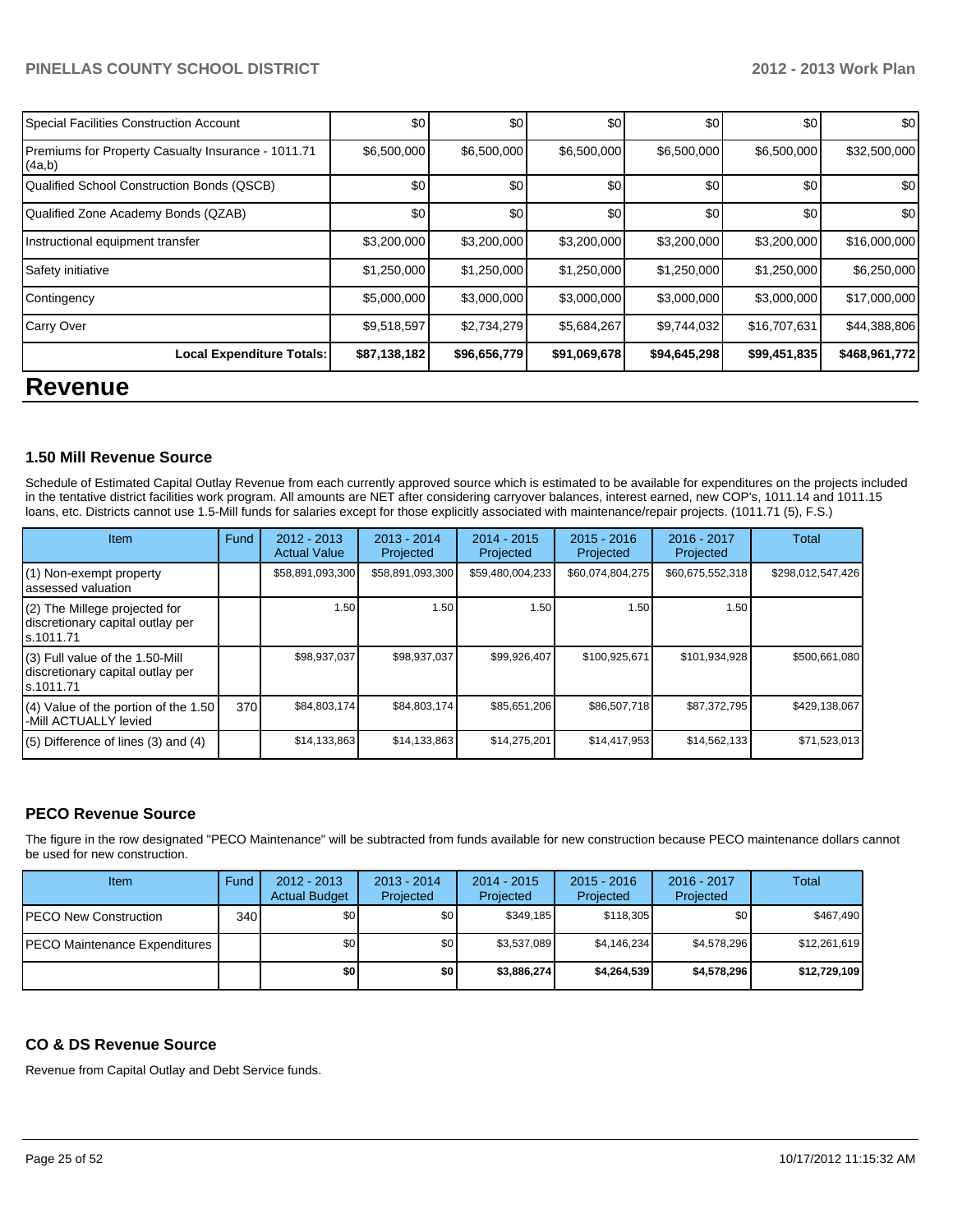| Item                                     | Fund | $2012 - 2013$<br><b>Actual Budget</b> | $2013 - 2014$<br>Projected | $2014 - 2015$<br>Projected | $2015 - 2016$<br>Projected | $2016 - 2017$<br>Projected | Total       |
|------------------------------------------|------|---------------------------------------|----------------------------|----------------------------|----------------------------|----------------------------|-------------|
| CO & DS Cash Flow-through<br>Distributed | 360  | \$492,123                             | \$492,123                  | \$492.123                  | \$492.123                  | \$492,123                  | \$2,460,615 |
| CO & DS Interest on<br>Undistributed CO  | 360  | \$42,885                              | \$42,885                   | \$42,885                   | \$42,885                   | \$42,885                   | \$214,425   |
|                                          |      | \$535,008                             | \$535,008                  | \$535,008                  | \$535,008                  | \$535,008                  | \$2,675,040 |

#### **Fair Share Revenue Source**

Nothing reported for this section. All legally binding commitments for proportionate fair-share mitigation for impacts on public school facilities must be included in the 5-year district work program.

#### **Sales Surtax Referendum**

Specific information about any referendum for a 1-cent or ½-cent surtax referendum during the previous year.

No **Did the school district hold a surtax referendum during the past fiscal year 2011 - 2012?**

# **Additional Revenue Source**

Any additional revenue sources

| Item                                                                                                   | $2012 - 2013$<br><b>Actual Value</b> | $2013 - 2014$<br>Projected | $2014 - 2015$<br>Projected | $2015 - 2016$<br>Projected | 2016 - 2017<br>Projected | Total |
|--------------------------------------------------------------------------------------------------------|--------------------------------------|----------------------------|----------------------------|----------------------------|--------------------------|-------|
| Proceeds from a s.1011.14/15 F.S. Loans                                                                | \$0                                  | \$0                        | \$0                        | \$0                        | \$0                      | \$0   |
| District Bonds - Voted local bond<br>referendum proceeds per s.9, Art VII<br><b>State Constitution</b> | \$0                                  | \$0                        | \$0                        | \$0                        | \$0                      | \$0   |
| Proceeds from Special Act Bonds                                                                        | \$0                                  | \$0                        | \$0                        | \$0                        | \$0                      | \$0   |
| <b>Estimated Revenue from CO &amp; DS Bond</b><br>Sale                                                 | \$0                                  | \$0                        | \$0                        | \$0                        | \$0                      | \$0   |
| <b>Proceeds from Voted Capital</b><br>Improvements millage                                             | \$0                                  | \$0                        | \$0                        | \$0                        | \$0                      | \$0   |
| Other Revenue for Other Capital Projects                                                               | \$0                                  | \$0                        | \$0                        | \$0                        | \$0                      | \$0   |
| Proceeds from 1/2 cent sales surtax<br>authorized by school board                                      | \$0                                  | \$0                        | \$0                        | \$0                        | \$0                      | \$0   |
| Proceeds from local governmental<br>infrastructure sales surtax                                        | \$0                                  | \$0                        | \$0                        | \$0                        | \$0                      | \$0   |
| Proceeds from Certificates of<br>Participation (COP's) Sale                                            | \$0                                  | \$0                        | \$0                        | \$0                        | \$0                      | \$0   |
| Classrooms First Bond proceeds amount<br>authorized in FY 1997-98                                      | \$0                                  | \$0                        | \$0                        | \$0                        | \$0                      | \$0   |
| Classrooms for Kids                                                                                    | \$0                                  | \$0                        | \$0                        | \$0                        | \$0                      | \$0   |
| <b>District Equity Recognition</b>                                                                     | \$0                                  | \$0                        | \$0                        | \$0                        | \$0                      | \$0   |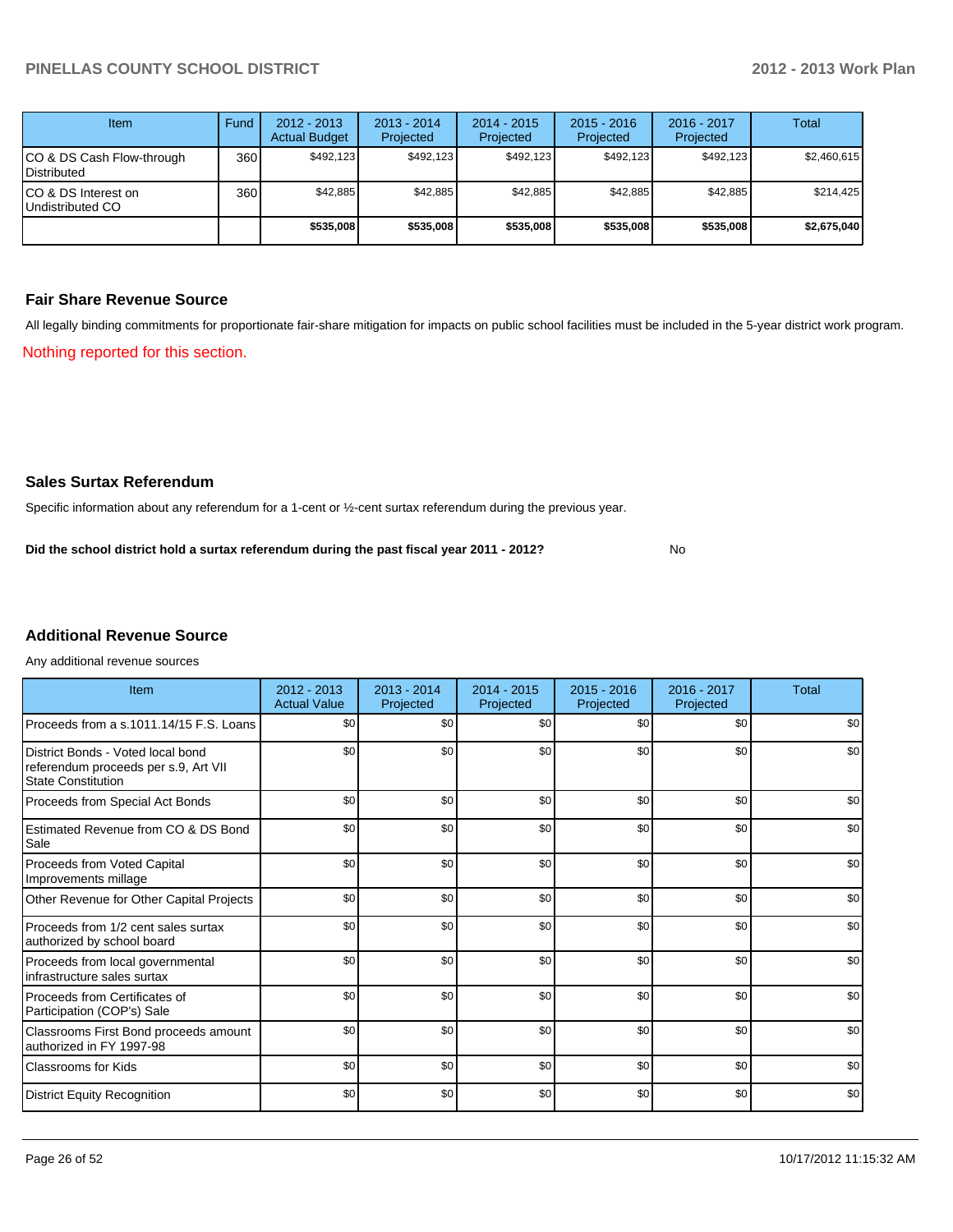| <b>Federal Grants</b>                                                                                                     | \$0         | \$0          | \$0         | \$0         | \$0          | \$0          |
|---------------------------------------------------------------------------------------------------------------------------|-------------|--------------|-------------|-------------|--------------|--------------|
| Proportionate share mitigation (actual<br>cash revenue only, not in kind donations)                                       | \$0         | \$0          | \$0         | \$0         | \$0          | \$0          |
| Impact fees received                                                                                                      | \$0         | \$0          | \$0         | \$0         | \$0          | \$0          |
| Private donations                                                                                                         | \$0         | \$0          | \$0         | \$0         | \$0          | \$0          |
| Grants from local governments or not-for-<br>profit organizations                                                         | \$0         | \$0          | \$0         | \$0         | \$0          | \$0          |
| Interest, Including Profit On Investment                                                                                  | \$1,800,000 | \$1,800,000  | \$1,800,000 | \$1,800,000 | \$1,800,000  | \$9,000,000  |
| Revenue from Bonds pledging proceeds<br>from 1 cent or 1/2 cent Sales Surtax                                              | \$0         | \$0          | \$0         | \$0         | \$0          | \$0          |
| <b>Total Fund Balance Carried Forward</b>                                                                                 | \$0         | \$9,518,597  | \$2,734,279 | \$5,684,267 | \$9,744,032  | \$27,681,175 |
| General Capital Outlay Obligated Fund<br><b>Balance Carried Forward From Total</b><br><b>Fund Balance Carried Forward</b> | \$0         | \$0          | \$0         | \$0         | \$0          | \$0          |
| <b>Special Facilities Construction Account</b>                                                                            | \$0         | \$0          | \$0         | \$0         | \$0          | \$0          |
| One Cent - 1/2 Cent Sales Surtax Debt<br>Service From Total Fund Balance Carried<br>Forward                               | \$0         | \$0          | \$0         | \$0         | \$0          | \$0          |
| Capital Outlay Projects Funds Balance<br>Carried Forward From Total Fund<br><b>Balance Carried Forward</b>                | \$0         | \$0          | \$0         | \$0         | \$0          | \$0          |
| Subtotal                                                                                                                  | \$1,800,000 | \$11,318,597 | \$4,534,279 | \$7,484,267 | \$11,544,032 | \$36,681,175 |

# **Total Revenue Summary**

| <b>Item Name</b>                                           | 2012 - 2013<br><b>Budget</b> | $2013 - 2014$<br>Projected | 2014 - 2015<br>Projected | $2015 - 2016$<br>Projected | $2016 - 2017$<br>Projected | <b>Five Year Total</b> |
|------------------------------------------------------------|------------------------------|----------------------------|--------------------------|----------------------------|----------------------------|------------------------|
| Local 1.5 Mill Discretionary Capital Outlay<br>l Revenue   | \$84,803,174                 | \$84,803,174               | \$85,651,206             | \$86,507,718               | \$87,372,795               | \$429,138,067          |
| PECO and 1.5 Mill Maint and Other 1.5<br>Mill Expenditures | (S87, 138, 182)              | $($ \$96,656,779) $ $      | (S91,069,678)            | (S94, 645, 298)            | (S99, 451, 835)            | (\$468,961,772)        |
| IPECO Maintenance Revenue                                  | \$0 <sub>1</sub>             | \$0                        | \$3,537,089              | \$4,146,234                | \$4,578,296                | \$12,261,619           |
| <b>Available 1.50 Mill for New</b><br><b>Construction</b>  | (S2, 335, 008)               | $($ \$11,853,605)          | ( \$5,418,472]           | ( \$8,137,580)             | (\$12,079,040)             | $($ \$39,823,705)      |

| <b>Item Name</b>                 | 2012 - 2013<br><b>Budget</b> | $2013 - 2014$<br>Projected | $2014 - 2015$<br>Projected | $2015 - 2016$<br>Projected | 2016 - 2017<br>Projected | <b>Five Year Total</b> |
|----------------------------------|------------------------------|----------------------------|----------------------------|----------------------------|--------------------------|------------------------|
| ICO & DS Revenue                 | \$535,008                    | \$535,008                  | \$535,008                  | \$535,008                  | \$535,008                | \$2,675,040            |
| IPECO New Construction Revenue   | \$0                          | \$0                        | \$349,185                  | \$118,305                  | \$0                      | \$467,490              |
| Other/Additional Revenue         | \$1,800,000                  | \$11.318.597               | \$4,534,279                | \$7,484,267                | \$11,544,032             | \$36,681,175           |
| <b>Total Additional Revenuel</b> | \$2,335,008                  | \$11,853,605               | \$5,418,472                | \$8,137,580                | \$12,079,040             | \$39,823,705           |
| <b>Total Available Revenue</b>   | \$0                          | \$0                        | \$0                        | \$0                        | \$0                      | \$0                    |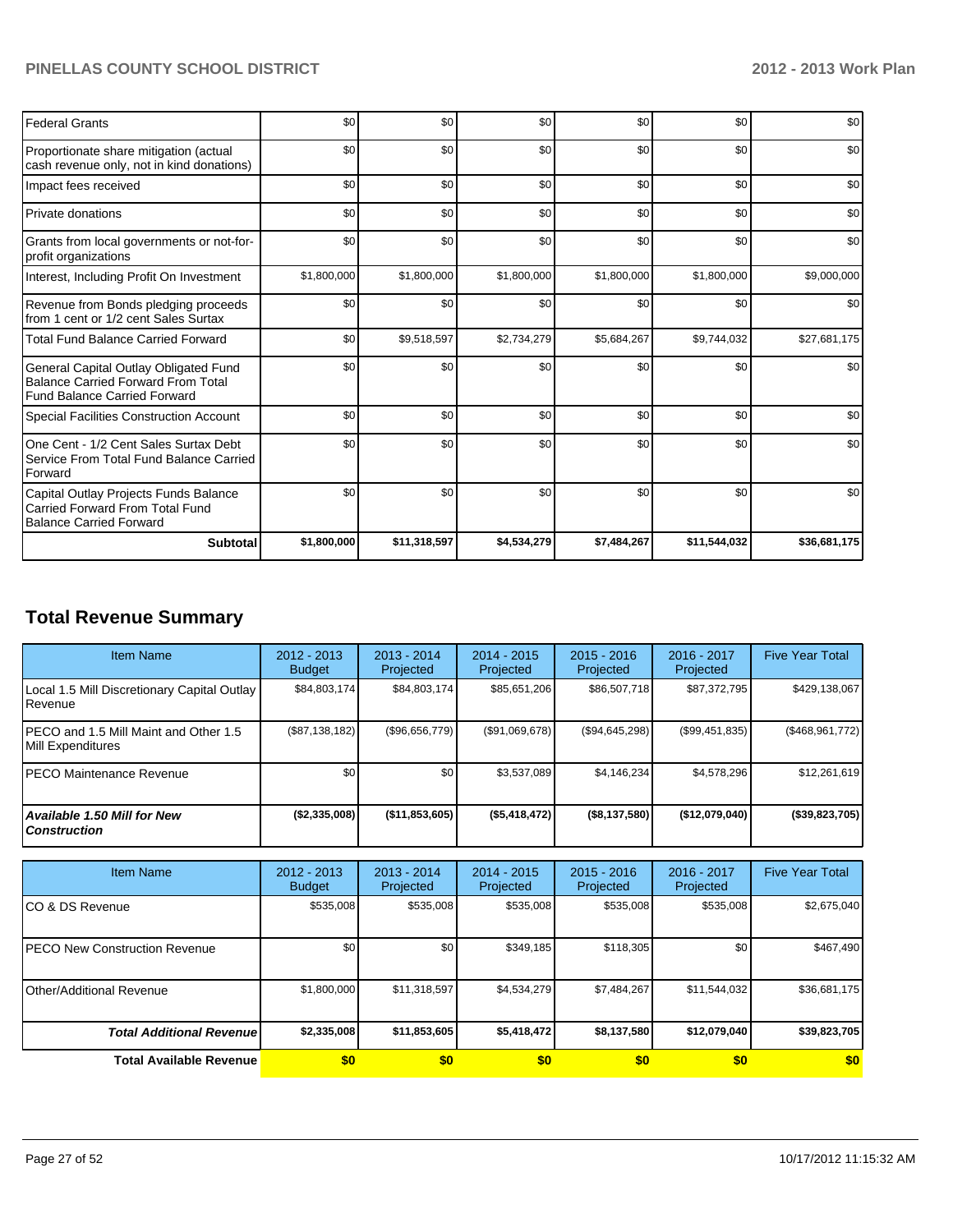# **Capacity Tracking**

| Location                                                         | $2012 -$<br>2013 Satis.<br>Stu. Sta. | Actual<br>$2012 -$<br><b>2013 FISH</b><br>Capacity | Actual<br>$2011 -$<br>2012<br><b>COFTE</b> | # Class<br><b>Rooms</b> | Actual<br>Average<br>$2012 -$<br>2013 Class<br><b>Size</b> | Actual<br>$2012 -$<br>2013<br><b>Utilization</b> | <b>New</b><br>Stu.<br>Capacity | <b>New</b><br>Rooms to<br>be<br>Added/Re<br>moved | Projected<br>$2016 -$<br>2017<br><b>COFTE</b> | Projected<br>$2016 -$<br>2017<br><b>Utilization</b> | Projected<br>$2016 -$<br>2017 Class<br><b>Size</b> |
|------------------------------------------------------------------|--------------------------------------|----------------------------------------------------|--------------------------------------------|-------------------------|------------------------------------------------------------|--------------------------------------------------|--------------------------------|---------------------------------------------------|-----------------------------------------------|-----------------------------------------------------|----------------------------------------------------|
| <b>SKYVIEW ELEMENTARY</b>                                        | 794                                  | 794                                                | 502                                        | 41                      | 12                                                         | 63.00 %                                          | $\Omega$                       | $\Omega$                                          | 452                                           | 57.00 %                                             | 11                                                 |
| <b>SOUTHSIDE</b><br><b>FUNDAMENTAL MIDDLE</b>                    | $\Omega$                             | $\Omega$                                           | 0                                          | $\mathbf 0$             | 0                                                          | 0.00%                                            | $\Omega$                       | $\Omega$                                          | 0                                             | 0.00%                                               | $\mathbf 0$                                        |
| <b>SOUTH WARD</b><br><b>ELEMENTARY</b>                           | $\Omega$                             | $\Omega$                                           | 0                                          | $\mathbf 0$             | 0                                                          | 0.00%                                            | $\Omega$                       | $\Omega$                                          | 0                                             | 0.00%                                               | $\mathbf 0$                                        |
| <b>STARKEY ELEMENTARY</b>                                        | 805                                  | 805                                                | 673                                        | 44                      | 15                                                         | 84.00 %                                          | $\mathbf 0$                    | $\Omega$                                          | 606                                           | 75.00 %                                             | 14                                                 |
| <b>MARJORIE KINNAN</b><br><b>RAWLINGS</b><br><b>ELEMENTARY</b>   | 668                                  | 668                                                | 652                                        | 36                      | 18                                                         | 98.00 %                                          | $\Omega$                       | $\Omega$                                          | 587                                           | 88.00 %                                             | 16                                                 |
| <b>TARPON SPRINGS</b><br><b>ELEMENTARY</b>                       | 731                                  | 731                                                | 571                                        | 39                      | 15                                                         | 78.00 %                                          | $\Omega$                       | $\Omega$                                          | 514                                           | 70.00%                                              | 13                                                 |
| <b>TARPON SPRINGS</b><br><b>SENIOR HIGH</b>                      | 1,955                                | 1,857                                              | 1,576                                      | 79                      | 20                                                         | 85.00 %                                          | $\Omega$                       | $\Omega$                                          | 1,418                                         | 76.00 %                                             | 18                                                 |
| <b>PTEC - CLEARWATER</b><br><b>CAMPUS</b>                        | 896                                  | 1,075                                              | 43                                         | 56                      | 1                                                          | 4.00 %                                           | $\mathbf 0$                    | $\Omega$                                          | 39                                            | 4.00%                                               | $\mathbf{1}$                                       |
| <b>TARPON SPRINGS</b><br><b>MIDDLE</b>                           | 1,287                                | 1,158                                              | 1,096                                      | 56                      | 20                                                         | 95.00 %                                          | $\mathbf 0$                    | $\Omega$                                          | 986                                           | 85.00 %                                             | 18                                                 |
| <b>TYRONE MIDDLE</b>                                             | 1,369                                | 1,232                                              | 901                                        | 59                      | 15                                                         | 73.00 %                                          | $\mathbf 0$                    | $\Omega$                                          | 811                                           | 66.00%                                              | 14                                                 |
| <b>TARPON SPRINGS</b><br><b>FUNDAMENTAL</b><br><b>ELEMENTARY</b> | 316                                  | 316                                                | 272                                        | 16                      | 17                                                         | 86.00 %                                          | $\mathbf 0$                    | $\Omega$                                          | 244                                           | 77.00 %                                             | 15                                                 |
| <b>WALSINGHAM</b><br><b>ELEMENTARY</b>                           | 633                                  | 633                                                | 481                                        | 24                      | 20                                                         | 76.00 %                                          | $\mathbf 0$                    | $\Omega$                                          | 432                                           | 68.00%                                              | 18                                                 |
| <b>WESTGATE</b><br><b>ELEMENTARY</b>                             | 669                                  | 669                                                | 658                                        | 36                      | 18                                                         | 98.00 %                                          | $\mathbf 0$                    | $\Omega$                                          | 592                                           | 88.00 %                                             | 16                                                 |
| <b>WOODLAWN</b><br><b>ELEMENTARY</b>                             | 630                                  | 630                                                | 456                                        | 33                      | 14                                                         | 72.00 %                                          | $\mathbf 0$                    | $\Omega$                                          | 411                                           | 65.00%                                              | 12                                                 |
| <b>EAST LAKE HIGH</b>                                            | 2,164                                | 2,055                                              | 2,176                                      | 92                      | 24                                                         | 106.00 %                                         | $\mathbf 0$                    | $\Omega$                                          | 1,958                                         | 95.00 %                                             | 21                                                 |
| <b>SOUTHERN OAK</b><br><b>ELEMENTARY</b>                         | 754                                  | 754                                                | 647                                        | 39                      | 17                                                         | 86.00 %                                          | $\mathbf 0$                    | $\Omega$                                          | 582                                           | 77.00 %                                             | 15                                                 |
| <b>CYPRESS WOODS</b><br><b>ELEMENTARY</b>                        | 803                                  | 803                                                | 779                                        | 43                      | 18                                                         | 97.00 %                                          | $\mathbf 0$                    | $\Omega$                                          | 701                                           | 87.00 %                                             | 16                                                 |
| <b>SUTHERLAND</b><br><b>ELEMENTARY</b>                           | 623                                  | 623                                                | 572                                        | 33                      | 17                                                         | 92.00 %                                          | $\Omega$                       | $\Omega$                                          | 515                                           | 83.00 %                                             | 16                                                 |
| <b>LAKE SAINT GEORGE</b><br><b>ELEMENTARY</b>                    | 692                                  | 692                                                | 609                                        | 38                      | 16                                                         | 88.00 %                                          | $\mathbf 0$                    | $\overline{0}$                                    | 548                                           | 79.00 %                                             | 14                                                 |
| <b>SKYCREST</b><br><b>ELEMENTARY</b>                             | 962                                  | 962                                                | 666                                        | 51                      | 13                                                         | 69.00 %                                          | $\overline{0}$                 | $\Omega$                                          | 599                                           | 62.00%                                              | 12                                                 |
| JOHN HOPKINS MIDDLE                                              | 1,689                                | 1,520                                              | 1,010                                      | 69                      | 15                                                         | 66.00 %                                          | $\pmb{0}$                      | $\overline{0}$                                    | 908                                           | 60.00%                                              | 13                                                 |
| <b>SHORE ACRES</b><br><b>ELEMENTARY</b>                          | 695                                  | 695                                                | 803                                        | 37                      | 22                                                         | 116.00 %                                         | 0                              | $\overline{0}$                                    | 723                                           | 104.00%                                             | 20                                                 |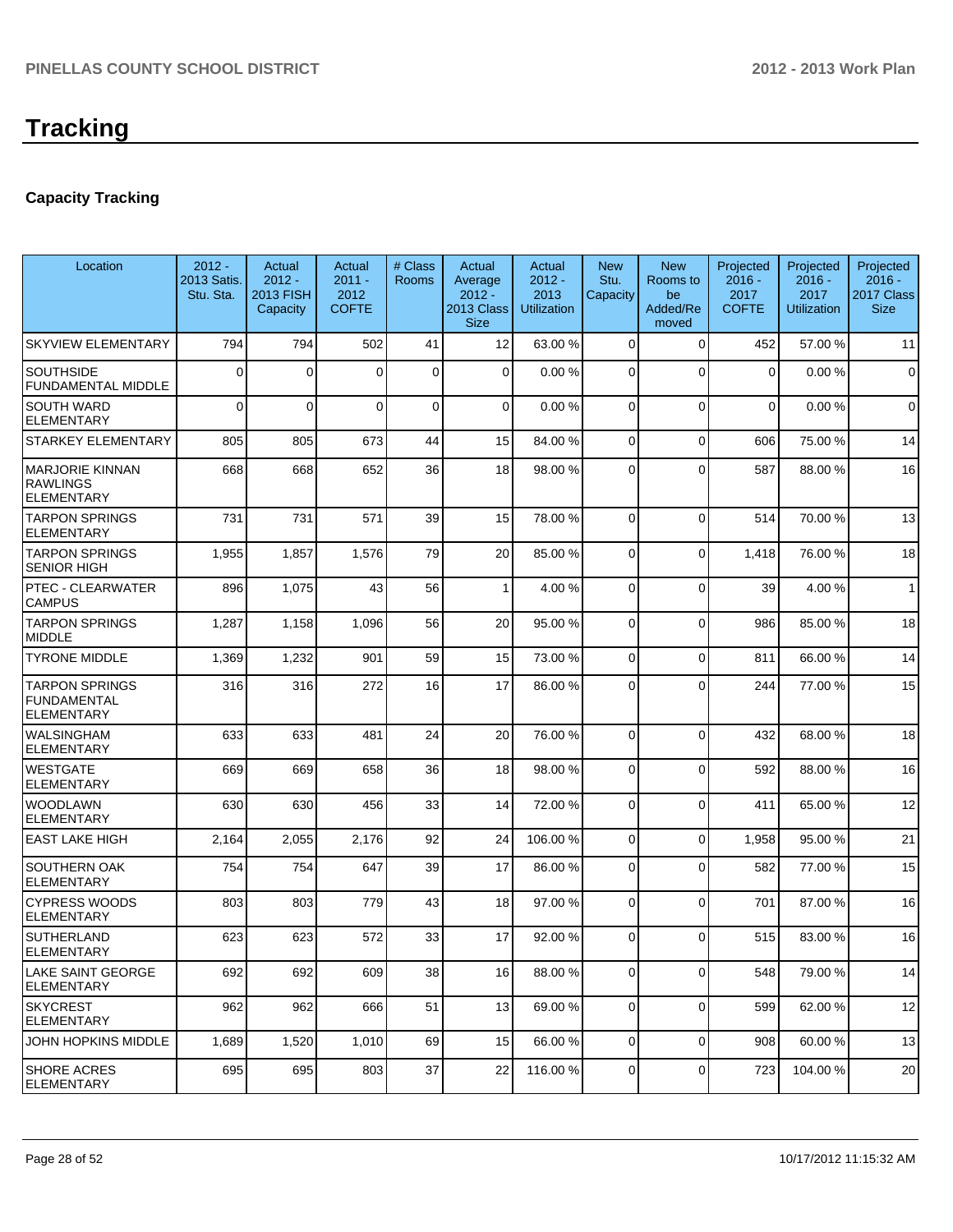| SEVENTY-FOURTH<br>STREET ELEMENTARY                             | 758   | 758   | 434   | 41  | 11             | 57.00 %  | $\overline{0}$ | $\mathbf 0$    | 391         | 52.00 %  | 10           |
|-----------------------------------------------------------------|-------|-------|-------|-----|----------------|----------|----------------|----------------|-------------|----------|--------------|
| <b>SEMINOLE MIDDLE</b>                                          | 1,567 | 1,410 | 1,237 | 67  | 18             | 88.00 %  | $\overline{0}$ | $\mathbf 0$    | 1,113       | 79.00 %  | 17           |
| SEMINOLE HIGH                                                   | 2,211 | 2,100 | 1,943 | 86  | 23             | 93.00 %  | $\overline{0}$ | $\Omega$       | 1,748       | 83.00 %  | 20           |
| <b>SEMINOLE</b><br><b>ELEMENTARY</b>                            | 719   | 719   | 649   | 30  | 22             | 90.00 %  | 0              | $\Omega$       | 584         | 81.00%   | 19           |
| <b>SANDY LANE</b><br><b>ELEMENTARY</b>                          | 591   | 591   | 396   | 33  | 12             | 67.00 %  | $\overline{0}$ | $\mathbf 0$    | 356         | 60.00%   | 11           |
| SAN JOSE<br><b>ELEMENTARY</b>                                   | 576   | 576   | 443   | 30  | 15             | 77.00 %  | $\Omega$       | $\mathbf 0$    | 399         | 69.00 %  | 13           |
| IPTEC - ST<br>PETERSBURG CAMPUS                                 | 1,384 | 1,660 | 65    | 66  | $\mathbf{1}$   | 4.00 %   | $\Omega$       | $\mathbf 0$    | 58          | 3.00%    | $\mathbf{1}$ |
| <b>ST PETERSBURG HIGH</b>                                       | 2,052 | 1,949 | 2,172 | 101 | 22             | 111.00 % | $\Omega$       | $\mathbf 0$    | 1,952       | 100.00%  | 19           |
| <b>SAWGRASS LAKE</b><br><b>ELEMENTARY</b>                       | 887   | 887   | 813   | 47  | 17             | 92.00 %  | $\Omega$       | $\mathbf 0$    | 732         | 83.00 %  | 16           |
| <b>SAFETY HARBOR</b><br><b>MIDDLE</b>                           | 1,697 | 1,527 | 1,380 | 71  | 19             | 90.00 %  | $\Omega$       | $\mathbf 0$    | 1,242       | 81.00 %  | 17           |
| <b>SAFETY HARBOR</b><br><b>ELEMENTARY</b>                       | 858   | 858   | 643   | 45  | 14             | 75.00 %  | $\Omega$       | $\Omega$       | 578         | 67.00%   | 13           |
| <b>RIO VISTA</b><br><b>ELEMENTARY</b>                           | 390   | 0     | 0     | 21  | $\overline{0}$ | 0.00%    | 0              | $\mathbf 0$    | $\mathbf 0$ | 0.00%    | $\mathbf 0$  |
| <b>RIDGECREST</b><br><b>ELEMENTARY</b>                          | 809   | 809   | 763   | 44  | 17             | 94.00 %  | $\Omega$       | $\mathbf 0$    | 686         | 85.00 %  | 16           |
| PONCE DE LEON<br><b>ELEMENTARY</b>                              | 843   | 843   | 619   | 45  | 14             | 73.00 %  | $\overline{0}$ | $\Omega$       | 557         | 66.00 %  | 12           |
| PLUMB ELEMENTARY                                                | 945   | 945   | 773   | 50  | 15             | 82.00 %  | $\overline{0}$ | $\Omega$       | 695         | 74.00%   | 14           |
| <b>PINELLAS PARK</b><br><b>SENIOR HIGH</b>                      | 2,312 | 2,196 | 2,037 | 100 | 20             | 93.00 %  | $\overline{0}$ | $\Omega$       | 1,833       | 83.00 %  | 18           |
| PINELLAS PARK MIDDLE                                            | 1,362 | 1,225 | 933   | 58  | 16             | 76.00 %  | $\overline{0}$ | $\Omega$       | 839         | 68.00 %  | 14           |
| PINELLAS PARK<br><b>ELEMENTARY</b>                              | 673   | 673   | 574   | 34  | 17             | 85.00 %  | 0              | $\Omega$       | 517         | 77.00 %  | 15           |
| <b>SEMINOLE</b><br><b>VOCATIONAL</b><br><b>EDUCATION CENTER</b> | 226   | 226   | 89    | 14  | $6 \mid$       | 39.00 %  | $\Omega$       | $\Omega$       | 80          | 35.00 %  | 6            |
| <b>PINELLAS CENTRAL</b><br><b>ELEMENTARY</b>                    | 754   | 754   | 613   | 41  | 15             | 81.00 %  | $\Omega$       | $\Omega$       | 552         | 73.00 %  | 13           |
| CLEARWATER<br>IINTERMEDIATE                                     | 738   | 664   | 363   | 33  | 11             | 55.00 %  | $\overline{0}$ | $\overline{0}$ | 327         | 49.00 %  | 10           |
| PASADENA<br><b>FUNDAMENTAL</b><br><b>ELEMENTARY</b>             | 456   | 456   | 464   | 24  | 19             | 102.00 % | $\overline{0}$ | $\mathbf 0$    | 417         | 91.00 %  | 17           |
| <b>RICHARD L SANDERS</b><br><b>SCHOOL</b>                       | 353   | 353   | 124   | 34  | 4              | 35.00 %  | $\Omega$       | $\Omega$       | 112         | 32.00 %  | 3            |
| <b>PALM HARBOR MIDDLE</b>                                       | 1,607 | 1,446 | 1,452 | 66  | 22             | 100.00 % | $\overline{0}$ | $\mathbf 0$    | 1,307       | 90.00 %  | 20           |
| IPALM HARBOR<br><b>ELEMENTARY</b>                               | 346   | 0     | 0     | 19  | $\overline{0}$ | 0.00%    | $\overline{0}$ | 0              | 0           | 0.00%    | 0            |
| OZONA ELEMENTARY                                                | 790   | 790   | 771   | 43  | 18             | 98.00 %  | $\overline{0}$ | $\mathbf 0$    | 694         | 88.00%   | 16           |
| OSCEOLA MIDDLE                                                  | 1,387 | 1,248 | 1,189 | 59  | 20             | 95.00 %  | $\overline{0}$ | $\mathbf 0$    | 1,070       | 86.00 %  | 18           |
| <b>OSCEOLA</b><br><b>FUNDAMENTAL HIGH</b>                       | 1,961 | 1,862 | 1,638 | 79  | 21             | 88.00 %  | $\overline{0}$ | $\mathbf 0$    | 1,474       | 79.00 %  | 19           |
| ORANGE GROVE<br><b>ELEMENTARY</b>                               | 330   | 330   | 415   | 17  | 24             | 126.00 % | 0              | $\mathbf 0$    | 373         | 113.00 % | 22           |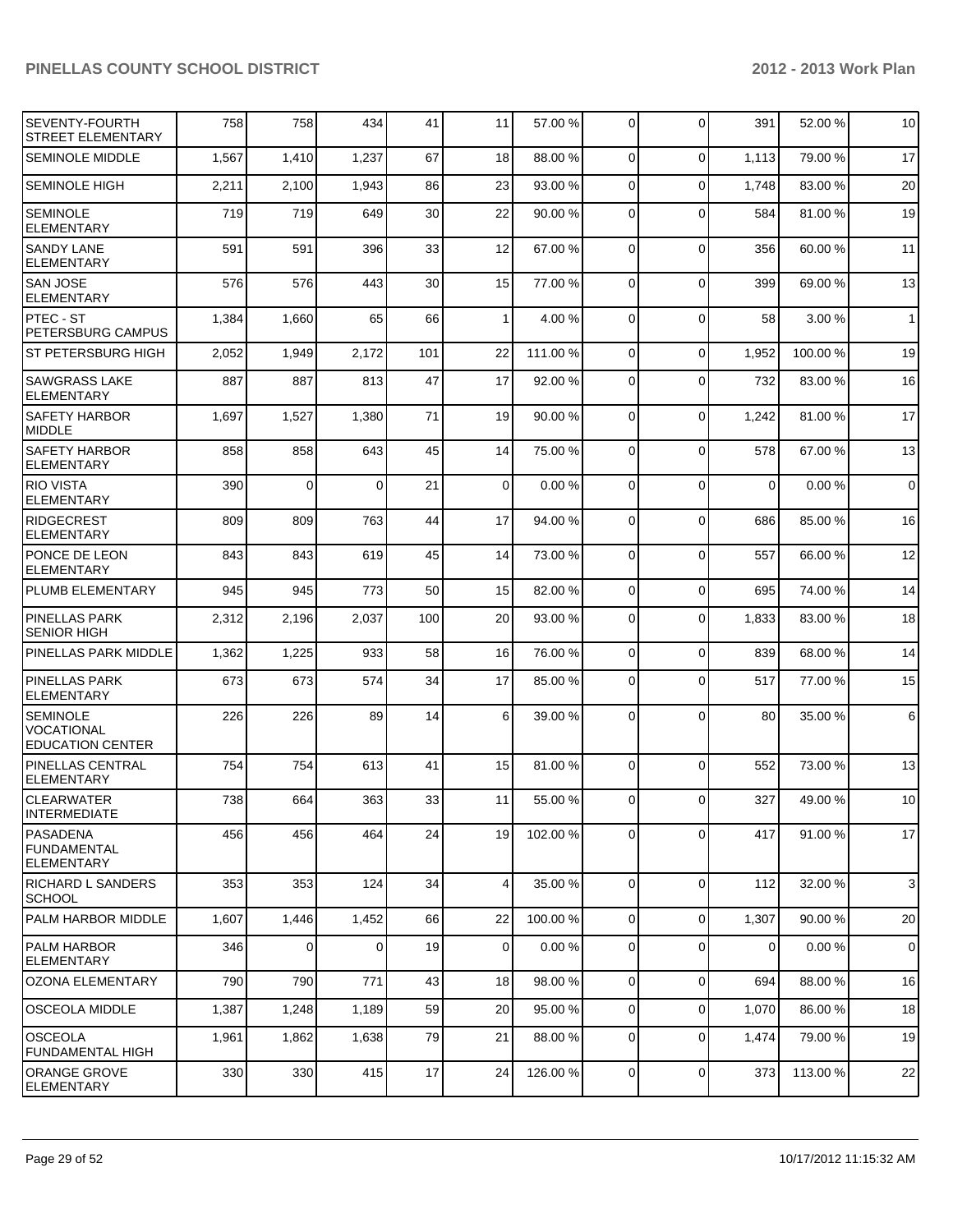| IOLDSMAR<br><b>ELEMENTARY</b>                                                  | 757            | 757         | 538            | 40          | 13             | 71.00 %  | $\overline{0}$ | $\Omega$       | 484            | 64.00%  | 12                  |
|--------------------------------------------------------------------------------|----------------|-------------|----------------|-------------|----------------|----------|----------------|----------------|----------------|---------|---------------------|
| <b>OAKHURST</b><br><b>ELEMENTARY</b>                                           | 904            | 904         | 789            | 46          | 17             | 87.00 %  | $\Omega$       | $\Omega$       | 710            | 79.00 % | 15                  |
| OAK GROVE MIDDLE                                                               | 1,504          | 1,353       | 1,204          | 64          | 19             | 89.00 %  | $\overline{0}$ | $\mathbf 0$    | 1,084          | 80.00%  | 17                  |
| <b>NORWOOD</b><br><b>SECONDARY SCHOOL</b>                                      | 0              | 0           | 0              | $\mathbf 0$ | $\overline{0}$ | 0.00%    | $\Omega$       | $\Omega$       | $\mathbf 0$    | 0.00%   | $\overline{0}$      |
| <b>NORTHWEST</b><br><b>ELEMENTARY</b>                                          | 721            | 721         | 569            | 38          | 15             | 79.00 %  | $\Omega$       | 0              | 512            | 71.00%  | 13                  |
| <b>NORTH WARD</b><br><b>SECONDARY SCHOOL</b>                                   | 0              | $\mathbf 0$ | $\Omega$       | $\mathbf 0$ | $\overline{0}$ | 0.00%    | $\overline{0}$ | $\mathbf 0$    | $\mathbf 0$    | 0.00%   | $\mathbf 0$         |
| <b>NORTH WARD</b><br><b>ELEMENTARY</b><br>(CLEARWATER)                         | $\Omega$       | $\Omega$    | $\Omega$       | $\mathbf 0$ | $\Omega$       | 0.00%    | $\Omega$       | $\Omega$       | $\mathbf 0$    | 0.00%   | $\mathbf 0$         |
| NORTH SHORE<br><b>ELEMENTARY</b>                                               | 448            | 448         | 426            | 24          | 18             | 95.00 %  | $\Omega$       | $\Omega$       | 383            | 85.00 % | 16                  |
| NORTHEAST HIGH                                                                 | 2,005          | 1,904       | 1,874          | 81          | 23             | 98.00 %  | $\Omega$       | 0              | 1,686          | 89.00 % | 21                  |
| NINA HARRIS<br><b>EXCEPTIONAL</b><br><b>STUDENT EDUCATION</b><br><b>CENTER</b> | 409            | 409         | 234            | 37          | 6 <sup>1</sup> | 57.00 %  | $\Omega$       | $\mathbf{0}$   | 210            | 51.00 % | 6                   |
| <b>MOUNT VERNON</b><br><b>ELEMENTARY</b>                                       | 452            | 452         | 510            | 24          | 21             | 113.00 % | $\Omega$       | $\Omega$       | 459            | 102.00% | 19                  |
| <b>TOMLINSON ADULT</b><br><b>LEARNING CENTER</b>                               | 381            | 571         | $\Omega$       | 21          | $\overline{0}$ | 0.00%    | $\Omega$       | $\mathbf{0}$   | $\mathbf 0$    | 0.00%   | $\overline{0}$      |
| <b>MILDRED HELMS</b><br><b>ELEMENTARY</b>                                      | 880            | 880         | 627            | 46          | 14             | 71.00 %  | 0              | $\mathbf 0$    | 564            | 64.00%  | 12                  |
| MELROSE<br><b>ELEMENTARY</b>                                                   | 468            | 468         | 287            | 24          | 12             | 61.00 %  | $\Omega$       | 0              | 259            | 55.00 % | 11                  |
| <b>MEADOWLAWN MIDDLE</b>                                                       | 1,425          | 1,282       | 1,158          | 61          | 19             | 90.00 %  | $\overline{0}$ | $\mathbf 0$    | 1,041          | 81.00%  | 17                  |
| MAXIMO ELEMENTARY                                                              | 777            | 777         | 692            | 42          | 16             | 89.00 %  | $\overline{0}$ | $\mathbf 0$    | 623            | 80.00 % | 15                  |
| <b>MADEIRA BEACH</b><br><b>FUNDAMENTAL K-8</b>                                 | 1,691          | 1,521       | 1,414          | 75          | 19             | 93.00 %  | $\Omega$       | $\overline{0}$ | 1,272          | 84.00 % | 17                  |
| LEALMAN AVENUE<br><b>ELEMENTARY</b>                                            | 667            | 667         | 480            | 35          | 14             | 72.00 %  | $\Omega$       | $\mathbf 0$    | 432            | 65.00 % | 12                  |
| LARGO SENIOR HIGH                                                              | 2,721          | 2,584       | 1,562          | 115         | 14             | 60.00 %  | $\Omega$       | $\Omega$       | 1,405          | 54.00 % | 12                  |
| <b>LARGO CENTRAL</b><br><b>ELEMENTARY</b>                                      | 442            | $\mathbf 0$ | 0              | 21          | $\Omega$       | 0.00%    | 0              | $\mathbf 0$    | $\mathbf 0$    | 0.00%   | $\mathsf{O}\xspace$ |
| llakewood senior<br>IHIGH                                                      | 1,909          | 1,813       | 1,271          | 76          | 17             | 70.00 %  | $\Omega$       | $\Omega$       | 1,143          | 63.00 % | 15                  |
| <b>LAKEWOOD</b><br><b>ELEMENTARY</b>                                           | 633            | 633         | 543            | 34          | 16             | 86.00 %  | $\overline{0}$ | 0              | 488            | 77.00 % | 14                  |
| ILAKEVIEW<br><b>FUNDAMENTAL</b><br>ELEMENTARY                                  | 402            | 402         | 343            | 17          | 20             | 85.00 %  | $\overline{0}$ | 0              | 309            | 77.00 % | 18                  |
| KINGS HIGHWAY<br><b>ELEMENTARY</b>                                             | 537            | $\mathbf 0$ | $\Omega$       | 26          | $\overline{0}$ | 0.00%    | $\overline{0}$ | $\mathbf 0$    | $\overline{0}$ | 0.00%   | $\Omega$            |
| ICLEARWATER<br><b>FUNDAMENTAL MIDDLE</b>                                       | 896            | 806         | 850            | 40          | 21             | 105.00 % | $\overline{0}$ | 0              | 764            | 95.00 % | 19                  |
| CALVIN A. HUNSINGER <br> SCHOOL                                                | 312            | 312         | 111            | 30          | $\vert$        | 36.00 %  | 0              | $\mathbf 0$    | 100            | 32.00 % | $\mathbf{3}$        |
| HIGHLAND LAKES<br>ELEMENTARY                                                   | 623            | 623         | 557            | 33          | 17             | 89.00 %  | $\Omega$       | 0              | 501            | 80.00%  | 15                  |
| <b>HARRIS TIPS CENTER</b>                                                      | $\overline{0}$ | 0           | $\overline{0}$ | $\pmb{0}$   | $\overline{0}$ | 0.00%    | $\overline{0}$ | 0              | $\overline{0}$ | 0.00%   | $\mathbf 0$         |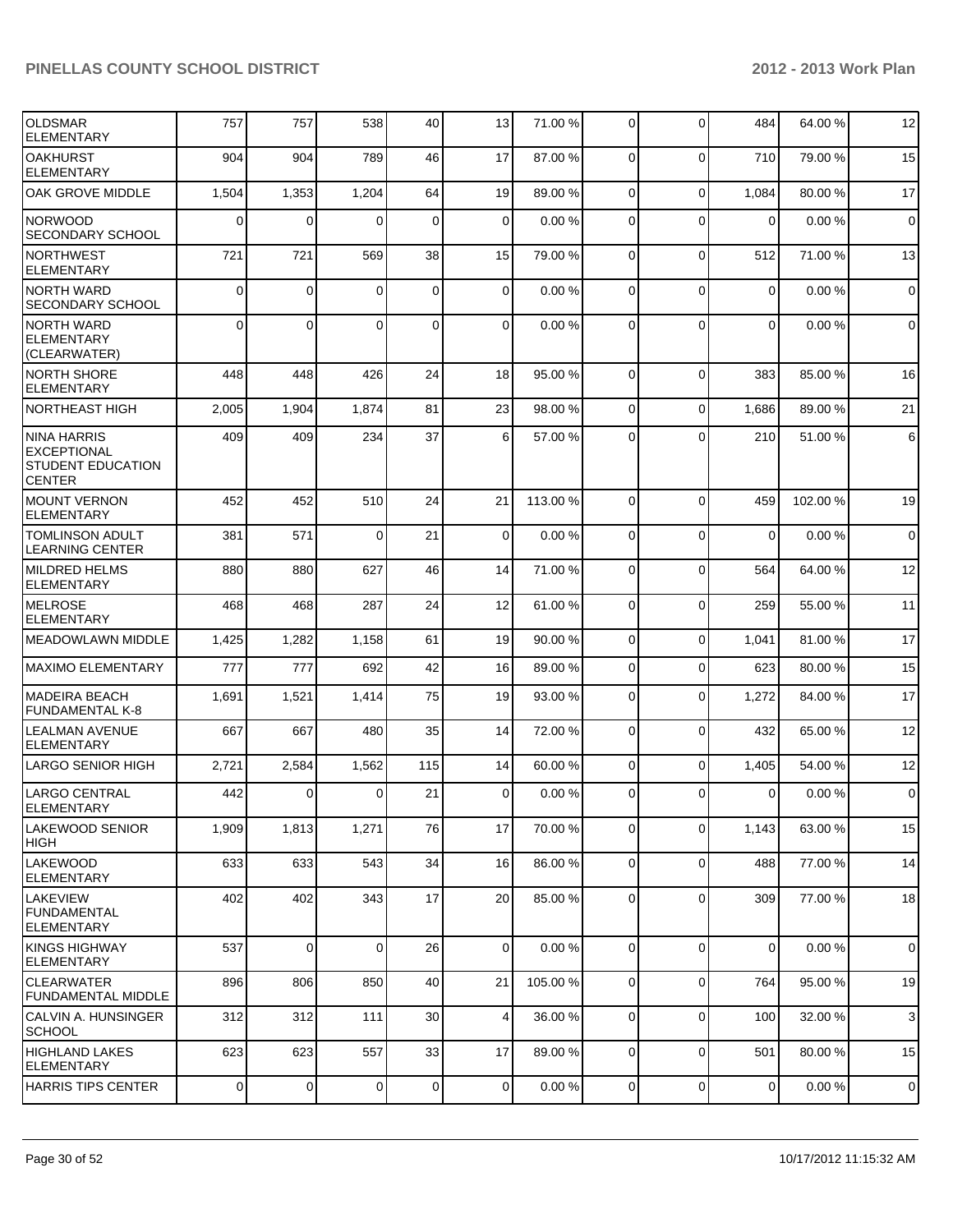| <b>GULFPORT</b><br><b>ELEMENTARY</b>                                            | 731   | 731            | 551   | 39  | 14 | 75.00 %  | 0              | $\Omega$       | 496         | 68.00 % | 13           |
|---------------------------------------------------------------------------------|-------|----------------|-------|-----|----|----------|----------------|----------------|-------------|---------|--------------|
| <b>GULF BEACHES</b><br><b>ELEMENTARY</b>                                        | 342   | $\mathbf 0$    | 0     | 17  | 0  | 0.00%    | 0              | $\Omega$       | $\mathbf 0$ | 0.00%   | $\mathbf 0$  |
| <b>GIBBS SENIOR HIGH</b>                                                        | 2,444 | 2,321          | 1,357 | 97  | 14 | 58.00 %  | $\mathbf 0$    | $\mathbf 0$    | 1,221       | 53.00 % | 13           |
| <b>GARRISON-JONES</b><br><b>ELEMENTARY</b>                                      | 735   | 735            | 698   | 39  | 18 | 95.00 %  | 0              | $\Omega$       | 628         | 85.00 % | 16           |
| PERKINS ELEMENTARY                                                              | 803   | 803            | 551   | 41  | 13 | 69.00 %  | $\mathbf 0$    | $\Omega$       | 496         | 62.00%  | 12           |
| <b>LYNCH ELEMENTARY</b>                                                         | 734   | 734            | 641   | 42  | 15 | 87.00 %  | $\mathbf 0$    | $\Omega$       | 577         | 79.00 % | 14           |
| <b>FUGUITT ELEMENTARY</b>                                                       | 862   | 862            | 552   | 45  | 12 | 64.00 %  | $\mathbf 0$    | $\Omega$       | 497         | 58.00 % | 11           |
| MORGAN FITZGERALD<br><b>MIDDLE</b>                                              | 1,838 | 1,654          | 1,419 | 77  | 18 | 86.00 %  | 0              | $\Omega$       | 1,277       | 77.00 % | 17           |
| <b>JOHN M SEXTON</b><br><b>ELEMENTARY</b>                                       | 731   | 731            | 695   | 42  | 17 | 95.00 %  | 0              | $\Omega$       | 626         | 86.00 % | 15           |
| <b>FAIRMOUNT PARK</b><br><b>ELEMENTARY</b>                                      | 723   | 723            | 556   | 39  | 14 | 77.00 %  | $\Omega$       | $\Omega$       | 501         | 69.00 % | 13           |
| <b>EISENHOWER</b><br><b>ELEMENTARY</b>                                          | 890   | 890            | 644   | 48  | 13 | 72.00 %  | $\mathbf 0$    | $\Omega$       | 579         | 65.00 % | 12           |
| <b>DUNEDIN HIGHLAND</b><br><b>MIDDLE</b>                                        | 1,639 | 1,475          | 1,220 | 69  | 18 | 83.00 %  | $\Omega$       | $\Omega$       | 1,098       | 74.00%  | 16           |
| <b>DUNEDIN SENIOR HIGH</b>                                                      | 1,739 | 1,652          | 1,336 | 72  | 19 | 81.00 %  | 0              | $\Omega$       | 1,202       | 73.00 % | 17           |
| <b>CURTIS FUNDAMENTAL</b><br><b>ELEMENTARY</b>                                  | 526   | 526            | 536   | 27  | 20 | 102.00 % | $\Omega$       | $\Omega$       | 482         | 92.00 % | 18           |
| <b>DIXIE M HOLLINS</b><br><b>SENIOR HIGH</b>                                    | 2,284 | 2,169          | 1,603 | 96  | 17 | 74.00 %  | $\Omega$       | $\Omega$       | 1,442       | 66.00 % | 15           |
| <b>LEILA DAVIS</b><br><b>ELEMENTARY</b>                                         | 891   | 891            | 808   | 29  | 28 | 91.00 %  | 0              | $\Omega$       | 727         | 82.00 % | 25           |
| HAMILTON DISSTON S E<br><b>D CENTER</b>                                         | 299   | 299            | 98    | 29  | 3  | 33.00 %  | 0              | $\Omega$       | 88          | 29.00 % | $\mathbf{3}$ |
| <b>CURLEW CREEK</b><br><b>ELEMENTARY</b>                                        | 813   | 813            | 647   | 42  | 15 | 80.00 %  | 0              | $\Omega$       | 582         | 72.00 % | 14           |
| <b>CROSS BAYOU</b><br><b>ELEMENTARY</b>                                         | 786   | 786            | 558   | 42  | 13 | 71.00 %  | $\Omega$       | $\Omega$       | 502         | 64.00 % | 12           |
| <b>COUNTRYSIDE HIGH</b>                                                         | 2,616 | 2,485          | 2,048 | 110 | 19 | 82.00 %  | 0              | $\Omega$       | 1,842       | 74.00 % | 17           |
| <b>CLEARWATER SENIOR</b><br>HIGH                                                | 2,150 | 2,042          | 1,865 | 87  | 21 | 91.00 %  | 0              | $\Omega$       | 1,678       | 82.00 % | 19           |
| PAUL B STEPHENS<br><b>EXCEPTIONAL</b><br><b>STUDENT EDUCATION</b><br><b>CTR</b> | 307   | 307            | 201   | 30  | 7  | 66.00 %  | 0              | $\overline{0}$ | 181         | 59.00 % | 6            |
| <b>CLEARVIEW AVENUE</b><br><b>ELEMENTARY</b>                                    | 450   | $\overline{0}$ | 0     | 23  | 0  | 0.00%    | 0              | $\Omega$       | $\mathbf 0$ | 0.00%   | 0            |
| JOSEPH L CARWISE<br><b>MIDDLE</b>                                               | 1,389 | 1,250          | 1,225 | 58  | 21 | 98.00 %  | 0              | $\Omega$       | 1,102       | 88.00 % | 19           |
| CAMPBELL PARK<br><b>ELEMENTARY</b>                                              | 711   | 711            | 604   | 37  | 16 | 85.00 %  | $\overline{0}$ | 0              | 543         | 76.00 % | 15           |
| <b>BOCA CIEGA SENIOR</b><br> HIGH                                               | 2,592 | 2,462          | 1,445 | 111 | 13 | 59.00 %  | 0              | $\mathbf 0$    | 1,300       | 53.00 % | 12           |
| <b>BLANTON ELEMENTARY</b>                                                       | 951   | 951            | 553   | 51  | 11 | 58.00 %  | 0              | $\Omega$       | 497         | 52.00 % | 10           |
| <b>BELLEAIR ELEMENTARY</b>                                                      | 769   | 769            | 623   | 42  | 15 | 81.00 %  | 0              | $\Omega$       | 561         | 73.00 % | 13           |
| <b>BELCHER ELEMENTARY</b>                                                       | 822   | 822            | 622   | 43  | 14 | 76.00 %  | 0              | $\mathbf 0$    | 560         | 68.00 % | 13           |
| <b>BEAR CREEK ELEMENT</b>                                                       | 619   | 619            | 380   | 33  | 12 | 61.00 %  | 0              | 0              | 342         | 55.00 % | 10           |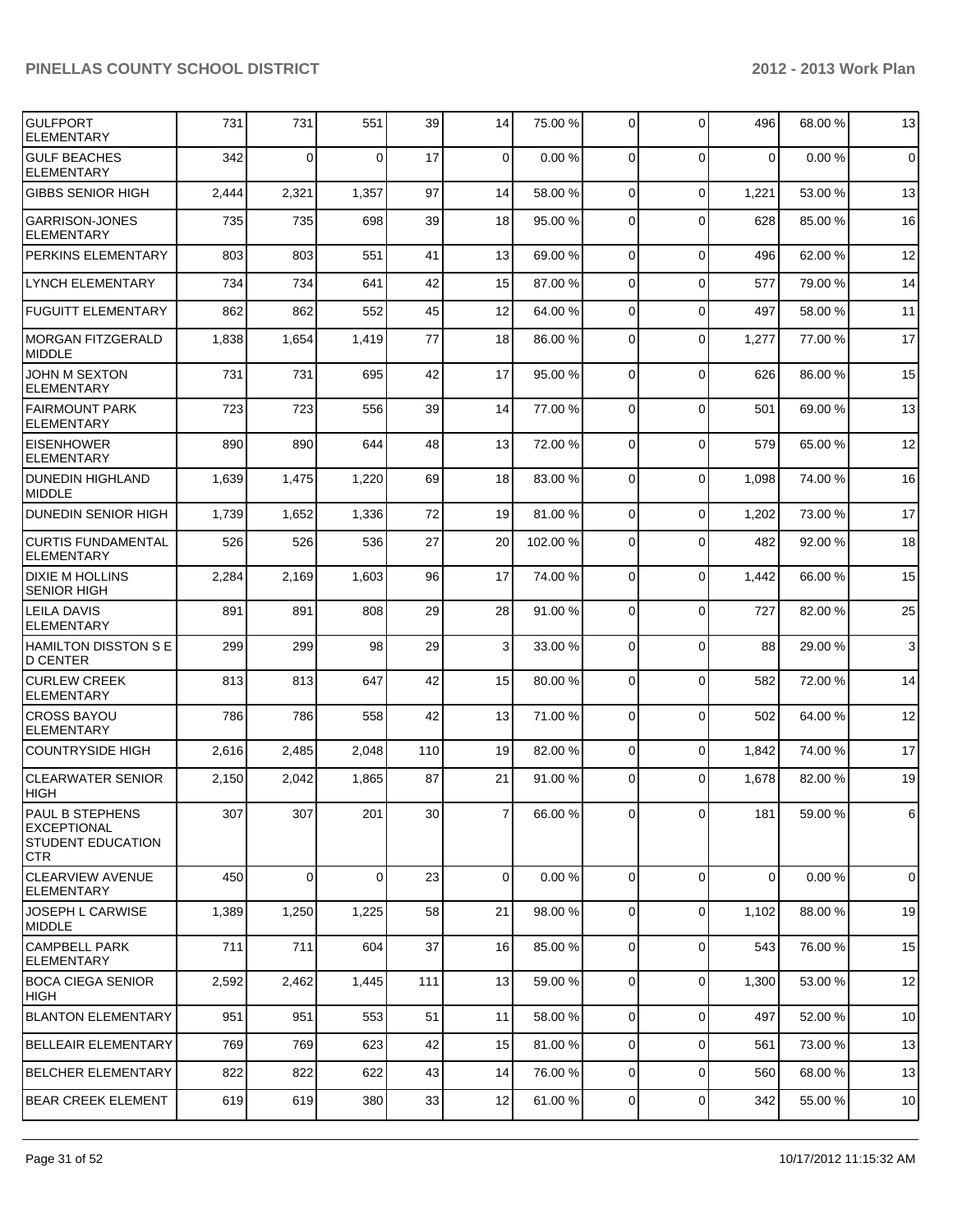| <b>BAY VISTA</b><br><b>FUNDAMENTAL</b><br><b>ELEMENTARY</b> | 731     | 731     | 646    | 39    | 17              | 88.00 %  | $\Omega$       | $\mathbf{0}$   | 581    | 79.00 % | 15             |
|-------------------------------------------------------------|---------|---------|--------|-------|-----------------|----------|----------------|----------------|--------|---------|----------------|
| <b>BAY POINT MIDDLE</b>                                     | 1,586   | 1,427   | 1,117  | 66    | 17              | 78.00 %  | $\Omega$       | $\overline{0}$ | 1,005  | 70.00%  | 15             |
| <b>BAY POINT</b><br><b>ELEMENTARY</b>                       | 753     | 753     | 652    | 40    | 16              | 87.00 %  | 0              | $\overline{0}$ | 587    | 78.00 % | 15             |
| <b>BAUDER ELEMENTARY</b>                                    | 760     | 760     | 808    | 14    | 58              | 106.00 % | $\overline{0}$ | 0              | 727    | 96.00 % | 52             |
| <b>LARGO MIDDLE</b>                                         | 1,124   | 1,011   | 935    | 49    | 19              | 93.00 %  | $\Omega$       | 0              | 841    | 83.00 % | 17             |
| <b>BARDMOOR</b><br><b>ELEMENTARY</b>                        | 731     | 731     | 518    | 23    | 23              | 71.00 %  | $\Omega$       | 0              | 466    | 64.00%  | 20             |
| <b>AZALEA MIDDLE</b>                                        | 1,500   | 1,350   | 1,053  | 63    | 17              | 78.00 %  | $\overline{0}$ | 0              | 946    | 70.00 % | 15             |
| <b>AZALEA ELEMENTARY</b>                                    | 884     | 884     | 696    | 48    | 15              | 79.00 %  | $\overline{0}$ | 0              | 626    | 71.00 % | 13             |
| ANONA ELEMENTARY                                            | 449     | 449     | 402    | 24    | 17              | 89.00 %  | $\overline{0}$ | $\overline{0}$ | 361    | 80.00 % | 15             |
| MCMULLEN-BOOTH<br><b>ELEMENTARY</b>                         | 931     | 931     | 836    | 49    | 17              | 90.00 %  | $\Omega$       | $\overline{0}$ | 752    | 81.00%  | 15             |
| <b>PALM HARBOR</b><br>UNIVERSITY SENIOR<br><b>HIGH</b>      | 2,126   | 2,019   | 2,370  | 86    | 28              | 117.00 % | $\Omega$       | $\Omega$       | 2,133  | 106.00% | 25             |
| <b>BROOKER CREEK</b><br><b>ELEMENTARY</b>                   | 597     | 597     | 589    | 32    | 18              | 99.00 %  | $\Omega$       | $\overline{0}$ | 530    | 89.00 % | 17             |
| <b>IFRONTIER</b><br>ELEMENTARY                              | 723     | 723     | 713    | 39    | 18              | 99.00 %  | $\overline{0}$ | 0              | 642    | 89.00 % | 16             |
| <b>COACHMAN SERVICE</b><br><b>CENTER</b>                    | 542     | 542     | 91     | 25    | $\vert 4 \vert$ | 17.00 %  | $\mathbf 0$    | $\mathbf 0$    | 82     | 15.00 % | 3 <sup>1</sup> |
| <b>FOREST LAKES</b><br><b>ELEMENTARY</b>                    | 705     | 705     | 632    | 38    | 17              | 90.00 %  | $\Omega$       | 0              | 568    | 81.00%  | 15             |
| <b>DOUG JAMERSON</b><br><b>ELEMENTARY</b>                   | 633     | 633     | 522    | 34    | 15              | 83.00 %  | $\Omega$       | $\overline{0}$ | 470    | 74.00 % | 14             |
| JAMES B. SANDERLIN<br>PK-8                                  | 659     | 659     | 496    | 35    | 14              | 75.00 %  | $\Omega$       | $\mathbf{0}$   | 446    | 68.00 % | 13             |
| <b>THURGOOD MARSHALL</b><br><b>FUNDAMENTAL MIDDLE</b>       | 1,260   | 1,134   | 925    | 53    | 17              | 82.00 %  | $\Omega$       | $\Omega$       | 832    | 73.00 % | 16             |
| <b>SUNSET HILLS</b><br><b>ELEMENTARY</b>                    | 623     | 623     | 617    | 33    | 19              | 99.00 %  | $\Omega$       | $\mathbf{0}$   | 555    | 89.00 % | 17             |
| <b>BAYSIDE HIGH</b>                                         | 779     | 623     | 332    | 33    | 10 <sup>1</sup> | 53.00 %  | $\overline{0}$ | $\mathbf 0$    | 299    | 48.00 % | 9              |
| <b>PINELLAS SECONDARY</b><br>SCHOOL                         | 659     | 659     | 108    | 29    | $\vert 4 \vert$ | 16.00 %  | $\overline{0}$ | 0              | 98     | 15.00 % | 3              |
| <b>LEALMAN</b><br><b>INTERMEDIATE</b>                       | 537     | 483     | 399    | 23    | 17              | 83.00 %  | $\overline{0}$ | 0              | 359    | 74.00 % | 16             |
| HIGH POINT<br><b>ELEMENTARY</b>                             | 731     | 731     | 658    | 39    | 17              | 90.00%   | $\overline{0}$ | 0              | 592    | 81.00 % | 15             |
| <b>DUNEDIN ELEMENTARY</b>                                   | 774     | 774     | 698    | 43    | 16              | 90.00 %  | $\overline{0}$ | $\overline{0}$ | 628    | 81.00%  | 15             |
| <b>NEW HEIGHTS</b><br><b>ELEMENTARY</b>                     | 842     | 842     | 750    | 47    | 16              | 89.00 %  | $\overline{0}$ | 0              | 675    | 80.00 % | 14             |
|                                                             | 125,506 | 118,801 | 95,776 | 5,930 | 16              | 80.62%   | 0              | $\mathbf{0}$   | 86,169 | 72.53 % | 15             |

The COFTE Projected Total (86,169) for 2016 - 2017 must match the Official Forecasted COFTE Total (86,169 ) for 2016 - 2017 before this section can be completed. In the event that the COFTE Projected Total does not match the Official forecasted COFTE, then the Balanced Projected COFTE Table should be used to balance COFTE.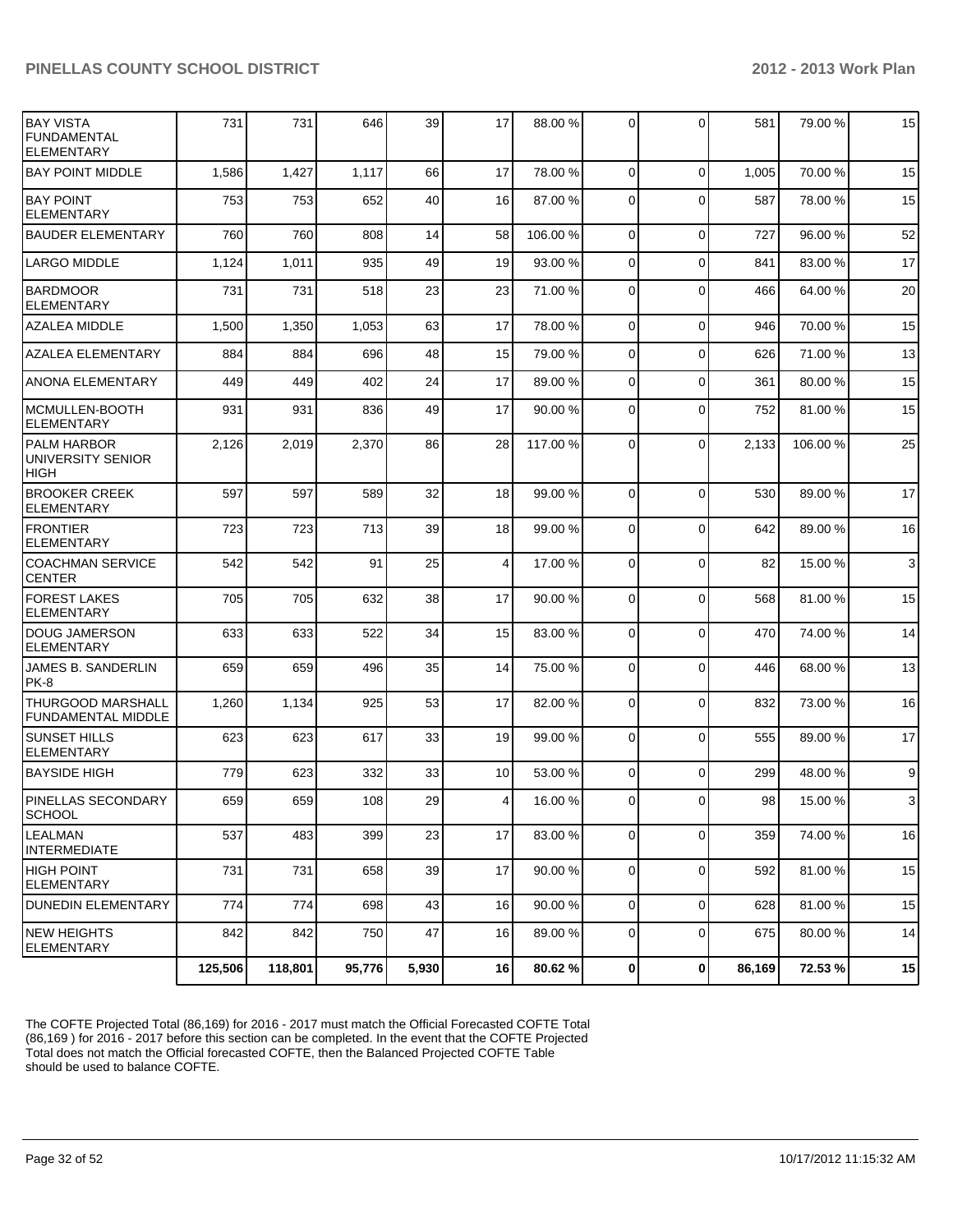| Projected COFTE for 2016 - 2017 |        |
|---------------------------------|--------|
| Elementary (PK-3)               | 27,799 |
| Middle (4-8)                    | 33,299 |
| High (9-12)                     | 25,071 |
|                                 | 86,169 |

| <b>Grade Level Type</b> | <b>Balanced Projected</b><br>COFTE for 2016 - 2017 |
|-------------------------|----------------------------------------------------|
| Elementary (PK-3)       |                                                    |
| Middle (4-8)            |                                                    |
| High (9-12)             |                                                    |
|                         | 86,169                                             |

#### **Relocatable Replacement**

Number of relocatable classrooms clearly identified and scheduled for replacement in the school board adopted financially feasible 5-year district work program.

| Location                       | $2012 - 2013$ | $2013 - 2014$  | $2014 - 2015$ | $2015 - 2016$ | 2016 - 2017    | Year 5 Total   |
|--------------------------------|---------------|----------------|---------------|---------------|----------------|----------------|
| <b>CURLEW CREEK ELEMENTARY</b> | $\mathbf 0$   | $\overline{2}$ | $\Omega$      | 0             | $\Omega$       | $\overline{2}$ |
| IDUNEDIN SENIOR HIGH           | $\mathbf 0$   | $\Omega$       | $\mathbf{1}$  | 0             | $\overline{0}$ | 1              |
| CALVIN A. HUNSINGER SCHOOL     | $\Omega$      |                | $\Omega$      | $\Omega$      | 0              | 1              |
| CLEARWATER FUNDAMENTAL MIDDLE  | 2             | $\Omega$       | $\Omega$      | $\mathbf 0$   | $\Omega$       | $\overline{2}$ |
| LAKEWOOD SENIOR HIGH           | 0             | $\Omega$       |               |               |                | 3 <sup>1</sup> |
| LEALMAN AVENUE ELEMENTARY      | 3             | $\Omega$       | $\Omega$      | $\Omega$      | $\Omega$       | $\overline{3}$ |
| MADEIRA BEACH FUNDAMENTAL K-8  | 0             | $\Omega$       |               |               |                | 3 <sup>1</sup> |
| <b>CROSS BAYOU ELEMENTARY</b>  | $\Omega$      |                | 0             | 0             | $\Omega$       | 1              |
| <b>COUNTRYSIDE HIGH</b>        | 0             | $\Omega$       |               |               |                | 3 <sup>1</sup> |
| <b>CLEARWATER SENIOR HIGH</b>  | $\Omega$      | $\Omega$       |               | $\Omega$      | $\Omega$       | 1              |
| <b>BAY POINT ELEMENTARY</b>    | $\mathbf 0$   | $\Omega$       |               |               | 0              | $\mathsf{2}$   |
| <b>BAUDER ELEMENTARY</b>       | $\Omega$      | $\Omega$       |               | 1             | 0              | $\overline{2}$ |
| LARGO MIDDLE                   | $\mathbf 0$   | $\mathbf 0$    | 1             |               |                | $\overline{3}$ |
| <b>ANONA ELEMENTARY</b>        |               |                | $\Omega$      | $\Omega$      | $\Omega$       | $\overline{2}$ |
| MEADOWLAWN MIDDLE              | $\Omega$      | $\Omega$       | $\Omega$      | 2             | $\Omega$       | $\overline{2}$ |
| MOUNT VERNON ELEMENTARY        | 8             | $\Omega$       | $\Omega$      | $\Omega$      |                | 9              |
| <b>NORTHWEST ELEMENTARY</b>    |               | $\Omega$       | $\Omega$      | $\Omega$      | $\Omega$       | $\mathbf{1}$   |
| <b>ORANGE GROVE ELEMENTARY</b> | 0             | $\Omega$       | $\Omega$      |               | 2              | 3              |
| OSCEOLA FUNDAMENTAL HIGH       | $\Omega$      |                |               |               |                | $\overline{4}$ |
| ST PETERSBURG HIGH             | $\Omega$      | $\Omega$       | $\Omega$      | $\Omega$      | 2              | 2 <sub>1</sub> |
| CYPRESS WOODS ELEMENTARY       | 3             | $\Omega$       |               | $\Omega$      | $\Omega$       | $\overline{4}$ |
| DOUG JAMERSON ELEMENTARY       | 0             | 3              | $\Omega$      | $\Omega$      | 0              | $\overline{3}$ |
| <b>FOREST LAKES ELEMENTARY</b> |               | $\Omega$       | U             | $\Omega$      | 0              | $\overline{2}$ |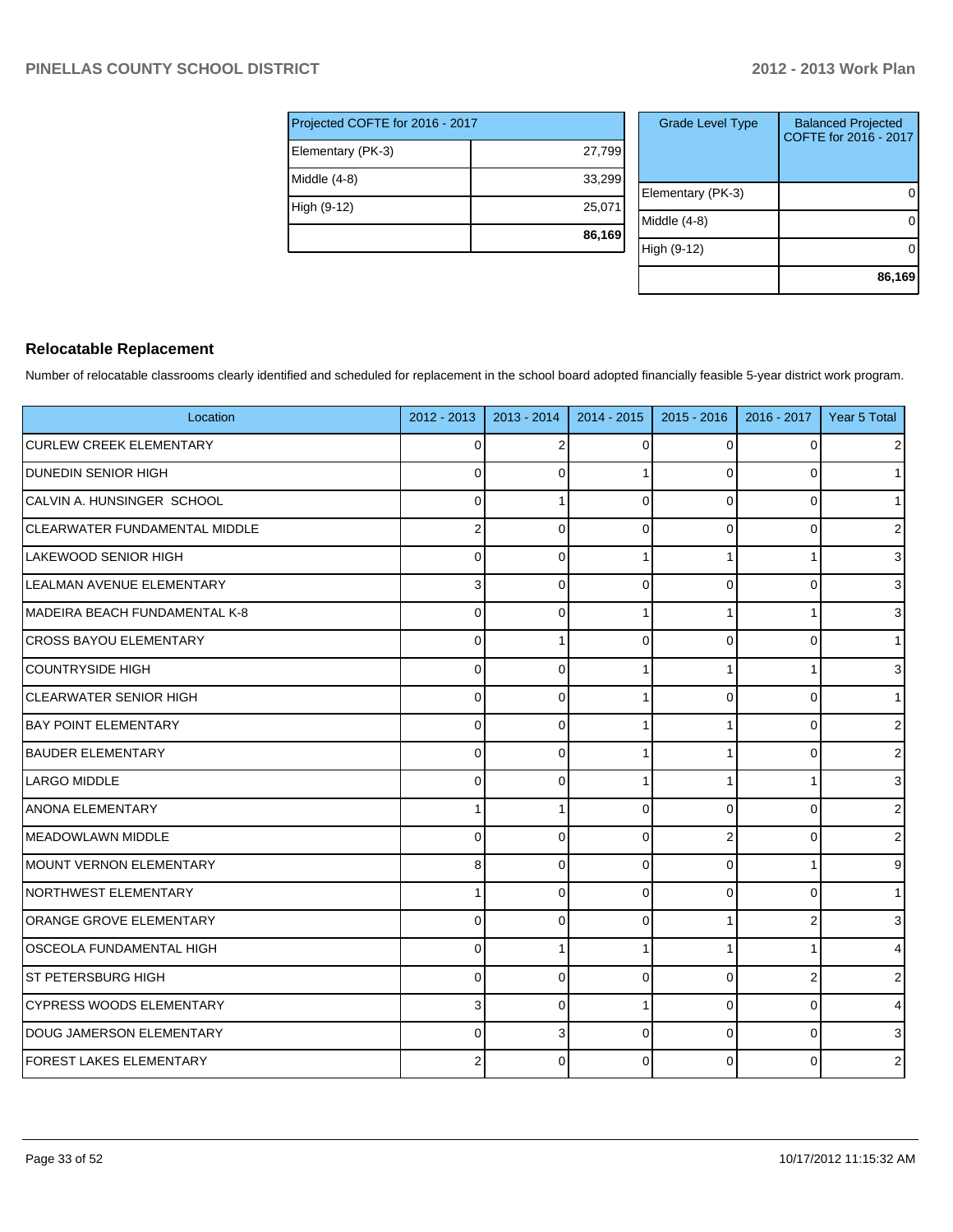| IBROOKER CREEK ELEMENTARY       |                 |    |    |    |    |      |
|---------------------------------|-----------------|----|----|----|----|------|
| Total Relocatable Replacements: | 20 <sub>1</sub> | ۱0 | 10 | 10 | 10 | 60 l |

## **Charter Schools Tracking**

Information regarding the use of charter schools.

| Location-Type                           | # Relocatable<br>units or<br>permanent<br>classrooms | Owner               | <b>Year Started or</b><br><b>Scheduled</b> | <b>Student</b><br><b>Stations</b> | <b>Students</b><br><b>Enrolled</b> | Years in<br>Contract | <b>Total Charter</b><br><b>Students</b><br>projected for<br>2016 - 2017 |
|-----------------------------------------|------------------------------------------------------|---------------------|--------------------------------------------|-----------------------------------|------------------------------------|----------------------|-------------------------------------------------------------------------|
| Academie DaVinci-Elem                   |                                                      | 16 LEASE RENT       | 1997                                       | 232                               | 232                                | 15                   | 232                                                                     |
| Plato Academy-K-8                       |                                                      | 16 LEASE RENT       | 2004                                       | 364                               | 364                                | 9                    | 364                                                                     |
| St. Pete Collegiate-High                | 5                                                    | <b>LEASE RENT</b>   | 2004                                       | 125                               | 220                                | 9                    | 235                                                                     |
| Athenian Academy-Elem&Middle            |                                                      | 17 LEASE RENT       | 2000                                       | 320                               | 278                                | 11                   | 320                                                                     |
| Pinellas Prep-Grades 4-8                |                                                      | 28 PRIVATE          | 2002                                       | 618                               | 440                                | 11                   | 440                                                                     |
| New Start High School                   | $\overline{9}$                                       | <b>LEASE RENT</b>   | 2008                                       | 370                               | 314                                | $\overline{4}$       | 370                                                                     |
| Alfred Adler - Elem                     |                                                      | 10 LEASE RENT       | 2008                                       | 150                               | 95                                 | 5                    | 150                                                                     |
| Imagine Charter - Elem                  |                                                      | 20 LEASE RENT       | 2007                                       | 324                               | 284                                | 5                    | 324                                                                     |
| Imagine Middle - Middle                 |                                                      | 10 LEASE RENT       | 2009                                       | 132                               | 125                                | 4                    | 132                                                                     |
| Plato North Academy - K-8               |                                                      | 19 LEASE RENT       | 2010                                       | 320                               | 320                                | $\overline{c}$       | 364                                                                     |
| Plato South Academy - K-8               | 20 <sup>1</sup>                                      | LEASE RENT          | 2010                                       | 320                               | 320                                | $\overline{c}$       | 364                                                                     |
| Mavericks in Education - High           |                                                      | 8LEASE RENT         | 2009                                       | 260                               | 253                                | 4                    | 550                                                                     |
| Mavericks South                         |                                                      | <b>8ILEASE RENT</b> | 2011                                       | 262                               | 253                                | $\overline{2}$       | 550                                                                     |
| NewPoint Charter School                 |                                                      | 9 LEASE PURCHASE    | 2011                                       | 225                               | 90                                 | $\overline{2}$       | 225                                                                     |
| Pinellas Primary Academy                |                                                      | 21 PRIVATE          | 2011                                       | 378                               | 324                                | $\overline{2}$       | 324                                                                     |
| <b>Ben Gamla Pinellas</b>               |                                                      | 8LEASE RENT         | 2012                                       | 156                               | 71                                 | $\mathbf{1}$         | 200                                                                     |
| Windsor Preparatory Academy             |                                                      | 13 LEASE RENT       | 2012                                       | 250                               | 190                                | 1                    | 580                                                                     |
| Pinellas Academy of Math and<br>Science |                                                      | 26 LEASE RENT       | 2012                                       | 500                               | 484                                | 1                    | 750                                                                     |
| Plato Academy - Seminole                |                                                      | 20 LEASE RENT       | 2011                                       | 276                               | 276                                | $\overline{c}$       | 364                                                                     |
| Plato Academy - Tarpon                  |                                                      | 16 LEASE RENT       | 2012                                       | 210                               | 210                                | 1                    | 364                                                                     |
| MycroSchool Pinellas                    | 5 <sup>1</sup>                                       | LEASE RENT          | 2012                                       | 120                               |                                    | 1                    | 250                                                                     |
|                                         | 304                                                  |                     |                                            | 5,912                             | 5,144                              |                      | 7,452                                                                   |

#### **Special Purpose Classrooms Tracking**

The number of classrooms that will be used for certain special purposes in the current year, by facility and type of classroom, that the district will, 1), not use for educational purposes, and 2), the co-teaching classrooms that are not open plan classrooms and will be used for educational purposes.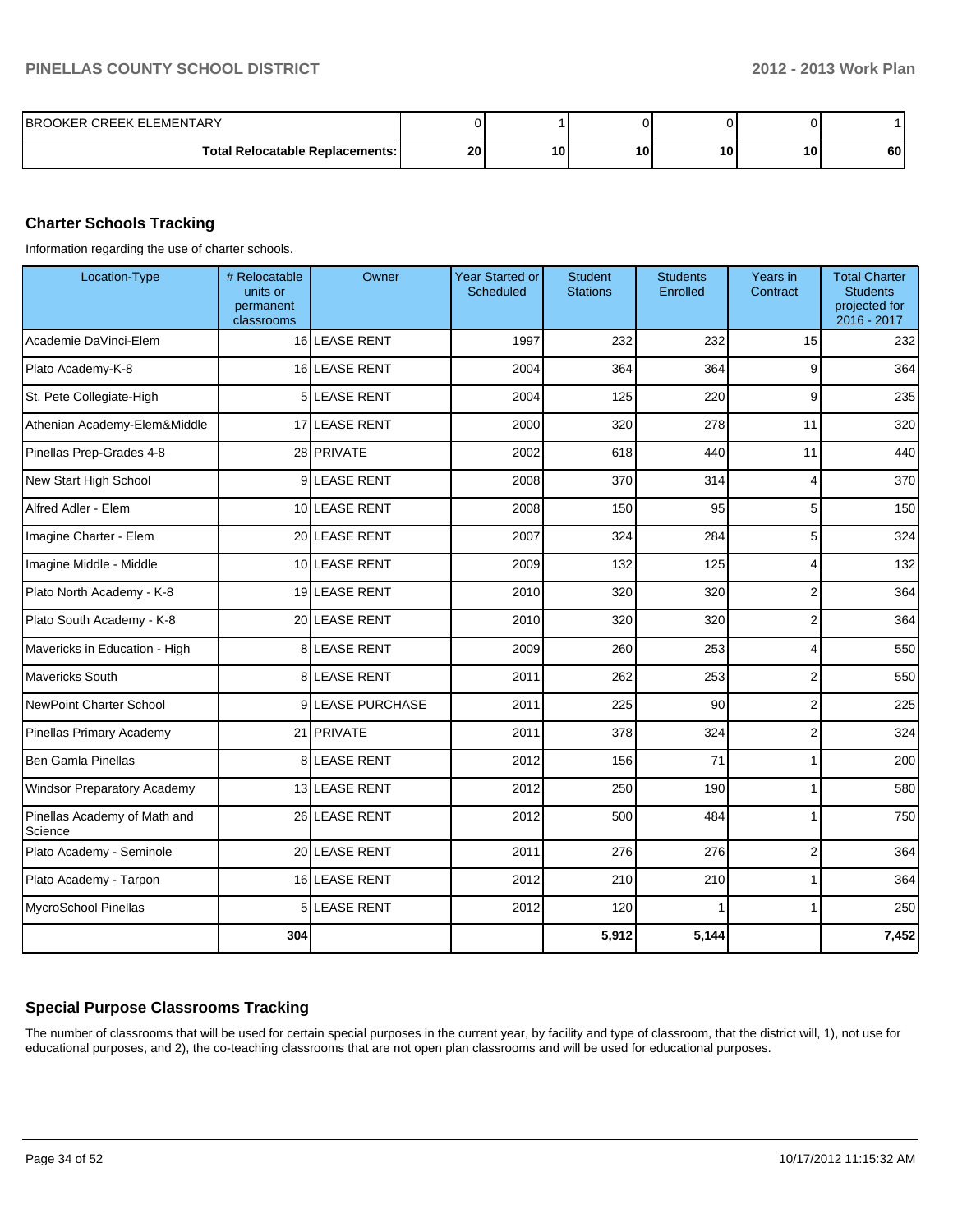| School                                                | School Type                          | # of Elementary<br>K-3 Classrooms | # of Middle 4-8<br>Classrooms        | # of High 9-12<br>Classrooms        | # of ESE<br>Classrooms | # of Combo<br>Classrooms        | <b>Total</b><br><b>Classrooms</b> |
|-------------------------------------------------------|--------------------------------------|-----------------------------------|--------------------------------------|-------------------------------------|------------------------|---------------------------------|-----------------------------------|
|                                                       | <b>Total Educational Classrooms:</b> | $\Omega$                          | 0                                    | $\bf{0}$                            | $\Omega$               | $\bf{0}$                        | 0                                 |
| School                                                | School Type                          | # of Elementary<br>K-3 Classrooms | # of Middle 4-8<br><b>Classrooms</b> | # of High 9-12<br><b>Classrooms</b> | # of ESE<br>Classrooms | # of Combo<br><b>Classrooms</b> | <b>Total</b><br><b>Classrooms</b> |
| LARGO MIDDLE                                          | Co-Teaching                          | $\Omega$                          | 2                                    | $\mathbf{0}$                        | $\Omega$               | $\Omega$                        | 2                                 |
| <b>BAUDER ELEMENTARY</b>                              | Co-Teaching                          |                                   | $\Omega$                             | O                                   | $\Omega$               |                                 |                                   |
| <b>BELLEAIR ELEMENTARY</b>                            | Co-Teaching                          |                                   | $\Omega$                             | $\Omega$                            | $\Omega$               | $\Omega$                        |                                   |
| <b>GIBBS SENIOR HIGH</b>                              | Co-Teaching                          | $\Omega$                          | $\Omega$                             | 17                                  | $\Omega$               | $\Omega$                        | 17                                |
| <b>LAKEVIEW FUNDAMENTAL</b><br><b>ELEMENTARY</b>      | Co-Teaching                          |                                   | $\Omega$                             | $\Omega$                            | $\Omega$               | $\Omega$                        |                                   |
| <b>LARGO SENIOR HIGH</b>                              | Co-Teaching                          | $\Omega$                          | 0                                    | 7                                   | $\Omega$               | 0                               | 7                                 |
| <b>MELROSE ELEMENTARY</b>                             | Co-Teaching                          |                                   | 0                                    | U                                   | $\Omega$               | $\Omega$                        | 1                                 |
| PINELLAS PARK ELEMENTARY                              | Co-Teaching                          |                                   | 0                                    | 0                                   | $\Omega$               | $\Omega$                        | 1                                 |
| PINELLAS PARK MIDDLE                                  | Co-Teaching                          | $\Omega$                          | 3                                    | O                                   | $\Omega$               | $\Omega$                        | 3                                 |
| PINELLAS PARK SENIOR HIGH                             | Co-Teaching                          | $\Omega$                          | 0                                    |                                     | $\Omega$               | 0                               | $\overline{2}$                    |
| <b>RIDGECREST ELEMENTARY</b>                          | Co-Teaching                          |                                   | 0                                    | O                                   | $\Omega$               | $\Omega$                        | 1                                 |
| <b>SAFETY HARBOR ELEMENTARY</b>                       | Co-Teaching                          |                                   | 0                                    | O                                   | $\Omega$               | 0                               | 1                                 |
| <b>ST PETERSBURG HIGH</b>                             | Co-Teaching                          | 0                                 | 0                                    |                                     | $\Omega$               | 0                               | 1                                 |
| <b>SEMINOLE ELEMENTARY</b>                            | Co-Teaching                          |                                   | 0                                    | 0                                   | $\Omega$               | 0                               | 4                                 |
| SEVENTY-FOURTH STREET<br><b>ELEMENTARY</b>            | Co-Teaching                          |                                   | 0                                    | O                                   | $\Omega$               | 0                               | 1                                 |
| <b>SKYCREST ELEMENTARY</b>                            | Co-Teaching                          | 2                                 |                                      | $\Omega$                            | $\Omega$               | $\Omega$                        | 3                                 |
| PALM HARBOR UNIVERSITY<br><b>SENIOR HIGH</b>          | Co-Teaching                          | $\Omega$                          | $\Omega$                             |                                     | $\Omega$               | $\Omega$                        | $\overline{7}$                    |
| <b>BROOKER CREEK ELEMENTARY</b>                       | Co-Teaching                          | $\overline{2}$                    | 0                                    | 0                                   | $\mathbf 0$            | 0                               | $\overline{2}$                    |
| HIGH POINT ELEMENTARY                                 | Co-Teaching                          | 3                                 | $\Omega$                             | $\Omega$                            | $\Omega$               | $\Omega$                        | 3                                 |
| <b>DUNEDIN ELEMENTARY</b>                             | Co-Teaching                          | 6                                 | 0                                    | $\Omega$                            | $\Omega$               | 0                               | 6                                 |
| JAMES B. SANDERLIN PK-8                               | Co-Teaching                          |                                   | 0                                    | 0                                   | $\Omega$               | 0                               | 1                                 |
| <b>THURGOOD MARSHALL</b><br><b>FUNDAMENTAL MIDDLE</b> | Co-Teaching                          | $\mathbf 0$                       | 5                                    | 0                                   | $\Omega$               | 0                               | $5\phantom{.0}$                   |
| JOSEPH L CARWISE MIDDLE                               | Co-Teaching                          | $\mathbf 0$                       | 7                                    | 0                                   | $\mathbf 0$            | 0                               | $\overline{7}$                    |
| <b>CROSS BAYOU ELEMENTARY</b>                         | Co-Teaching                          |                                   | 0                                    | 0                                   | $\Omega$               | 0                               | 1                                 |
| HAMILTON DISSTON S E D<br><b>CENTER</b>               | Co-Teaching                          | $\mathbf 0$                       | 0                                    |                                     | $\Omega$               | 0                               | 1                                 |
| LEILA DAVIS ELEMENTARY                                | Co-Teaching                          | $\overline{c}$                    | 1.                                   | 0                                   | $\mathbf 0$            | 0                               | 3                                 |
| <b>EISENHOWER ELEMENTARY</b>                          | Co-Teaching                          | 18                                | 0                                    | 0                                   | $\mathbf 0$            | 0                               | 18                                |
| <b>MORGAN FITZGERALD MIDDLE</b>                       | Co-Teaching                          | 0                                 | 4                                    | 0                                   | 0                      | 0                               | $\overline{4}$                    |
| <b>FUGUITT ELEMENTARY</b>                             | Co-Teaching                          |                                   | 0                                    | 0                                   | $\mathbf 0$            | 0                               | 1                                 |
| GARRISON-JONES ELEMENTARY                             | Co-Teaching                          | 1                                 | 0                                    | 0                                   | $\mathbf 0$            | 0                               | 1                                 |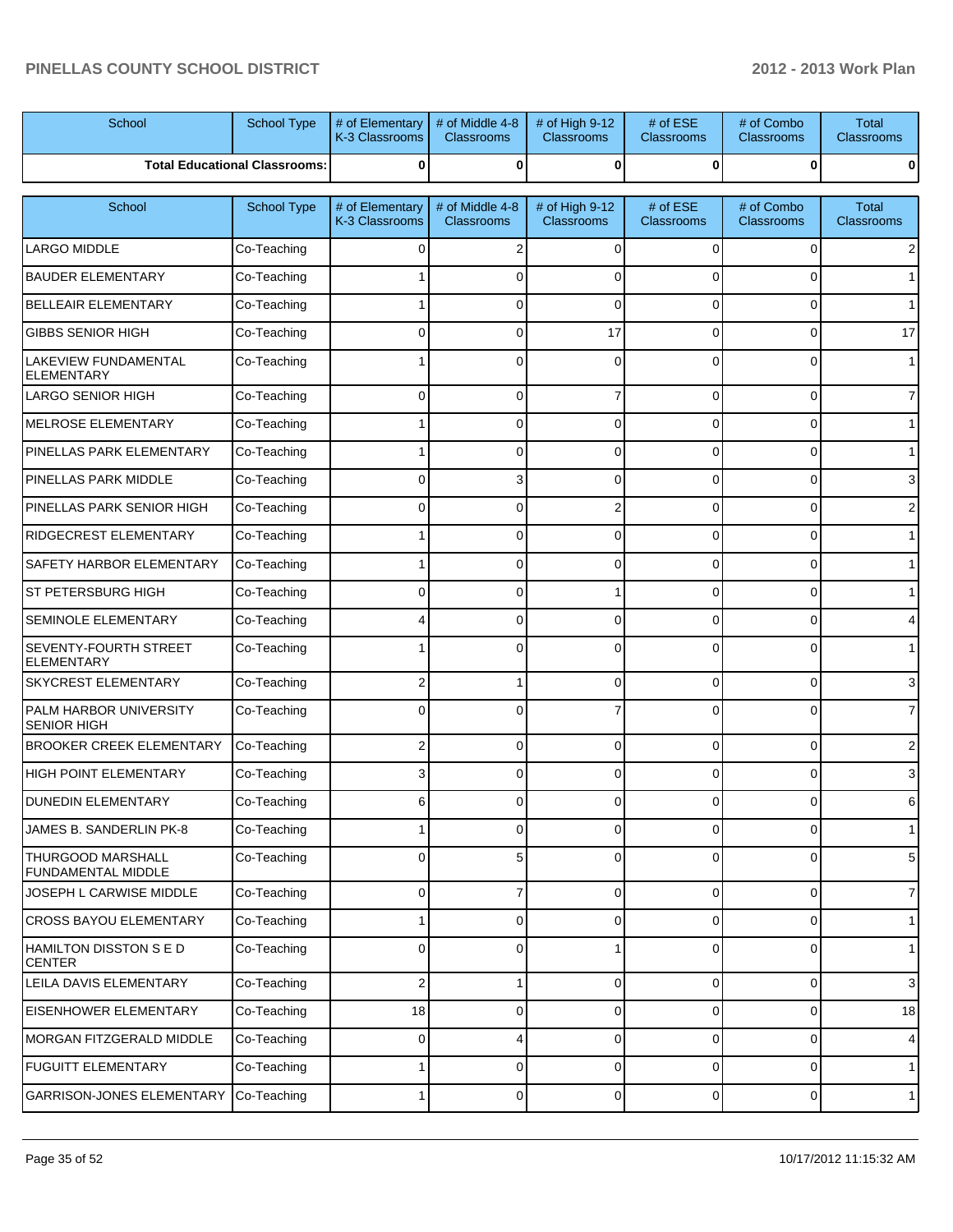| <b>NORTHEAST HIGH</b>                         | Co-Teaching                          | 0  | n        |          |          | ∩        | 1              |
|-----------------------------------------------|--------------------------------------|----|----------|----------|----------|----------|----------------|
| NORTHWEST ELEMENTARY                          | Co-Teaching                          |    | 0        | 0        | $\Omega$ | 0        | $\mathbf{1}$   |
| OAK GROVE MIDDLE                              | Co-Teaching                          | 0  | 9        | 0        | $\Omega$ | $\Omega$ | 9              |
| <b>OAKHURST ELEMENTARY</b>                    | Co-Teaching                          |    |          | 0        | $\Omega$ | 0        | $\overline{2}$ |
| ORANGE GROVE ELEMENTARY                       | Co-Teaching                          | 0  | 2        | 0        | $\Omega$ | 0        | $\overline{2}$ |
| <b>OZONA ELEMENTARY</b>                       | Co-Teaching                          |    | 0        | 0        | 0        | 0        | $\overline{2}$ |
| <b>PALM HARBOR MIDDLE</b>                     | Co-Teaching                          | 0  | 3        | 0        | 0        | $\Omega$ | 3              |
| <b>RICHARD L SANDERS SCHOOL</b>               | Co-Teaching                          | 0  | 0        | 2        | 0        | 0        | $\overline{2}$ |
| <b>CLEARWATER INTERMEDIATE</b>                | Co-Teaching                          | 0  | 2        | 0        | 0        | 0        | $\overline{2}$ |
| <b>STARKEY ELEMENTARY</b>                     | Co-Teaching                          |    | 0        | ∩        | 0        | $\Omega$ | 1 <sup>1</sup> |
| MARJORIE KINNAN RAWLINGS<br><b>ELEMENTARY</b> | Co-Teaching                          |    | 0        | ∩        | 0        | $\Omega$ | 1              |
| <b>TARPON SPRINGS SENIOR HIGH</b>             | Co-Teaching                          | 0  | 0        | 6        | U        | $\Omega$ | 6              |
| <b>TARPON SPRINGS MIDDLE</b>                  | Co-Teaching                          | 0  |          |          |          | 0        | $\overline{4}$ |
| IEAST LAKE HIGH                               | Co-Teaching                          | 0  | U        | 8        | 0        | 0        | 8              |
| CYPRESS WOODS ELEMENTARY                      | Co-Teaching                          |    |          | O        | 0        | 0        | $\overline{3}$ |
| LLAKE SAINT GEORGE<br><b>ELEMENTARY</b>       | Co-Teaching                          |    | 0        | 0        | $\Omega$ | 0        | 1 <sup>1</sup> |
| NEW HEIGHTS ELEMENTARY                        | Co-Teaching                          |    | $\Omega$ | $\Omega$ | $\Omega$ | $\Omega$ | 1              |
|                                               | <b>Total Co-Teaching Classrooms:</b> | 59 | 45       | 52       |          |          | 156            |

#### **Infrastructure Tracking**

**Necessary offsite infrastructure requirements resulting from expansions or new schools. This section should include infrastructure information related to capacity project schedules and other project schedules (Section 4).**

No project requiring offsite infrastructure

**Proposed location of planned facilities, whether those locations are consistent with the comprehensive plans of all affected local governments, and recommendations for infrastructure and other improvements to land adjacent to existing facilities. Provisions of 1013.33(12), (13) and (14) and 1013.36 must be addressed for new facilities planned within the 1st three years of the plan (Section 5).**

Not Specified

**Consistent with Comp Plan?** No

#### **Net New Classrooms**

The number of classrooms, by grade level and type of construction, that were added during the last fiscal year.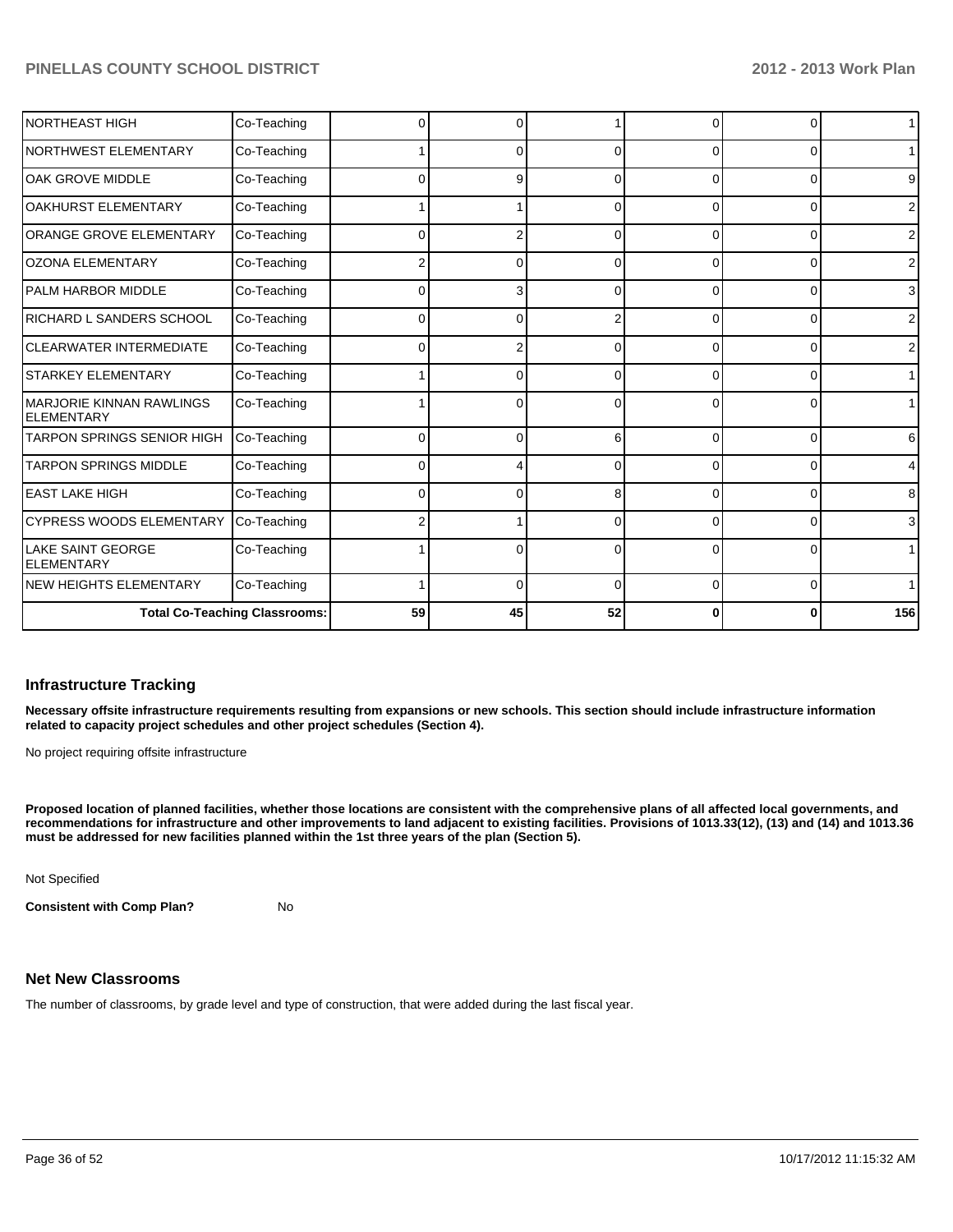| List the net new classrooms added in the 2011 - 2012 fiscal year.                                                                                       |                              |                            | Ivear.                         |                        | List the net new classrooms to be added in the 2012 - 2013 fiscal      |                             |                                |                        |
|---------------------------------------------------------------------------------------------------------------------------------------------------------|------------------------------|----------------------------|--------------------------------|------------------------|------------------------------------------------------------------------|-----------------------------|--------------------------------|------------------------|
| "Classrooms" is defined as capacity carrying classrooms that are added to increase<br>capacity to enable the district to meet the Class Size Amendment. |                              |                            |                                |                        | Totals for fiscal year 2012 - 2013 should match totals in Section 15A. |                             |                                |                        |
| Location                                                                                                                                                | $2011 - 2012$ #<br>Permanent | $2011 - 2012$ #<br>Modular | $2011 - 2012$ #<br>Relocatable | $2011 - 2012$<br>Total | $2012 - 2013$ #<br>Permanent                                           | $2012 - 2013 \#$<br>Modular | $2012 - 2013$ #<br>Relocatable | $2012 - 2013$<br>Total |
| Elementary (PK-3)                                                                                                                                       |                              |                            |                                |                        |                                                                        |                             |                                |                        |
| Middle (4-8)                                                                                                                                            |                              |                            |                                |                        |                                                                        |                             |                                |                        |
| High (9-12)                                                                                                                                             |                              |                            |                                |                        |                                                                        |                             |                                |                        |
|                                                                                                                                                         |                              |                            |                                |                        |                                                                        |                             |                                |                        |

#### **Relocatable Student Stations**

Number of students that will be educated in relocatable units, by school, in the current year, and the projected number of students for each of the years in the workplan.

| <b>Site</b>                      | 2012 - 2013 | 2013 - 2014 | 2014 - 2015 | $2015 - 2016$ | 2016 - 2017    | 5 Year Average |
|----------------------------------|-------------|-------------|-------------|---------------|----------------|----------------|
| <b>LEALMAN INTERMEDIATE</b>      | 44          | 66          | 66          | 66            | 0              | 48             |
| <b>ANONA ELEMENTARY</b>          | 123         | 123         | 123         | 123           | $\overline{0}$ | 98             |
| <b>AZALEA ELEMENTARY</b>         | 54          | 0           | $\Omega$    | 0             | 0              | 11             |
| AZALEA MIDDLE                    | 0           | 0           | 0           | 0             | 0              | $\pmb{0}$      |
| <b>BARDMOOR ELEMENTARY</b>       | 0           | $\mathbf 0$ | $\Omega$    | $\Omega$      | 0              | $\mathbf 0$    |
| <b>LARGO MIDDLE</b>              | 0           | 90          | 90          | 90            | $\overline{0}$ | 54             |
| <b>BAUDER ELEMENTARY</b>         | 102         | 116         | 116         | 116           | 0              | 90             |
| <b>IBAY POINT ELEMENTARY</b>     | 116         | 116         | 116         | 116           | 0              | 93             |
| <b>BAY POINT MIDDLE</b>          | 0           | 44          | 44          | 44            | 0              | 26             |
| BAY VISTA FUNDAMENTAL ELEMENTARY | 0           | $\Omega$    | $\Omega$    | $\Omega$      | 0              | $\mathbf 0$    |
| <b>IBEAR CREEK ELEMENTARY</b>    | 179         | 179         | 179         | 179           | 0              | 143            |
| <b>BELCHER ELEMENTARY</b>        | 62          | 62          | 62          | 62            | 0              | 50             |
| BELLEAIR ELEMENTARY              | 20          | 38          | 38          | 38            | 0              | 27             |
| <b>BLANTON ELEMENTARY</b>        | 202         | 202         | 202         | 202           | 0              | 162            |
| BOCA CIEGA SENIOR HIGH           | 0           | $\mathbf 0$ | 0           | 0             | 0              | $\mathbf 0$    |
| <b>GIBBS SENIOR HIGH</b>         | $\Omega$    | $\Omega$    | $\Omega$    | $\Omega$      | $\Omega$       | $\Omega$       |
| <b>GULF BEACHES ELEMENTARY</b>   | 0           | 0           | $\Omega$    | 0             | 0              | $\mathbf 0$    |
| <b>GULFPORT ELEMENTARY</b>       | 0           | $\mathbf 0$ | $\Omega$    | $\Omega$      | 0              | $\mathbf 0$    |
| HARRIS TIPS CENTER               | 0           | 0           | $\Omega$    | $\Omega$      | 0              | $\mathbf 0$    |
| HIGHLAND LAKES ELEMENTARY        | 0           | 0           | $\Omega$    | 0             | 0              | $\mathbf 0$    |
| CALVIN A. HUNSINGER SCHOOL       | 18          | 36          | 36          | 36            | 0              | 25             |
| ICLEARWATER FUNDAMENTAL MIDDLE   | 0           | 44          | 44          | 44            | $\overline{0}$ | 26             |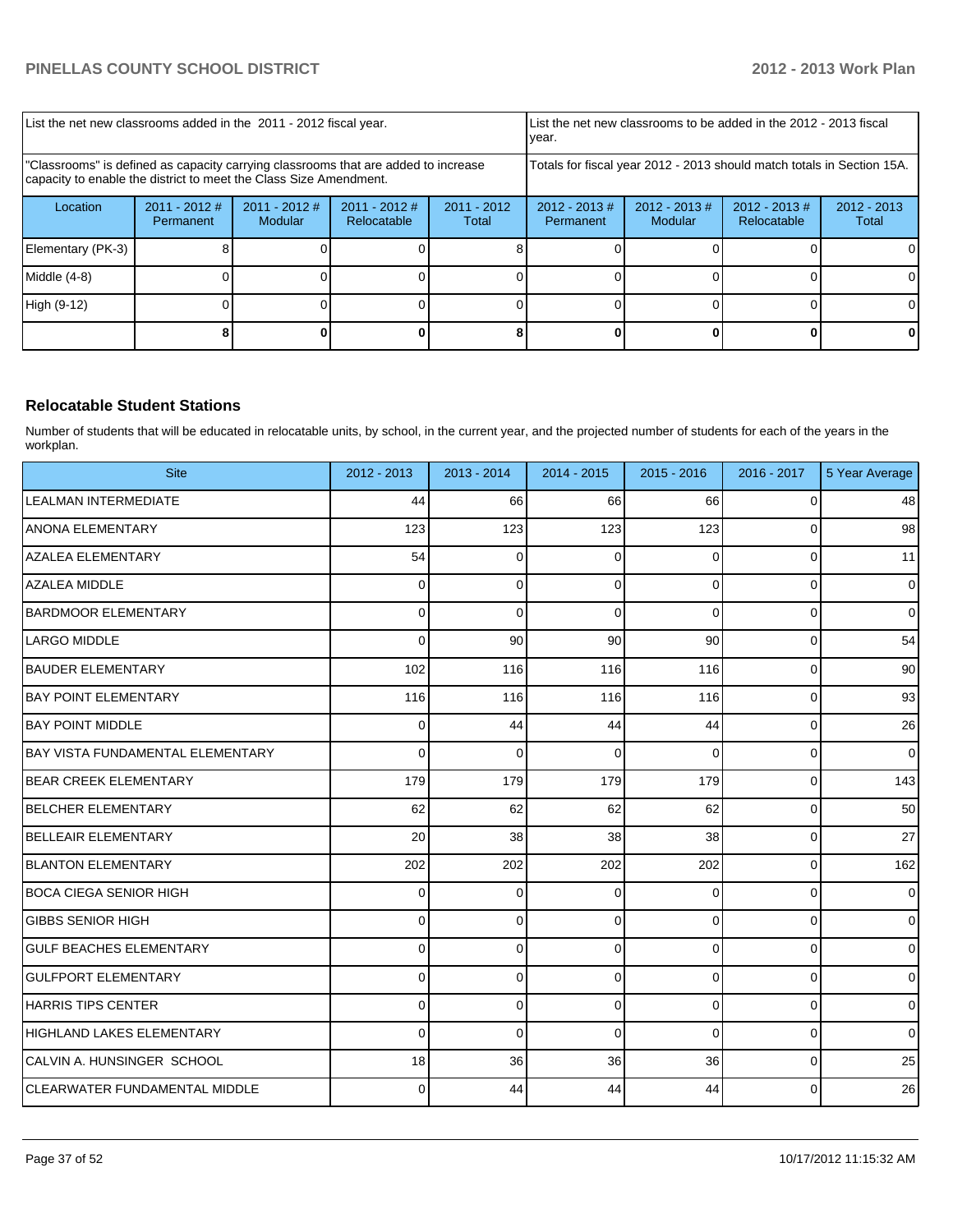| KINGS HIGHWAY ELEMENTARY           | $\Omega$       | 0           | 0           | $\overline{0}$ | $\overline{0}$ | $\overline{0}$ |
|------------------------------------|----------------|-------------|-------------|----------------|----------------|----------------|
| LAKEVIEW FUNDAMENTAL ELEMENTARY    | 144            | 144         | 144         | 144            | $\mathbf{0}$   | 115            |
| LAKEWOOD ELEMENTARY                | 54             | 54          | 54          | 54             | $\overline{0}$ | 43             |
| LAKEWOOD SENIOR HIGH               | 225            | 255         | 250         | 250            | $\overline{0}$ | 196            |
| LARGO CENTRAL ELEMENTARY           | 0              | 0           | 0           | $\Omega$       | $\overline{0}$ | $\overline{0}$ |
| <b>LARGO SENIOR HIGH</b>           | 0              | $\mathbf 0$ | 0           | $\Omega$       | $\overline{0}$ | $\overline{0}$ |
| LEALMAN AVENUE ELEMENTARY          | 69             | 69          | 69          | 69             | $\overline{0}$ | 55             |
| MADEIRA BEACH FUNDAMENTAL K-8      | 18             | 18          | 80          | 80             | $\overline{0}$ | 39             |
| <b>MAXIMO ELEMENTARY</b>           | 170            | 72          | 72          | 72             | $\overline{0}$ | 77             |
| <b>MEADOWLAWN MIDDLE</b>           | 208            | 208         | 208         | 208            | $\overline{0}$ | 166            |
| MELROSE ELEMENTARY                 | 0              | 0           | 0           | $\Omega$       | $\overline{0}$ | $\overline{0}$ |
| MILDRED HELMS ELEMENTARY           | 66             | 66          | 66          | 66             | $\overline{0}$ | 53             |
| TOMLINSON ADULT LEARNING CENTER    | 0              | 0           | 0           | $\Omega$       | $\overline{0}$ | $\overline{0}$ |
| PINELLAS PARK ELEMENTARY           | 36             | 18          | 18          | 18             | $\overline{0}$ | 18             |
| PINELLAS PARK MIDDLE               | 44             | 110         | 110         | 110            | $\overline{0}$ | 75             |
| PINELLAS PARK SENIOR HIGH          | 0              | $\mathbf 0$ | 0           | $\Omega$       | $\overline{0}$ | $\overline{0}$ |
| PLUMB ELEMENTARY                   | 190            | 190         | 190         | 190            | $\overline{0}$ | 152            |
| PONCE DE LEON ELEMENTARY           | 54             | 36          | 36          | 36             | $\overline{0}$ | 32             |
| <b>RIDGECREST ELEMENTARY</b>       | 82             | 82          | 82          | 82             | $\overline{0}$ | 66             |
| <b>RIO VISTA ELEMENTARY</b>        | 0              | 0           | $\mathbf 0$ | $\Omega$       | $\overline{0}$ | $\overline{0}$ |
| SAFETY HARBOR ELEMENTARY           | 22             | 22          | 22          | 22             | $\overline{0}$ | 18             |
| <b>SAFETY HARBOR MIDDLE</b>        | 0              | 0           | 0           | $\Omega$       | $\overline{0}$ | $\overline{0}$ |
| <b>SAWGRASS LAKE ELEMENTARY</b>    | 265            | 189         | 189         | 189            | $\overline{0}$ | 166            |
| <b>ST PETERSBURG HIGH</b>          | 170            | 135         | 135         | 185            | $\overline{0}$ | 125            |
| <b>PTEC - ST PETERSBURG CAMPUS</b> | 0              | 0           | 0           | 0              | 0              | $\overline{0}$ |
| SAN JOSE ELEMENTARY                | $\overline{0}$ | 0           | 0           | $\overline{0}$ | $\mathbf 0$    | $\overline{0}$ |
| SANDY LANE ELEMENTARY              | 0              | 0           | 0           | $\overline{0}$ | $\mathbf{0}$   | $\overline{0}$ |
| SEMINOLE ELEMENTARY                | 62             | 62          | 62          | 62             | $\mathbf 0$    | 50             |
| <b>SEMINOLE HIGH</b>               | 0              | $\mathbf 0$ | 0           | $\overline{0}$ | $\mathbf 0$    | $\overline{0}$ |
| <b>SEMINOLE MIDDLE</b>             | 88             | 88          | 88          | 88             | $\mathbf 0$    | 70             |
| SEVENTY-FOURTH STREET ELEMENTARY   | 23             | 23          | 23          | 23             | $\mathbf{0}$   | 18             |
| SHORE ACRES ELEMENTARY             | 94             | 66          | 66          | 66             | $\mathbf 0$    | 58             |
| JOHN HOPKINS MIDDLE                | 44             | 44          | 44          | 44             | $\mathbf 0$    | 35             |
| <b>SKYCREST ELEMENTARY</b>         | 120            | 120         | 120         | 120            | 0              | 96             |
| SKYVIEW ELEMENTARY                 | $\Omega$       | 0           | 0           | $\overline{0}$ | 0              | $\overline{0}$ |
| MCMULLEN-BOOTH ELEMENTARY          | 112            | 112         | 112         | 112            | $\mathbf 0$    | 90             |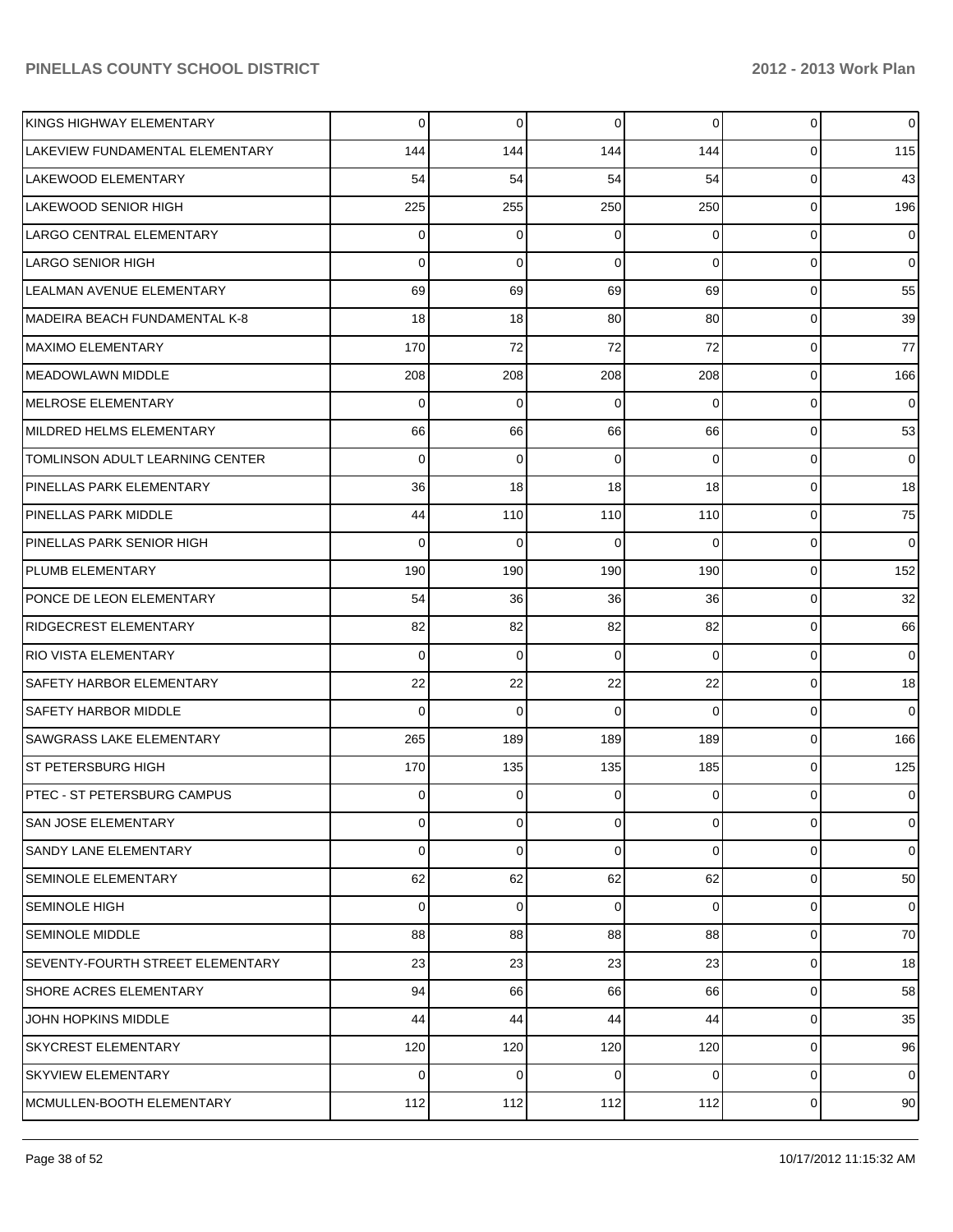| PALM HARBOR UNIVERSITY SENIOR HIGH                          | 375            | 325            | 325            | 325            | $\overline{0}$ | 270            |
|-------------------------------------------------------------|----------------|----------------|----------------|----------------|----------------|----------------|
| <b>BROOKER CREEK ELEMENTARY</b>                             | 36             | 36             | 36             | 36             | $\overline{0}$ | 29             |
| <b>FRONTIER ELEMENTARY</b>                                  | 36             | 58             | 58             | 58             | $\overline{0}$ | 42             |
| <b>COACHMAN SERVICE CENTER</b>                              | $\Omega$       | $\mathbf 0$    | 0              | $\Omega$       | $\overline{0}$ | $\overline{0}$ |
| <b>FOREST LAKES ELEMENTARY</b>                              | $\Omega$       | 22             | 22             | 22             | $\overline{0}$ | 13             |
| <b>SUNSET HILLS ELEMENTARY</b>                              | 44             | 44             | 44             | 44             | $\overline{0}$ | 35             |
| PINELLAS SECONDARY SCHOOL                                   | $\Omega$       | 0              | $\Omega$       | $\Omega$       | $\overline{0}$ | $\overline{0}$ |
| HIGH POINT ELEMENTARY                                       | $\Omega$       | 0              | $\Omega$       | $\Omega$       | $\overline{0}$ | $\overline{0}$ |
| <b>DUNEDIN ELEMENTARY</b>                                   | 51             | 51             | 51             | 51             | $\overline{0}$ | 41             |
| DOUG JAMERSON ELEMENTARY                                    | 54             | 54             | 54             | 54             | $\overline{0}$ | 43             |
| JAMES B. SANDERLIN PK-8                                     | $\Omega$       | 0              | $\Omega$       | $\Omega$       | $\overline{0}$ | $\overline{0}$ |
| THURGOOD MARSHALL FUNDAMENTAL MIDDLE                        | $\Omega$       | 0              | $\Omega$       | $\Omega$       | $\overline{0}$ | $\overline{0}$ |
| <b>BAYSIDE HIGH</b>                                         | $\Omega$       | 0              | $\Omega$       | $\Omega$       | $\overline{0}$ | $\overline{0}$ |
| <b>CAMPBELL PARK ELEMENTARY</b>                             | 132            | 132            | 132            | 132            | $\overline{0}$ | 106            |
| JOSEPH L CARWISE MIDDLE                                     | $\Omega$       | 0              | $\Omega$       | $\Omega$       | $\overline{0}$ | $\overline{0}$ |
| <b>CLEARVIEW AVENUE ELEMENTARY</b>                          | $\Omega$       | $\mathbf 0$    | $\Omega$       | $\Omega$       | $\overline{0}$ | $\overline{0}$ |
| PAUL B STEPHENS EXCEPTIONAL STUDENT<br><b>EDUCATION CTR</b> | $\Omega$       | 40             | 40             | 40             | $\overline{0}$ | 24             |
| <b>CLEARWATER SENIOR HIGH</b>                               | 115            | 115            | 115            | 115            | $\overline{0}$ | 92             |
| COUNTRYSIDE HIGH                                            | 150            | 150            | 150            | 150            | $\overline{0}$ | 120            |
| <b>CROSS BAYOU ELEMENTARY</b>                               | 47             | 47             | 47             | 47             | $\overline{0}$ | 38             |
| <b>CURLEW CREEK ELEMENTARY</b>                              | 67             | 45             | 45             | 45             | $\overline{0}$ | 40             |
| HAMILTON DISSTON S E D CENTER                               | $\Omega$       | 0              | $\Omega$       | $\Omega$       | $\overline{0}$ | $\overline{0}$ |
| LEILA DAVIS ELEMENTARY                                      | 62             | 62             | 62             | 62             | $\overline{0}$ | 50             |
| DIXIE M HOLLINS SENIOR HIGH                                 | $\Omega$       | $\mathbf 0$    | $\Omega$       | $\Omega$       | $\overline{0}$ | $\overline{0}$ |
| CURTIS FUNDAMENTAL ELEMENTARY                               | $\overline{0}$ | $\overline{0}$ | $\overline{0}$ | $\overline{0}$ | $\overline{0}$ | $\mathbf 0$    |
| DUNEDIN SENIOR HIGH                                         | 75             | 25             | 25             | 25             | $\overline{0}$ | 30             |
| DUNEDIN HIGHLAND MIDDLE                                     | 132            | 132            | 132            | 132            | $\overline{0}$ | 106            |
| EISENHOWER ELEMENTARY                                       | 18             | 18             | 18             | 18             | $\overline{0}$ | 14             |
| FAIRMOUNT PARK ELEMENTARY                                   | $\Omega$       | $\mathbf 0$    | $\mathbf 0$    | $\overline{0}$ | $\overline{0}$ | $\overline{0}$ |
| JOHN M SEXTON ELEMENTARY                                    | 106            | 106            | 106            | 106            | $\overline{0}$ | 85             |
| MORGAN FITZGERALD MIDDLE                                    | 176            | 176            | 176            | 176            | $\overline{0}$ | 141            |
| <b>FUGUITT ELEMENTARY</b>                                   | 18             | 18             | 18             | 18             | $\overline{0}$ | 14             |
| LYNCH ELEMENTARY                                            | $\Omega$       | $\overline{0}$ | $\mathbf 0$    | $\overline{0}$ | $\overline{0}$ | $\overline{0}$ |
| <b>PERKINS ELEMENTARY</b>                                   | 36             | 0              | $\mathbf 0$    | $\Omega$       | $\overline{0}$ | $\overline{7}$ |
| <b>GARRISON-JONES ELEMENTARY</b>                            | 120            | 120            | 120            | 120            | $\mathbf 0$    | 96             |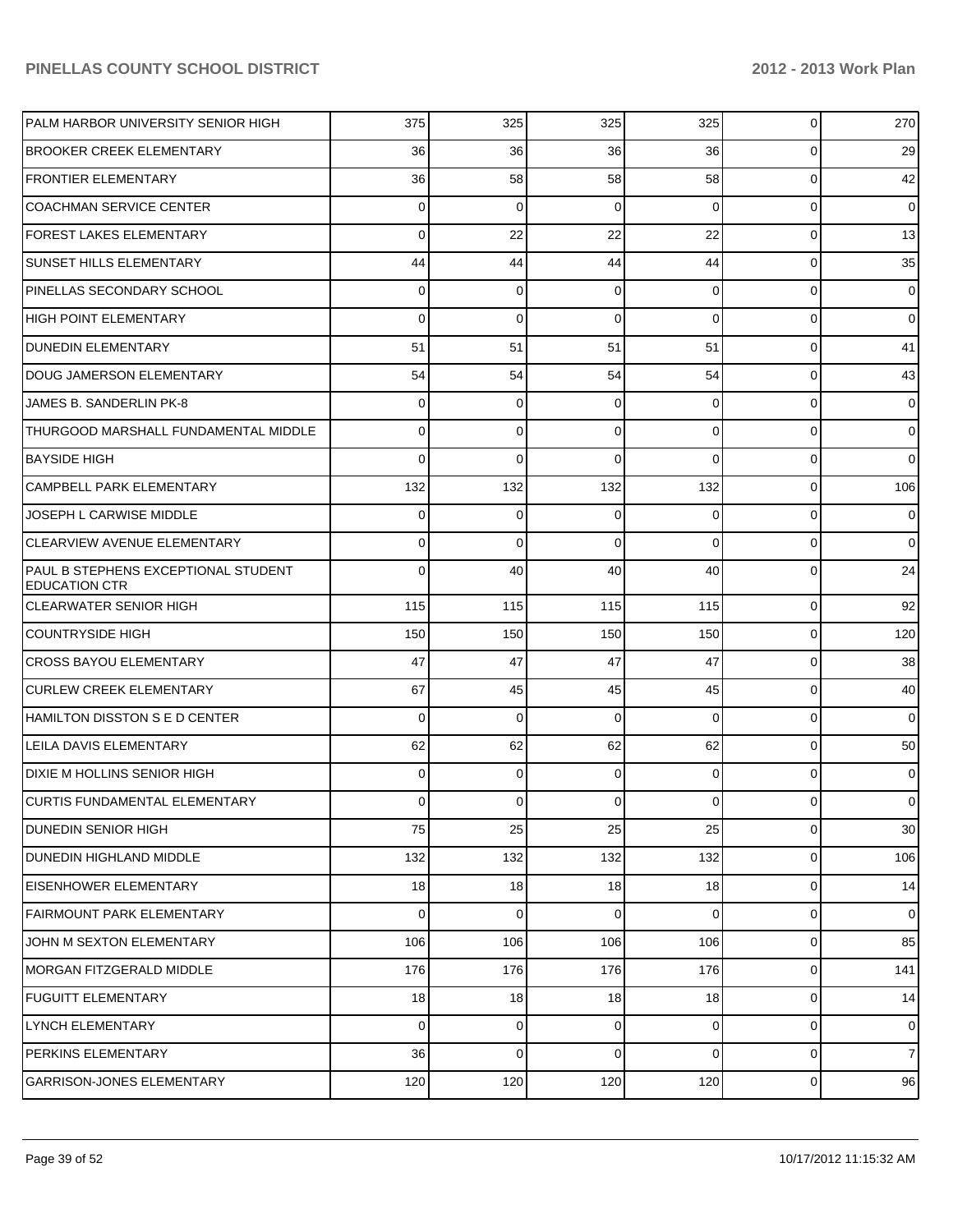| MOUNT VERNON ELEMENTARY                                    | 72             | 164            | 164            | 180            | $\overline{0}$ | 116            |
|------------------------------------------------------------|----------------|----------------|----------------|----------------|----------------|----------------|
| NINA HARRIS EXCEPTIONAL STUDENT<br><b>EDUCATION CENTER</b> | 0              | $\Omega$       | 0              |                | $\Omega$       | $\overline{0}$ |
| NORTHEAST HIGH                                             | 50             | $\mathbf 0$    | 0              | $\Omega$       | $\Omega$       | 10             |
| NORTH SHORE ELEMENTARY                                     | 18             | $\mathbf 0$    | 0              | $\Omega$       | $\Omega$       | $\overline{4}$ |
| NORTH WARD ELEMENTARY (CLEARWATER)                         | 0              | $\mathbf 0$    | 0              | $\overline{0}$ | $\Omega$       | 0              |
| INORTH WARD SECONDARY SCHOOL                               | $\Omega$       | $\mathbf 0$    | 0              | $\Omega$       | $\Omega$       | $\overline{0}$ |
| NORTHWEST ELEMENTARY                                       | 18             | 18             | 18             | 18             | $\mathbf 0$    | 14             |
| NORWOOD SECONDARY SCHOOL                                   | $\Omega$       | $\Omega$       | 0              | $\Omega$       | $\Omega$       | $\mathbf 0$    |
| <b>OAK GROVE MIDDLE</b>                                    | 264            | 220            | 220            | 220            | $\Omega$       | 185            |
| <b>OAKHURST ELEMENTARY</b>                                 | 96             | 20             | 20             | 20             | $\Omega$       | 31             |
| <b>OLDSMAR ELEMENTARY</b>                                  | 18             | 18             | 18             | 18             | $\Omega$       | 14             |
| <b>ORANGE GROVE ELEMENTARY</b>                             | 98             | 134            | 134            | 134            | $\Omega$       | 100            |
| <b>OSCEOLA FUNDAMENTAL HIGH</b>                            | 425            | 425            | 425            | 425            | $\mathbf 0$    | 340            |
| <b>OSCEOLA MIDDLE</b>                                      | 22             | $\Omega$       | 0              | $\Omega$       | $\Omega$       | $\overline{4}$ |
| <b>OZONA ELEMENTARY</b>                                    | 103            | 103            | 103            | 103            | $\mathbf 0$    | 82             |
| PALM HARBOR ELEMENTARY                                     | $\Omega$       | $\mathbf 0$    | $\Omega$       | $\Omega$       | $\Omega$       | $\mathbf 0$    |
| <b>PALM HARBOR MIDDLE</b>                                  | 58             | 58             | 58             | 58             | $\Omega$       | 46             |
| RICHARD L SANDERS SCHOOL                                   | 0              | 0              | 0              | $\Omega$       | $\Omega$       | $\mathbf 0$    |
| PASADENA FUNDAMENTAL ELEMENTARY                            | 80             | 80             | 80             | 80             | $\mathbf 0$    | 64             |
| <b>CLEARWATER INTERMEDIATE</b>                             | 44             | 44             | 44             | 44             | $\Omega$       | 35             |
| PINELLAS CENTRAL ELEMENTARY                                | 0              | $\mathbf 0$    | 0              | $\overline{0}$ | $\Omega$       | 0              |
| SEMINOLE VOCATIONAL EDUCATION CENTER                       | 0              | 0              | 0              | $\Omega$       | $\Omega$       | $\overline{0}$ |
| SOUTHSIDE FUNDAMENTAL MIDDLE                               | 0              | $\mathbf 0$    | 0              | $\Omega$       | $\Omega$       | 0              |
| <b>SOUTH WARD ELEMENTARY</b>                               | 0              | 0              | 0              | $\Omega$       | $\mathbf 0$    | 0              |
| <b>STARKEY ELEMENTARY</b>                                  | $\Omega$       | 0              | 0              | $\overline{0}$ | 0              | $\overline{0}$ |
| MARJORIE KINNAN RAWLINGS ELEMENTARY                        | 36             | 22             | 22             | 22             | 0              | 20             |
| <b>TARPON SPRINGS ELEMENTARY</b>                           | $\Omega$       | $\overline{0}$ | $\overline{0}$ | $\overline{0}$ | $\mathbf 0$    | $\overline{0}$ |
| <b>TARPON SPRINGS SENIOR HIGH</b>                          | $\Omega$       | $\mathbf 0$    | 0              | $\overline{0}$ | 0              | $\overline{0}$ |
| PTEC - CLEARWATER CAMPUS                                   | $\Omega$       | 0              | 0              | $\Omega$       | 0              | $\overline{0}$ |
| <b>TARPON SPRINGS MIDDLE</b>                               | 88             | 88             | 88             | 88             | $\mathbf 0$    | 70             |
| <b>TYRONE MIDDLE</b>                                       | $\Omega$       | 88             | 88             | 88             | $\mathbf 0$    | 53             |
| TARPON SPRINGS FUNDAMENTAL ELEMENTARY                      | 84             | 62             | 62             | 62             | 0              | 54             |
| WALSINGHAM ELEMENTARY                                      | $\Omega$       | $\mathbf 0$    | 0              | $\overline{0}$ | 0              | $\overline{0}$ |
| WESTGATE ELEMENTARY                                        | 0              | $\mathbf 0$    | 0              | $\overline{0}$ | $\mathbf 0$    | $\overline{0}$ |
| WOODLAWN ELEMENTARY                                        | $\overline{0}$ | $\mathbf 0$    | 0              | $\overline{0}$ | 0              | $\overline{0}$ |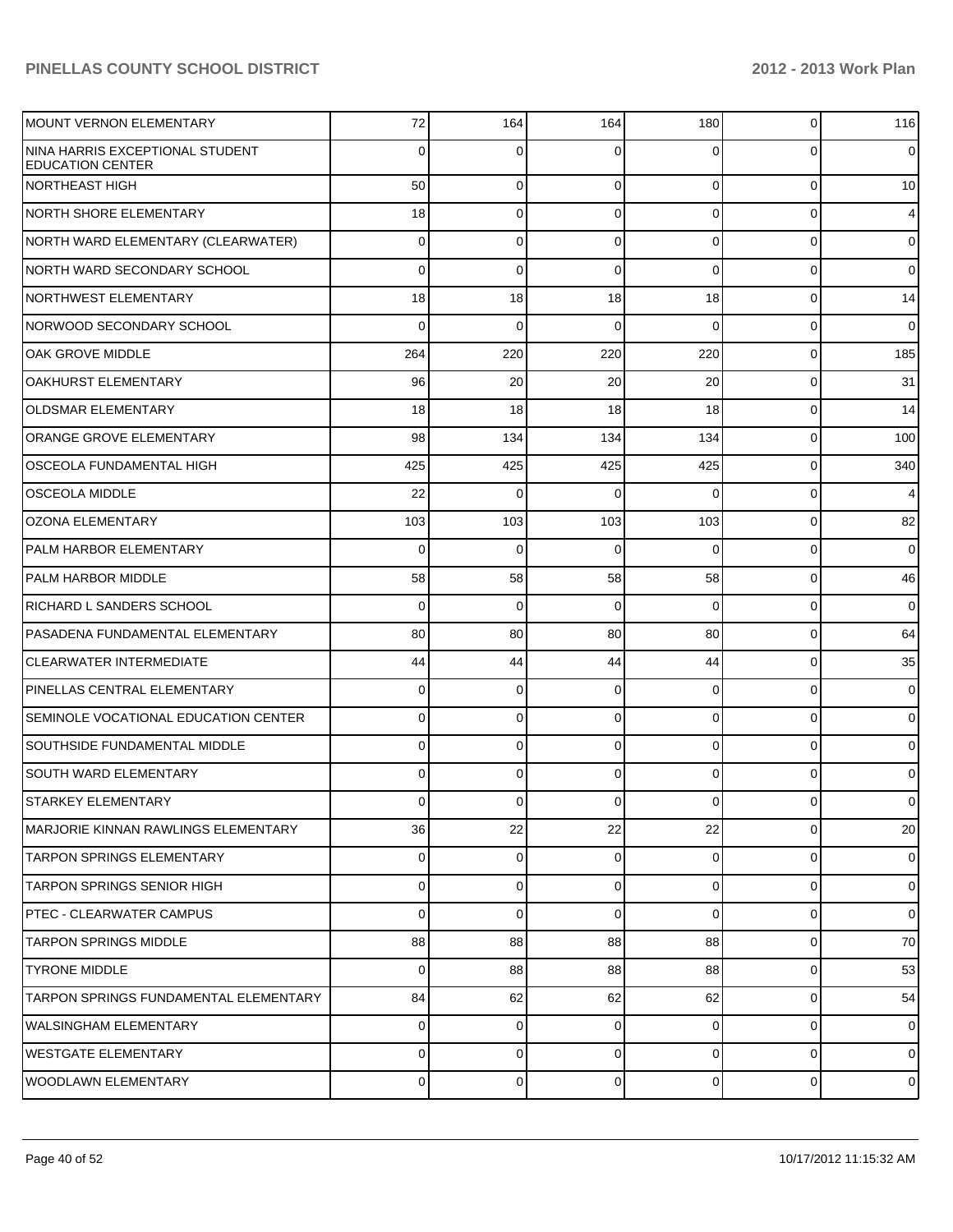| <b>IEAST LAKE HIGH</b>                            | 60     | 35     | 35     | 35     |        | 33     |
|---------------------------------------------------|--------|--------|--------|--------|--------|--------|
| ISOUTHERN OAK ELEMENTARY                          | 102    | 80     | 80     | 80     |        | 68     |
| <b>CYPRESS WOODS ELEMENTARY</b>                   | 62     | 66     | 66     | 66     |        | 52     |
| <b>SUTHERLAND ELEMENTARY</b>                      |        | 18     | 18     | 18     |        |        |
| llake SAINT GEORGE ELEMENTARY                     |        |        |        |        |        |        |
| INEW HEIGHTS ELEMENTARY                           |        |        |        |        |        |        |
| Totals for PINELLAS COUNTY SCHOOL DISTRICT        |        |        |        |        |        |        |
| Total students in relocatables by year.           | 6,933  | 6,818  | 6,875  | 6,941  |        | 5,513  |
| Total number of COFTE students projected by year. | 93,813 | 91,660 | 89,721 | 87,897 | 86,169 | 89,852 |
| Percent in relocatables by year.                  | 7%     | 7%     | 8%     | 8%     | 0%     | 6 %    |

#### **Leased Facilities Tracking**

Exising leased facilities and plans for the acquisition of leased facilities, including the number of classrooms and student stations, as reported in the educational plant survey, that are planned in that location at the end of the five year workplan.

| Location                                | # of Leased<br>Classrooms 2012 -<br>2013 | <b>FISH Student</b><br><b>Stations</b> | Owner                               | # of Leased<br>Classrooms 2016 -<br>2017 | <b>FISH Student</b><br><b>Stations</b> |
|-----------------------------------------|------------------------------------------|----------------------------------------|-------------------------------------|------------------------------------------|----------------------------------------|
| <b>ANONA ELEMENTARY</b>                 |                                          |                                        | 69 ModSpace                         | 6                                        | 69                                     |
| <b>BAY POINT ELEMENTARY</b>             | 2                                        |                                        | 32 ModSpace                         | $\overline{2}$                           | 32                                     |
| <b>BAY VISTA FUNDAMENTAL ELEMENTARY</b> | 0                                        |                                        | 0 ModSpace                          | $\Omega$                                 | 0                                      |
| <b>BEAR CREEK ELEMENTARY</b>            | 0                                        |                                        | 0 ModSpace                          | $\Omega$                                 | 0                                      |
| <b>BELCHER ELEMENTARY</b>               | 0                                        |                                        | 0 ModSpace                          | $\Omega$                                 |                                        |
| <b>BLANTON ELEMENTARY</b>               | 1                                        |                                        | 22 Alpha                            | 1                                        | 22                                     |
| <b>BOCA CIEGA SENIOR HIGH</b>           | 0                                        |                                        | 0 ModSpace                          | $\mathbf 0$                              | $\Omega$                               |
| <b>GULF BEACHES ELEMENTARY</b>          | $\Omega$                                 |                                        | 0 ModSpace                          | $\Omega$                                 | 0                                      |
| LARGO CENTRAL ELEMENTARY                | 0                                        |                                        | 0 ModSpace                          | $\mathbf 0$                              | 0                                      |
| <b>MAXIMO ELEMENTARY</b>                | 3                                        |                                        | 54 ModSpace                         | $\Omega$                                 | $\Omega$                               |
| <b>MELROSE ELEMENTARY</b>               | $\Omega$                                 |                                        | 0 ModSpace                          | $\Omega$                                 | $\Omega$                               |
| MILDRED HELMS ELEMENTARY                | 0                                        |                                        | 0 ModSpace                          | $\Omega$                                 | 0                                      |
| PLUMB ELEMENTARY                        |                                          |                                        | 18 ModSpace                         |                                          | 18                                     |
| <b>RIO VISTA ELEMENTARY</b>             | $\Omega$                                 |                                        | 0 Williams<br>Scotsman/ModSpa<br>ce | $\Omega$                                 | $\Omega$                               |
| <b>SAFETY HARBOR ELEMENTARY</b>         | $\Omega$                                 |                                        | 0 Williams<br>Scotsman/ModSpa<br>ce | $\Omega$                                 |                                        |
| SAWGRASS LAKE ELEMENTARY                | 0                                        |                                        | 0 Williams Scotsman                 | 0                                        |                                        |
| <b>SAN JOSE ELEMENTARY</b>              | $\Omega$                                 |                                        | 0 Williams Scotsman                 | 0                                        |                                        |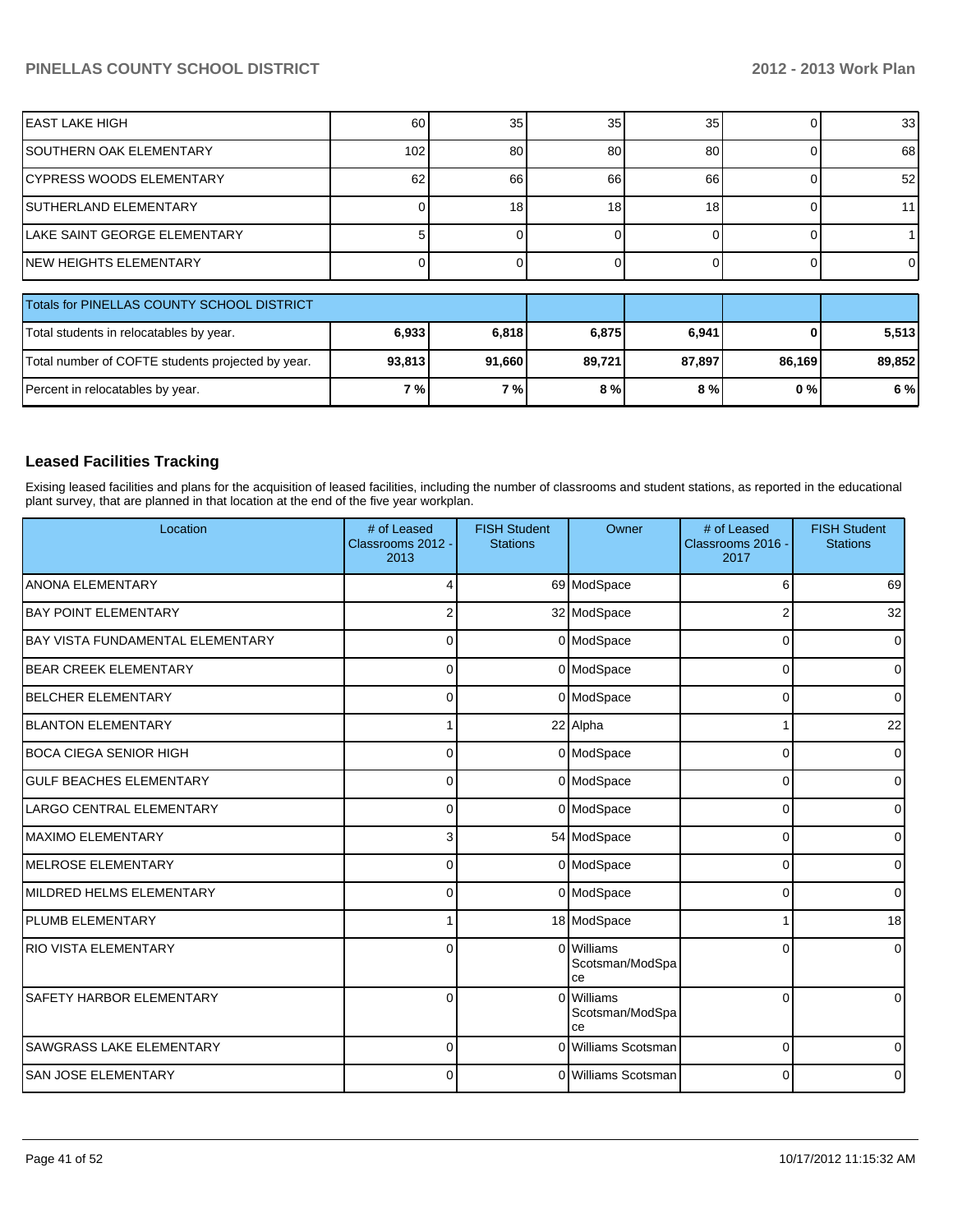| SEMINOLE ELEMENTARY                   | 1              |          | 22 ModSpace                         | 0              | $\mathbf 0$    |
|---------------------------------------|----------------|----------|-------------------------------------|----------------|----------------|
| <b>SEMINOLE MIDDLE</b>                | 0              |          | 0 ModSpace                          | 0              | $\overline{0}$ |
| SHORE ACRES ELEMENTARY                | $\overline{2}$ |          | 44 ModSpace                         | 4              | 88             |
| <b>SKYCREST ELEMENTARY</b>            | $\Omega$       | $\Omega$ | Williams<br>Scotsman/ModSpa<br>ce   | $\Omega$       | 0              |
| <b>SKYVIEW ELEMENTARY</b>             | $\Omega$       |          | 0 ModSpace                          | $\mathbf 0$    | $\overline{0}$ |
| <b>COACHMAN SERVICE CENTER</b>        | 0              | $\Omega$ | Williams<br>Scotsman/ModSpa<br>cе   | $\Omega$       | 0              |
| DOUG JAMERSON ELEMENTARY              | 3              |          | 54 ModSpace                         | $\overline{2}$ | 36             |
| <b>CLEARWATER SENIOR HIGH</b>         | 1              |          | 25 ModSpace                         | 8              | 25             |
| <b>CURTIS FUNDAMENTAL ELEMENTARY</b>  | 0              |          | 0 ModSpace                          | $\mathbf 0$    | $\overline{0}$ |
| JOHN M SEXTON ELEMENTARY              | $\overline{2}$ |          | 44 ModSpace                         | 3              | 66             |
| LYNCH ELEMENTARY                      | $\Omega$       |          | 0 Williams<br>Scotsman/ModSpa<br>ce | $\Omega$       | 0              |
| <b>GARRISON-JONES ELEMENTARY</b>      | 1              |          | 18 ModSpace                         | 3              | 54             |
| <b>MOUNT VERNON ELEMENTARY</b>        | 3              |          | 54 ModSpace                         | 0              | $\overline{0}$ |
| <b>NORTHEAST HIGH</b>                 |                |          | 25 ModSpace                         | 0              | $\overline{0}$ |
| NORTH SHORE ELEMENTARY                | 0              |          | 0 ModSpace                          | 0              | $\overline{0}$ |
| NORTHWEST ELEMENTARY                  |                |          | 40 ModSpace                         | 0              | $\overline{0}$ |
| OAKHURST ELEMENTARY                   |                |          | 18 ModSpace                         | 0              | $\overline{0}$ |
| <b>OLDSMAR ELEMENTARY</b>             | $\Omega$       |          | 0 Williams Scotsman                 | 0              | $\overline{0}$ |
| ORANGE GROVE ELEMENTARY               | $\overline{2}$ |          | 36 ModSpace/William<br>s Scotsman   | 1              | 18             |
| <b>OZONA ELEMENTARY</b>               | $\overline{2}$ |          | 15 ModSpace                         | $\mathbf 2$    | 15             |
| PALM HARBOR ELEMENTARY                | 0              |          | 0 ModSpace                          | 0              | 0              |
| PALM HARBOR MIDDLE                    | 0              |          | 0 ModSpace                          | $\mathbf 0$    | 0              |
| PASADENA FUNDAMENTAL ELEMENTARY       | C<br>۷         |          | 44 ModSpace                         | 3              | 66             |
| PINELLAS CENTRAL ELEMENTARY           | 0              |          | 0 ModSpace                          | 0              | $\overline{0}$ |
| SOUTHSIDE FUNDAMENTAL MIDDLE          | $\overline{0}$ |          | 0 ModSpace                          | 0              | $\overline{0}$ |
| STARKEY ELEMENTARY                    | 0              |          | 0 ModSpace                          | 0              | $\overline{0}$ |
| TARPON SPRINGS ELEMENTARY             | 0              |          | 0 ModSpace                          | 0              | $\overline{0}$ |
| <b>TYRONE MIDDLE</b>                  | 0              |          | 0 ModSpace                          | 0              | $\overline{0}$ |
| TARPON SPRINGS FUNDAMENTAL ELEMENTARY | 1 <sup>1</sup> |          | 22 ModSpace                         | 0              | $\overline{0}$ |
| <b>EAST LAKE HIGH</b>                 | 1 <sup>1</sup> |          | 25 ModSpace                         | 0              | $\overline{0}$ |
| <b>CYPRESS WOODS ELEMENTARY</b>       | $\overline{2}$ |          | 40 ModSpace                         | $\mathbf{3}$   | 40             |
| JOSEPH L CARWISE MIDDLE               | 0              |          | 0 ModSpace                          | 0              | $\overline{0}$ |
| <b>AZALEA ELEMENTARY</b>              | $\overline{3}$ |          | 54 ModSpace                         | 0              | $\circ$        |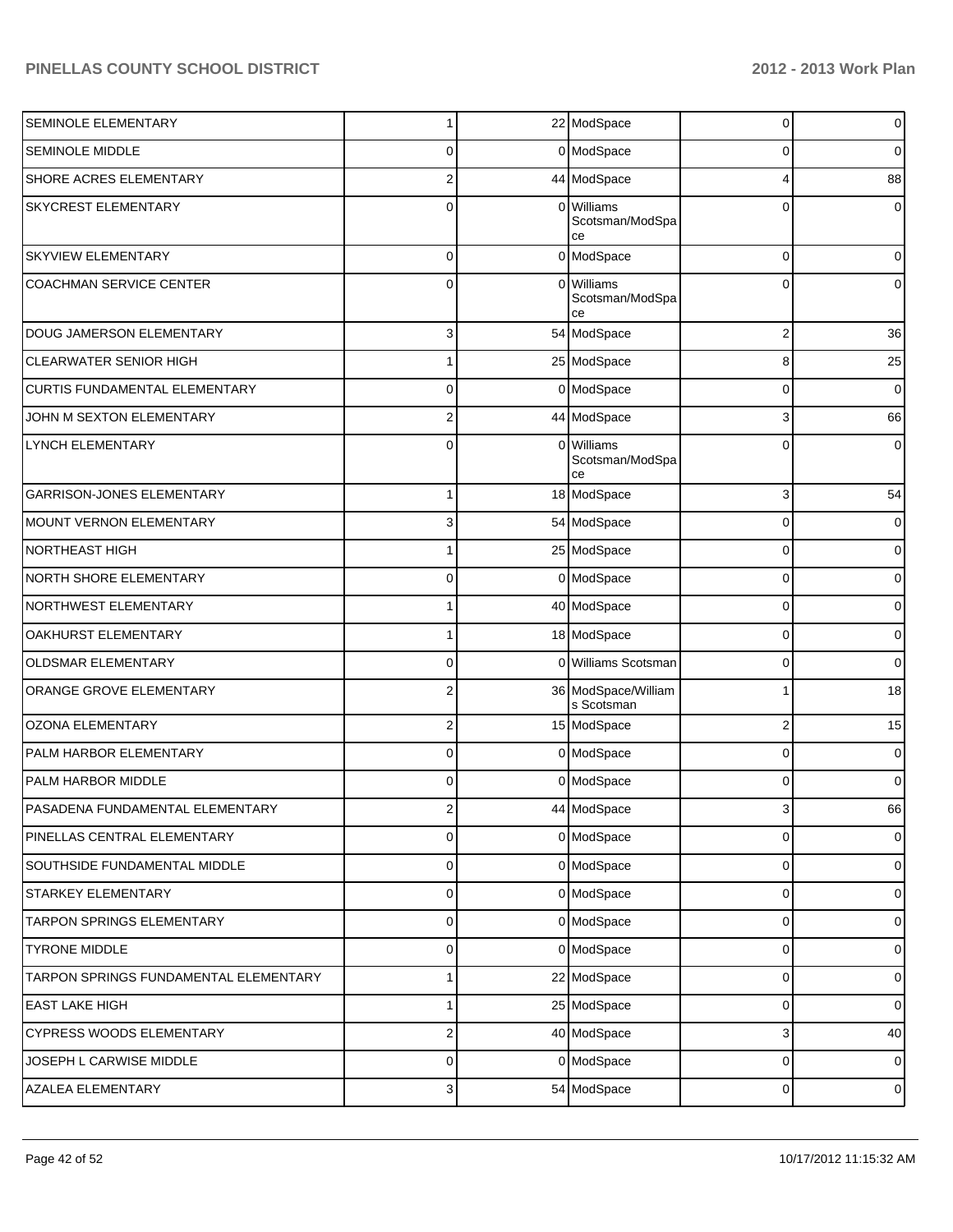| AZALEA MIDDLE                                              | $\Omega$    |          | 0 Modspace  | 0           | $\overline{0}$ |
|------------------------------------------------------------|-------------|----------|-------------|-------------|----------------|
| <b>BAY POINT MIDDLE</b>                                    | 0           |          |             | 0           | 0              |
| HAMILTON DISSTON S E D CENTER                              | U           |          |             | 0           | 0              |
| DIXIE M HOLLINS SENIOR HIGH                                | U           |          |             | 0           | 0              |
| DUNEDIN HIGHLAND MIDDLE                                    | U           |          |             | 0           | 0              |
| FAIRMOUNT PARK ELEMENTARY                                  | 0           |          |             | 0           | 0              |
| MORGAN FITZGERALD MIDDLE                                   | U           |          |             | 0           | 0              |
| <b>GIBBS SENIOR HIGH</b>                                   | 0           |          |             | 0           | 0              |
| <b>GULFPORT ELEMENTARY</b>                                 | U           |          |             | 0           | 0              |
| HARRIS TIPS CENTER                                         | 0           | ſ        |             | 0           | 01             |
| HIGHLAND LAKES ELEMENTARY                                  | O           |          |             | 0           | 0              |
| CALVIN A. HUNSINGER SCHOOL                                 | 0           | ∩        |             | 0           | 0              |
| KINGS HIGHWAY ELEMENTARY                                   | U           | ∩        |             | 0           | 0              |
| <b>LARGO SENIOR HIGH</b>                                   | 0           |          | 0 Modspace  | 0           | 0              |
| MEADOWLAWN MIDDLE                                          |             |          | 44 ModSpace | 2           | 44             |
| TOMLINSON ADULT LEARNING CENTER                            | U           |          |             | $\Omega$    | 01             |
| NINA HARRIS EXCEPTIONAL STUDENT EDUCATION<br><b>CENTER</b> | 0           |          |             | 0           | 0              |
| NORTH WARD SECONDARY SCHOOL                                | $\Omega$    | $\Omega$ |             | 0           | 0              |
| NORWOOD SECONDARY SCHOOL                                   | $\Omega$    | $\Omega$ |             | 0           | 0              |
| OAK GROVE MIDDLE                                           | 0           | $\Omega$ |             | 0           | 0              |
| OSCEOLA FUNDAMENTAL HIGH                                   | $\Omega$    | $\Omega$ |             | 0           | 0              |
| <b>OSCEOLA MIDDLE</b>                                      |             | 22       |             | 0           | 0              |
| RICHARD L SANDERS SCHOOL                                   | $\Omega$    | $\Omega$ |             | 0           | 0              |
| SEMINOLE VOCATIONAL EDUCATION CENTER                       | 0           |          |             | $\Omega$    | 0              |
| PINELLAS PARK MIDDLE                                       | $\Omega$    | $\Omega$ |             | 0           | 01             |
| PINELLAS PARK SENIOR HIGH                                  | 0           | $\Omega$ |             | 0           | 0              |
| <b>SAFETY HARBOR MIDDLE</b>                                | 0           |          | 0 Modspace  | 0           | $\overline{0}$ |
| PTEC - ST PETERSBURG CAMPUS                                | 0           | $\Omega$ |             | $\mathbf 0$ | $\overline{0}$ |
| <b>SANDY LANE ELEMENTARY</b>                               | 0           | $\Omega$ |             | 0           | 0              |
| JOHN HOPKINS MIDDLE                                        | 0           | $\Omega$ |             | $\mathbf 0$ | $\overline{0}$ |
| <b>TARPON SPRINGS SENIOR HIGH</b>                          | 0           | $\Omega$ |             | 0           | $\overline{0}$ |
| <b>PTEC - CLEARWATER CAMPUS</b>                            | 0           | $\Omega$ |             | $\mathbf 0$ | $\overline{0}$ |
| <b>WOODLAWN ELEMENTARY</b>                                 | 0           | $\Omega$ |             | 0           | $\overline{0}$ |
| <b>SOUTHERN OAK ELEMENTARY</b>                             | 0           | $\Omega$ |             | $\mathbf 0$ | $\overline{0}$ |
| SUTHERLAND ELEMENTARY                                      | $\mathbf 0$ | $\Omega$ |             | 0           | $\overline{0}$ |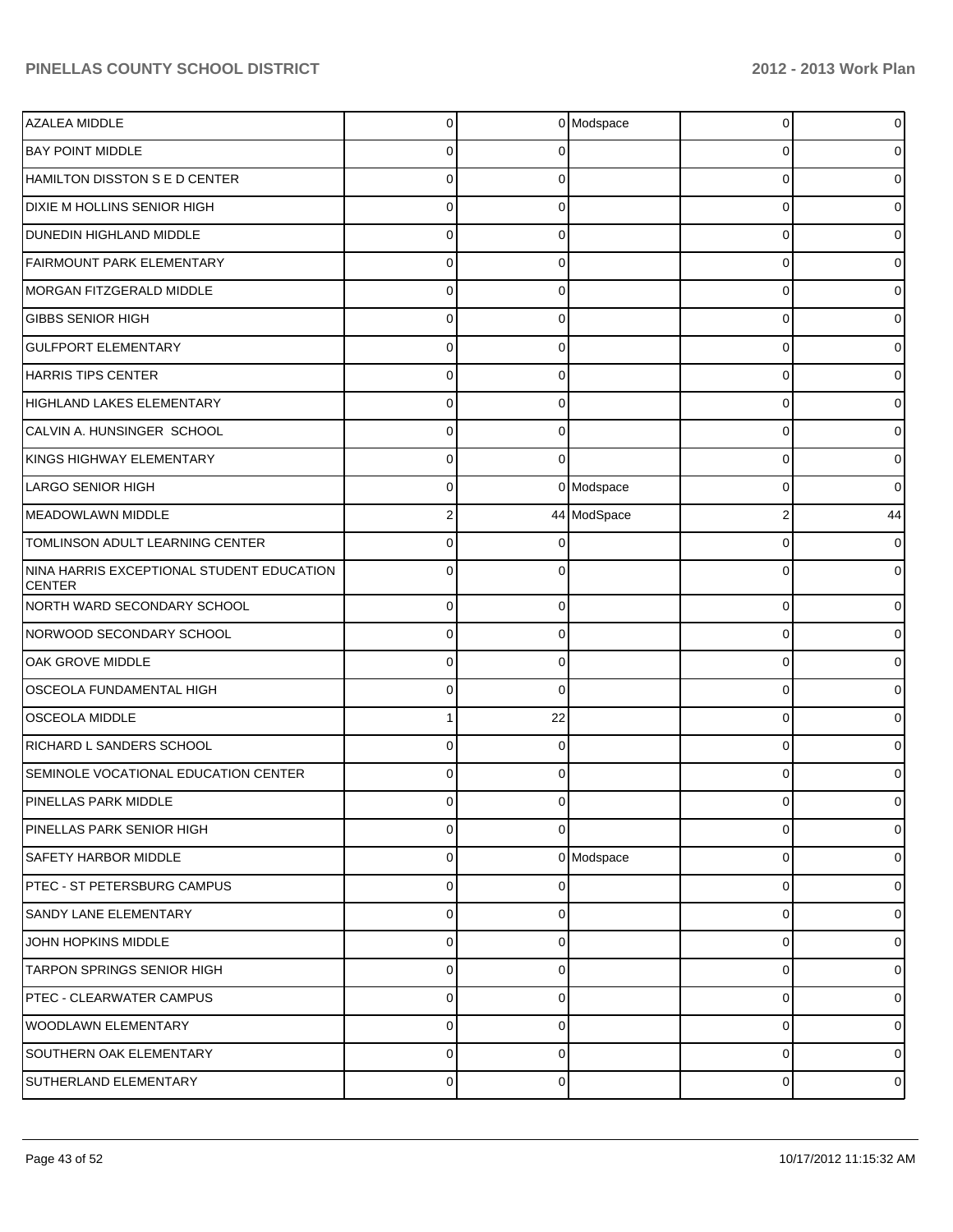| JAMES B. SANDERLIN PK-8                                      |          |     |    | $\overline{0}$ |
|--------------------------------------------------------------|----------|-----|----|----------------|
| <b>THURGOOD MARSHALL FUNDAMENTAL MIDDLE</b>                  | ŋ        |     | ∩  | $\overline{0}$ |
| IBAYSIDE HIGH                                                | 0        |     | n  | $\overline{0}$ |
| PINELLAS SECONDARY SCHOOL                                    | $\Omega$ | O   | ∩  | $\overline{0}$ |
| HIGH POINT ELEMENTARY                                        | 0        |     | 0  | 0              |
| IDUNEDIN ELEMENTARY                                          | O        |     | ŋ  | 0              |
| <b>INEW HEIGHTS ELEMENTARY</b>                               |          |     | C  | 01             |
| <b>ICLEARVIEW AVENUE ELEMENTARY</b>                          |          |     |    | $\overline{0}$ |
| PAUL B STEPHENS EXCEPTIONAL STUDENT<br><b>IEDUCATION CTR</b> |          |     |    | 01             |
| ICOUNTRYSIDE HIGH                                            | ∩        | ŋ   | 0  | $\overline{0}$ |
| LEALMAN AVENUE ELEMENTARY                                    |          | 18  | C  | $\overline{0}$ |
| NORTH WARD ELEMENTARY (CLEARWATER)                           | U        |     |    | 0              |
| SEVENTY-FOURTH STREET ELEMENTARY                             | O        |     | ŋ  | 0              |
| ISOUTH WARD ELEMENTARY                                       | 0        | 0   | 0  | 0              |
| IMCMULLEN-BOOTH ELEMENTARY                                   | $\Omega$ |     | 0  | 01             |
| LAKEVIEW FUNDAMENTAL ELEMENTARY                              | 0        |     | 0  | $\overline{0}$ |
| LEILA DAVIS ELEMENTARY                                       | U        |     | ŋ  | $\overline{0}$ |
| <b>BARDMOOR ELEMENTARY</b>                                   | ∩        |     |    | 01             |
| <b>IBROOKER CREEK ELEMENTARY</b>                             | $\Omega$ |     | 0  | 0              |
|                                                              | 44       | 859 | 41 | 593            |

# **Failed Standard Relocatable Tracking**

Relocatable units currently reported by school, from FISH, and the number of relocatable units identified as 'Failed Standards'.

Nothing reported for this section.

# **Planning**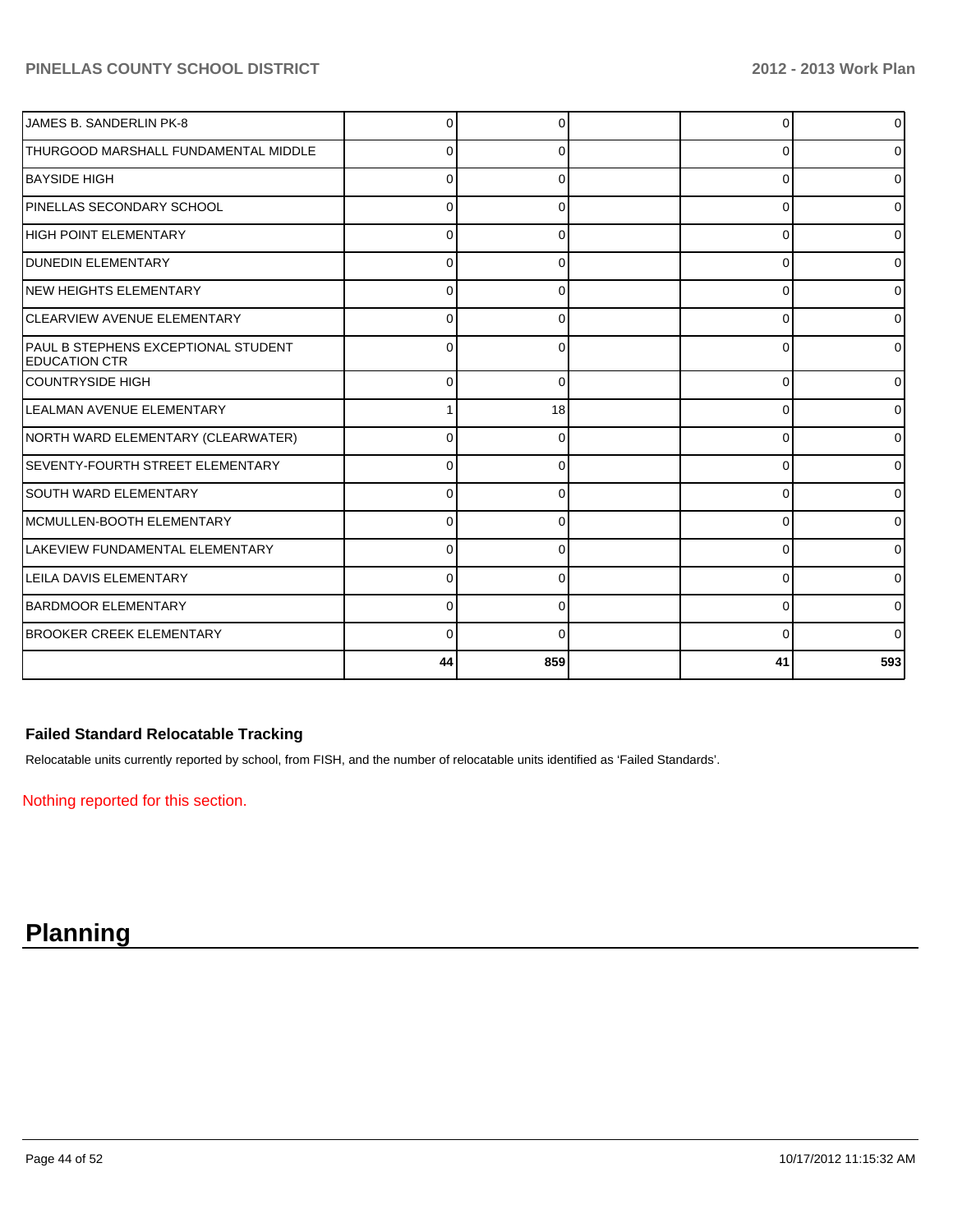#### **Class Size Reduction Planning**

**Plans approved by the school board that reduce the need for permanent student stations such as acceptable school capacity levels, redistricting, busing, year-round schools, charter schools, magnet schools, public-private partnerships, multitrack scheduling, grade level organization, block scheduling, or other alternatives.**

The Pinellas County School Board has reduced the need for permanent student stations in our district through a variety of initiatives. During the 2007-08 school year, the district began a high school partnership Early College Program in cooperation with St. Petersburg College. The Early College Program was expanded to two additional college campuses with a total capacity of 375 students. Students in grades 11 and 12 may enroll full time in dual credit college courses held on the Clearwater Campus, Seminole Campus or Tarpon Springs Campus of SPC in order to simultaneously meet their graduation requirements and earn college credits. Early admission at St. Petersburg College for 12th grade students also continues to rise. The district is also currently collaborating on a grant program with St. Petersburg College to create a pilot full time program targeting students at risk of dropping out that will attend class full time on the Downtown SPC campus

During the 2009-10 school vear, the district launched the Pinellas Virtual School serving middle school students in grades 6-8. Pinellas Virtual School courses have expanded to include grades 9-12 for the 2011-12 school year and the district contracts with an independent virtual provider(s) for grades K-5. Virtual school enrollment has steadily increased each year and enrollment for the fall of 2012-13 has increased by over 100%. With the added graduation requirement for high school students to complete one virtual course, virtual enrollment will continue to grow rapidly. New magnet and application programs have been added in recent years and placed in schools with capacity to enroll additional students, while reducing the need for permanent student stations at more crowded schools. Current magnet and application programs will be evaluated annually for their impact on permanent student stations and changes may be recommended to the School Board for future consideration.

Schools are staffed based on developing master schedules to maximize use of all classroom space each period of the day to reduce the need for additional full time student stations

The school district has been in a period of declining enrollment for several years. Busing patterns have been changed and the district closed six elementary schools and two middle schools in preparation for 2009-10. The district has also undergone significant rezoning in the last three years at the elementary, middle and high school levels

#### **School Closure Planning**

**Plans for the closure of any school, including plans for disposition of the facility or usage of facility space, and anticipated revenues.**

The projected enrollment for Pinellas County Schools continues to indicate a steady decline through 2015. With eight elementary school closures in the last three years and the consolidation of four middle schools into two schools, the district has begun to address the number of seats on inventory. With the onset of mandated high school career academies, the by class requirement for the class size amendment, a plan to reduce the number of leased relocatables, over the next three to four years, PCS hopes that no additional schools will need to be closed. In addition, there is a mandate to increase the level of virtual school offerings which will have an impact on space needs.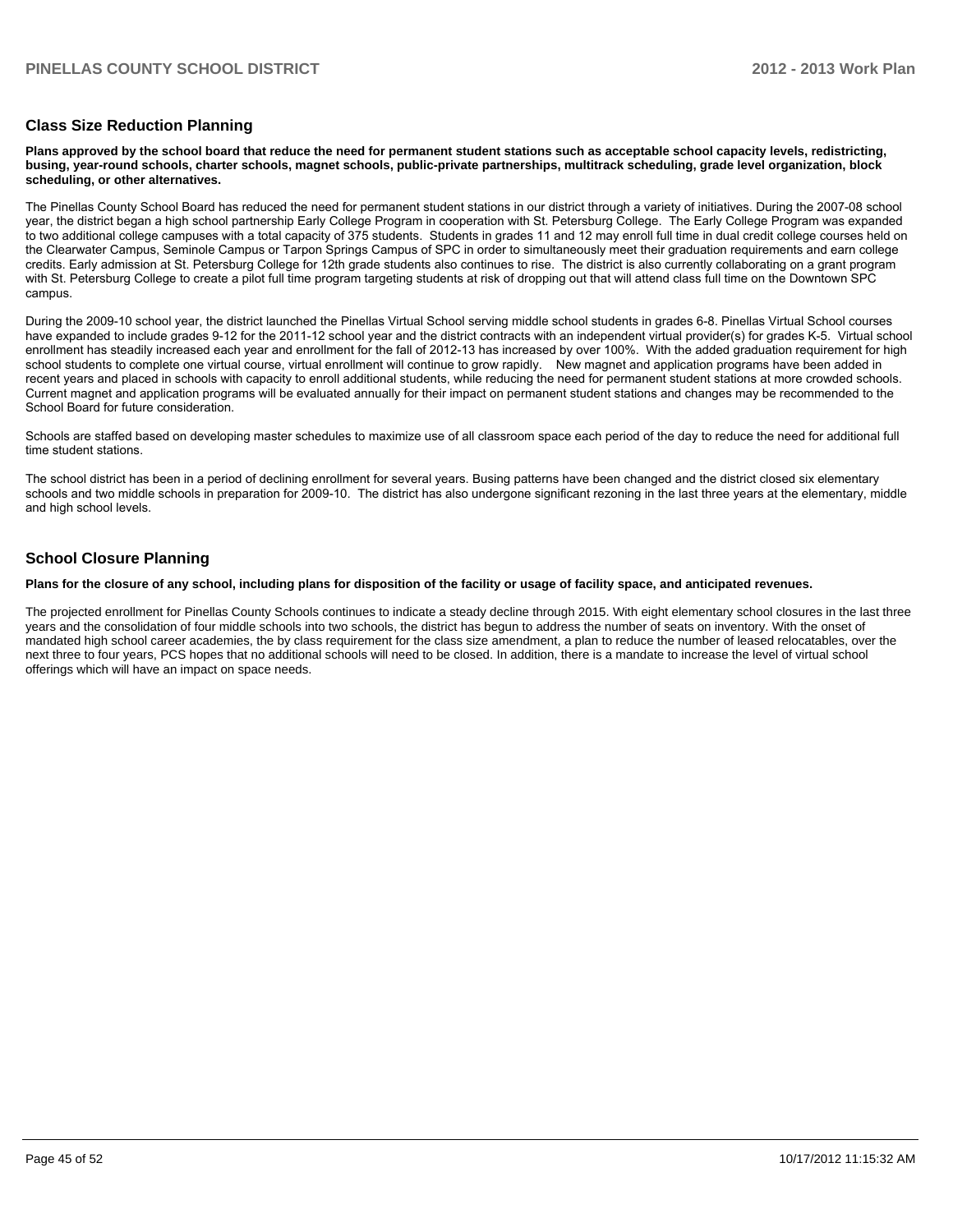# Five Year Survey - Ten Year Capacity **10/17/2012** PINELLAS COUNTY SCHOOL DISTRICT

**Schedule of capital outlay projects projected to ensure the availability of satisfactory student stations for the projected student enrollment in K - 12 programs for the future 5 years beyond the 5-year district facilities work program.**

| Project                    | Location, Community, Quadrant or other general<br>location | <b>Projected Cost</b> |
|----------------------------|------------------------------------------------------------|-----------------------|
| Clearwater High School     | Clearwater                                                 | \$72,500,000          |
| Lakewood High School       | St Petersburg                                              | \$31,500,000          |
| Lealman Avenue Elementary  | St Petersburg                                              | \$11,000,000          |
| Northeast High School      | St Petersburg                                              | \$16,000,000          |
| Safety Harbor Elementary   | Safety Harbor                                              | \$26,750,000          |
| Belcher Elementary         | Clearwater                                                 | \$3,000,000           |
| Belleair Elementary        | Clearwater                                                 | \$4,350,000           |
| <b>Blanton Elementary</b>  | St Petersburg                                              | \$11,700,000          |
| <b>Fuguitt Elementary</b>  | Largo                                                      | \$6,825,000           |
| Mildred Helms Elementary   | Largo                                                      | \$23,100,000          |
| Ridgecrest Elementary      | Largo                                                      | \$11,300,000          |
| <b>Skycrest Elementary</b> | Clearwater                                                 | \$7,100,000           |
|                            |                                                            | \$225,125,000         |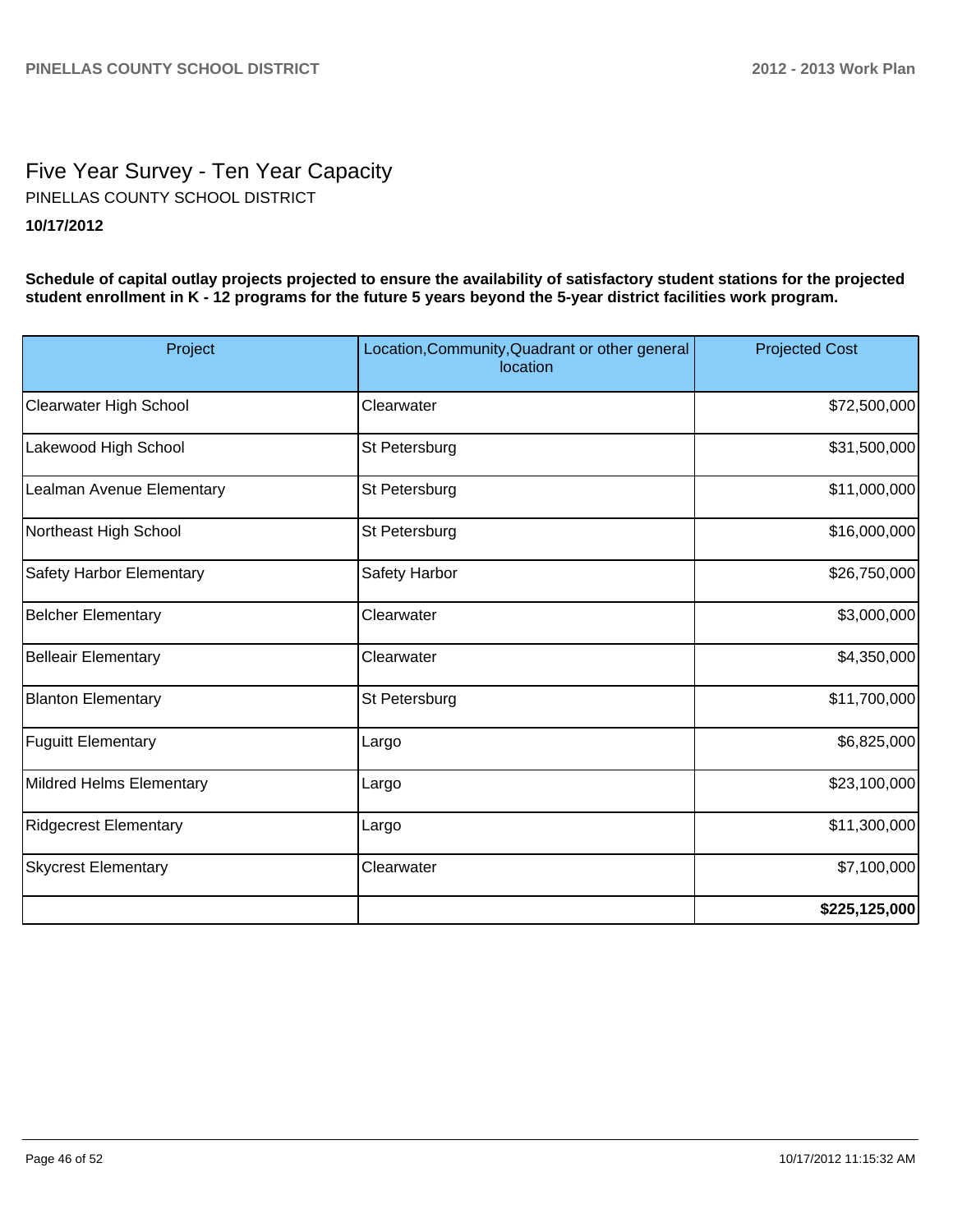# Five Year Survey - Ten Year Infrastructure **10/17/2012** PINELLAS COUNTY SCHOOL DISTRICT

#### **Proposed Location of Planned New, Remodeled, or New Additions to Facilities in 6 thru 10 out years (Section 28).**

The 2014-15 survey document lists many more construction opportunities than the district can either afford or expect to complete in a period of five years. Consequently, some projects listed in this survey will carry over into subsequent survey cycles and be updated to reflect needs at that time. Specific projects can be identified following the deveopment of the workplan for the current cycle.

#### **Plans for closure of any school, including plans for disposition of the facility or usage of facility space, and anticipated revenues in the 6 thru 10 out years (Section 29).**

Additional plans for school closures and identification of future facility and property utilization or disposal will be determined subject to projects completed from the 2014-15 workplan and actual school COFTE figures.

Five Year Survey - Ten Year Maintenance PINELLAS COUNTY SCHOOL DISTRICT

#### **10/17/2012**

**District projects and locations regarding the projected need for major renovation, repair, and maintenance projects within the district in years 6 - 10 beyond the projects plans detailed in the five years covered by the work plan.**

| Project                     | <b>Projected Cost</b> |
|-----------------------------|-----------------------|
| HVAC & Lighting Replacement | \$9,137,700           |
| HVAC & Lighting Replacement | \$4,600,650           |
| HVAC & Lighting Replacement | \$4,448,650           |
| HVAC & Lighting Replacement | \$4,206,450           |
| HVAC & Lighting Replacement | \$4,153,350           |
| HVAC & Lighting Replacement | \$4,094,400           |
| HVAC & Lighting Replacement | \$14,279,700          |
| HVAC & Lighting Replacement | \$1,801,200           |
| HVAC & Lighting Replacement | \$11,630,000          |
| HVAC & Lighting Replacement | \$12,172,400          |
| HVAC & Lighting Replacement | \$3,533,400           |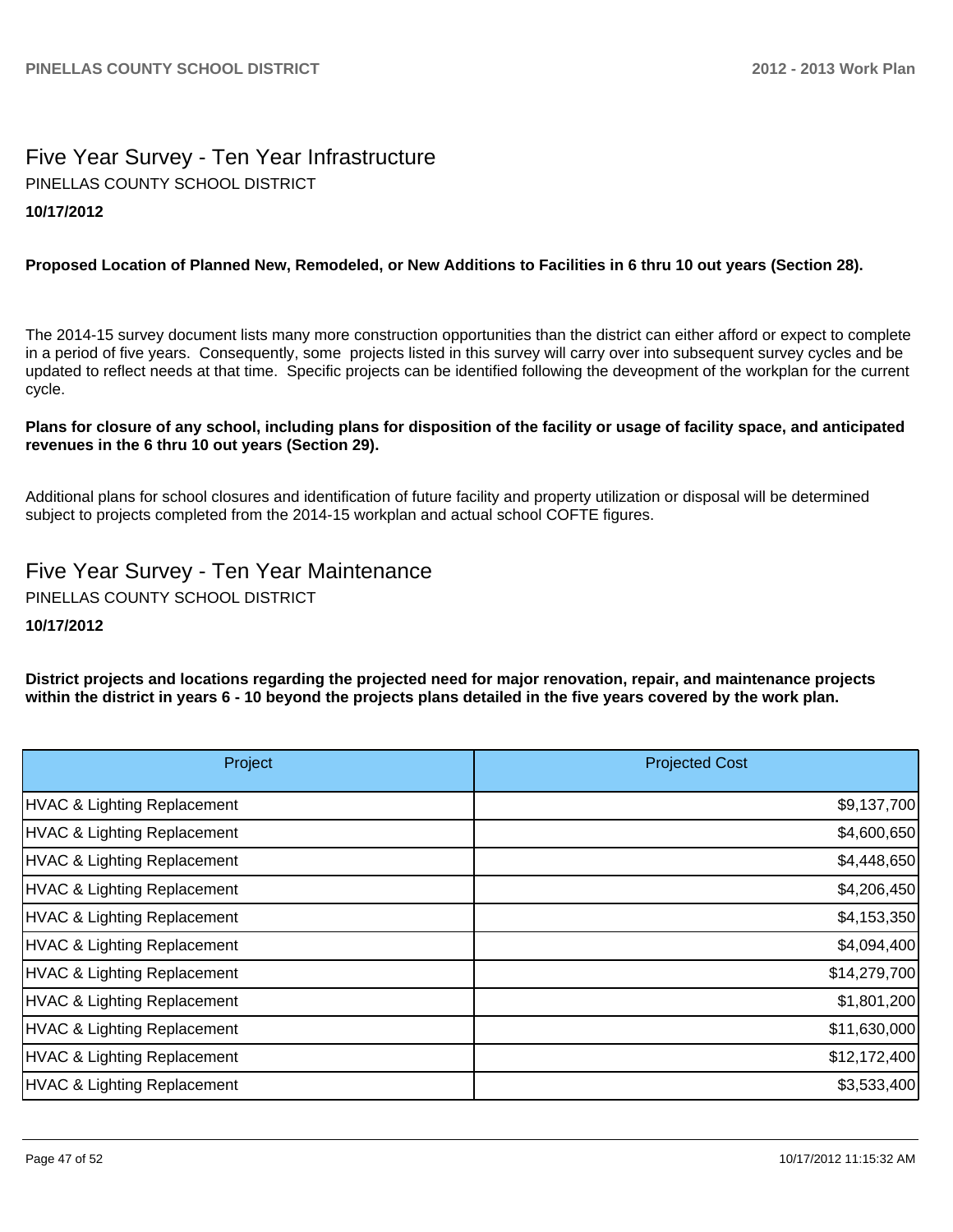| \$6,200,200   |
|---------------|
| \$8,245,150   |
| \$2,492,950   |
| \$3,301,950   |
| \$14,464,250  |
| \$9,027,650   |
| \$4,382,700   |
| \$4,094,750   |
| \$6,072,850   |
| \$15,184,200  |
| \$13,018,550  |
| \$3,478,550   |
| \$13,569,250  |
| \$4,863,650   |
| \$4,356,450   |
| \$4,360,750   |
| \$7,284,450   |
| \$4,336,850   |
| \$7,628,550   |
| \$18,272,350  |
| \$735,650     |
| \$1,962,500   |
| \$7,696,200   |
| \$5,014,600   |
| \$4,362,150   |
| \$3,651,700   |
| \$252,116,750 |
|               |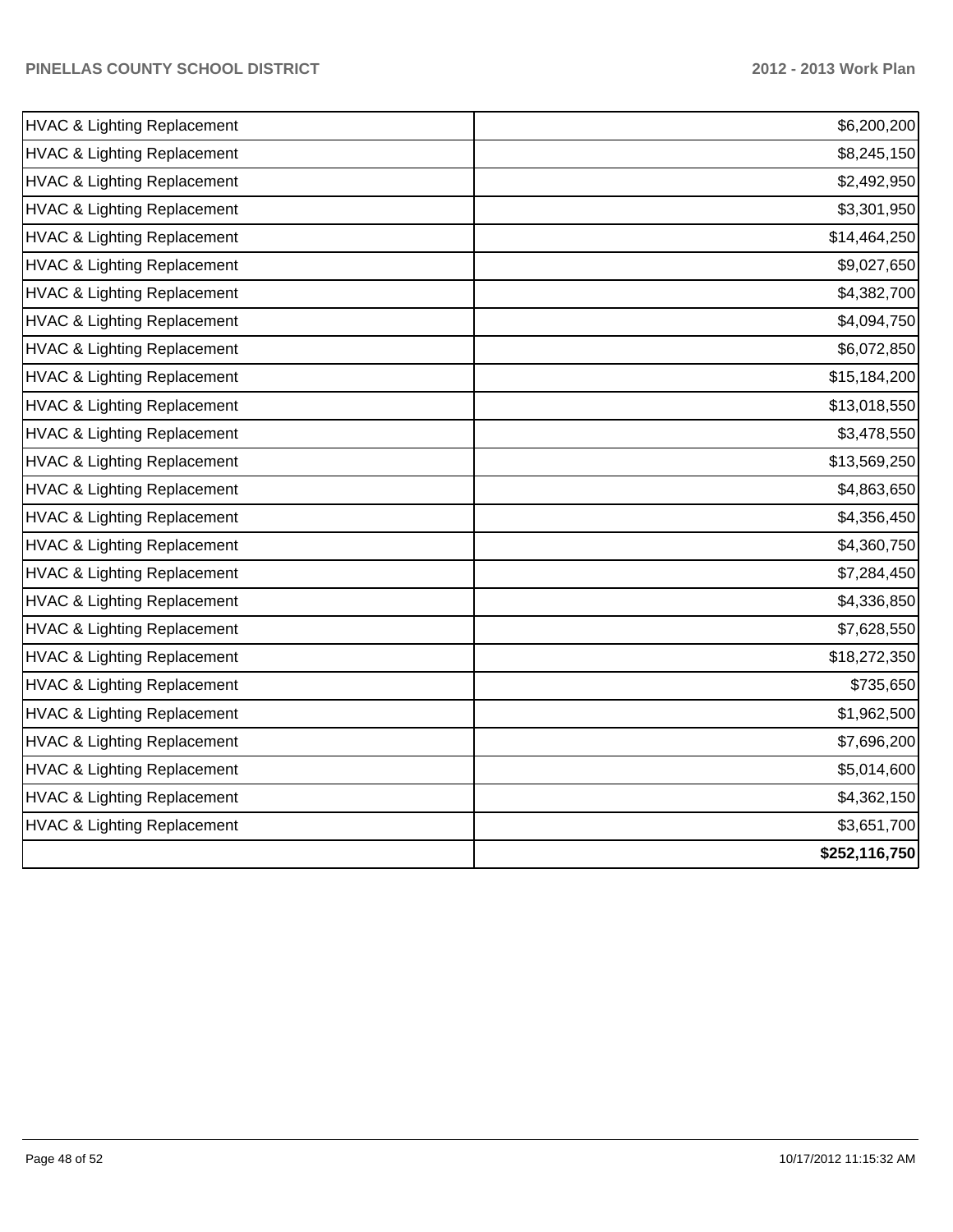# Five Year Survey - Ten Year Utilization **10/17/2012** PINELLAS COUNTY SCHOOL DISTRICT

**Schedule of planned capital outlay projects identifying the standard grade groupings, capacities, and planned utilization rates of future educational facilities of the district for both permanent and relocatable facilities.**

| <b>Grade Level</b><br>Projections      | <b>FISH Student</b><br><b>Stations</b> | <b>Actual FISH</b><br>Capacity | Actual<br><b>COFTE</b> | Actual<br><b>Utilization</b> | <b>Actual new</b><br><b>Student</b><br>Capacity to be<br>added/remove | Projected<br><b>COFTE</b> | Projected<br><b>Utilization</b> |
|----------------------------------------|----------------------------------------|--------------------------------|------------------------|------------------------------|-----------------------------------------------------------------------|---------------------------|---------------------------------|
| Elementary -<br><b>District Totals</b> | 60,746                                 | 60,746                         | 45,325.83              | 74.62 %                      | $-4,344$                                                              | 42,239                    | 74.89%                          |
| Middle - District<br>Totals            | 31,469                                 | 28,311                         | 23,243.30              | 82.10 %                      | $-1,540$                                                              | 21,050                    | 78.63%                          |
| High - District<br>Totals              | 38,579                                 | 36,524                         | 30,986.30              | 84.84 %                      | $-3,502$                                                              | 23,920                    | 72.44 %                         |
| Other - ESE, etc                       | 6,239                                  | 5,547                          | 1,189.35               | 21.44 %                      | $-200$                                                                | 1,801                     | 33.68 %                         |
|                                        | 137,033                                | 131,128                        | 100,744.78             | 76.83 %                      | $-9,586$                                                              | 89,010                    | 73.23 %                         |

**Combination schools are included with the middle schools for student stations, capacity, COFTE and utilization purposes because these facilities all have a 90% utilization factor. Use this space to explain or define the grade groupings for combination schools.**

No comments to report.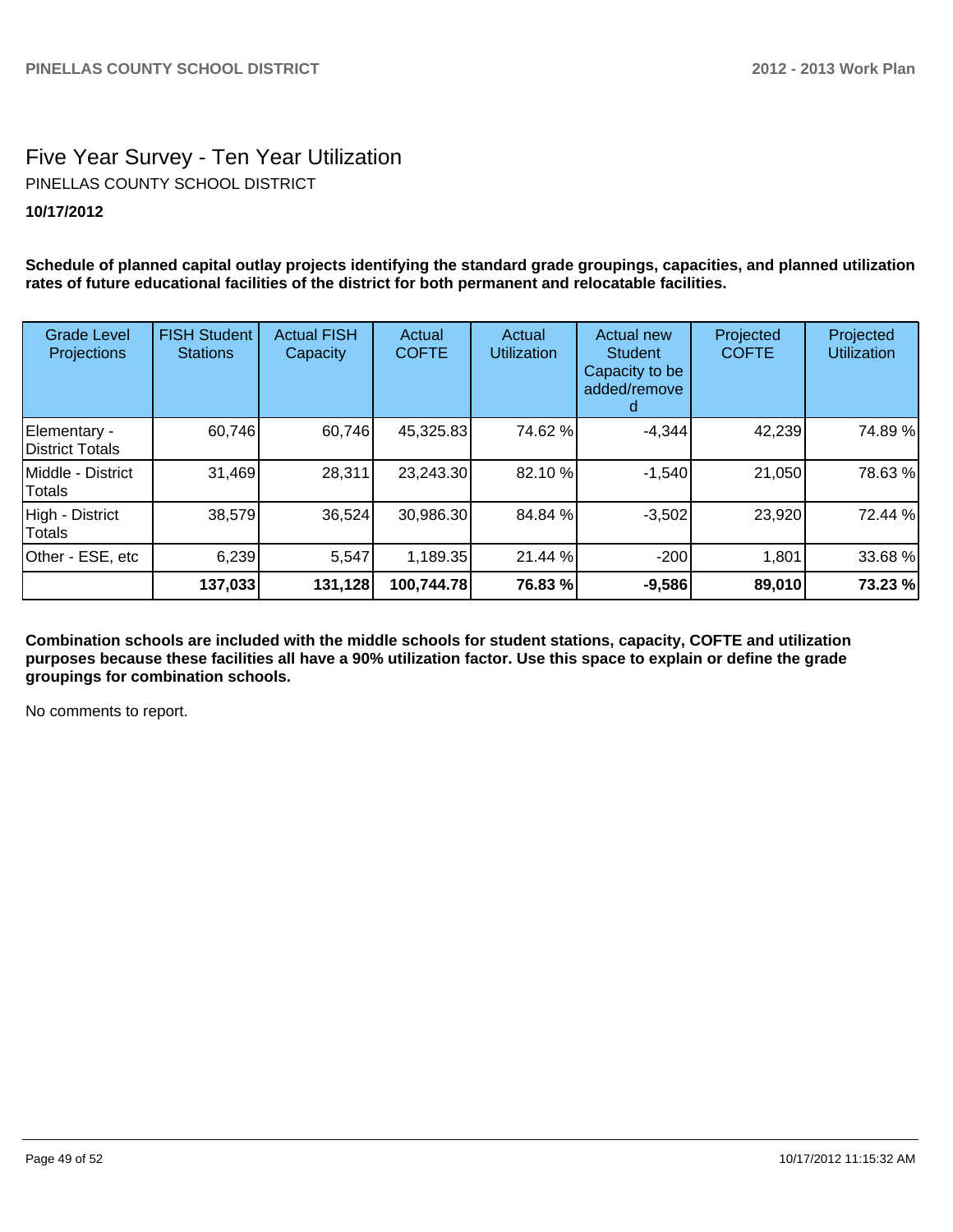# Five Year Survey - Twenty Year Capacity **10/17/2012** PINELLAS COUNTY SCHOOL DISTRICT

**Schedule of capital outlay projects projected to ensure the availability of satisfactory student stations for the projected student enrollment in K - 12 programs for the future 11 - 20 years beyond the 5-year district facilities work program.**

| Project                          | Location, Community, Quadrant or other<br>general location | <b>Projected Cost</b> |
|----------------------------------|------------------------------------------------------------|-----------------------|
| <b>Bay Vista Elementary</b>      | St Petersburg                                              | \$21,400,000          |
| Cross Bayou Elementary           | Pinellas Park                                              | \$10,500,000          |
| Kings Highway Elementary         | Clearwater                                                 | \$4,000,000           |
| Pasadena Fundamental Elementary  | St Petersburg                                              | \$8,000,000           |
| Seventy-Fourth Street Elementary | St Petersburg                                              | \$18,000,000          |
|                                  |                                                            | \$61,900,000          |

# Five Year Survey - Twenty Year Infrastructure PINELLAS COUNTY SCHOOL DISTRICT

# **10/17/2012**

#### **Proposed Location of Planned New, Remodeled, or New Additions to Facilities in the 11 through 20 out years (Section 28).**

With an expected increase in COFTE at all grade levels, the disrict will continue to replace older facilities. These replacement facilities will probably be located in south to mid county and in the urban areas of the county, where aging schools are more prevalent. Except in areas of growth, replacement schools may continue to be consructed less than full size, with core facilities built at full size on a master planned site.

#### **Plans for closure of any school, including plans for disposition of the facility or usage of facility space, and anticipated revenues in the 11 through 20 out years (Section 29).**

If COFTE increases as expected, no schools should need to be closed.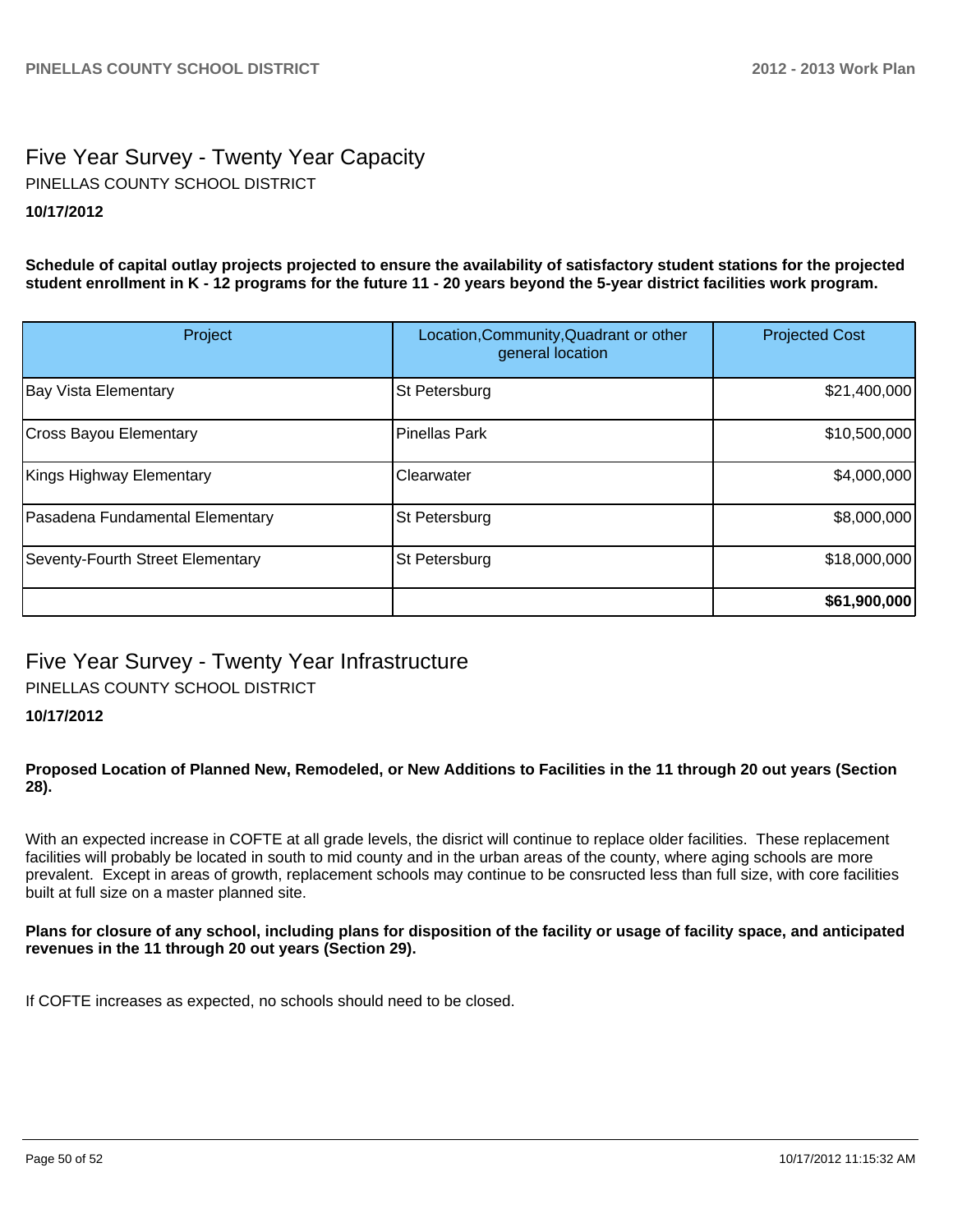# Five Year Survey - Twenty Year Maintenance **10/17/2012** PINELLAS COUNTY SCHOOL DISTRICT

**District projects and locations regarding the projected need for major renovation, repair, and maintenance projects within the district in years 11 - 20 beyond the projects plans detailed in the five years covered by the work plan.**

| Project                                | <b>Projected Cost</b> |
|----------------------------------------|-----------------------|
| HVAC & Lighting Replacement            | \$18,632,405          |
| HVAC & Lighting Replacement            | \$3,759,800           |
| HVAC & Lighting Replacement            | \$2,265,890           |
| HVAC & Lighting Replacement            | \$7,695,875           |
| <b>HVAC &amp; Lighting Replacement</b> | \$3,812,160           |
| HVAC & Lighting Replacement            | \$5,198,160           |
| HVAC & Lighting Replacement            | \$20,137,755          |
| HVAC & Lighting Replacement            | \$6,310,810           |
| HVAC & Lighting Replacement            | \$5,211,855           |
| HVAC & Lighting Replacement            | \$300,000             |
| HVAC & Lighting Replacement            | \$5,081,945           |
| HVAC & Lighting Replacement            | \$4,046,240           |
| HVAC & Lighting Replacement            | \$5,665,605           |
|                                        | \$88,118,500          |